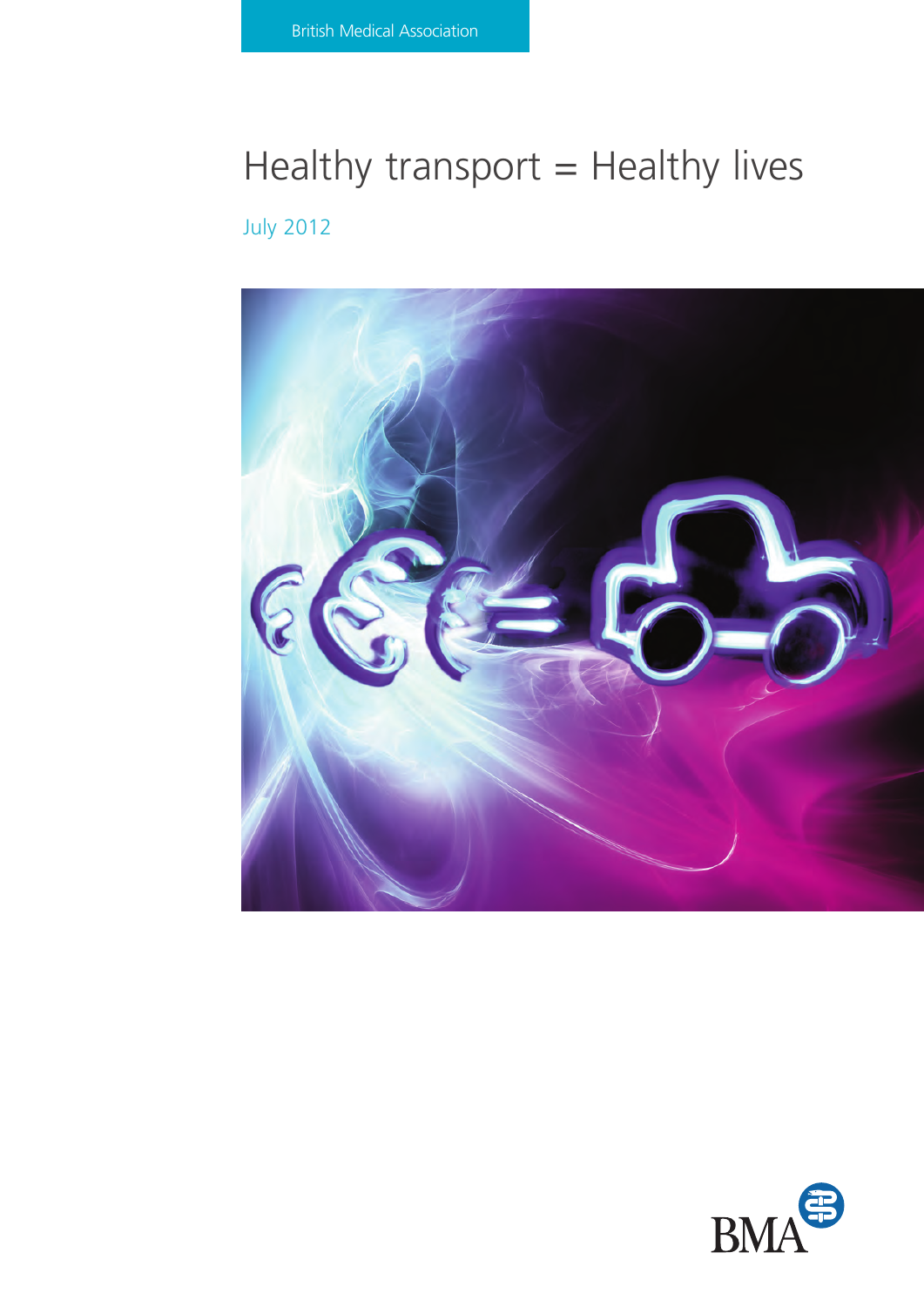# Healthy transport  $=$  Healthy lives

July 2012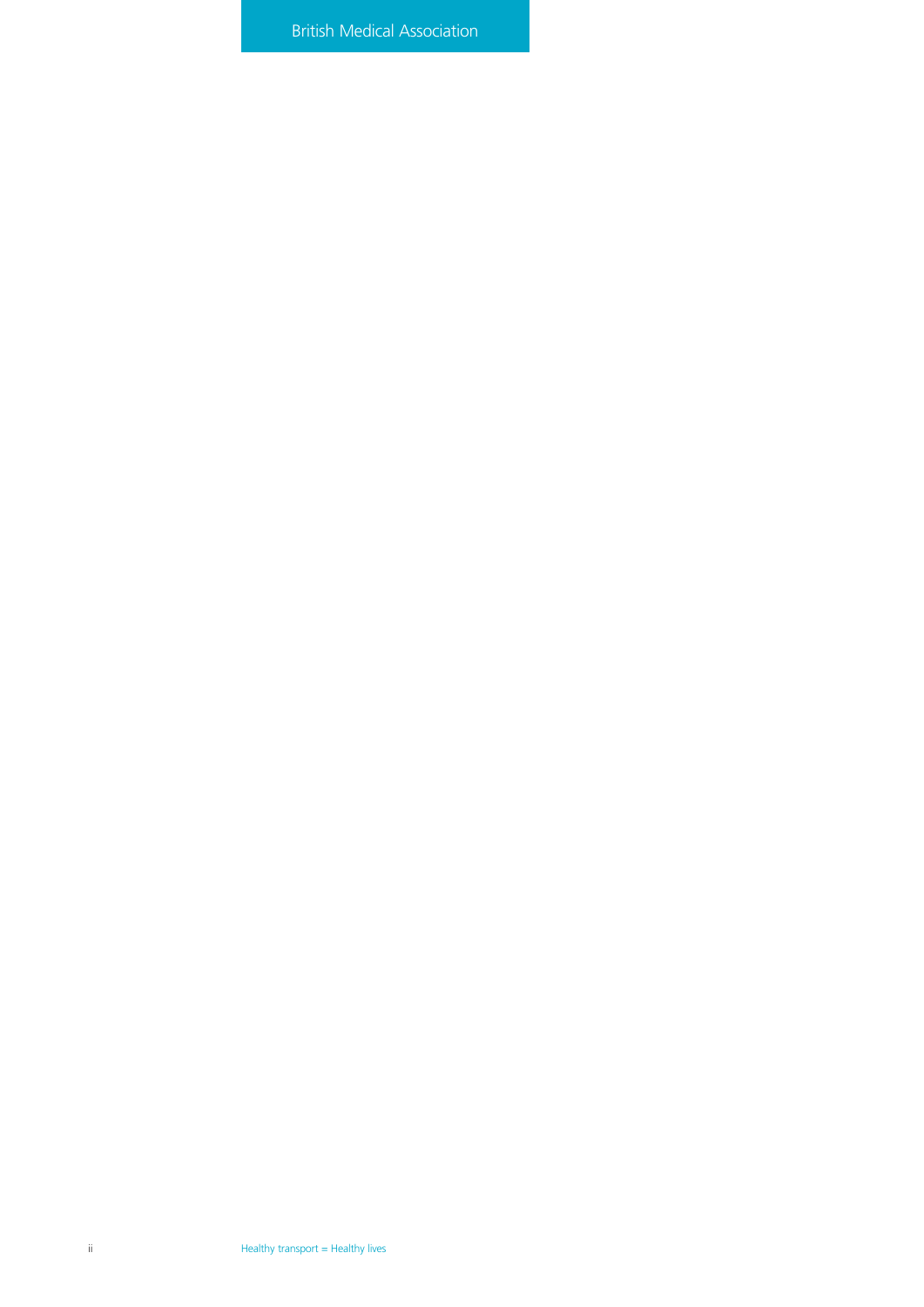# Editorial board

A publication from the BMA Science and Education department and the Board of Science.

| Chairman, Board of Science                        | Professor Averil Mansfield                                                       |
|---------------------------------------------------|----------------------------------------------------------------------------------|
| Director of Professional Activities               | Professor Vivienne Nathanson                                                     |
| Head of Science and Education                     | Nicky Jayesinghe                                                                 |
| Deputy Head of Science and Education/Project Lead | George Roycroft                                                                  |
| Contributor                                       | Rachael Panizzo                                                                  |
| Research and writing                              | Thom Ellinas                                                                     |
| Editorial secretariat                             | Elizabeth Bohm<br>Grace Foyle<br>Darshna Gohil<br>Elizabeth Rough<br>Sachin Shah |
|                                                   | Chris Wood                                                                       |

British Library Cataloguing-in-Publication Data. A catalogue record for this book is available from the British Library.

ISBN-10: 1-905545-63-0 ISBN-13: 978-1-905545-63-6 Cover photograph: Getty Images Creative.

### **Declaration of interest**

There were no competing interests with anyone involved in the research and writing of this report. For further information about the editorial secretariat or Board members please contact the BMA Science and Education Department which holds a record of all declarations of interest: **info.science@bma.org.uk**

© British Medical Association – 2012 all rights reserved. No part of this publication may be reproduced, stored in a retrievable system or transmitted in any form or by any other means that be electrical, mechanical, photocopying, recording or otherwise, without the prior permission in writing of the British Medical Association.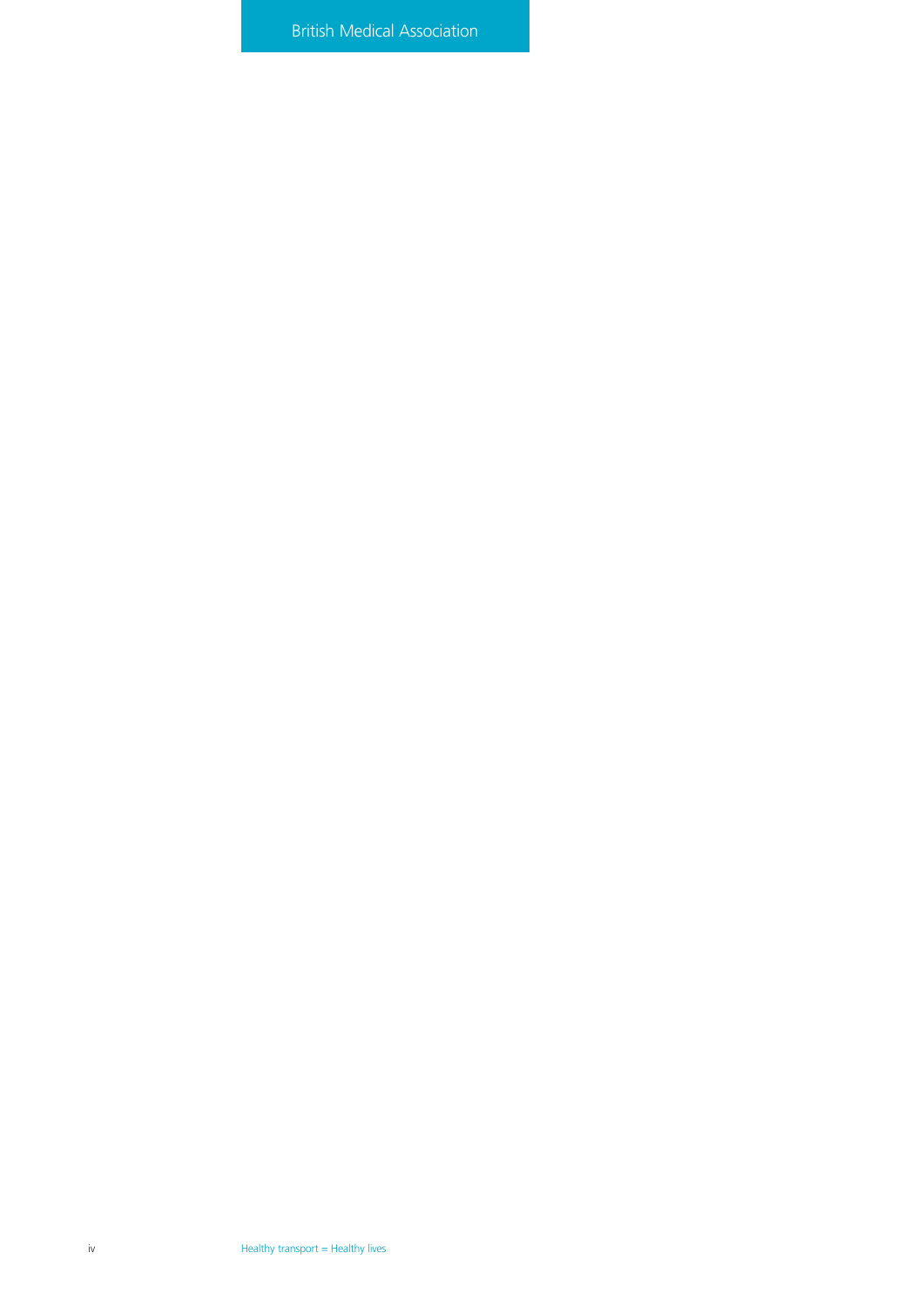# Board of Science

This report was prepared under the auspices of the Board of Science of the British Medical Association, whose membership for 2011-12 was as follows:

Professor David Haslam President Dr Hamish Meldrum Chairman of Council Dr Andrew Dearden Treasurer Mr Tony Bourne **Chief Executive** Dr Peter Dangerfield Dr Shreelata Datta Dr Lucy-Jane Davis Dr Louise Harding Professor David Katz Dr Peter Maguire Professor Michael Rees Dr Philip Steadman Dr David Wrigley Dr Andrew Thomson Deputy Member

Dr Steve Hajioff **Chairman of the Representative Body** Dr Kate Bullen **Deputy Chairman of Council** Professor Averil Mansfield Chairman, Board of Science Mr Ram Moorthy **Deputy Chairman, Board of Science** 

Dr Richard Jarvis **Public Health Medicine Committee** 

Approval for publication was recommended by the BMA Board of Professional Activities on 30 May 2012.

The Board of Science, a standing committee of the BMA, provides an interface between the medical profession, the Government and the public. The Board produces numerous reports containing policies for national action by Government and other organisations, with specific recommendations and areas for action affecting the medical and allied professions.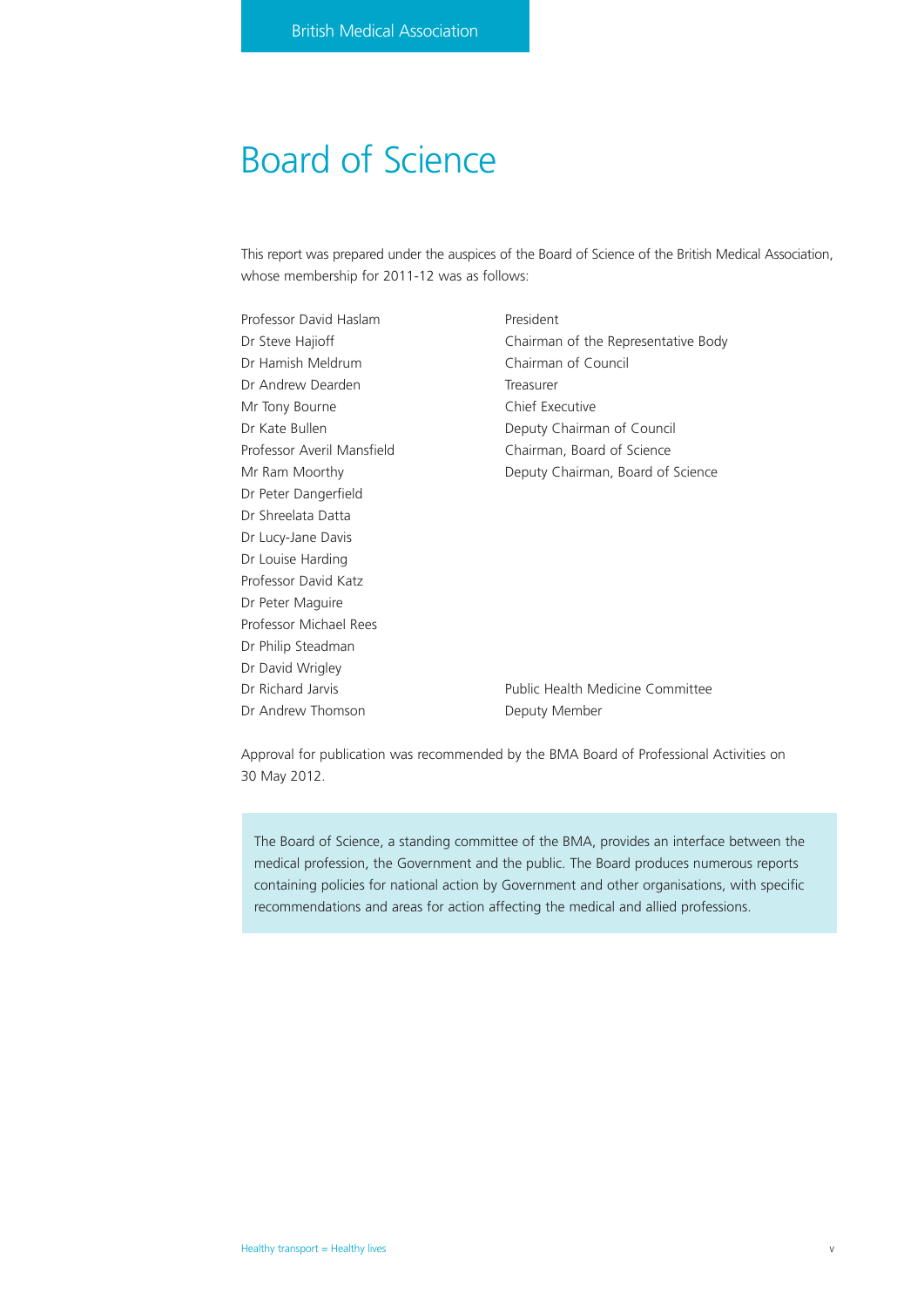# Acknowledgements

The Association is grateful for the help provided by the BMA committees and outside experts and organisations. We would particularly like to thank:

**– Dr Jennifer Mindell**

Clinical Senior Lecturer, Department of Epidemiology and Public Health, University College London

- **Dr James Woodcock** Senior Research Associate, UK CRC Centre for Diet and Activity Research/University of Cambridge
- **Dr Moshe Givoni** Senior Lecturer, Tel-Aviv University **– Philip Insall**
- Director, Health, Sustrans
- **Andrew Lloyd-Kendall** Senior Research Analyst, BMA Health Policy & Economic Research Unit
- **Dr Steve Watkins**
	- Director of Public Health, Stockport Primary Care Trust, BMA Council member
- **Dr Helena McKeown**

General Practitioner, BMA Council member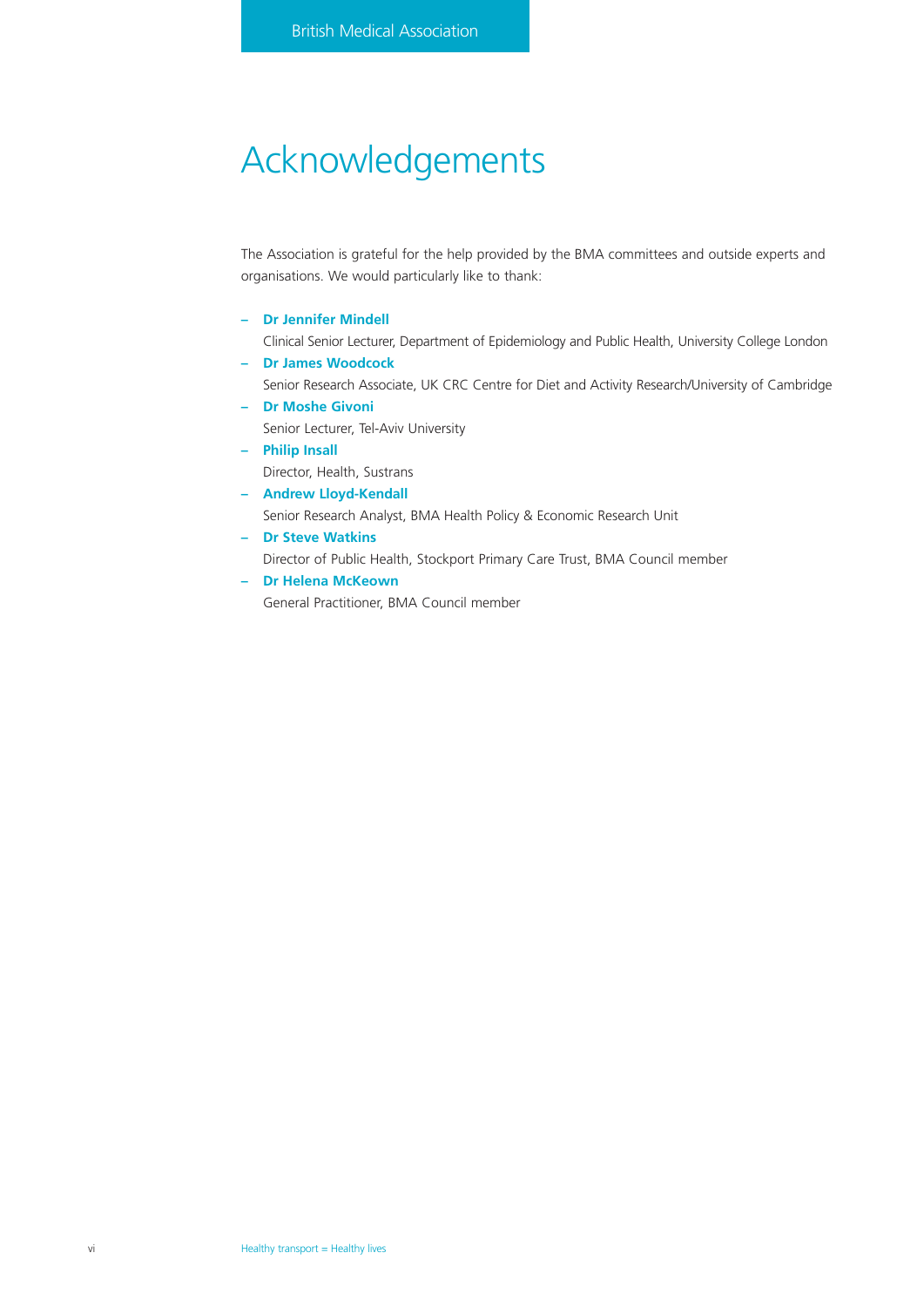# Abbreviations

| <b>BRT</b>        | bus rapid transit                                     |
|-------------------|-------------------------------------------------------|
| CH <sub>4</sub>   | methane                                               |
| CMO               | Chief Medical Officer                                 |
| CO <sub>2</sub>   | carbon dioxide                                        |
| <b>CVD</b>        | cardiovascular disease                                |
| <b>DALYs</b>      | disability adjusted life years                        |
| dB                | decibels                                              |
| DfT               | Department for Transport                              |
| GDP               | gross domestic product                                |
| GHG               | greenhouse gas                                        |
| <b>HGV</b>        | heavy goods vehicle                                   |
| <b>HSR</b>        | high speed rail                                       |
| ICE               | internal combustion engine                            |
| LGV               | light goods vehicle                                   |
| <b>MVPA</b>       | moderate to vigorous physical activity                |
| <b>NHS</b>        | National Health Service                               |
| <b>NICE</b>       | National Institute for Health and Clinical Excellence |
| N <sub>2</sub> O  | nitrous oxide                                         |
| NO.               | nitric oxide                                          |
| NO <sub>2</sub>   | nitrogen dioxide                                      |
| NO <sub>x</sub>   | nitrogen oxide                                        |
| O <sub>3</sub>    | ozone                                                 |
| PM <sub>2.5</sub> | particulate matter less than 2.5 microns              |
| $PM_{10}$         | particulate matter less than 10 microns               |
| SO <sub>2</sub>   | sulphur dioxide                                       |
| Tfl               | Transport for London                                  |
| <b>THSG</b>       | Transport and Health Study Group                      |
| VOC               | volatile organic compound                             |
| <b>WHO</b>        | World Health Organization                             |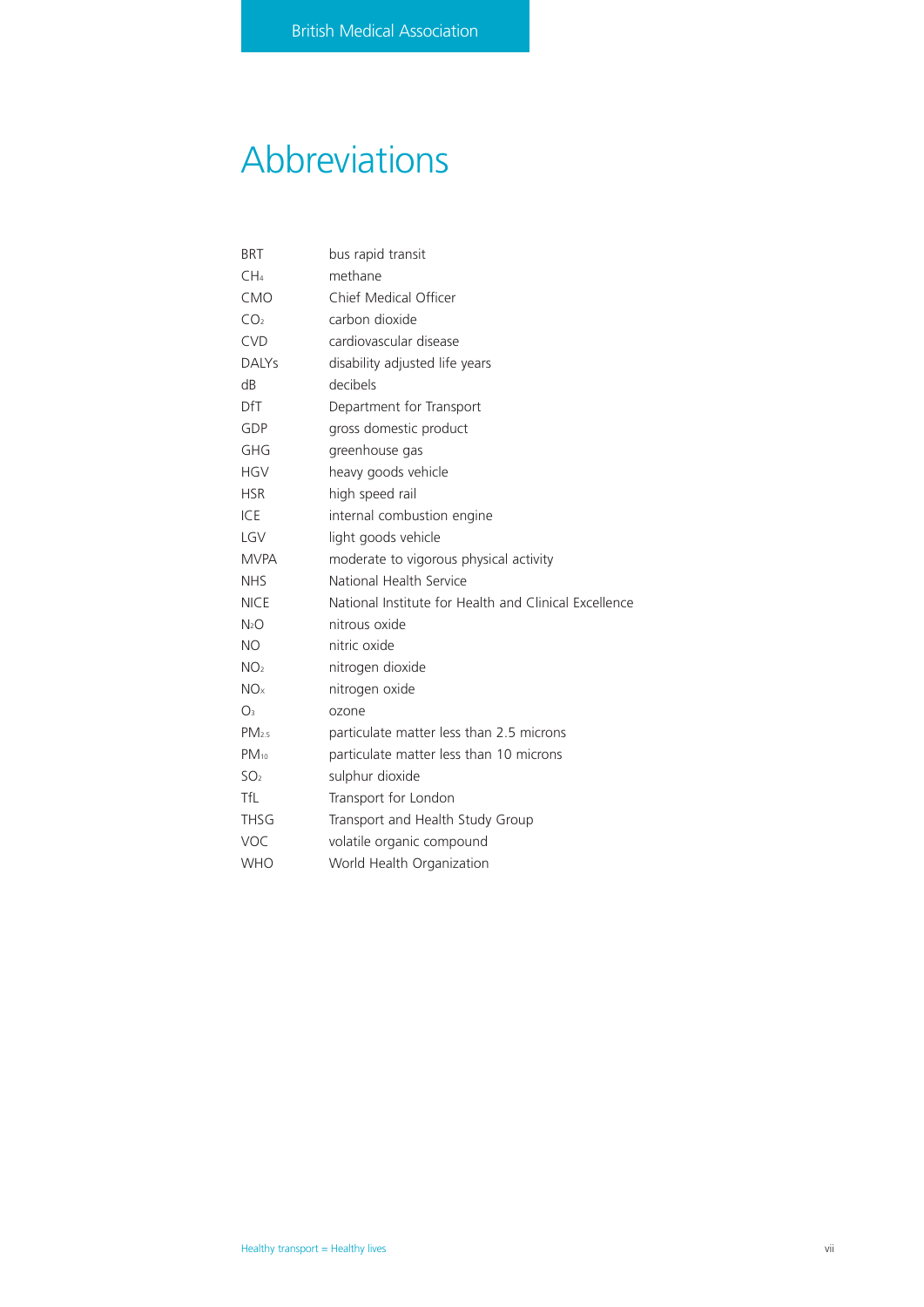# **Glossary**

Adapted from the *Illustrated glossary for transport statistics: IV edition published by Eurostat, the* International Transport Forum and Economic Commission for Europe.

## **Active travel/transport**

Active travel refers to any form of transport that incorporates physical activity; the two main forms are walking and cycling.

### **Alternative fuel**

A type of motor energy other than the conventional fuels, petrol and diesel.

## **Bus lane**

Part of a carriageway designated for buses and distinguished from the rest of the carriageway by longitudinal road markings.

#### **Bus rapid transit**

Bus rapid transit is a term applied to a variety of public transportation systems using buses to provide a faster, more efficient service than an ordinary bus line.

#### **Car/lift sharing**

Often organised at the workplace level, a scheme which partners up individuals who make similar car trips at similar times, to share travel, costs and reduce congestion.

#### **Car club**

A community level scheme offering locally available cars, and sometimes vans, to be booked and used by members.

#### **Community severance**

Community severance describes the way transport infrastructure, such as rail lines and major roads, can reduce access within and to the communities through which it runs.

## **Congestion**

Congestion is a condition on road networks that occurs as use increases, and is characterised by slower speeds, longer trip times, and increased vehicular queuing.

### **Cycle lane**

Part of a carriageway designated for cycles and distinguished from the rest of the carriageway by longitudinal road markings.

#### **Cycle track**

Independent road or part of a road designated for cycles and sign-posted as such. A cycle track is separated from other roads or other parts of the same road by structural means.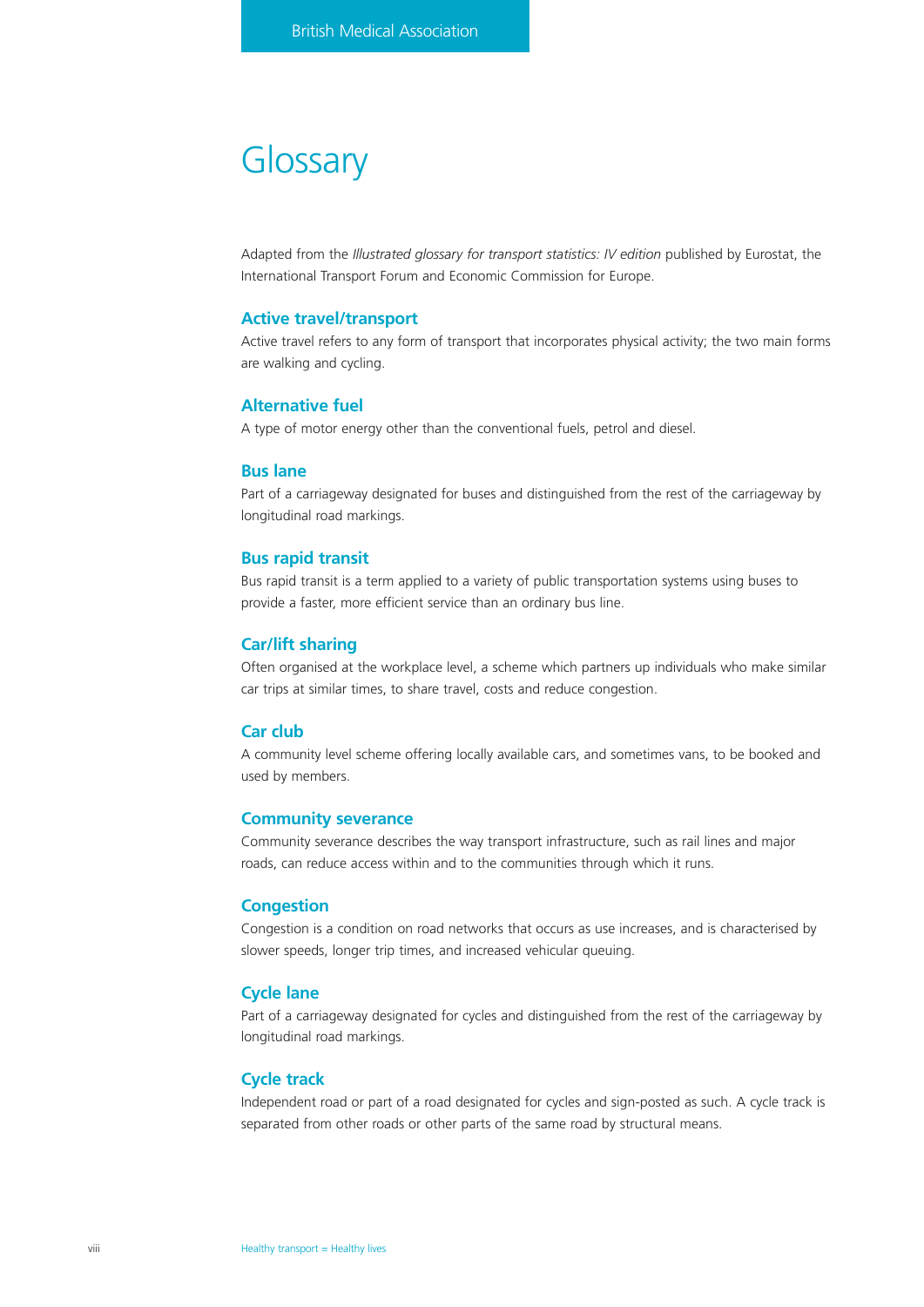# **Electrified rail**

Track provided with an overhead catenary, or a conductor rail, to permit electric traction.

### **Greenways**

Traffic-free routes for walking, cycling and other non-motorised uses, often built along other forms of transport infrastructure in disuse, such as abandoned railways.

#### **Heavy goods vehicle**

Road vehicles with a gross vehicle weight above 3,500 kilogrammes, designed, exclusively or primarily, to carry goods.

### **High speed railway**

A line specially built to allow traffic at speeds generally equal to, or greater than, 155 miles per hour (250 kilometres per hour) for the main segments.

#### **Light goods road vehicle**

Road vehicles with a gross vehicle weight of not more than 3,500 kilogrammes, designed, exclusively or primarily, to carry goods.

#### **Light rail**

A rail line mainly for urban transport of passengers, often electrified. Stations are generally less than 1,200 metres apart. In comparison to metros, light rail is more lightly constructed, is designed for lower traffic volumes, and usually travels at lower speeds.

# **Marginal costs of car ownership**

The marginal costs of owning a car include the costs of fuel, tyres, service labour costs, replacement parts, parking and tolls, motor vehicle insurance and taxation. They contrast to the average costs of owning a car, which include the initial cost of purchase.

#### **Metro line/subway**

An electric rail line, mainly for urban transport with the capacity for heavy volumes of traffic, involving very frequent train movements. Metro lines are also characterised by closely spaced stations, normally with around 1,000 metres between the stations.

### **Public transport**

This report defines public transport as encompassing bus, taxi, metropolitan and underground rail travel.

# **Reallocation of road space**

Local transport schemes which remove road capacity from private motor transport and reallocate it, in the form of wider pedestrian footways, segregated cycle lanes etc.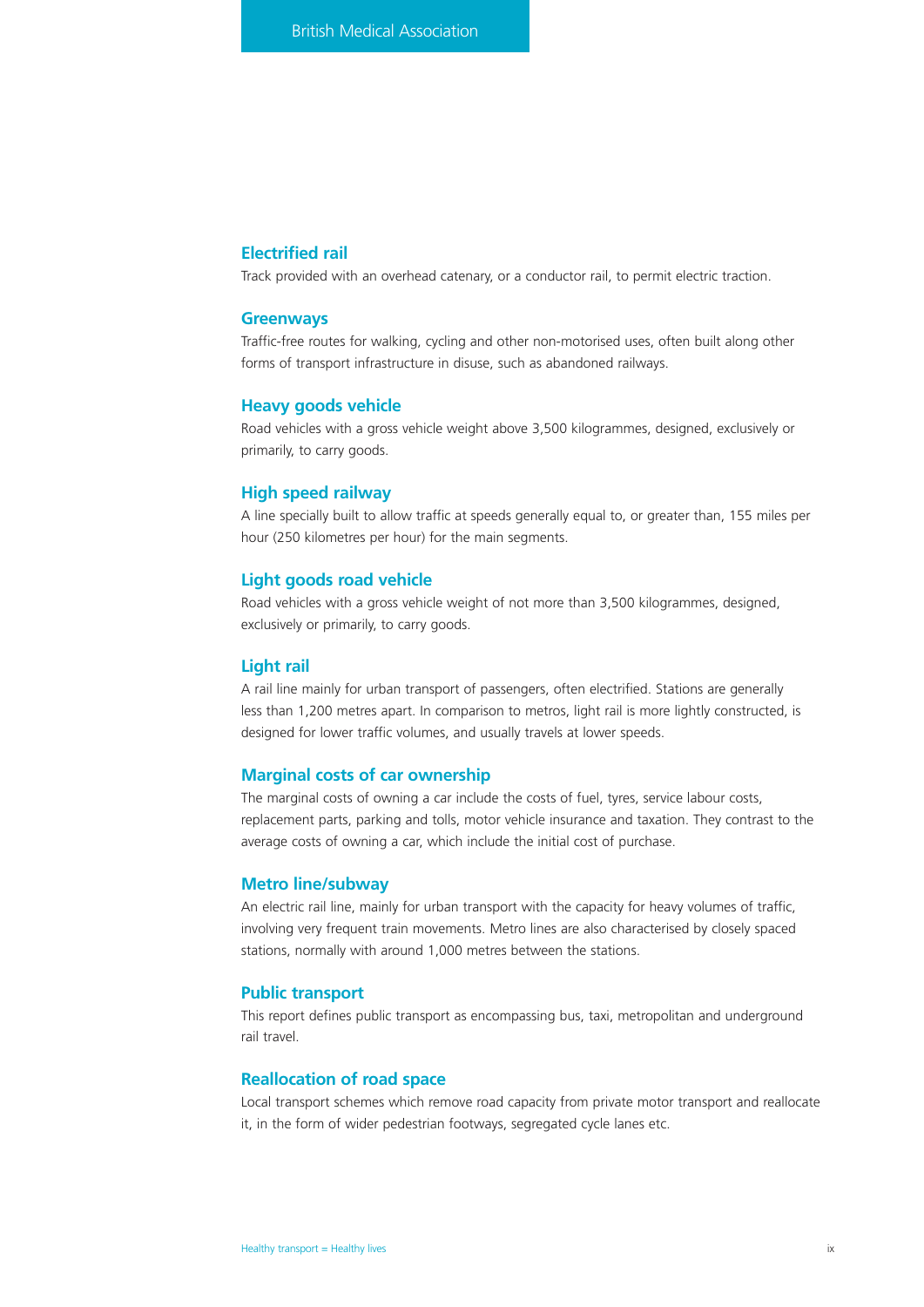# **Road danger reduction**

The danger reduction approach to road safety addresses risks as well as casualty data; some roads do not record pedestrian or cyclist casualties because they are actually too dangerous and threatening for individuals to walk or cycle. This contrasts with a traditional approach, which often seeks to reduce casualties by preventing pedestrians and cyclists from making the trips they need to undertake (eg by the use of guardrails and barriers).

## **Sustainability**

Sustainability is defined as satisfying the basic needs of the population, ensuring a good quality of life, without compromising the ability of future generations to meet their own needs or quality of life.

# **Sustainable transport**

Sustainable transport encapsulates:

- a reduced demand for travel
- increased demand for walking and cycling, public transport, rail, and public transport oriented development
- planning decisions that are based on accessibility, rather than mobility, through the development or protection of urban transport systems that are low carbon and anti-sprawl
- increased vehicle efficiency, and the promotion and use of sustainable fuels for existing modes of transport.

# **Traffic calming**

Traffic calming comprises a series of measures to reduce the volume and speed of cars on roads.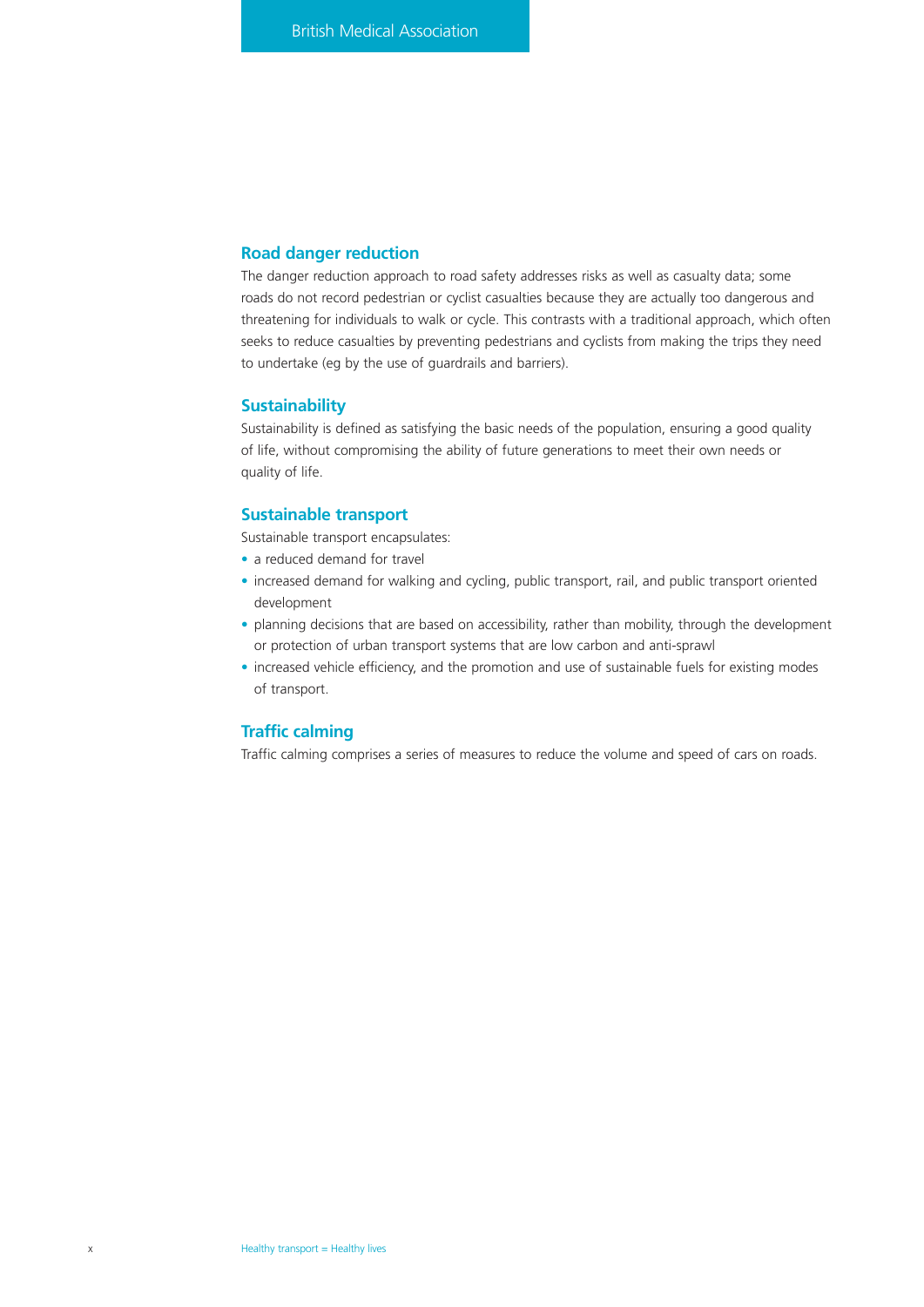# Foreword

People have always wanted to reach destinations quickly, safely and efficiently. But as the UK transport environment has become increasingly complex, transport's impact on health has become unnecessarily harmful; to the point where it is a significant cause of morbidity and mortality.

The BMA published its first major report on this subject in 1997, entitled *Road Transport and Health*. This highlighted the many ways in which transport affects health. There has been little change in transport policy since this publication. The number of car users continues to increase, numbers walking and cycling have stagnated, and changes to the built environment continue to prioritise the ability to travel, rather than the ability to reach destinations. All of which mean that the health of the nation continues to suffer.

To date the approach to transport policy in the UK has in part been based on short-term objectives, even though the decisions taken can potentially last decades. Economic considerations have been prioritised over health. This is despite a substantial evidence-base demonstrating that making health a key objective in transport policy is cost effective, and will have short-, mediumand long-term benefits. It is vital that we have policies that encourage a modal shift away from unnecessary car use and the development of a transport environment that facilitates active and public transport journeys. The measures taken to achieve this will have multiple co-benefits for health. These include reducing road traffic injuries and death, increasing activity levels, and improving the environment through reductions in air pollutants.

It should be recognised that no single transport policy measure is a silver bullet. The decisions needed to get the UK back on the right track will not be easy to implement. Effectively integrating health in all transport decisions can only take place with strong commitment and leadership at a governmental level. This needs to be supported by integrated working between governmental departments, with health improvement as an objective in all transport policy development. Healthcare professionals and the NHS also have a key role to play, from the advice given to patients, to being exemplars of good practice at a local and national level.

The BMA has long been at the forefront of campaigns to improve the UK transport environment, from lobbying for seat belt legislation and reductions in the drink drive limit, to calling for improved walking and cycling networks. The aim of this report is to demonstrate the positive effect that integrating health into transport policy will have. It proposes areas for action that prioritise health for all relevant transport sectors. This report is intended for transport, energy, sustainability and climate change policy makers with strategic or operational responsibility for public health and health promotion in the UK, and will be of interest to health professionals and the public.

Avent O. Manofied

Professor Averil Mansfield Chairman, Board of Science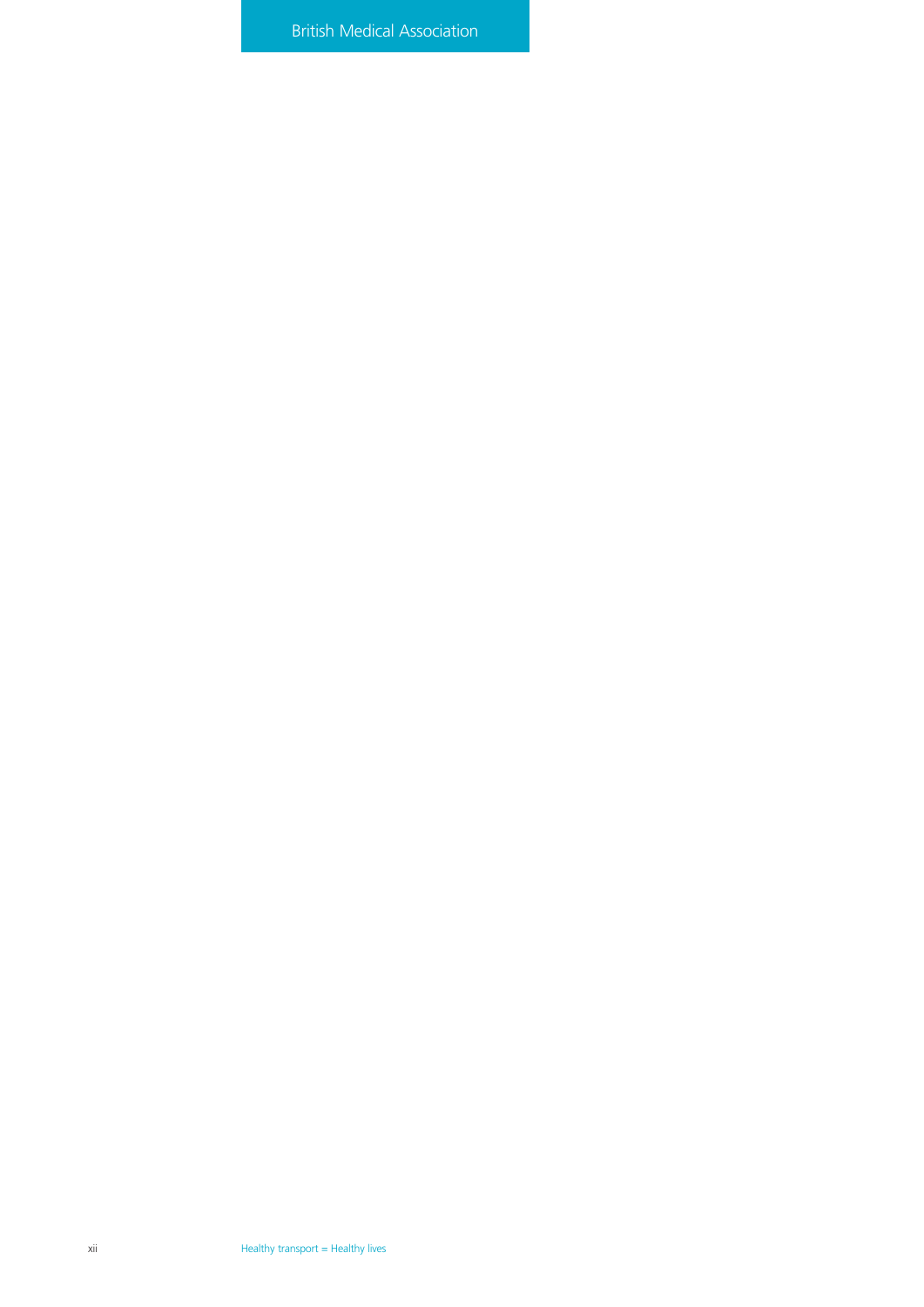# Table of contents

| 1. |  |
|----|--|
| 2. |  |
| 3. |  |
| 4. |  |
| 5. |  |
| 6. |  |
| 7. |  |
| 8. |  |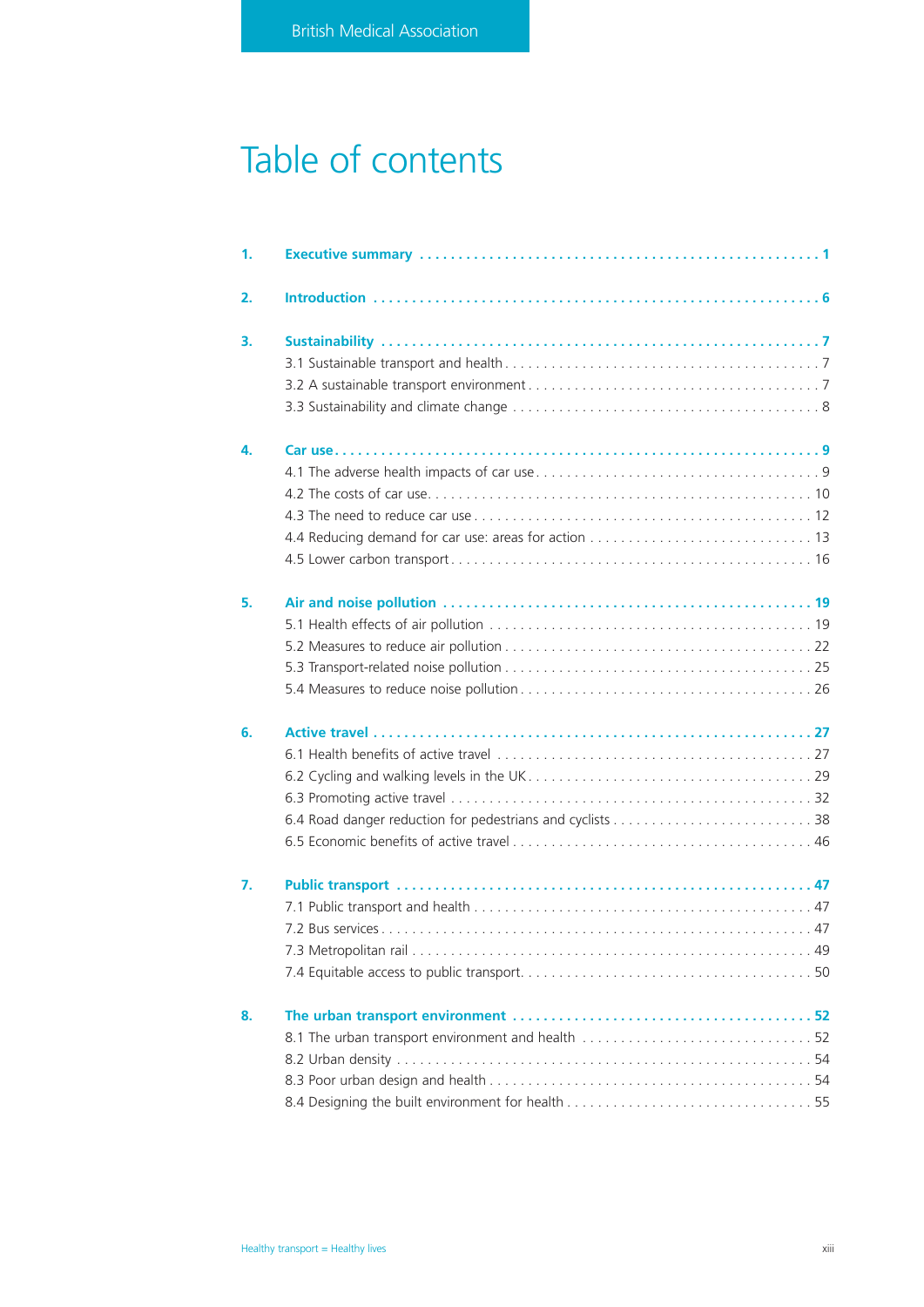| 9.  |  |
|-----|--|
|     |  |
|     |  |
|     |  |
| 10. |  |
|     |  |
|     |  |
|     |  |
|     |  |
|     |  |
| 11. |  |
| 12. |  |
|     |  |
|     |  |
|     |  |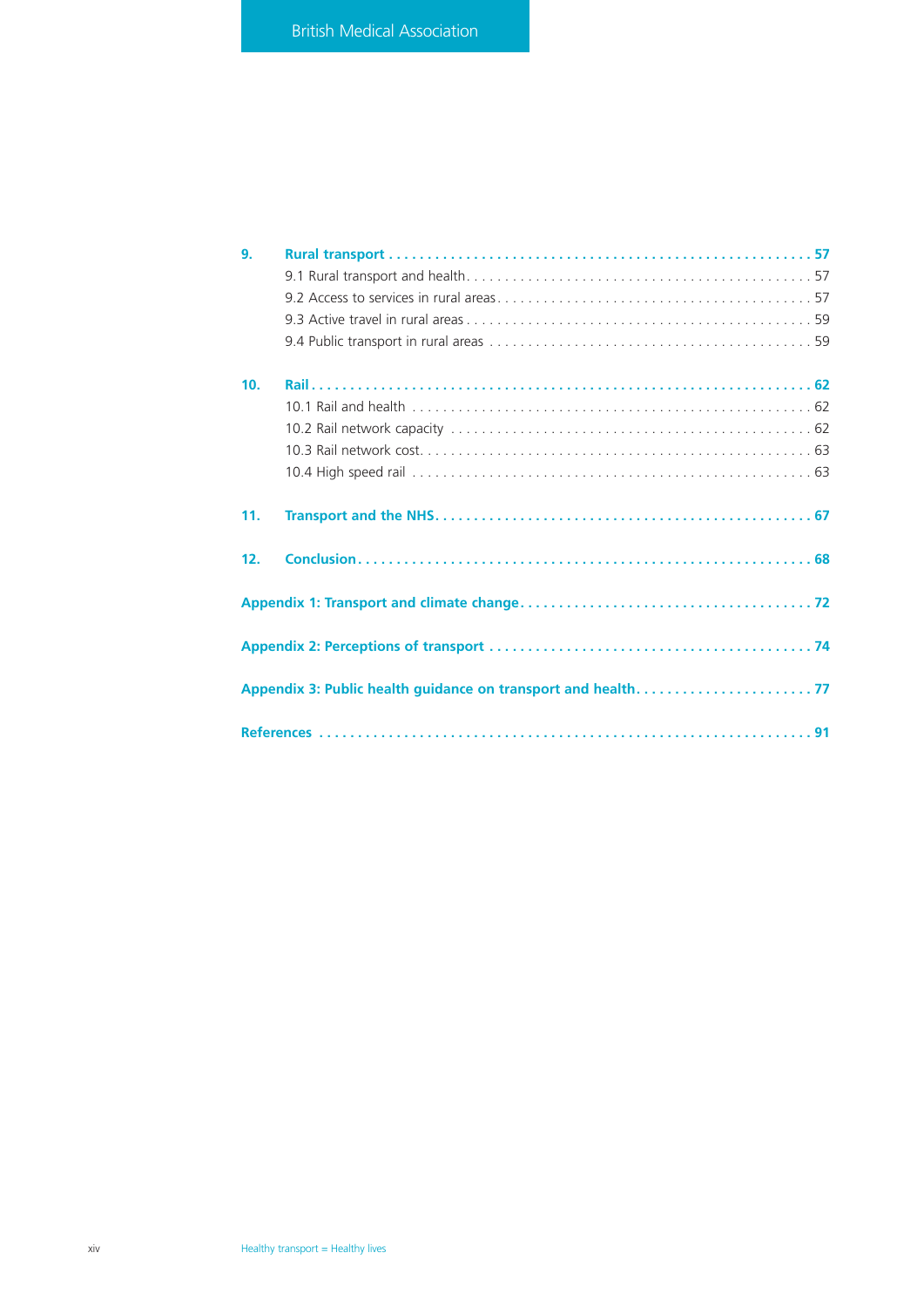# 1. Executive summary

This report considers the need to prioritise health in transport planning and policy decisions. It aims to highlight the benefits to health of developing a sustainable transport environment where active travel and public forms of transport represent realistic, efficient and safe alternatives to travelling by car.

Over the last 60 years road traffic density in the UK has steadily increased, and congestion in many urban areas is a significant problem. The most significant change in travel behaviour has been in car use, which is seen by many as their primary means of transportation for short and long-distance journeys. This shift has resulted from the increasing affordability of car use relative to other transport alternatives, as well as land use policies that have prioritised mobility over accessibility.

### *The adverse impact of transport on health*

While the expansion in car use has brought many social and economic benefits, the increase in vehicle numbers and traffic volume in the UK has also had negative impacts on health. These include an increased risk of road traffic crashes, as well as greater exposure to air and noise pollution.

Long-term exposure to air pollutants from road traffic has been found to decrease life expectancy by an average of six months, due to an increased risk of cardiovascular morbidity and mortality. Prenatal exposure to air pollution is associated with a number of adverse outcomes in pregnancy, including low birth weight, intrauterine growth retardation, and an increased risk of chronic diseases in later life. Individuals who reside or work near busy roads or airports are at particularly high risk of exposure to the health harms of air pollution. Areas of high deprivation are known to suffer a greater burden from air-pollution-related morbidity and mortality.

Transport-related noise pollution (predominantly from roads, railways and airports) can adversely affect the cardiovascular system (including increasing blood pressure and myocardial infarction), mental health status, and school performance in children. As with air pollution, socially disadvantaged people are more likely to live near busy roads, and are at greater risk of the negative effects of noise pollution.

While the UK has seen an overall long-term decline in the number of road users killed or seriously injured, there were still more than 200,000 reported road casualties in 2010. These disproportionately affect vulnerable road users, such as pedestrians and cyclists. Most pedestrian injuries occur on builtup roads in towns and cities, and the risk is greatest when car use is at its highest (eg during peak commuting hours). The greatest risk for cyclists is associated with crossing junctions.

#### *Active travel*

Active forms of travel, such as walking and cycling, are the most sustainable forms of transport and are associated with a number of recognised health benefits. These include improved mental health, a reduced risk of premature death, and prevention of chronic diseases such as coronary heart disease, stroke, type 2 diabetes, osteoporosis, depression, dementia, and cancer. Walking and cycling are also effective ways of integrating, and increasing, levels of physical activity into everyday life for the majority of the population, at little personal or societal cost.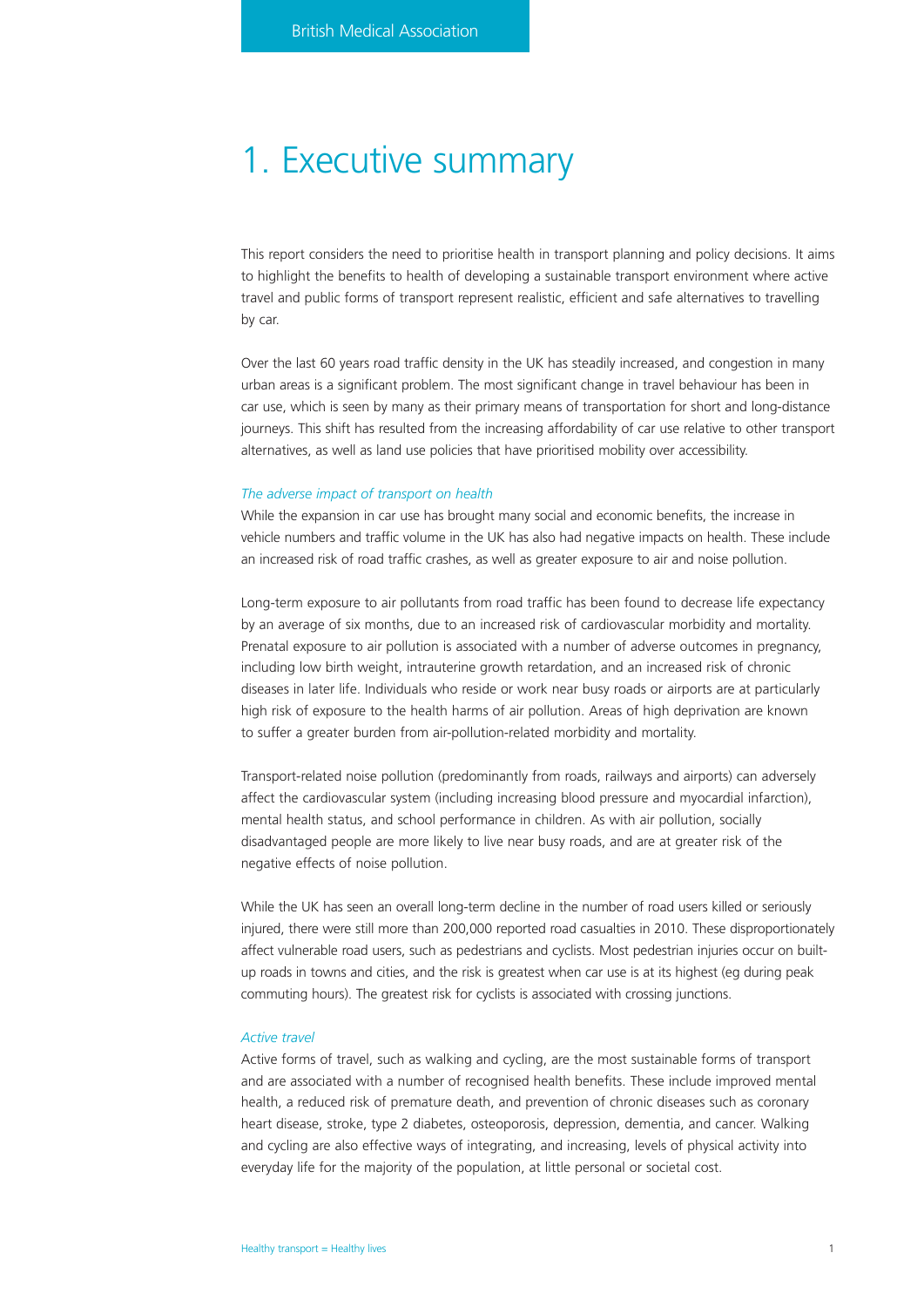The unintended consequence of increased car use has been the suppression of walking and cycling levels in the UK. With the increasing traffic density on UK roads, there has been a corresponding increase in risk of injury for pedestrians and cyclists. This has been coupled with a lack of investment in walking and cycling infrastructure. The decline in active travel has also resulted from poor urban design. Low-density land use patterns (such as urban sprawl) restrict accessibility to jobs, education, services and other destinations by active forms of travel. Even where destinations are geographically near, busy roads and poor infrastructure for active travel can lead to community severance. In many urban areas, travelling by car has become the easiest and safest option for accessing services, irrespective of journey length.

The suppression of active travel in the UK is associated with generally higher levels of physical inactivity and sedentary lifestyles. This in turn can contribute to higher levels of morbidity and mortality through an increased risk of clinical disorders such as cardiovascular disease, overweight and obesity, metabolic disorders, and some cancers.

#### *Public transport*

Using public transport can help individuals to achieve recommended levels of daily physical activity by incorporating active travel as a component of the journey. It is also viewed as the most sustainable transport option for longer journeys because it emits less harmful emissions at average occupancy compared to car use.

The uptake of bus services in the UK is low as a result of high levels of congestion on roads, chronic underinvestment in services, declining standards, and increasing costs for passengers. While the cost of travelling by rail in the UK is also high compared to the cost of car use, the demand for services often exceeds capacity at peak periods of travel. This has led to a situation where car use commonly represents a more attractive and practical alternative to travelling by public transport. There are also significant inequalities in access to public transport – in particular in relation to disabled people, the elderly and rural populations – which can discourage its use among these groups.

#### *Transport in rural areas*

Those living in rural areas face a distinct range of transport issues. While rural communities suffer less from congestion and pollution problems, they often have to contend with more limited access to services, and an inadequate provision of active travel infrastructure and public transport networks. This is associated with increased levels of car use, and lower levels of physical activity. Rural dwellers with poor access to public transport and without access to a car are also at an increased risk of social exclusion.

#### *A modal shift in transport policy*

Strong governmental leadership is needed to re-focus transport policy in the UK. Prioritising accessibility over mobility will encourage a modal shift towards transport behaviours with the greatest health benefits. This will require measures to reduce the demand and need to travel by car, in tandem with policies that will increase the uptake of active travel and public transport in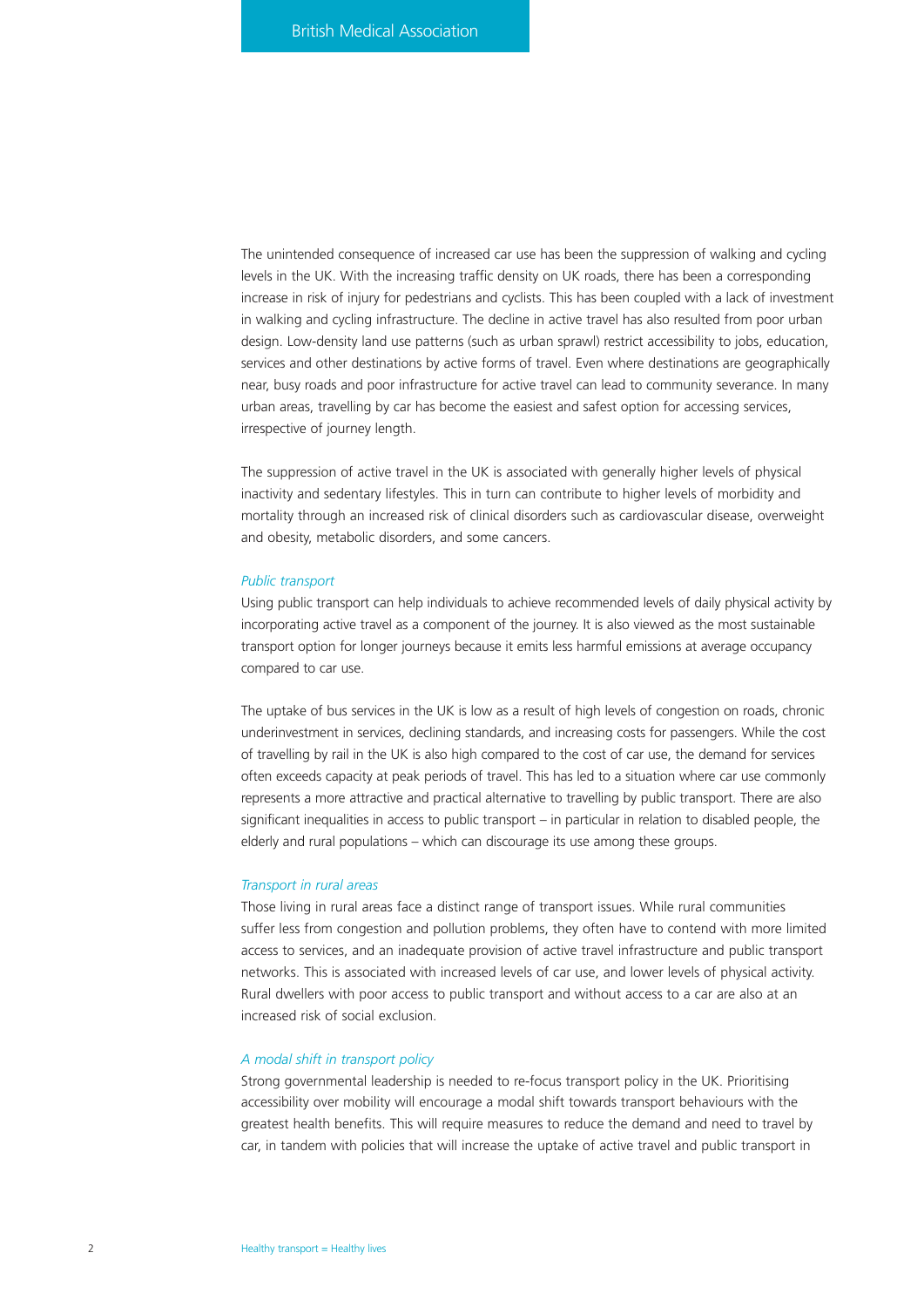urban and rural areas. It is essential that planning and land-use policies create an environment that offers everyone (including people whose mobility is impaired) convenient, safe, well-designed and direct access to workplaces, green spaces, homes, schools and other services via active travel and public transport networks. Where car use is necessary, efficiency improvements are important, including encouraging higher occupancy per journey and technical interventions to improve vehicle efficiency. There is also a need to monitor the impact of transport policy decisions – such as the development of high speed rail (HSR) networks – on transport behaviour and health.

Healthcare professionals can play an important role in supporting this change through their influence on local planning decisions, and by encouraging patients, colleagues and employees to walk, cycle or use other modes of transport involving physical activity. There is also a need to ensure healthcare facilities are easily accessible by a range of active travel and public transport options.

The following sets out a number of areas for action to support a modal shift in UK transport policy.

#### **A strategic approach to transport policy and the urban environment**

- Transport policy should aim to reduce the need to travel long-distances to access jobs, education, services and other destinations, and encourage a modal shift away from private motor transport towards active forms of travel which benefit health. This will include:
	- prioritising accessibility over mobility in planning decisions to ensure local facilities and services are easily and safely accessible on foot, by bicycle and by other modes of transport involving physical activity
	- reducing congestion and improving usability of roads by pedestrians and cyclists through reallocation of road space, restricting motor vehicle access, road-user charging schemes, and traffic-calming and traffic management (including area-wide 20 miles per hour speed limits)
	- the provision of a comprehensive network of routes for walking, cycling and using other modes of active travel that offer everyone (including people whose mobility is impaired) convenient, safe, well-designed and direct access to workplaces, homes, schools and other public facilities
	- the creation of safe routes to school so that children and parents can travel to school by walking or cycling, and the provision of suitable cycle and road safety training for all pupils.
- Ambitious growth targets for walking and cycling should be set at national and regional levels, with increased funding and resources proportional to target levels.
- Road safety should be addressed at a strategic level through a danger reduction approach that addresses the factors that put pedestrians and cyclists at risk, rather than seeking to reduce casualties by limiting pedestrians and cyclists from making the trips they need to undertake.
- Land use and planning policy should prioritise:
	- high density mixed-use neighbourhoods, which facilitate active travel and the use of public transport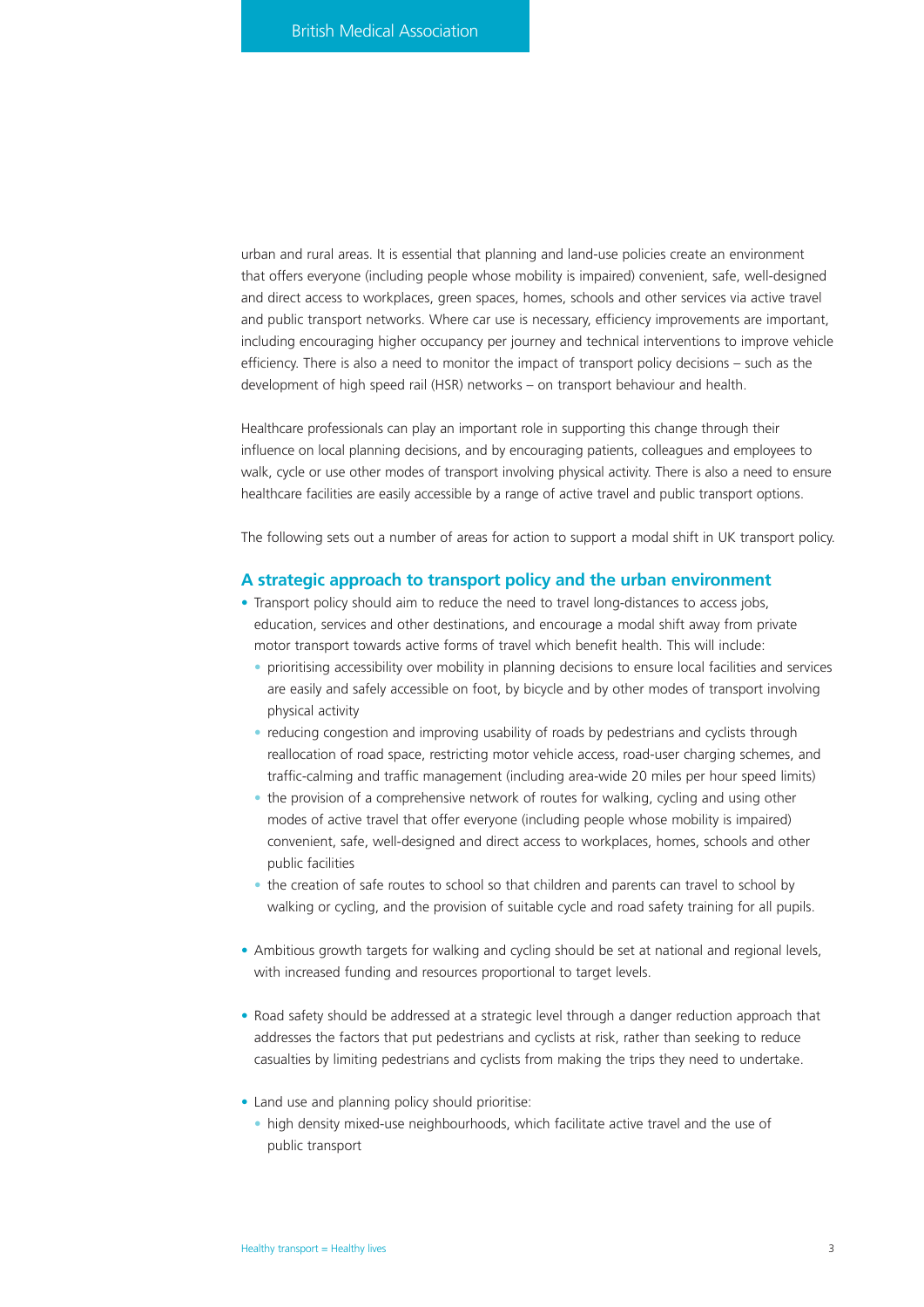- accessibility of goods and services by a range of high quality active and sustainable travel options, including walking and cycling networks, and public transport
- providing green spaces and access to nature, to encourage social contact and integration, as well as space for physical activity.
- Low carbon transport options and energy efficient technology should be adopted where car use and motorised transport is necessary. Any efficiency savings in engine technologies should be accompanied by regulation that prioritises active and sustainable forms of transport, and planning decisions that prioritise accessibility over mobility, to ensure efficiency savings are not translated into a higher prevalence of car use.
- There should be further development of, and incentives for, alternatives to traditional car usage patterns such as workplace car sharing schemes and car clubs.

#### **Public transport**

- Adequate provision of public transport, that is tailored to meet the needs of users, should be available and accessible to all passengers, including elderly and disabled people. This requires public transport services which are accessible in terms of the distance taken to reach them, and in terms of gaining access to them.
- Public transport should be affordable to all to ensure that it represents an effective alternative to car use in cities, towns and rural areas. Special consideration should be given to the use of subsidy in rural areas.
- Demand responsive transport may offer a more effective transport solution for improving social inclusion and meeting the needs of rural communities.
- To maximise the potential for car-free travel, facilities should be improved for combining active travel with local and longer-distance public transport.
- The introduction of HSR should be monitored to assess the extent to which it encourages a modal shift in transport behaviour away from car and air travel, and its wider impact on health.

#### **The role of healthcare professionals and the NHS**

- All planning decisions in the NHS should prioritise accessibility over mobility to ensure healthcare services are easily and safely accessible on foot, by bicycle and by other modes of transport involving physical activity.
- Healthcare organisations should work in partnership with local authorities to ensure local transport plans/infrastructure, and proposals for urban development and regeneration support physically active travel, including prioritising the needs of pedestrians and cyclists over motorists. This should incorporate the use of the World Health Organisation (WHO) health economic assessment tool (HEAT) for cycling and walking.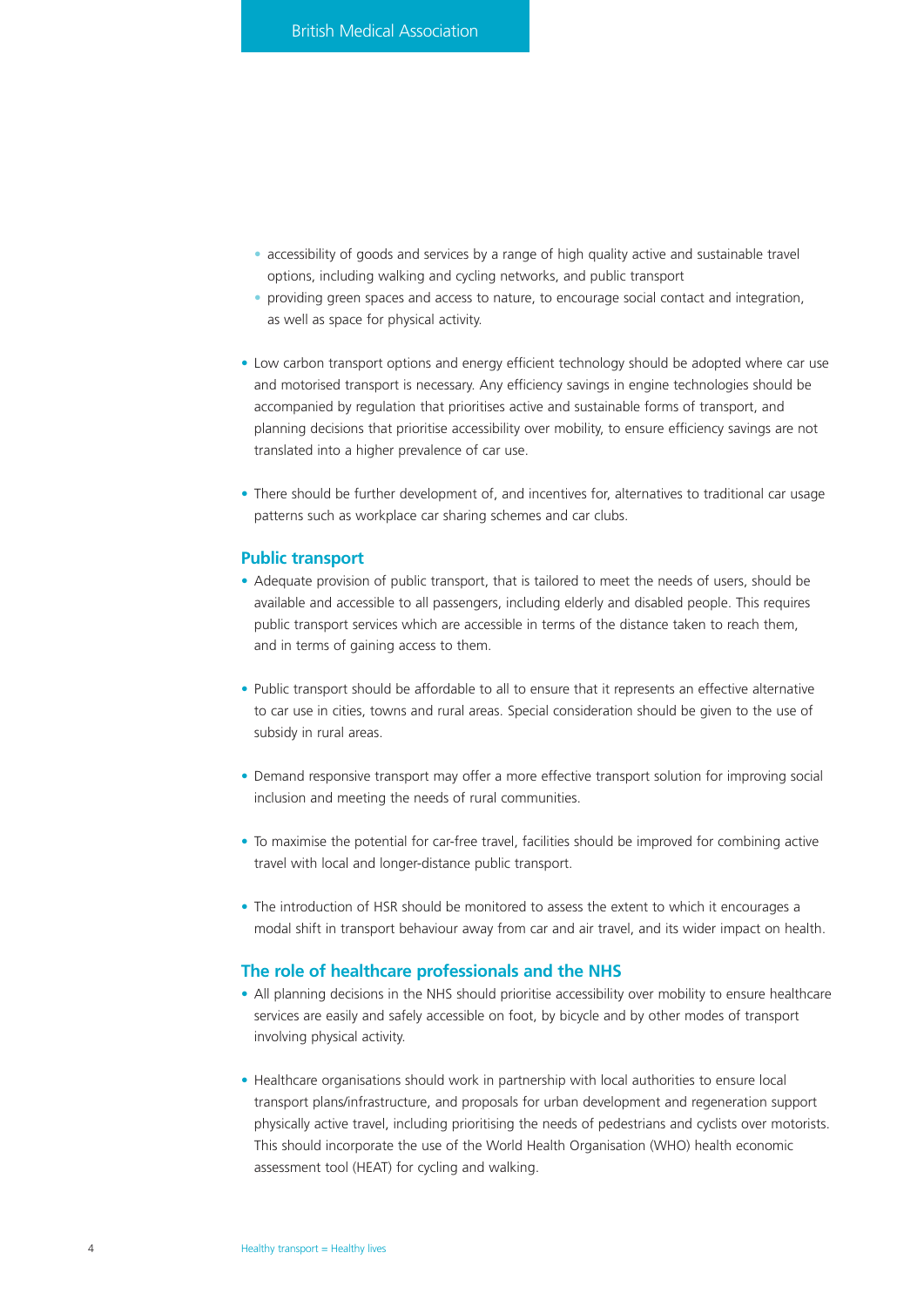- Healthcare professionals and managers in the NHS who have responsibility for promoting workplace health should ensure there is an organisation-wide plan or policy to encourage and support employees to be more physically active, including policies to encourage employees to walk, cycle or use other modes of transport involving physical activity (to travel to and from work and as part of their working day).
- When it is clinically appropriate, healthcare professionals should:
	- promote walking and cycling as an effective way of improving physical activity levels through the use of brief face-to-face advice, remote support (either delivered by the telephone or internet), and approved individual (eg pedometers) and group-based interventions (eg walking and cycling schemes)
	- encourage parents, carers and families to complete at least some local journeys (or some part of a local journey) with young children using a physically active mode of travel
	- sign post to information about opportunities for active travel in the local community.
- Healthcare professionals can use their influence as community members and leaders to promote walking, cycling and other modes of transport involving physical activity by:
	- acting as role models and opting for travel involving physical activity whenever it is practical
	- working as advocates in local strategic partnerships to ensure accessibility is prioritised over mobility in planning decisions so that workplaces, homes, healthcare services, schools and other public facilities are easily and safely accessible on foot, by bicycle and by other modes of transport involving physical activity.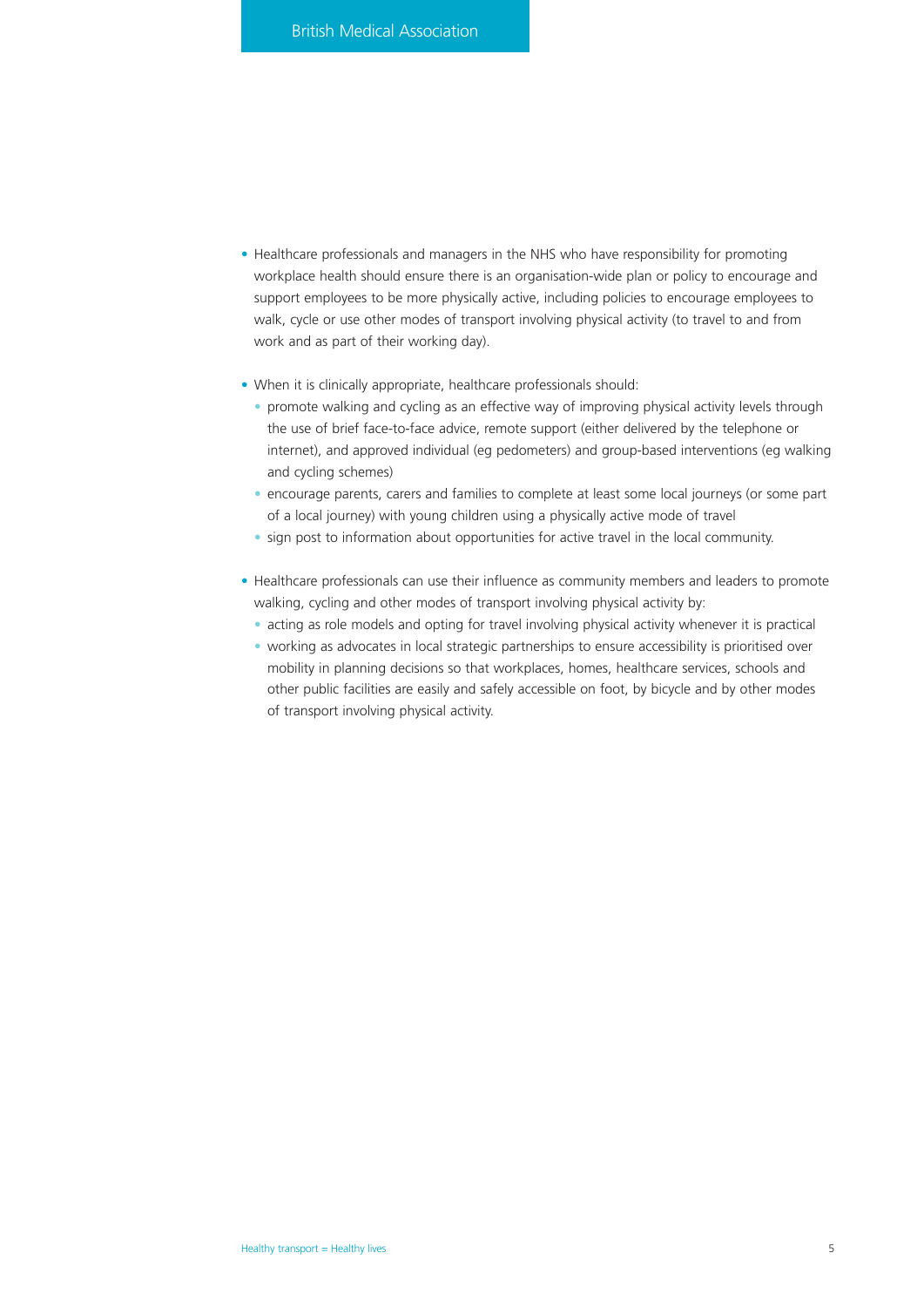# 2. Introduction

Transport is an essential activity, connecting people to healthcare services, education, employment, family, community, shops and recreation. The connectivity provided by transport is crucial for a modern economy. It allows goods to be moved to market, helps employees get to work, and provides access to a wide range of services and leisure activities.

Transport can have a positive impact on health, through the health benefits of physical activity associated with walking and cycling. It also has negative influences, which include road traffic injuries, air pollution, traffic noise, the suppression of physical activity, and contributions to climate change. At present, the negative effects on health from the UK transport policy environment outweigh the positives, at an unacceptable level.

Transport's increasingly negative impact on health has been reflected by changes in the mode, and the amount, of UK travel. Compared to the 1950s, the total amount of travel undertaken by all modes of transport has more than trebled, from 135 to 508 billion passenger miles by 2007. The relatively rapid expansion of car ownership over the past 60 years has been mirrored by declines in the proportion of journeys made by walking, cycling, bus and rail.<sup>1</sup>

Many of the health harms associated with the transport environment can be mitigated with policy action. With demand for transport increasing, health improvement must be an objective in all future transport planning decisions.<sup>2</sup> Decisions taken today concerning the UK transport infrastructure can determine how people travel for decades. Making the right decisions, and considering the impact on the health of the community they serve, is vital.

The aim of this report is to demonstrate the need to re-focus transport policy in the UK to improve health and well-being. It considers the evidence base for a number of areas of transport, and identifies areas for action for the UK Governments, healthcare professionals and the NHS.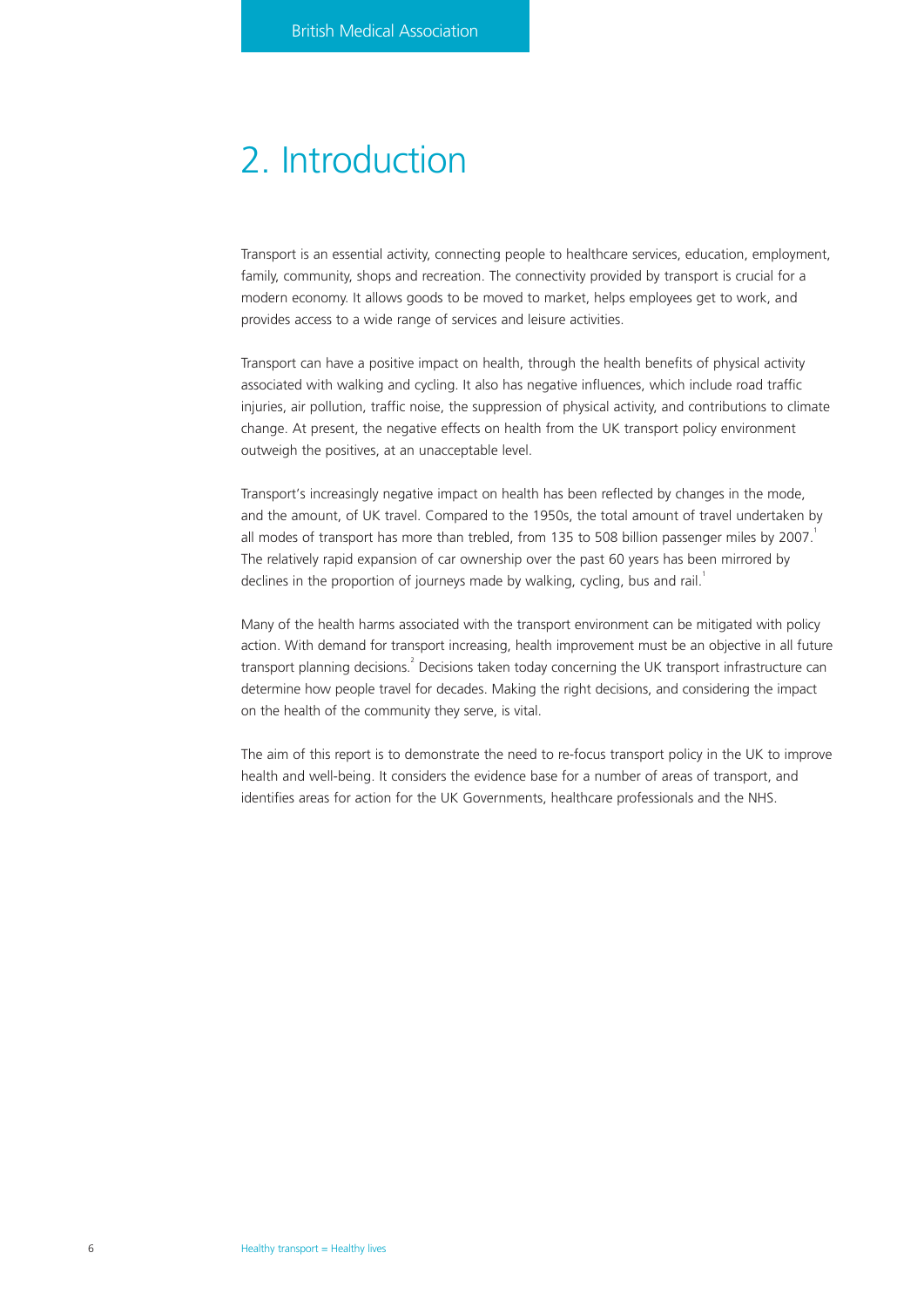# 3. Sustainability

#### **3.1 Sustainable transport and health**

Ensuring that transport is sustainable<sup>®</sup> will have health benefits. Sustainable forms of transport, such as active and public transport, include physical activity as a component of travel, which has a range of positive health benefits. $3-22$ 

Active travel is a viable alternative to the many short journeys traditionally made by car; although travelling by foot or bike is not always practical for long distances. In these instances, public transport is viewed as the most sustainable transport option for longer journeys. Public transport is also associated with greater health co-benefits, than travelling by car. When at average occupancy, for example, public transport modes emit less harmful pollutants than cars.<sup>23</sup>

When policies that promote sustainable transport are accompanied by policies that aim to reduce demand for unsustainable forms of transport – most prominently reductions in travelling by car – there are further health benefits. These include reductions in local air and noise pollution in towns and cities, as well as reductions in road traffic crashes.<sup>16, 17, 19, 24</sup> The level of UK car use negatively impacts on health as a result of physical inactivity, road traffic injuries, air and noise pollution, and the loss of the street as a social space.<sup>16, 25-31</sup>

Refocusing UK transport policy so health and sustainability are at the forefront cannot take place over night. In the interim, low carbon and energy efficient technologies should be adopted wherever possible to mitigate the negative health impacts of cars and other forms of motorised transport. While the need to refocus policy in this area is starting to be recognised – for example, with the development of the 2012 *National planning policy framework* for England – the decisions necessary to implement these policies will not be easy to implement, and can only be achieved with decisive leadership and a strong commitment to improving health.<sup>32</sup>

#### **3.2 A sustainable transport environment**

Changes to the built environment are essential to optimising the health improvement potential of sustainable transport policies. A vital component of this is ensuring that planning decisions are based on accessibility, rather than mobility.<sup>b</sup> Mobility has been prioritised over accessibility in UK planning decisions for much of the recent past.<sup>16</sup> These changes have led to an increasing shift of residential, industrial and economic activities away from the centre of cities to edge-of-town and out-of-town developments. This has contributed to more dispersed land use patterns and urban sprawl, and travel intensive lifestyles, whereby it is easier and more practical to travel by car.

Much of UK policy to date can in part be attributed to the governmental focus on expanding the automotive industry, rather than prioritising the health of the nation.<sup>16</sup> Increases in car ownership have been further exacerbated by the lack of any realistic alternative; in part a result of the privatisation of public transport.<sup>16</sup> The privatisation of public transport has been associated with

Sustainability is defined as satisfying the basic needs of the population, ensuring a good quality of life, without compromising the ability of future generations to meet their own needs or quality of life. The concept of sustainability was first described in 1987, in response to anxiety that economics were the main factor in developmental decisions.

b The ability to travel is known as mobility. It is distinct from the ability to access services, known as accessibility.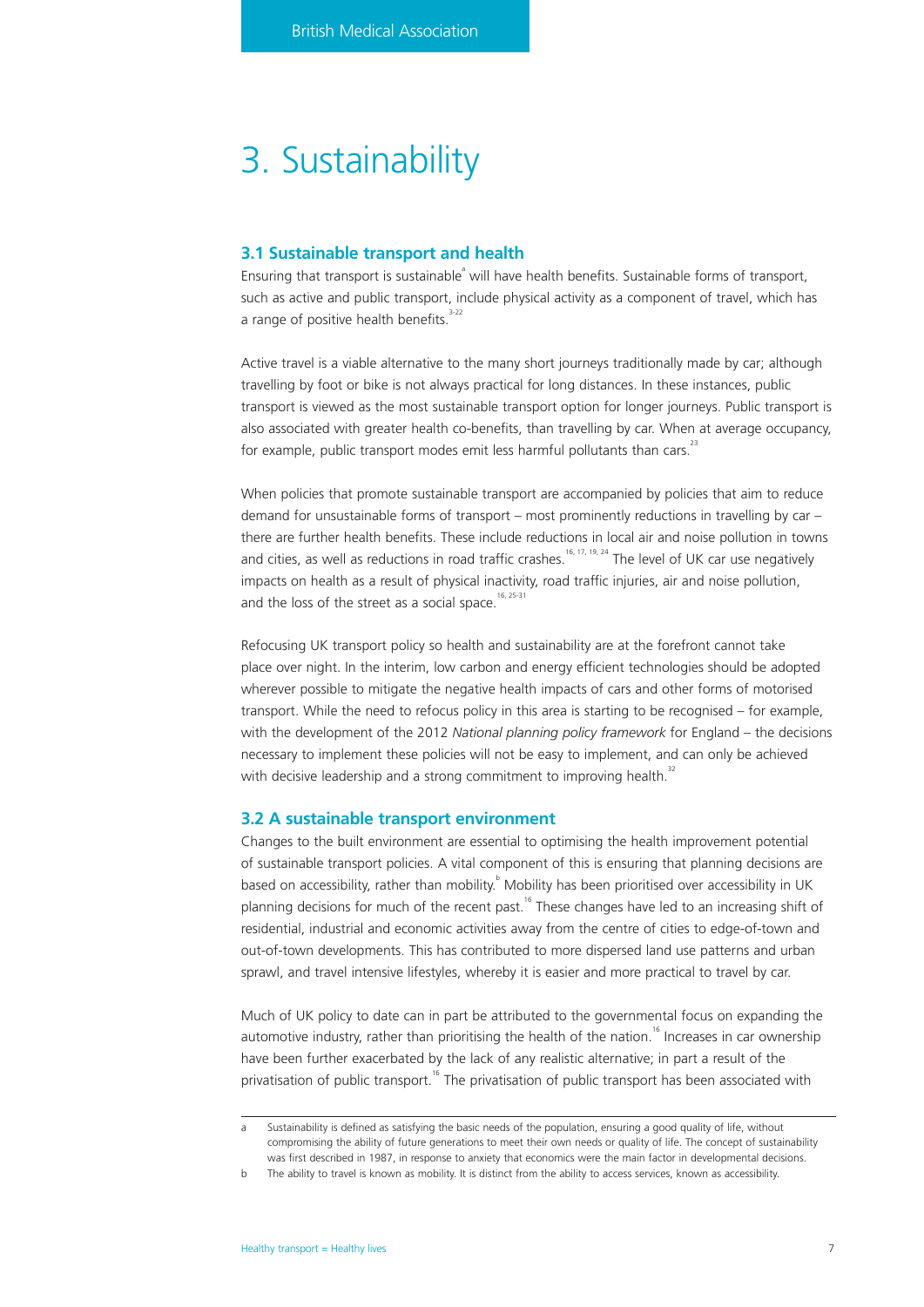increases in travel costs and reductions in standards of quality. All of which lead to a situation where travelling by public transport is an increasingly unattractive option.

#### **Area for action**

• Transport policy should aim to prioritise accessibility over mobility in planning decisions to ensure local facilities and services are easily and safely accessible on foot, by bicycle and by other modes of transport involving physical activity.

# **3.3 Sustainability and climate change**

The public health consequences of climate change are of concern to health professionals. Motorised transport is heavily dependent on non-sustainable fossil fuels,<sup>33</sup> and burning of these contributes to climate change (see **Appendix 1**). Increasing demand for sustainable transport, mirrored by reductions in demand for unsustainable forms of transport, is likely to contribute to mitigating the impacts of climate change. This is in addition to the range of health co-benefits associated with sustainable forms of transport.

The 2006 Stern Review on the economics of climate change highlighted transport as a key sector where emissions reductions, and alternative sources of energy, are needed in the UK.<sup>32</sup> It concluded that the cost of inaction greatly outweighed the costs of mitigation and adaptation, particularly if the action was immediate.<sup>32</sup> It is worth noting that the findings of the Stern Review have been challenged in the scientific and academic literature. This primarily concerns the time it would take before the negative impacts of climate change are fully felt. The need for immediate and costly action has been questioned, especially when the benefits of such activity will take many years to be realised. $34$ 

The BMA believes that there is an urgent need for decisive action at an individual, organisational, political and global level to prevent unmanageable climate change. Further information can be found at www.bma.org.uk/climatechange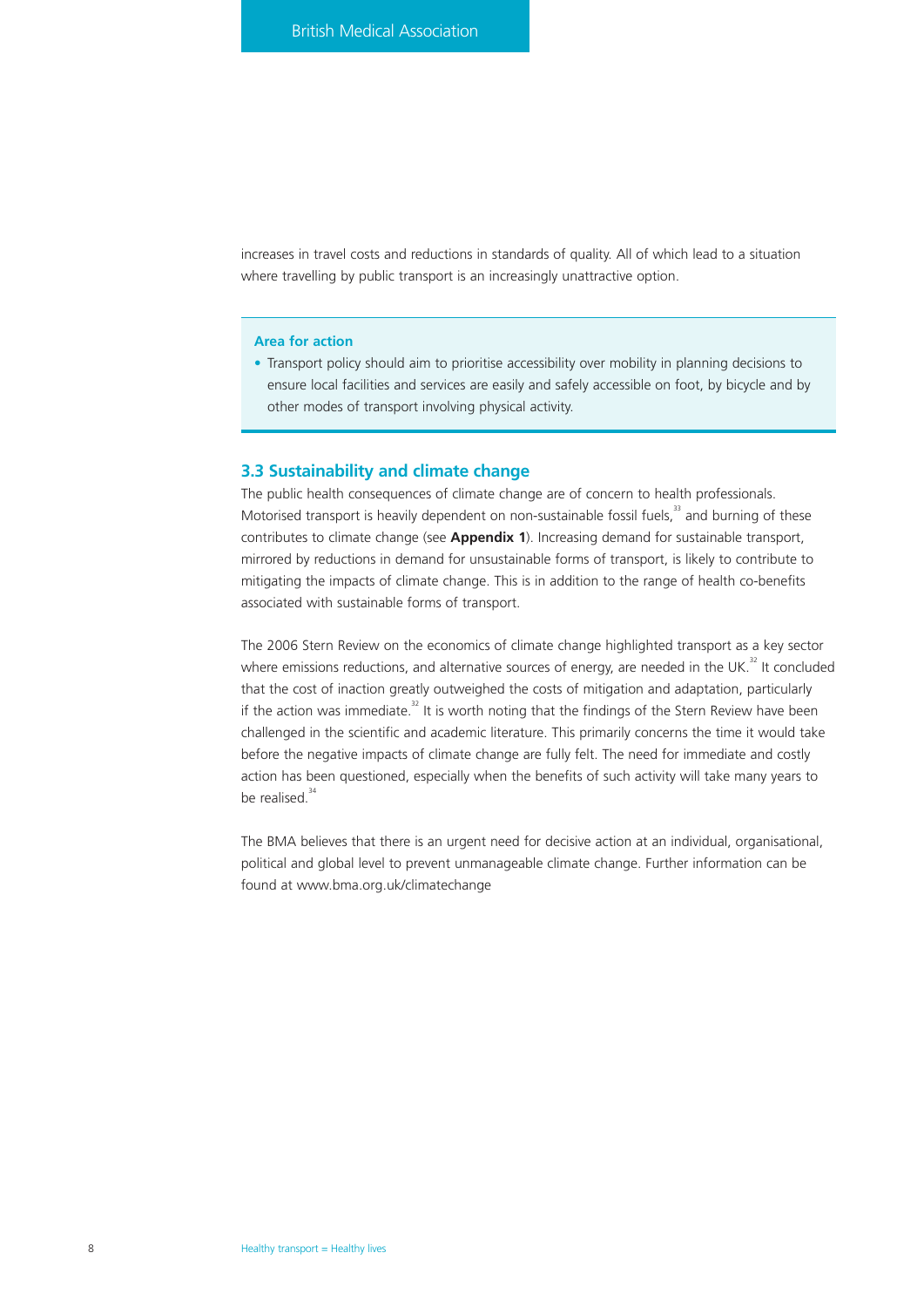# 4. Car use

## **4.1 The adverse health impacts of car use**

While car use has a number of recognised social and economic benefits, car use is also associated with a number of adverse health impacts.<sup>16, 25-30</sup> Traffic volume, as well as air and noise pollution can lead to negative health outcomes for road users, as well as those living near heavily congested roads. The health impacts of exposure to air pollution from transport exhaust fumes include lower life expectancy, increased risk of cardiovascular and respiratory disease, including myocardial infarction, effects on physical development in children, increased risk of mental illness, and poorer school performance in children.<sup>16, 25-30</sup>

Traffic speeds and volumes are known to influence how individuals choose to travel, with higher volumes of walking and cycling where traffic is less (and a suppression of active travel where it is greater).<sup>35</sup> They also influence social interaction, which impacts on health and well-being.<sup>36</sup>

Road traffic crashes are an important health impact from car use.<sup>31, 37</sup> These are not exclusively borne by motorists, and disproportionately affect vulnerable road users, such as pedestrians, cyclists and those from deprived communities.<sup>31</sup> While road deaths are not a major cause of loss of life in the UK, the numbers injured on roads remains too high, and child road safety is a particular area of concern. In 2010, there were 208,648 reported road casualties for all road users, which includes 1,850 killed, 22,600 seriously injured and 184, 138 slightly injured.<sup>31</sup> As demonstrated in Figure 1, while it is positive that the number of killed or seriously injured road users in the UK is in decline, further reductions are still necessary.<sup>31</sup>



**Figure 1 – number killed or seriously injured in the UK by road user type, 1994 to 2010**

**Source:** Department for Transport (2011) *Reported road casualties Great Britain: 2010*. London: Department for Transport.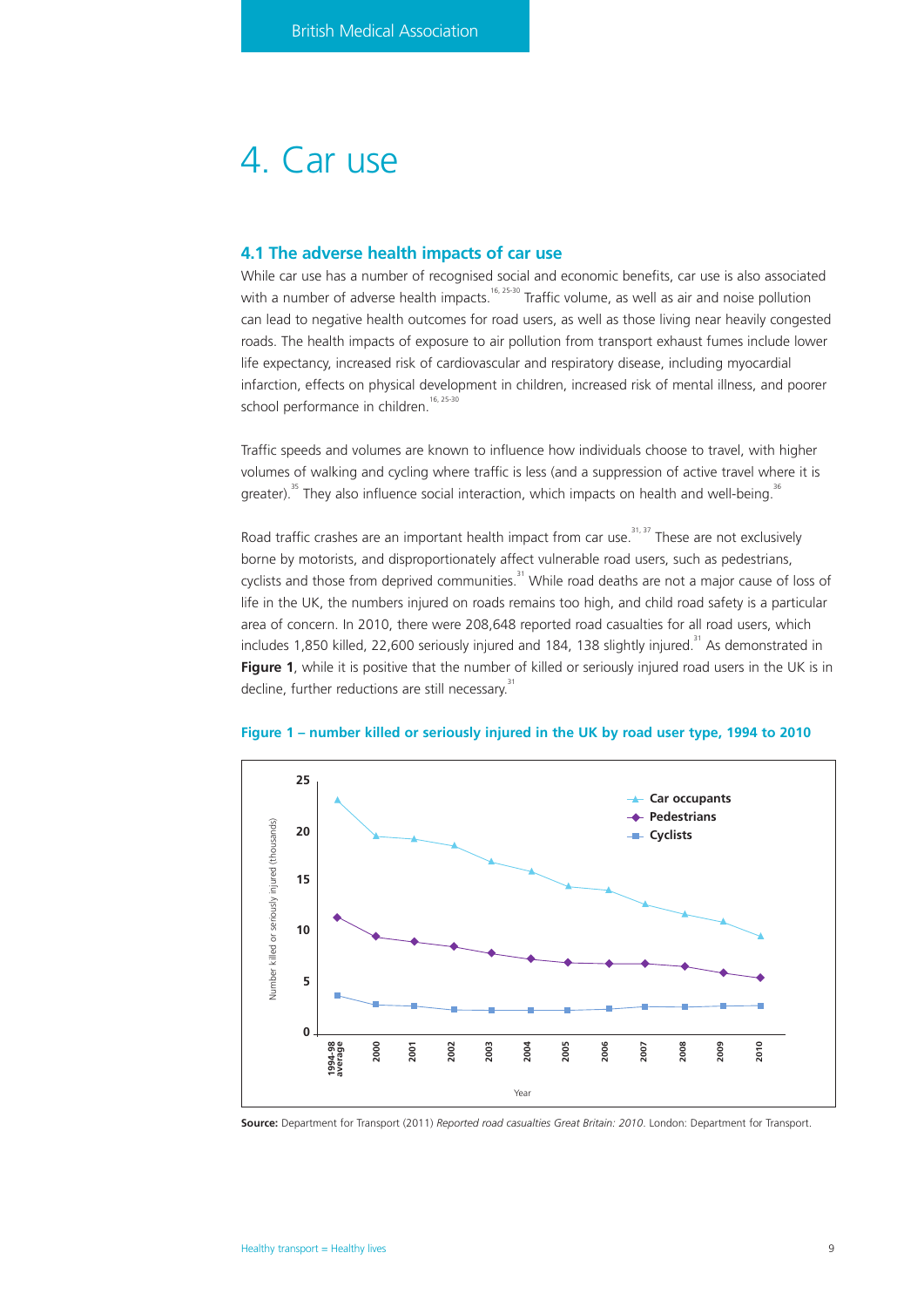# **4.2 The costs of car use**

The relative inexpensiveness of driving a car, compared to other forms of transport, has contributed to its increased use. In 1949, UK car users drove approximately 13 billion miles per year, whereas in 2010 UK car users drove 240 billion miles per year – an almost 16-fold increase (see **Figure 2**). Car ownership has also increased. Between 1994 and 2011 the number of cars licensed for ownership in Great Britain increased from around 21 million cars to nearly 28.5 million.<sup>38</sup>





**Source:** Department for Transport (2012) *National road traffic survey*. London: Department for Transport.

In the UK, the cost of car use has decreased in real terms over the past 30 years.<sup>39</sup> Once the purchasing and annual costs of owning and running a car are paid, it is relatively inexpensive and affordable to a large proportion of the population to pay the marginal costs of car ownership, despite recent increases in fuel prices. This contrasts with the public's perception of driving, which is widely perceived to be an expensive mode of transport, especially in comparison to travelling by public transport (see **Appendix 2**).<sup>40, 41</sup>

Falls in the real cost of car use has contributed to an increase in car ownership. Between 1985-86 and 2010, households in England, Scotland and Wales with access to a car increased from 62 per cent to 75 per cent.<sup>42</sup> In Northern Ireland, the proportion of households with access to a car has been steadily increasing for the past five years, and in 2010-11 was at 78 per cent.<sup>43</sup>

c The marginal costs of owning a car includes the costs of fuel, tyres, service labour costs, replacement parts, parking and tolls, motor vehicle insurance and taxation. Marginal costs are distinct from average costs of car ownership. Average costs include all these values, as well as an initial (generally) high cost of purchasing a car. When talking about the marginal costs of car use, travelling by car is generally seen as inexpensive, however, when considering the average prices or travelling by car, it is often more expensive than alternative methods of transport.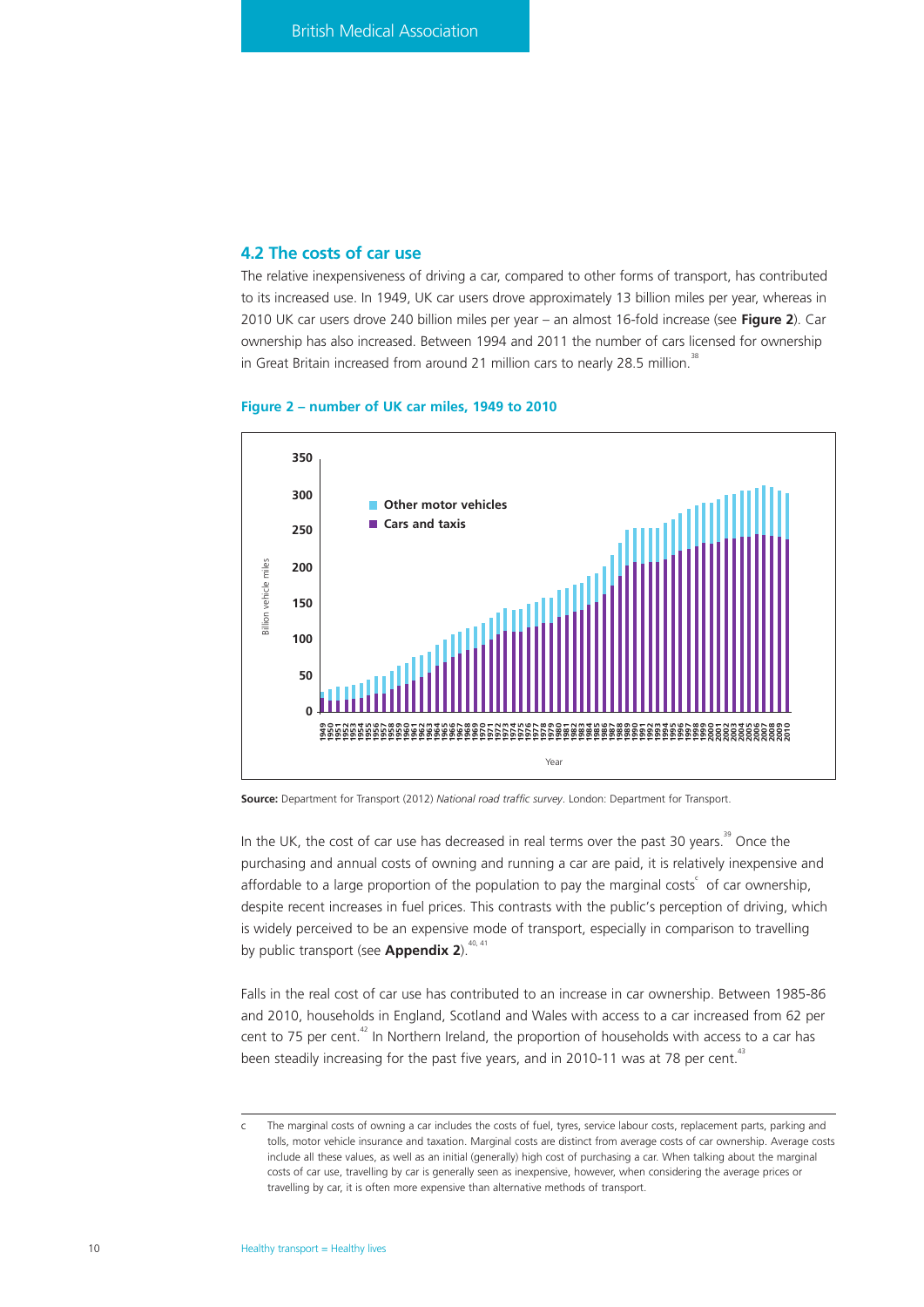Once a car has been purchased, travelling by car is substantially cheaper than the cost of a public transport journey. This has led to a situation where, for car owners, mixed use of public transport and car use is economically prohibitive because of the greater cost associated with public transport. The real cost of car use has declined by 17 per cent between 1980 and 2009 (see **Figure 3**), and in real terms the average weekly spend on motoring has decreased from £68.27 in 2000-01 to £63.60 in 2008, although recent increases in fuel prices may lead to this figure increasing.<sup>39, 44, 45</sup> Buses and coaches, in contrast, have seen fares rise by an average of 55 per cent, while rail fares have increased by an average of 49 per cent over the same time period (see **Figure 3**).44 This has been mirrored by dramatic increases in numbers travelling by car, not seen with other forms of transport.<sup>46</sup>



**Figure 3 – changes in the real cost of transport and in income in the UK, 1980 to 2009**

**Source:** Department for Transport (2010) *Transport trends: 2009*. London: Department for Transport.

Despite the relative inexpensiveness of car use, access is not equitable. The initial high cost of car ownership is prohibitive for individuals from lower socioeconomic backgrounds. The Sustainable Development Commission examined equity and access to transport, and found that in the lowest income quintile, fewer than half of adults hold a driving licence and less than half of households have a car. $47$  Half of all households in the highest income quintile have two or more cars. Almost two thirds of those claiming income support or jobseeker's allowance do not hold a driving licence or have access to a car.<sup>47</sup> This is particularly concerning, given that the marginal costs of car ownership have been shown to be less than public transport costs. The disproportionate impact of transport on the finances of lower income groups has contributed to a situation whereby individuals in these groups travel up to two and a half times less than those in the highest income bracket.<sup>47</sup>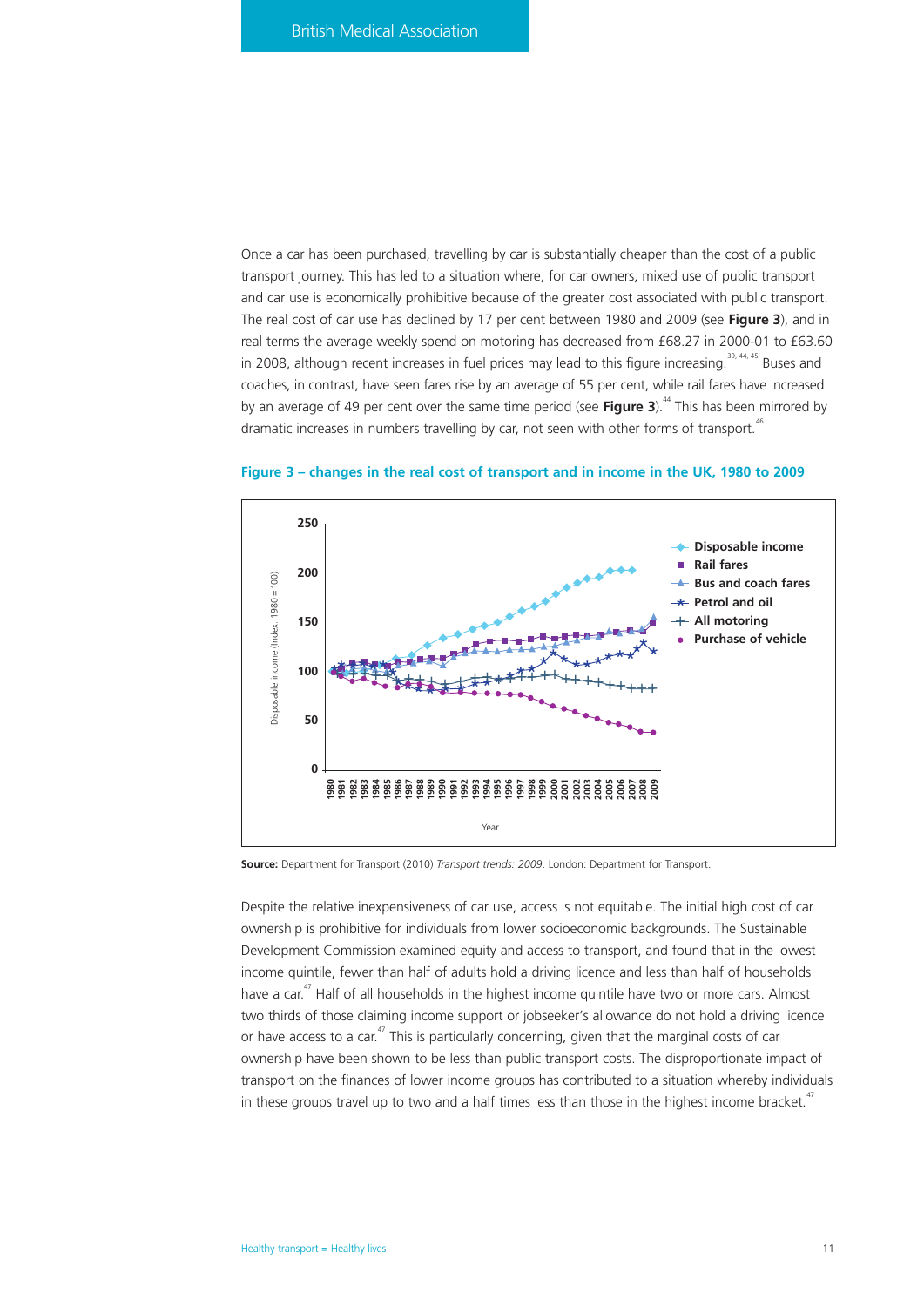# **4.3 The need to reduce car use**

Reduced traffic volume improves road safety and creates a safer environment for active travel. Modelling has suggested that shifting transport away from car use will have health benefits.<sup>24</sup> A strategy focusing on reducing car use and increasing walking and cycling in London, for example, will save 7,332 disability adjusted life years (DALYs) and 530 premature deaths per million population.<sup>24</sup> A strategy focusing only on lower emission motor vehicles will save 160 DALYS and 17 premature deaths per million population.<sup>24</sup> Combining the two strategies could save 7,439 DALYs and 541 premature deaths per million population.<sup>24</sup> These health benefits would be achieved primarily through reductions in local air pollution and increases in physical activity in the population, and are mediated through decreases in ischaemic heart disease, cardiovascular disease (CVD), breast cancer, colon cancer, dementia, and depression.<sup>16-19</sup>

Reducing car use would also reduce congestion on UK roads. The majority of congestion occurs during peak periods, such as commuting.<sup>48</sup> The average vehicle delay from congestion in the UK in 2010 was approximately 3.55 minutes for every 10 miles travelled.<sup>49</sup> Congestion is reported to be worse in and around towns, as opposed to major travel routes.<sup>48</sup> In many towns and cities, such as Central London, travel by bicycle is faster than driving over short distances, due to severe congestion, and despite the modest state of cycling infrastructure in most urban areas.<sup>50</sup> Research from the US has estimated that the public health impacts of traffic during periods of congestion may lead to an estimated 3,000 deaths per year.<sup>51</sup> The cost of congestion is high, and can add up to as much as 3 per cent of a city's gross domestic product (GDP).<sup>33, 51</sup> The Cabinet Office estimates that congestion costs nearly £11 billion per year to the English economy (see **Figure 4**).<sup>52</sup>



#### **Figure 4 – wider costs of transport in English urban areas, 2009**

**Source:** The Cabinet Office (2009) *The wider costs of transport in English urban areas in 2009.* London: The Cabinet Office.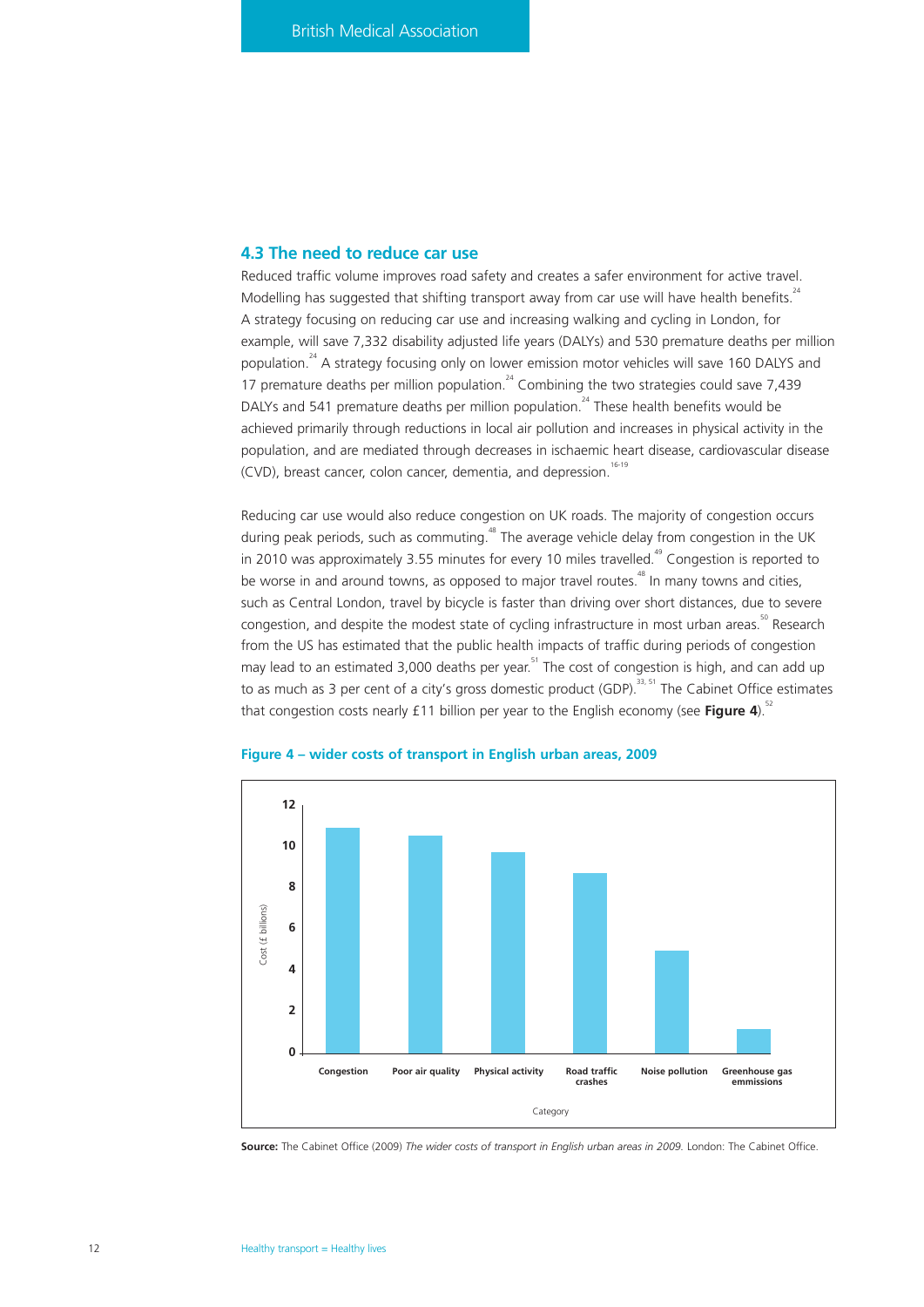Congestion is a major problem on many UK roads. Car use in the UK continues to increase at a rate greater than new roads are being built, and new roads appear to encourage more car use. It is has been suggested by the Transport and Health Study Group (THSG) that the UK road system is saturated, and therefore the development of any new road system will, rather than alleviating congestion, invite more car users.<sup>16</sup> This leads to greater overall emissions, and does not reduce congestion levels.<sup>16,53</sup> Suppressed demand has meant that more people wish to use roads than there is capacity for.<sup>16</sup> Any new developments to reduce congestion will therefore be negated by roads reaching optimum capacity.<sup>16</sup> It is only through the development of more attractive alternatives to car use that congestion can effectively be reduced.<sup>16</sup>

#### **4.4 Reducing demand for car use: areas for action**

Measures that discourage car use have been shown to be effective in reducing demand for transport.<sup>54-60</sup> Reallocation and prioritisation of road space towards more sustainable forms of transport are also effective in promoting their use.<sup>61</sup>

#### **Promotion of sustainable forms of travel**

The majority of car journeys in urban areas are less than five miles, so there is scope to reduce the number of shorter car journeys by shifting to active travel, with longer journeys moved to public transport. In London, 11 per cent of all car journeys are less than 1.2 miles, and 55 per cent are less than five miles.<sup>24</sup> Across the UK, nearly one quarter are within one mile, and over 40 per cent are within two miles.<sup>62</sup> This is because the current transport environment favours travelling by car, which for many represents the most convenient and safest method of reaching destinations. With appropriate policy action it is likely that a proportion of these journeys can instead be made by cycling and walking.

#### **Road charging**

Road charging can influence decisions to drive, and positively benefit health through reducing traffic volume and improving local air quality.<sup>63,64</sup> The introduction of the London congestion zone has been accompanied by reductions in volumes of traffic. By 2009, traffic entering the congestion zone fell by 20 per cent, with traffic within the congestion zone down by 16 per cent, when compared to pre-congestion zone levels. $^{64}$  Around 100,000 motorists pay the congestion charge each day.<sup>64</sup> Increases in the number of passengers entering Central London by public transport were also seen at the time of the introduction of the London congestion zone (see **Figure 5**).<sup>65</sup> Up to a half of that growth was estimated to be displaced car travellers transferring to the bus network.<sup>64,65</sup> This is thought to be partly because of the increased reliability, and speeds seen on London buses since the introduction of the congestion zone. $64$  The number of pedestrians and cyclists entering Central London were also shown to increase following the introduction of the London congestion zone.<sup>65</sup>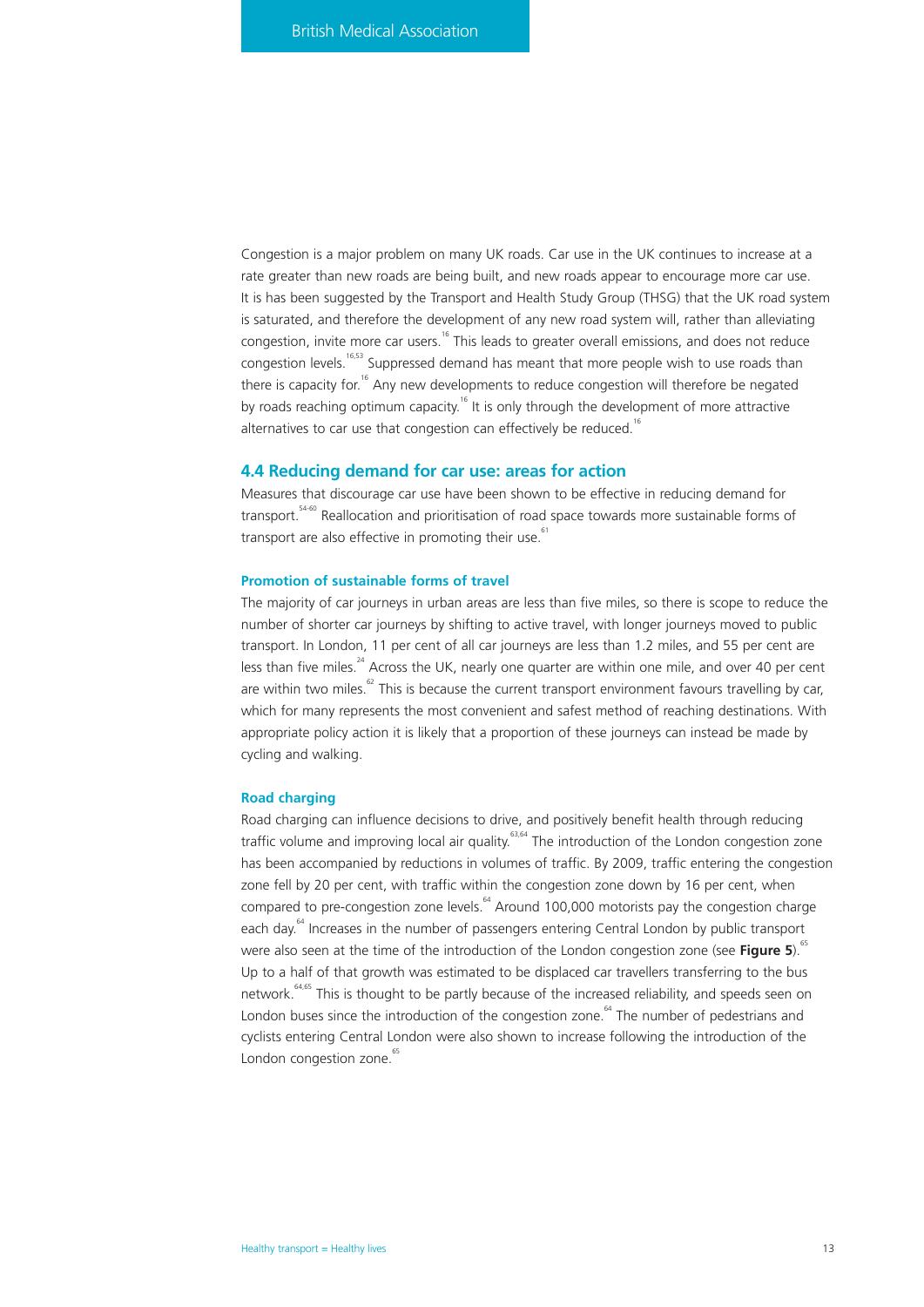

# **Figure 5 – bus passengers entering central London during the morning peak, 1978 to 2009**

**Source:** Transport for London (2010) *Travel in London: report three*. London: Transport for London.

The congestion charging scheme has reported impressive health benefits, in terms of reductions in air pollution levels.<sup>63</sup> Research has demonstrated that after three years of implementation, the introduction of the congestion zone was associated with 19 per cent reductions in  $CO<sub>2</sub>$ emissions.<sup>64</sup> Within the congestion zone, 420 years of life per 100,000 residents are projected to be gained over a ten year period, attributed to reductions in nitrogen oxides (NOx)<sup>d</sup> and particulate matter.<sup>64</sup> The 2010 Marmot review, highlighted that the largest improvements in air quality have been seen in the most deprived areas of London.<sup>2</sup>

#### **Parking restrictions**

The provision, cost and accessibility of parking influences driving behaviour.<sup>66</sup> Parking also creates obstructions that can impair visibility of pedestrians to drivers. This can affect road safety and uptake of active travel, as well as contributing to community severance.<sup>54</sup> The THSG have suggested that the provision of free parking in residential, commercial and town centres effectively subsidises car use, distorting the real costs of driving. This is because the costs of providing free parking are partially incurred by local authorities and commercial businesses.<sup>54</sup>

The availability of parking in residential and commercial areas encourages driving and discourages active travel. New residential developments that have limited residential car parking to between 0.4–0.7 spaces per unit have seen reductions in car use.<sup>55</sup>

d Nitrogen oxide is a generic term for the mono-nitrogen oxides nitric oxide (NO) and nitrogen dioxide (NO2).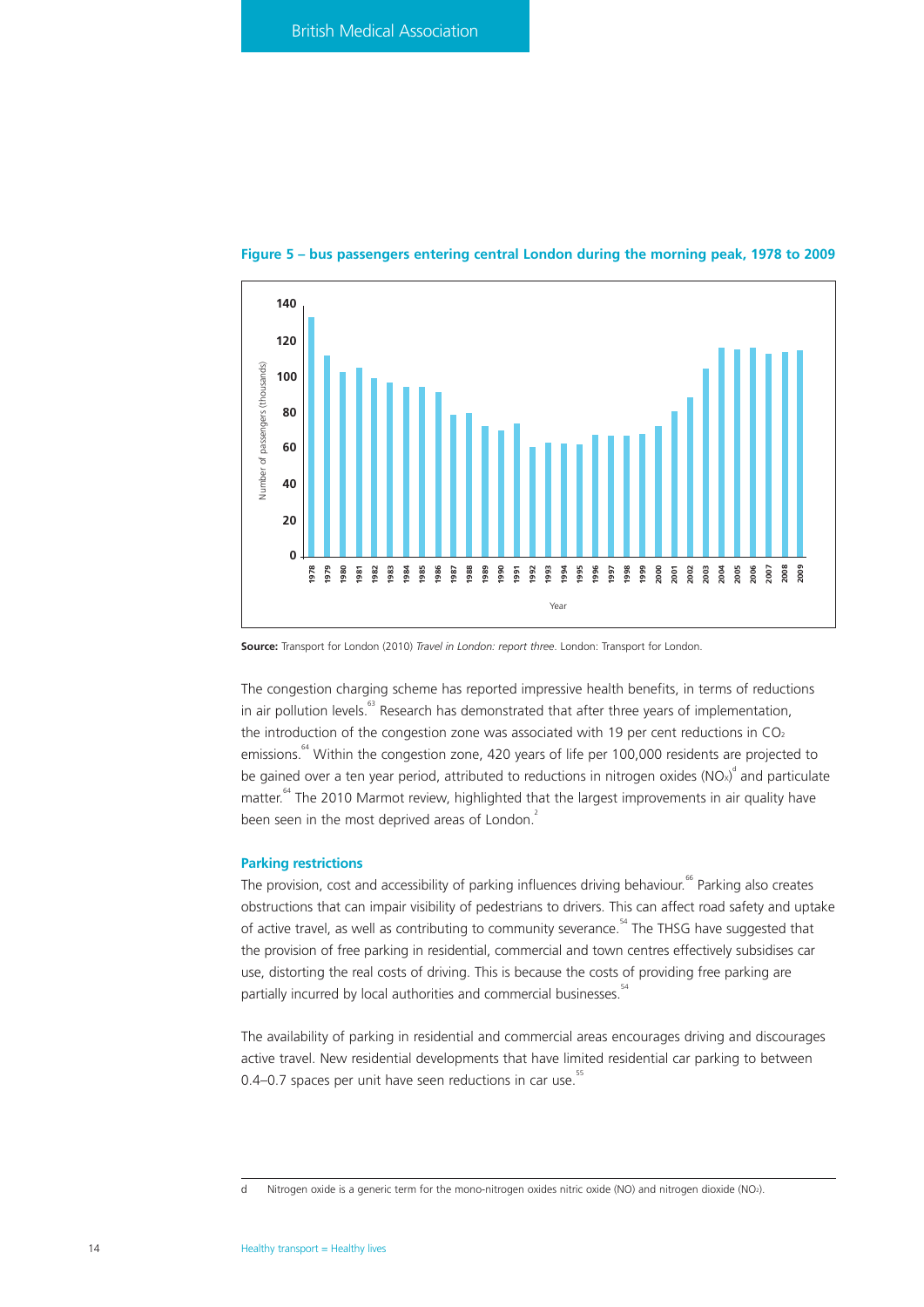#### **Speed limits and traffic calming**

Traffic calming comprises a series of measures to reduce the volume and speed of vehicles on roads. Higher traffic speed is known to result in more severe injuries. Traffic calming can benefit health through increasing active travel levels, pedestrians and cyclists are safer on roads with lower speed limits.<sup>56</sup> Traffic calming can also contribute to improving the local environment, as well as reducing community severance.<sup>56</sup>

A number of traffic calming measures are known to impact on road traffic volume and road safety. Strategies include slowing down traffic (eg road/speed humps, mini roundabouts), visual changes (eg road surface treatment, changes to road lighting), redistributing traffic (eg blocking roads, creating one way streets), as well as changes to road environments (eg increased trees and shrubs along roads which provide a buffer between vehicles and pedestrians).<sup>56, 67, 68</sup> Speed cameras can be used to enforce speed limits and reduce traffic speeds, as well as being an effective intervention in reducing road traffic crashes and related casualties.<sup>57</sup>

Area-wide approaches to traffic calming are the most effective. The use of area-wide 20 miles per hour zones have been shown to decrease the speed and volume of traffic, decrease total road traffic injuries, and increase walking and cycling.<sup>60</sup> Traffic calming measures that elicit a one mile per hour reduction in mean speed, can result in a 5 per cent reduction in injuries and collisions. In some traffic calmed areas, collisions have been reduced by between 60 to 70 per cent following speed reductions of nine miles per hour.<sup>56</sup> A 2009 study by Grundy et al demonstrated that, in London, 20 miles per hour zones decreased injuries by 40 per cent on average, and by 50 per cent in the most deprived areas.<sup>2,60</sup>

The use of area-wide 20 miles per hour speed limits is advantageous to designated 20 miles per hour zones: the use of zones requires changes to road infrastructure while area-wide speed limits only require signage. Modelling of the impact of reducing the speed limit in built-up areas across Northwest England from 30 to 20 miles per hour found that, between 2004 and 2008, an average of 140 killed or seriously injured child casualties could have been avoided each year.<sup>69</sup> The BMA has previously called for 20 miles per hour speed limits near schools and in residential areas, and this approach is supported by a wide range of transport and public health organisations.<sup>7</sup>

#### **Car sharing**

Car sharing is when two or more people share a car or travel together. Increasing vehicle occupancy benefits health through alleviating congestion, as well as noise and air pollution. Car sharing can also contribute to reducing individual travel costs.

Schemes targeted at the daily commute may operate across a number of different employers in an area, or for parents taking children to and from school. Car sharing schemes and car clubs can be effective in reducing total car use, parking space requirements, and individual travel costs, without negatively impacting on the use of other forms of transport. $71$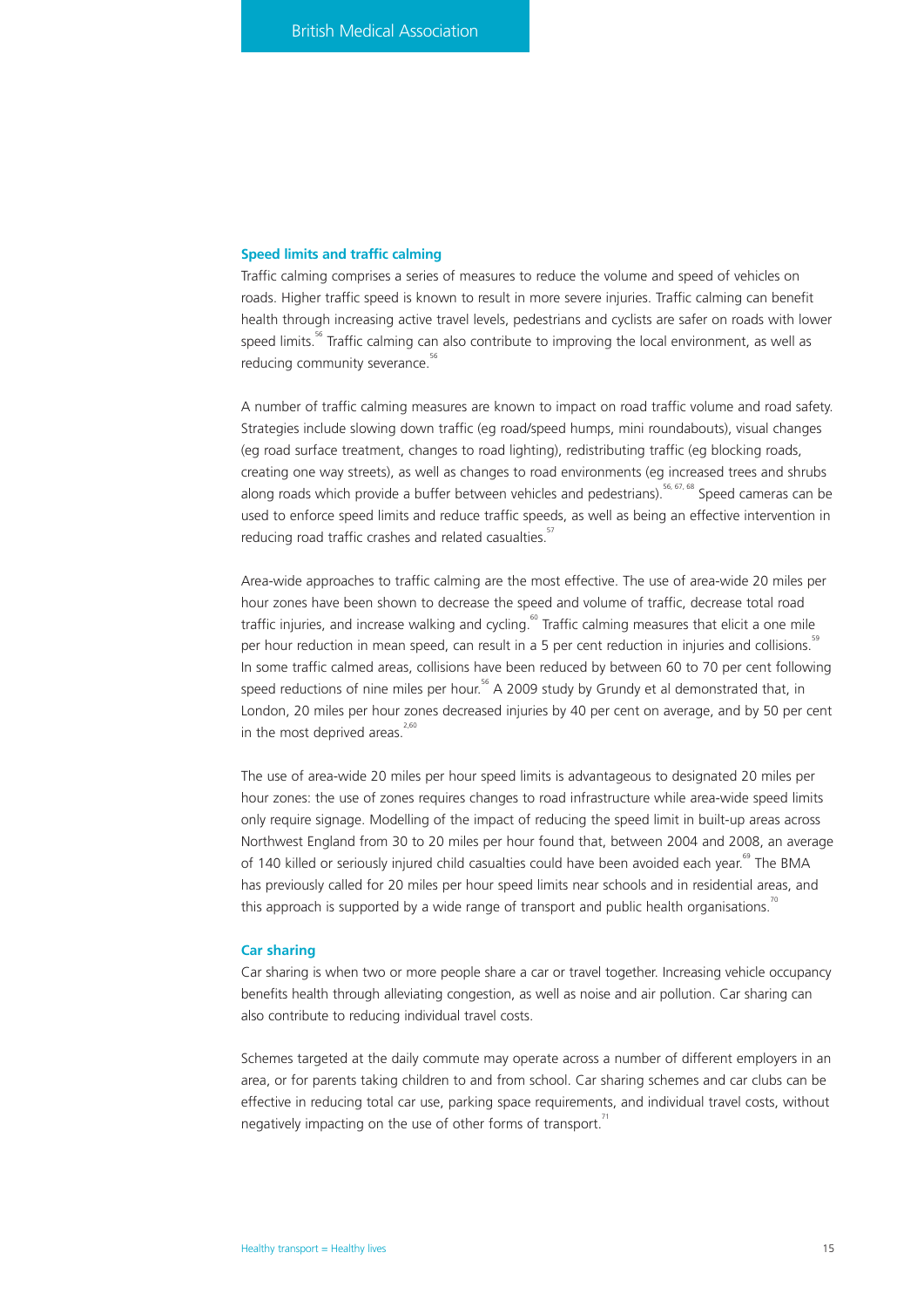Examples of good practice in car sharing schemes include Peterborough, which engages with business to promote car sharing. Businesses are encouraged to implement a number of simple measures to increase the number of people car sharing. These include:

- providing dedicated priority parking for staff who car share
- providing a guaranteed ride home service for car sharers in case of an emergency
- holding a 'car share coffee morning' where staff interested in car sharing are invited to meet potential sharers, receive guidance and have questions answered
- offering incentives to car sharers, for example prize draws for a free car wash or MOT, and ensuring the scheme gets internally publicised.<sup>7</sup>

Despite small pockets of good practice, the availability and uptake of car sharing schemes in the UK is relatively limited.

#### **Reducing the need for travel**

Congestion, overcrowding and transport emissions could all be reduced if people travelled less. Technologies such as tele- and video-conferencing are becoming common and accepted in business practice as they become more sophisticated, reliable and available. These technologies will be able to replace an increasingly larger proportion of business travel, which makes up a large component of transport in the UK and internationally. Reducing commuting is also a step that can be taken to reduce travel. Approaches include working on fewer days in a week and greater use of home working. It should be noted, however, that these approaches may not be appropriate for all types of jobs, especially healthcare.

### **Areas for action**

- Transport policy should aim to reduce congestion and improve the usability of roads by pedestrians and cyclists through reallocation of road space, restricting motor vehicle access, road-user charging schemes, and traffic-calming and traffic management (including areawide 20 miles per hour speed limits).
- There should be further development of, and incentives for, alternatives to traditional car usage patterns such as workplace car sharing schemes and car clubs.

#### **4.5 Lower carbon transport**

Creating an environment where there is less demand for car use is a long-term objective. In the interim, the development of low carbon technologies are important to mitigate some of the negative health harms associated with car use. Advances in vehicle technologies include developments to engine technologies, vehicle design, and types of fuel used. It is important that this investment is coupled with a commitment to encouraging a modal shift away from car use, and the prioritisation of active travel and sustainable forms of transport. This is because, while increasing the efficiency of cars over a limited period appears to improve their impact on health and the environment, when considered over a longer time frame, any improvements in efficiency may be negated by increasing numbers of cars on the road  $\frac{73,74}{2}$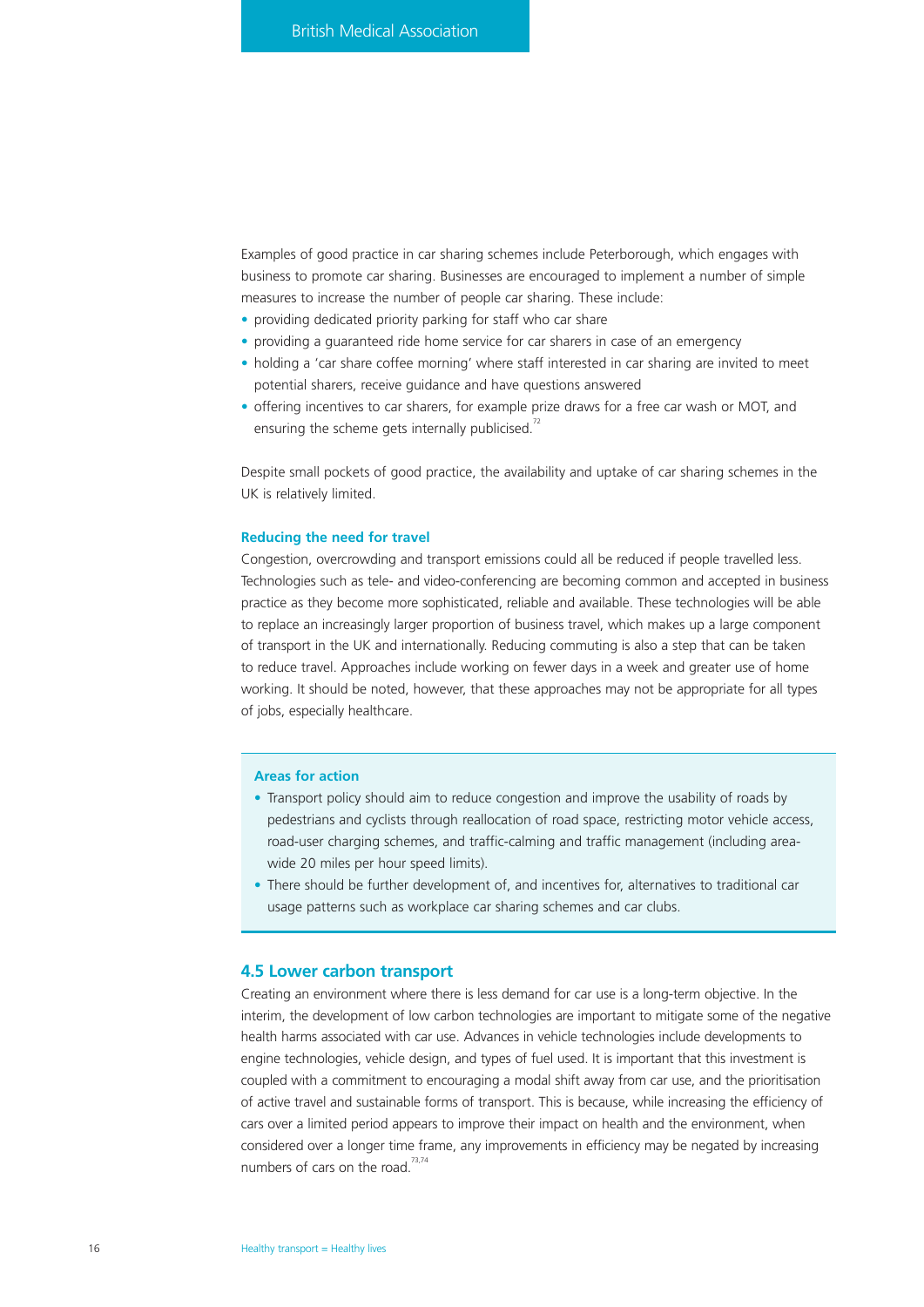### **Engine technologies**

#### *Internal combustion engines*

Cars driven by an internal combustion engine (ICE) produce a number of emissions, mainly in the form of CO2. Car manufacturers expect ICE cars to remain their core business over the next 20 to 30 years, but accept that developments, such as improved fuel systems, advanced transmission, and hybrids, could deliver additional efficiency gains.<sup>73</sup> Efficiency alone is unlikely to reduce total emissions, because it also leads to an increase in demand.<sup>75</sup> Engine efficiency increased 30-fold over the 20th century, but has led to more car use, and therefore increased emissions.  $63,76$ Historically, efficiency gains in engine technologies have translated into greater affordability of travelling by car. Without regulation, this greater affordability will translate to more vehicle use and increases in distances travelled, which will lead to rises in emissions, rather than reductions.

#### *Electric vehicles*

Electric vehicles have no exhaust emissions, and produce no emissions at the point of use.<sup>75</sup> It should be noted, however, that there is an environmental impact from the manufacture and production of electric vehicles, as with the production of all other car technologies.

If recharged from renewable energy sources, electric vehicles are considered to be less damaging to health, with near-zero emissions. This is in terms of improved local air quality to drivers, other road users, and pedestrians. The main source of energy production in the UK comes from petroleum, coal, and natural gas, accounting for 88 per cent of all energy production in the UK, with renewable energy accounting for under  $7$  per cent of energy production.<sup>77</sup> The number of electric vehicles recharged from renewable energy sources can be assumed to be low.

### *Hybrid technologies*

Hybrid technologies increase the overall efficiency of a vehicle and reduce exhaust emissions. A hybrid vehicle combines an ICE with a battery and an electric motor. Many manufacturers consider hybrids to be part of the short- to medium-term future of private transport.<sup>73</sup>

It is important that any developments and expansion in the use of automotive batteries for cars takes into consideration the need to dispose them in a way that does not negatively impact on health and that complies with European legislation. Batteries contain chemicals such as lead, mercury or cadmium. When these are disposed of within the normal waste stream the majority will end up in landfill site where the chemicals they contain may leak into the ground. This can pollute the soil and water and potentially harm health.

Directive 2006/66/EC aims to reduce the exposure of hazardous substances to the environment by prohibiting the sale of most batteries and accumulators with a high mercury or cadmium content. It also establishes rules for the collection, recycling, treatment and disposal of batteries and accumulators.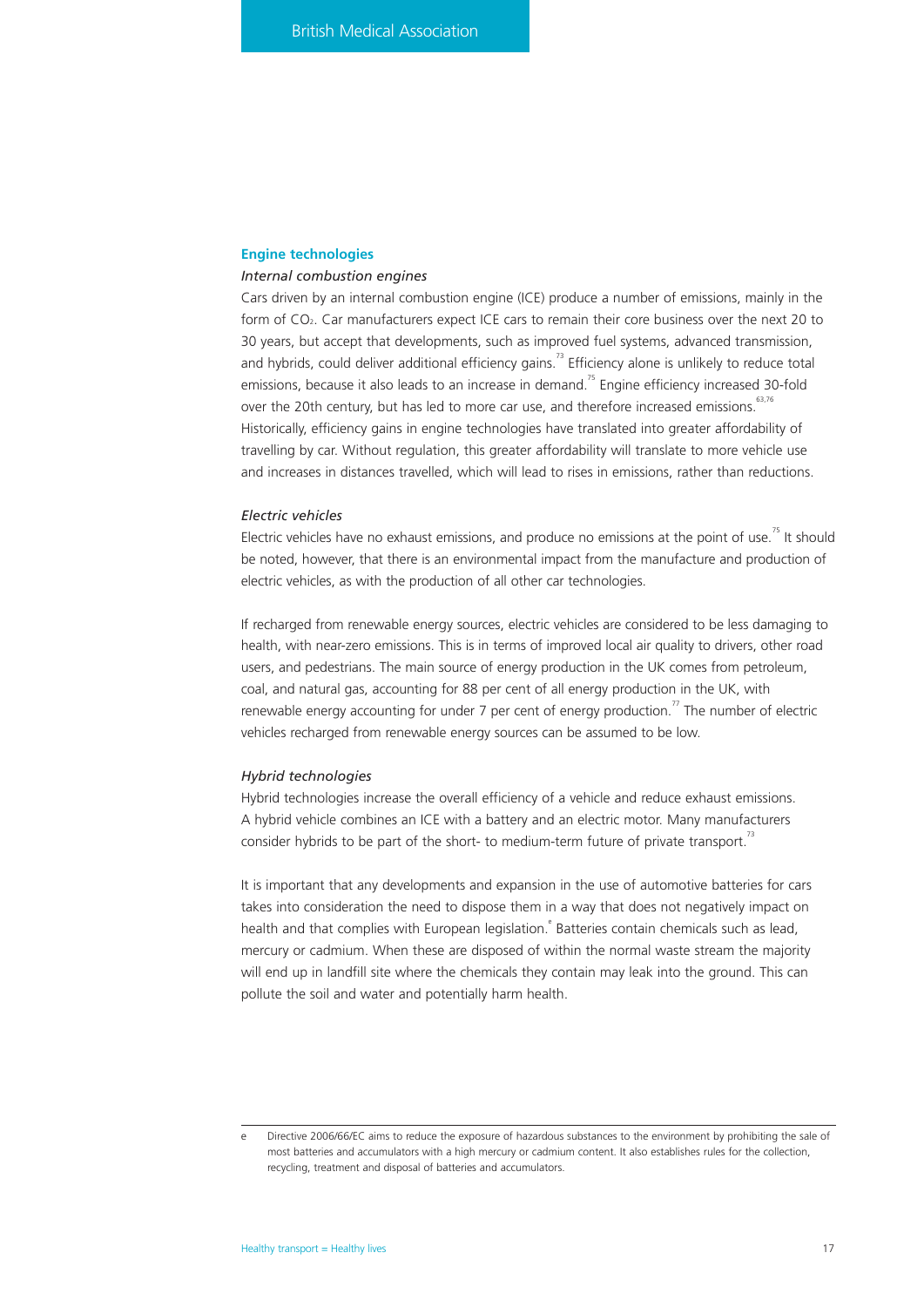### **Fuels**

# *Oil-based fuels*

Oil-based fossil fuels – primarily petrol and diesel – provide for nearly all of the UK's transport needs.<sup>78</sup> These types of fuel are a source of  $CO<sub>2</sub>$  emissions and a range of pollutants, and are inherently unsustainable. Stricter fuel requirements have removed, or reduced, a number of the hazardous compounds, such as sulphur, that used to be commonly found in oil-based fuels.

#### *Biofuels*

Biofuels are derived from vegetation – a renewable resource. The introduction of biofuels requires relatively little in the way of modification to existing transport infrastructure.<sup>73</sup> Biofuels are often described as carbon neutral, because although they emit  $CO<sub>2</sub>$  when burned,  $CO<sub>2</sub>$  has been absorbed from the air during plant growth. This carbon neutrality is dependent upon the crop, its cultivation, and processing, which each have energy costs.

Biofuel production can involve land use change away from food production, and result in destructive practices such as deforestation and intensive agriculture.<sup>79</sup> There is a growing consensus that first generation biofuels, traditionally produced from cereal crops (wheat, maize), oil crops (rape, palm oil) and sugar crops (sugar beet, sugar cane), will have a limited role in providing a sustainable alternative to oil-based fuels due to their impact on the environment and food security. Second generation biofuel technologies, may offer a greater potential as they often involve the consumption of waste residues and use of abandoned land not in competition with food production. Second generation biofuels are produced from cellulosic materials. These raw material options may result in the production of more fuel per unit of agricultural land used, and require less chemical and energy input per production and harvesting. Such raw materials may be considered more sustainable.

#### *Hydrogen*

Hydrogen (H2) is highly combustible and can be used in fuel cells and ICEs to power vehicles. Hydrogen combustion produces minimal pollutants – the main emission is water vapour. Hydrogen can be generated from fossil fuels such as coal and gas, which produces  $CO<sub>2</sub>$  emissions. It can also be generated from water using electricity which, if it comes from a sustainable energy source, does not produce as much CO<sub>2</sub> compared to coal, gas and petroleum energy production. Barriers to the common use of H2 as a power source centre on a lack of market demand, combined with the need for carbon-free production, storage and distribution challenges, and safety issues.<sup>73</sup> Despite this, H<sub>2</sub> is recognised as being a possible long-term zero-emissions alternative to the use of oil-based fuels.

#### **Area for action**

• Low carbon transport options and energy efficient technology should be adopted where car use and motorised transport is necessary. Any efficiency savings in engine technologies should be accompanied by regulation that prioritises active and sustainable forms of transport, and planning decisions that prioritise accessibility over mobility, to ensure efficiency savings are not translated into a higher prevalence of car use.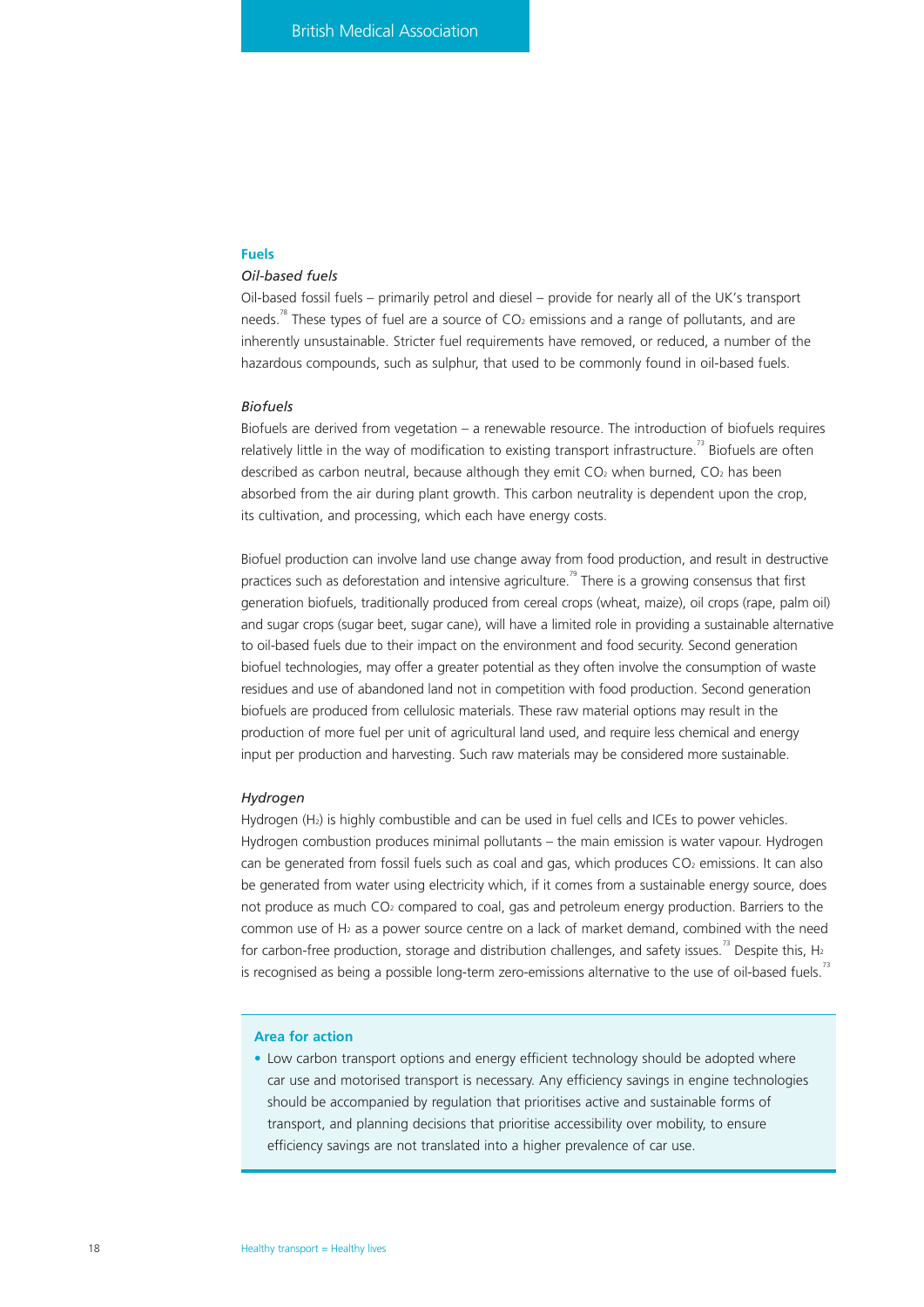# 5. Air and noise pollution

# **5.1 Health effects of air pollution**

Transport is a major source of air pollution.<sup>80</sup> There is considerable evidence that long-term exposure to air pollutants affect health. Road-traffic emissions come from a number of sources including exhaust pipe emissions and re-suspended road dust. The main pollutants from road traffic include:

- particulate matter less than 10 or 2.5 microns (PM<sub>10</sub> and PM<sub>2.5</sub> respectively)
- nitrogen dioxide (NO<sub>2</sub>)
- sulphur dioxide (SO<sub>2</sub>)
- benzene and other volatile organic compounds (VOCs)
- ground-level ozone  $(O_3)$  formed by interaction of VOCs with NO<sub>x</sub> in the presence of sunlight and heat.

It is estimated that in the UK, air pollution is associated with 50,000 premature deaths per year.  $81,82$ Research from 2010 estimated that in the UK particulate matter from transport leads to an average loss of life expectancy of six months, with 18.2 to 32.4 million life years lost.<sup>83</sup> Higher summer temperatures are expected to exacerbate the health effects of air pollution in urban areas, and ground-level ozone may contribute up to an additional 1,500 deaths per year in the UK.<sup>84</sup>

Long-term exposure to these pollutants has been shown to decrease life expectancy.<sup>85</sup> Fine and ultra fine particulate matter in air pollution increases cardiovascular morbidity and mortality, incidences of life-threatening myocardial infarctions, cardiac arrhythmias, and respiratory illness.<sup>85</sup> Inhalation of  $PM_{10}$  and  $NO_2$  from road traffic pollution is associated with an increased acute risk of myocardial infarction for up to six hours after exposure.<sup>86</sup> Ambient concentrations of air pollutants can aggravate asthmatic symptoms, but exposure to air pollutants does not appear to be a direct cause of asthma.<sup>87</sup>

There is a growing body of evidence showing that prenatal exposure to air pollution is associated with a number of adverse outcomes in pregnancy. These include low birth weight, intrauterine growth retardation, and an increased risk of chronic diseases in later life.<sup>11-16</sup> Emerging evidence also suggests that long-term exposure to particulate matter, at levels such as those seen in major cities, can alter emotional responses and impair cognition.<sup>8</sup>

In urban driving conditions, vehicle engines are inefficient and generate more emissions per kilometre than on motorways.<sup>62,89</sup> The one exception to this is ground-level ozone pollution, which also affects rural areas.<sup>16</sup> A large proportion of individuals travel relatively short distances by car, but they may experience substantial exposure to pollutants. Many transport micro-environments, such as main roads, are heavily polluted, and most journeys, which often include commuting to and from work, or taking part in the school-run, are made during rush hours. During these time periods increased volume of traffic results in up to three times greater ambient pollution levels, as demonstrated in **Figure 6**. 89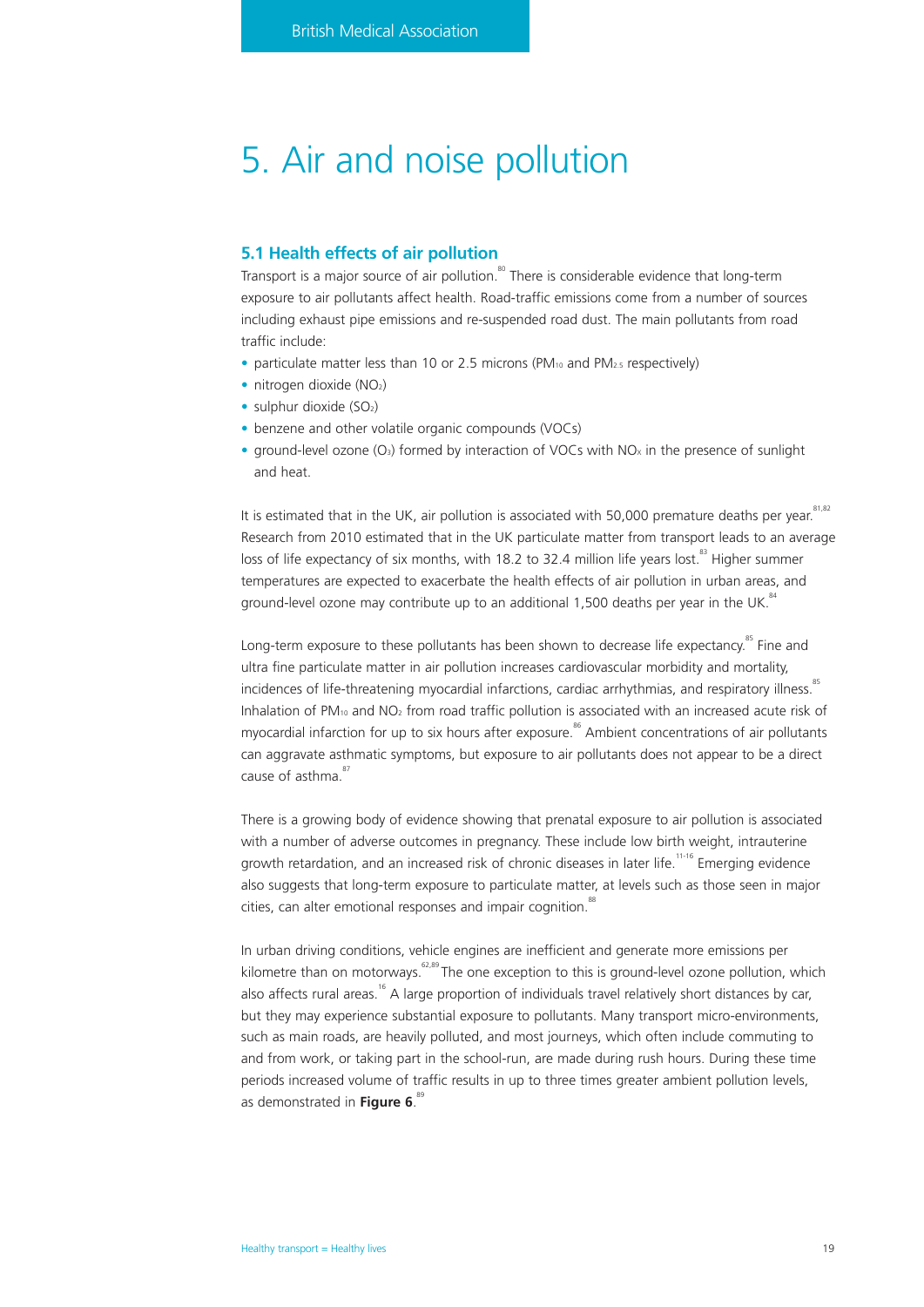

**Figure 6 – relative exposure concentration of fine particulate matter, and the influence of traffic, according to the time of day**

**Source:** World Health Organization (2005) *Health effects of transport related air pollution*. Copenhagen, Denmark: World

Individuals who reside or work near busy roads are at particularly high risk of exposure to the health harms of air pollution.<sup>89</sup> The same is true of those that spend longer in traffic.<sup>89</sup> Car occupants are typically exposed to higher levels of air pollution than cyclists or pedestrians.<sup>89</sup> This is, in part, because cyclists and pedestrians can use quieter streets with lower traffic volumes, which are less heavily polluted.<sup>89</sup> A 2011 study conducted by Sustrans, found that the air quality on London greenways (safe, quiet routes through parks, green spaces and lightly trafficked streets) was significantly better than on adjacent busy roads.<sup>90</sup> Congestion is also strongly associated with air pollution, with pollutant levels generally higher inside vehicles than in ambient air.<sup>85</sup>

A close link has been shown between areas of high deprivation and pollution. Research has demonstrated that those living in more deprived areas are exposed to higher concentrations of air pollution, often because homes and residences of these groups are situated next to roads with higher concentrations of emissions (see **Figure 7** and **Figure 8**).<sup>91</sup> Deprived communities suffer greater burdens from air-pollution-related death and sickness. As highlighted in the 2010 Marmot Review, individuals in deprived areas experience more adverse health effects at the same level of exposure compared to those from less-deprived areas.<sup>2</sup> This is, in part, because of a higher prevalence of underlying cardio-respiratory and other diseases, as well as greater exposure to air pollution as a result of homes being situated nearer to busy congested roads and with fewer green spaces.<sup>2,82</sup>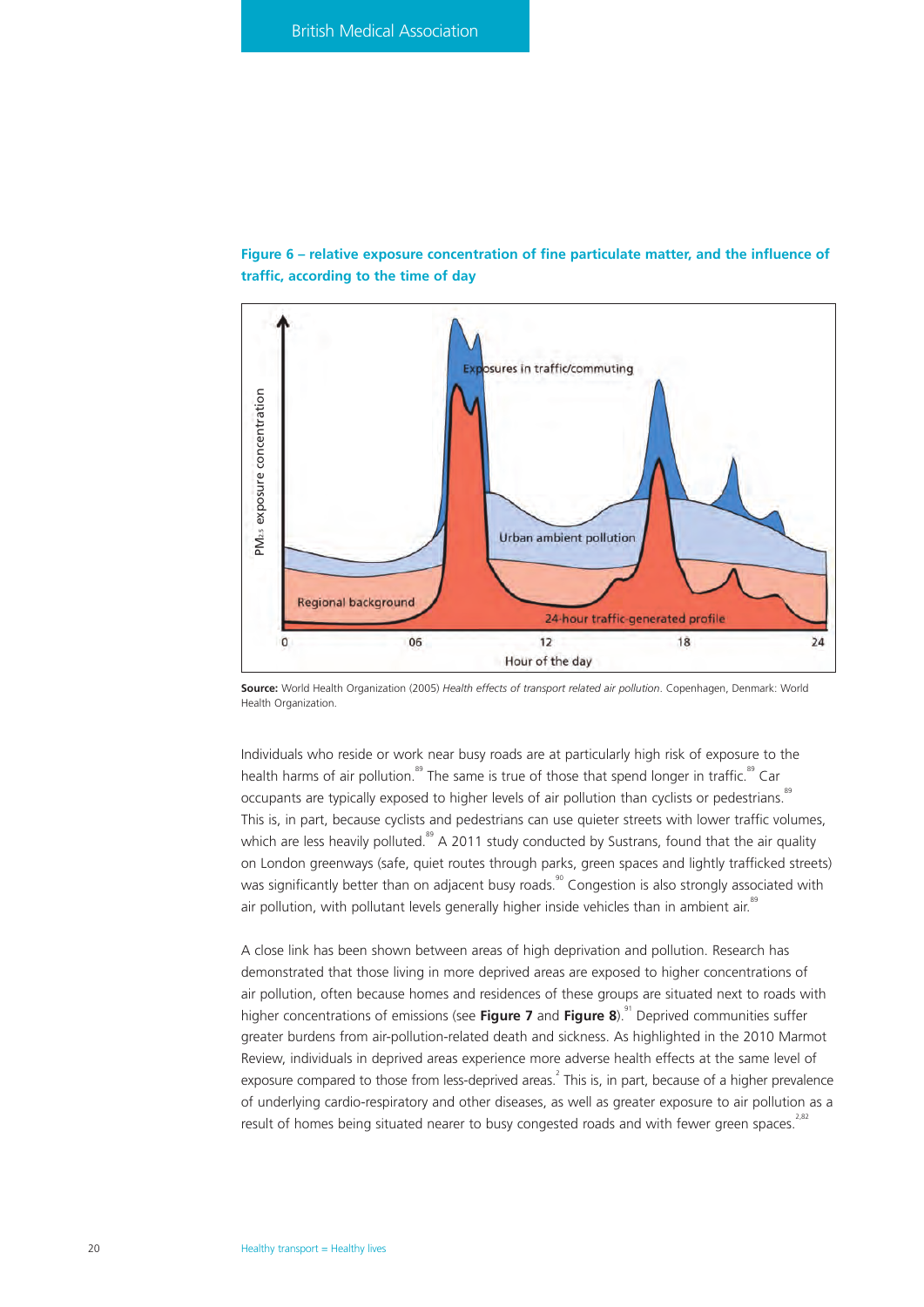

# **Figure 7 – social distribution of UK air quality concentrations, 2001**

**Source:** Environment Agency (2003) *Environmental quality & social deprivation – phase II: national analysis of flood hazard, IPC industries and air quality*. Bristol: Environment Agency.



# Figure 8 - social distribution of UK air quality concentrations, 2010<sup>f</sup>

**Source:** Environment Agency (2003) *Environmental quality & social deprivation – phase II: national analysis of flood hazard, IPC industries and air quality*. Bristol: Environment Agency.

f Please note, levels for 2010 are estimates.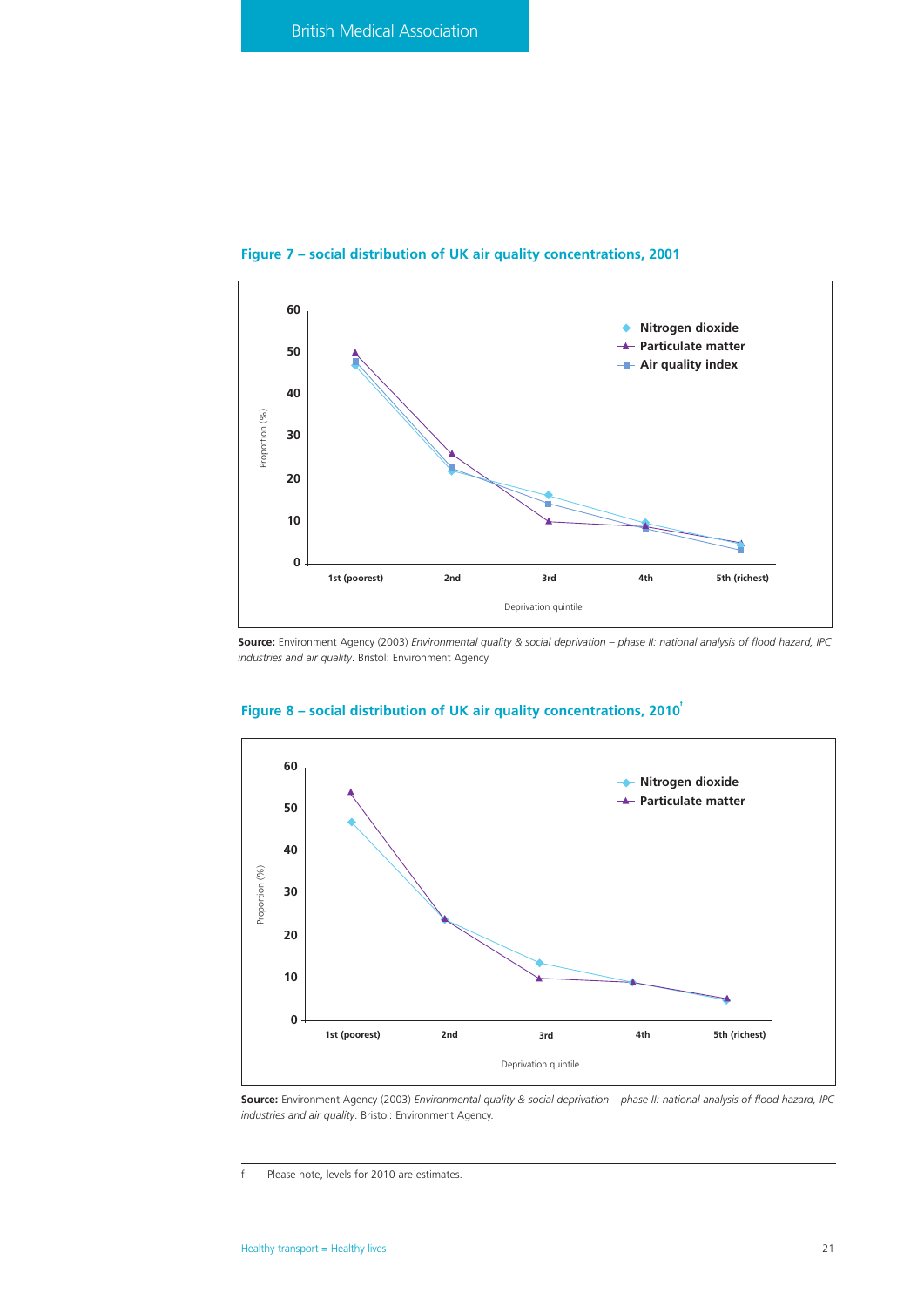People living near large airports may experience greater exposure to air pollution. This can directly affect health and quality of life. $^{92}$  Exposure to air pollutants within these neighbourhoods may be influenced by:

- emissions from aircraft activity
- emissions from ground support equipment and other sources involved in ground operations
- traffic, created by passengers and staff travelling to and from airports.

Air pollutant levels around large airports are similar to those seen in urbanised areas, and are to a large extent determined by road traffic emissions.<sup>3</sup>

#### **5.2 Measures to reduce air pollution**

Reducing levels of air pollution can have positive impacts on health. A number of studies have demonstrated that reducing air pollution in cities results in decreased cardiovascular and respiratory illness and mortality, and increased life expectancy.<sup>15-17</sup> Effective interventions specifically targeted at reducing transport-related emissions, such as those seen in Tokyo (see **Box 1**), range from general improvements in the transport sector's efficiency, to more specific regulatory, policy and institutional developments, including low emission zones.

#### **Box 1 – measures to reduce air pollution in Tokyo**

In 2000, the Tokyo Metropolitan Government amended its Pollution Control Ordinance in response to concerns over air pollution from road transport. The regulations achieved a reduction in exhaust particulate emissions from diesel-powered trucks and buses by 17 and 31 per cent in 2003 and 2004, respectively. This was achieved through the promotion of diesel particulate filters, oxidation catalysts, and by accelerating fleet turnover. Modest emission reductions were also observed for NOx. These measures were shown to save 730 billion Japanese Yen (¥) (£5.97 billion) in avoided healthcare costs for adults, and ¥93billion (£760 million) for children.<sup>94</sup> The control programme implemented in Tokyo has been shown to have a cost benefit of six Yen for every one Yen spent.<sup>9</sup>

Green spaces can also play a role in controlling air pollution. Research has demonstrated that  $SO<sub>2</sub>$ and PM10 absorption by trees saves between five to seven deaths, and between four to six hospital admissions, per square kilometre.

Low emission zones are areas or roads where the most polluting vehicles are charged or restricted from entering. It has been shown that, in the short-term, it is more efficient and cost-effective to tax polluting vehicles than to subsidise cleaner alternatives.<sup>53</sup> Low emission zones are an effective way of reducing emissions, through discouraging the widespread use of high emission vehicles and promoting the purchase of low emission vehicles. Low emission zones are often implemented to improve the air quality in areas where air pollution has reached levels dangerous to health. A low emission zone has been introduced in London in order to address air pollution levels that are in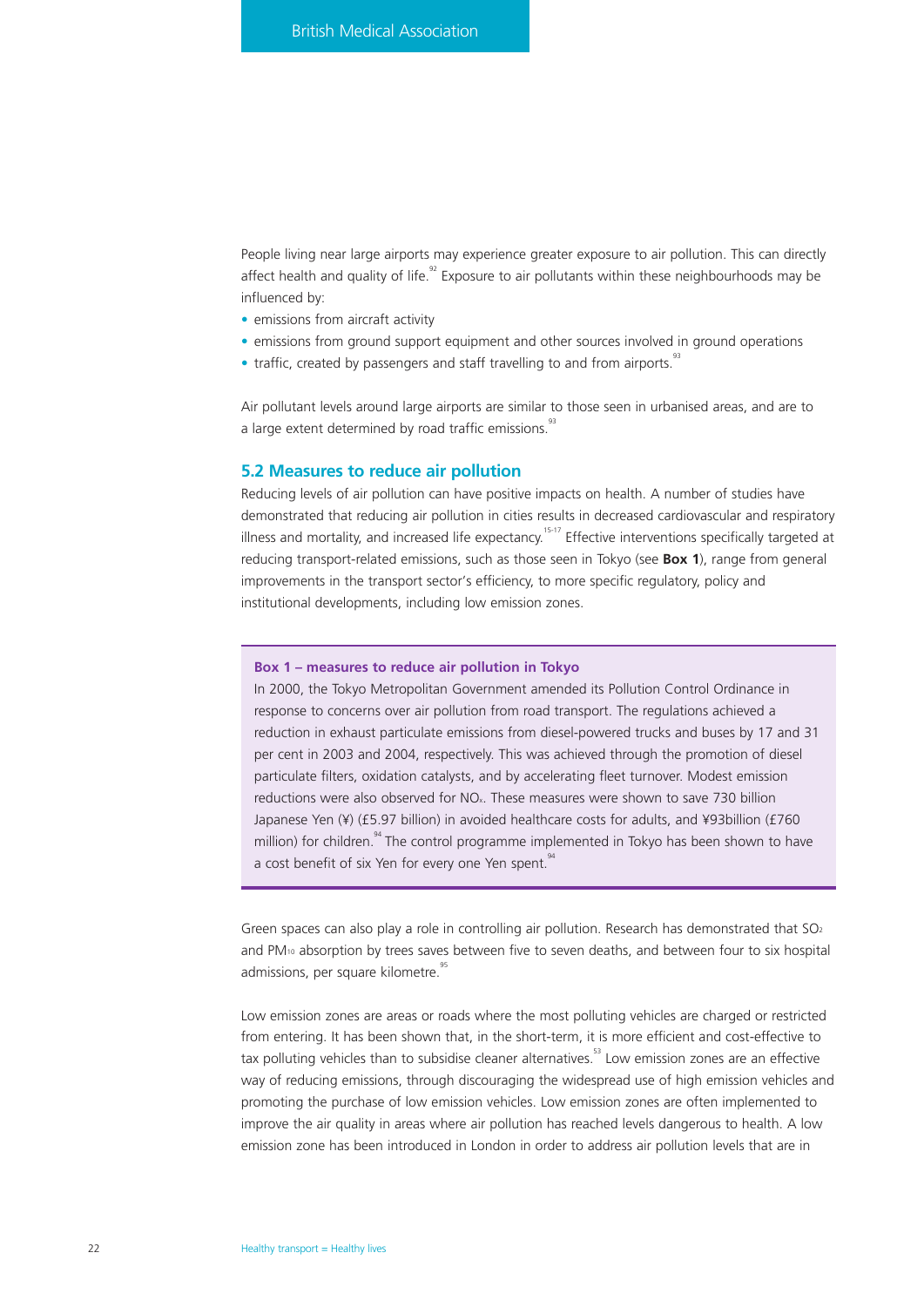breach of EU air quality targets<sup>9</sup> (see **Box 2**). Modelling conducted by the Greater London Authority, shows areas that exceed the annual mean NO<sub>2</sub> (2010) EU limit, (shaded yellow and red in **Figure 9**). In some of these locations the limit value is exceeded by a factor of two or more.

Low emission zones have been shown to be highly effective in reducing emissions in Europe. In Berlin, the low emission zone has reduced diesel emissions by 24 per cent and PM10 by 8 per cent.<sup>96</sup> Low emission zones in the Swedish cities Stockholm, Gothenburg and Malmo are estimated to have reduced exhaust particulate matter emissions from heavy goods vehicles (HGV) by 40 per cent.<sup>97</sup>



**Figure 9 – modelled London nitrogen dioxide (NO2) average concentration, 2011**

**Source:** Greater London Authority (2011).

g The European Commission Air Quality Directive sets legally binding limits on a number of pollutants including particulate matter, SO<sub>2</sub>, and NO<sub>5</sub>. Greater London is in breach of the air quality limits set in the Directive, and may face substantial fines if measures to reduce air pollution in the capital – in particular with respect to PM<sub>10</sub> levels – are not urgently implemented.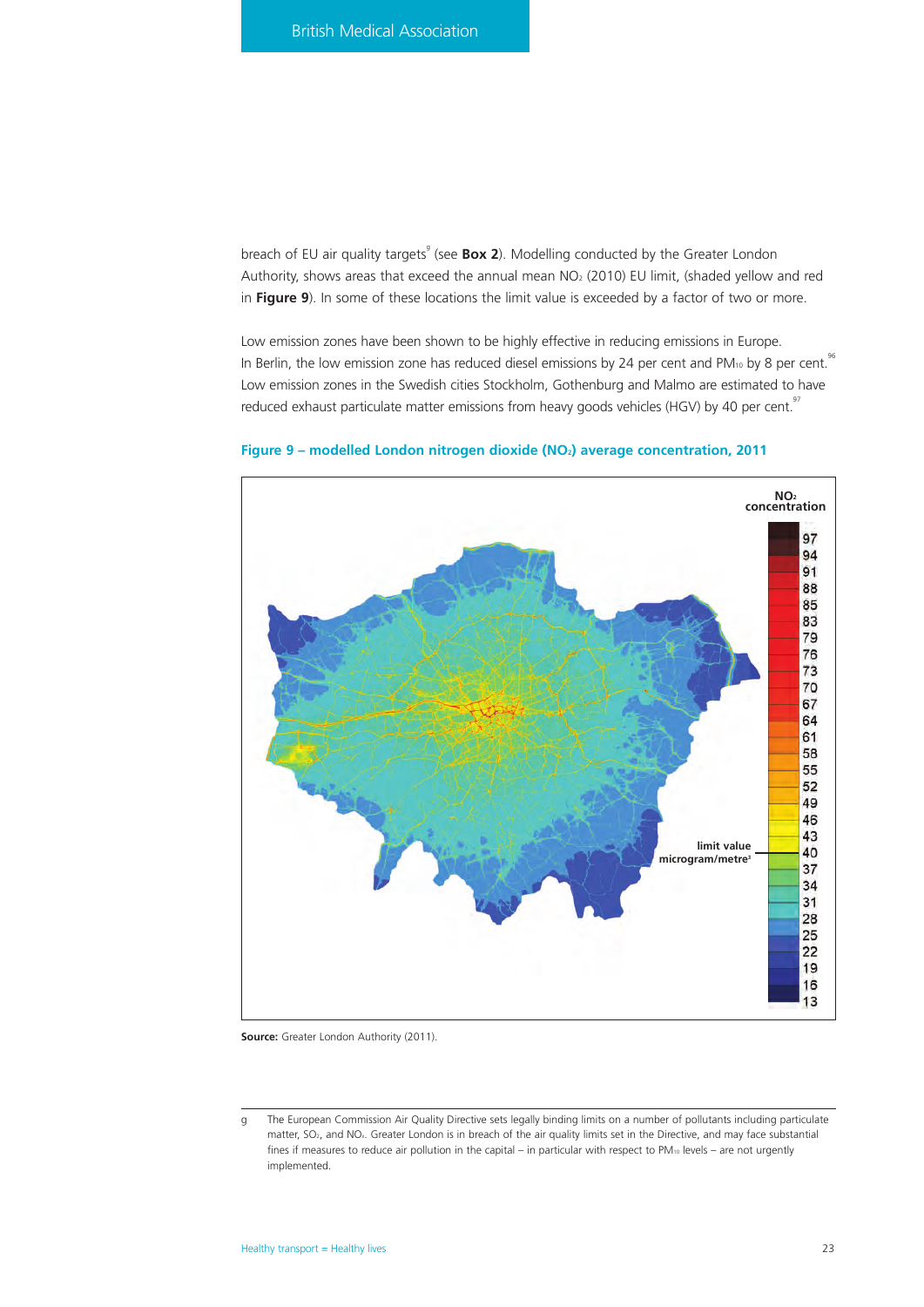#### **Box 2 – the London low emission zone**

The London low emission zone operates all year round on all roads within Greater London. There are no barriers or tollbooths within the London low emission zone. Cameras read number plates within the low emission zone and check against the Transport for London (TfL) database of registered vehicles. Vehicles weighing 3.5 tonnes and over that do not confirm to Euro IV levels for particulate matter (the Euro IV levels place limits on a vehicle's emissions) are charged between £100 to £200 a day, depending on the size of the vehicle.



**Source:** www.lowemissionzones.eu

The feasibility study for implementation of the London low emission zone predicted improvements in air quality throughout and beyond Greater London, through a reduction in the number of heavy polluting vehicles entering London, as well as an increase in low emission vehicles.<sup>97</sup> Improvements are expected to contribute to reductions in respiratory disease and CVD, as well as contributing to a reduction in health inequalities in deprived communities. $\overline{S}$ 

It is estimated, based on observed data, that in 2008, the scheme produced savings of 28 tonnes of PM<sub>10</sub>, 26 tonnes of PM<sub>2.5</sub>, and 529 tonnes of NO<sub>x.</sub><sup>98</sup> While in line with TfL forecasts, these figures equate to modest reductions in total emissions, with a 1.9 per cent reduction of total road traffic PM10 emissions, a 2.4 per cent saving of road traffic exhaust emissions of PM<sub>2.5</sub>, and a 2 per cent saving of total road traffic exhaust emissions.<sup>38</sup> Further evaluation is required on the impact on health of the low emission zone.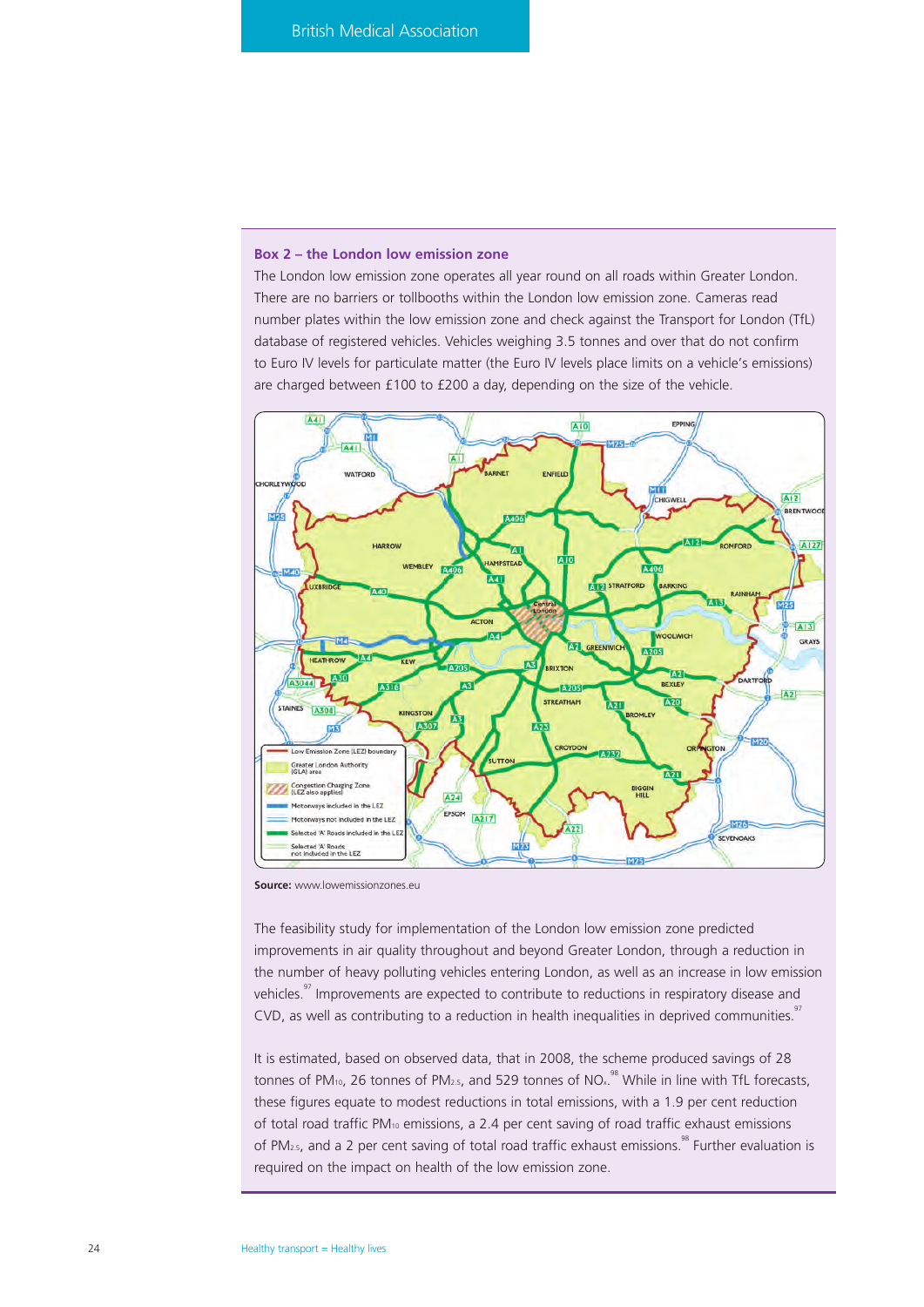# **5.3 Transport-related noise pollution**

Transport is the leading cause of noise pollution.<sup>47</sup> In addition to annoyance and sleep disturbance, there is increasing evidence that transport noise adversely affects the cardiovascular system (including increasing blood pressure), mental health, and school performance in children.<sup>30,99</sup> Motorised transport is the main source of noise pollution. Sustainable forms of transport, such as active travel and electric vehicles, do not contribute to noise pollution levels.

A 2005 European study, estimated that 3,900 myocardial infarctions per year could be attributed to traffic noise in Germany.<sup>100</sup> Road traffic noise exposure has also been linked to increased rates of hypertension and psychological problems, including anxiety symptoms.<sup>100</sup> There is strong and consistent evidence that the most common effect of excessive noise on children is cognitive impairment.<sup>101, 102</sup>

A meta-analysis of studies of road traffic noise and CVD suggests that for noise levels between 60 decibels (dB) and 80 dB, the relative risk of CVD increases significantly.103 **Figure 10** depicts road noise in and around BMA House, located in central London. As is apparent, a large proportion of main roads in this area exceed 60dB.



#### **Figure 10 – noise map of an area of Central London, 2012**

**Source:** www.defra.gov.uk (accessed May 2012)

Roads, railways and airports are the main sources of ambient transport noise.<sup>104</sup> Road vehicle noise is created by tyres interacting with the road, as well as the noise from engines, exhaust systems, transmissions and brakes.<sup>16</sup> Tyre-road interaction is the main cause of noise from cars travelling at high speed, while engine noise is the predominant source of noise for cars travelling at lower speeds.<sup>16</sup>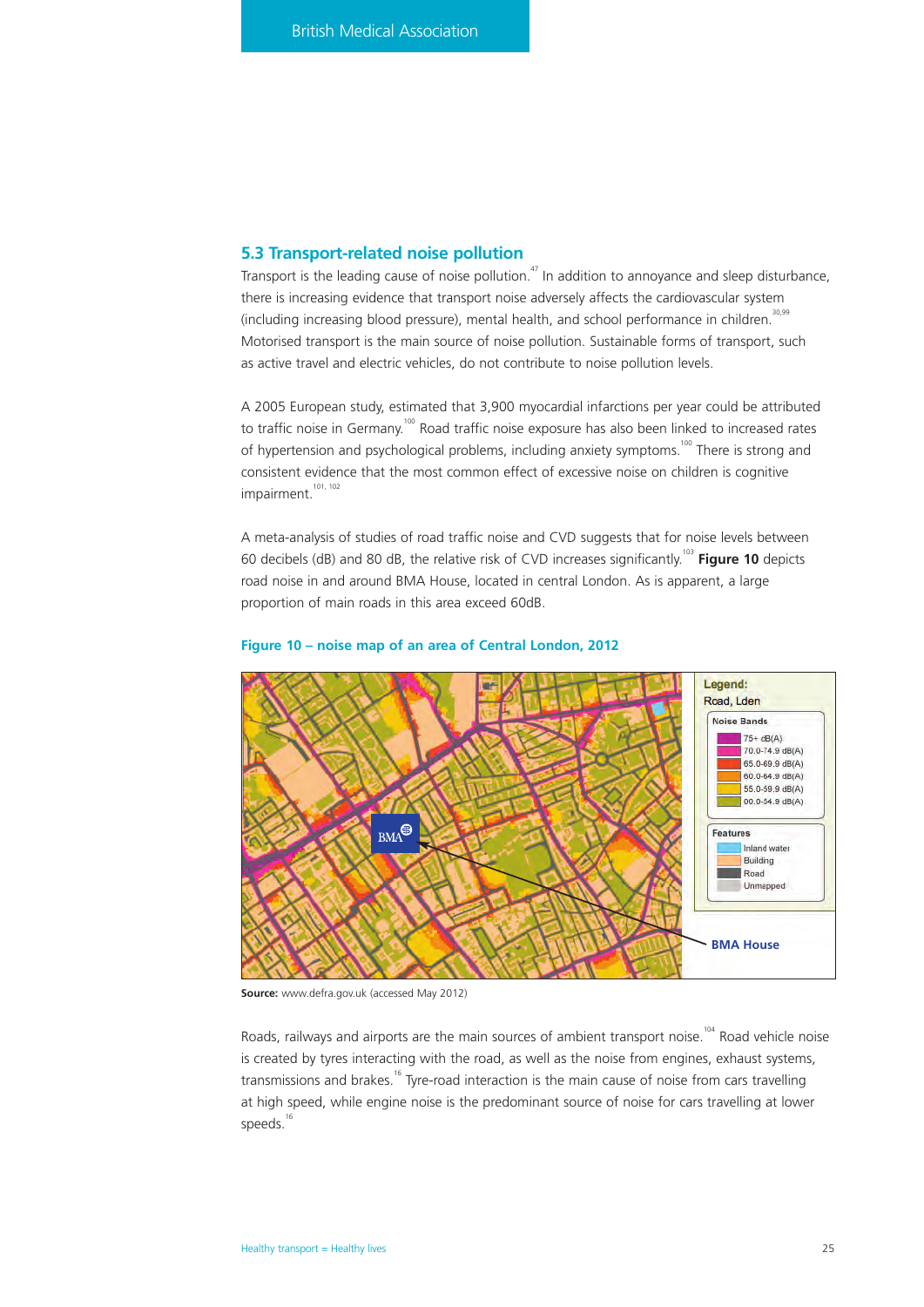Epidemiological studies show that socially disadvantaged people are more likely to live near busy roads, and are at greater risk of the negative effects of noise pollution.<sup>105</sup>

The aviation industry is also a significant source of noise. For many living around airports, noise is the most evident health impact of aviation.<sup>106</sup> Research has demonstrated that those living near civil and military airports are adversely affected by take off and landing noise. Ground noise (including taxiing aircraft, engine testing generators or airport-related traffic) can are also be a source of noise pollution.<sup>106</sup>

# **5.4 Measures to reduce noise pollution**

There are two main ways to reduce noise pollution. Noise can be reduced at source, through measures relating to vehicles, tyres, road surfaces and traffic management. Alternatively, noise can be abated by anti-propagation methods, such as policy measures that increase the distance between the source and recipient, or hampering noise propagation by insulating buildings or constructing noise barriers.

Measures that tackle noise at the source have the greatest potential to reduce exposure. Research has demonstrated that at source measures can reduce exposure to noise pollution by up to 70 per cent.<sup>107</sup> It is estimated that the health benefits of taking action to make low noise tyres and low noise road pavements, are on average two to four times higher than their cost.<sup>10</sup>

At source measures are generally preferred to anti-propagation policy measures. This is, in part, because anti-propagation methods are not cost-effective, especially if implemented without also taking action to reduce at source noise.<sup>108</sup> Given penetration of new technologies within the vehicle fleet for cars and public transport can take a long time, at source reduction measures based on technological development can take many years to have a positive impact.<sup>108</sup> This is particularly relevant for rail vehicles. Any strategy to reduce noise pollution may need to consider noise propagation policy measures, to ensure it has the optimal impact. The cheapest intervention, and the one with large co-benefits, is speed reduction: this is a further argument for area-wide 20 miles per hour speed limits (see **Section 4.4** for further information).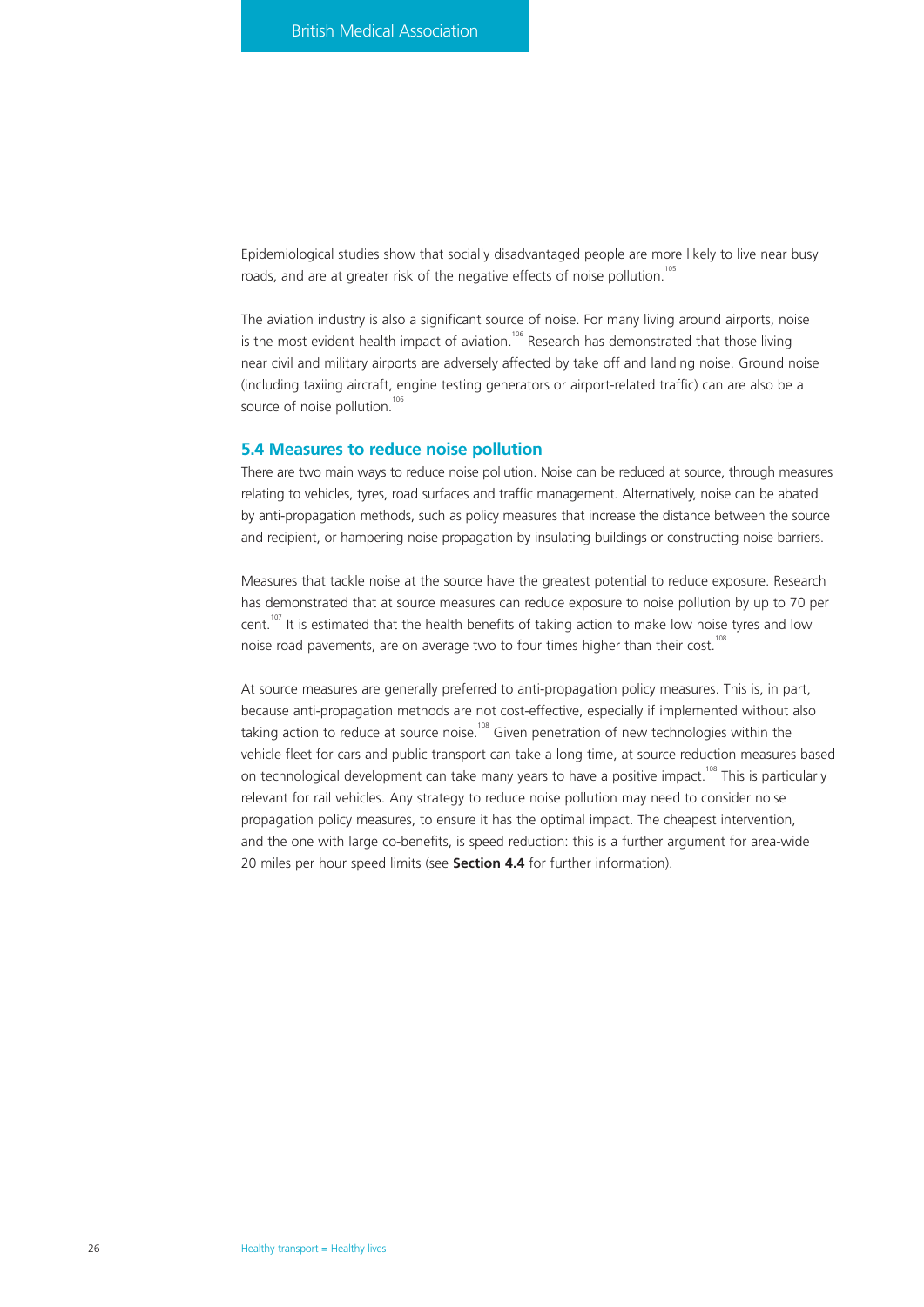# 6. Active travel

# **6.1 Health benefits of active travel**

Active travel can bring about major health benefits and an improved quality of life. Physical activity is a major component of weight control, and key to maintaining the structure and function of muscles, bones, joints and the cardiovascular system.<sup>3</sup> Individuals who are physically active reduce their risk of premature death and of developing major chronic diseases – such as coronary heart disease (CHD), stroke, type 2 diabetes, osteoporosis, depression, dementia and cancer – by up to 50 per cent, and the risk of premature death by up to 30 per cent (see Figure 11).<sup>4,5</sup> Mental wellbeing can increase with physical activity.<sup>6,7</sup> The health benefits are widely recognised by the public as an advantage of active travel.<sup>109</sup> The potential for health improvement from active travel, however, does not appear to significantly influence decisions to travel actively (see **Appendix 2**).<sup>109</sup>

# **Figure 11 – health benefits of physical activity**



**Source:** shutterstock.co.uk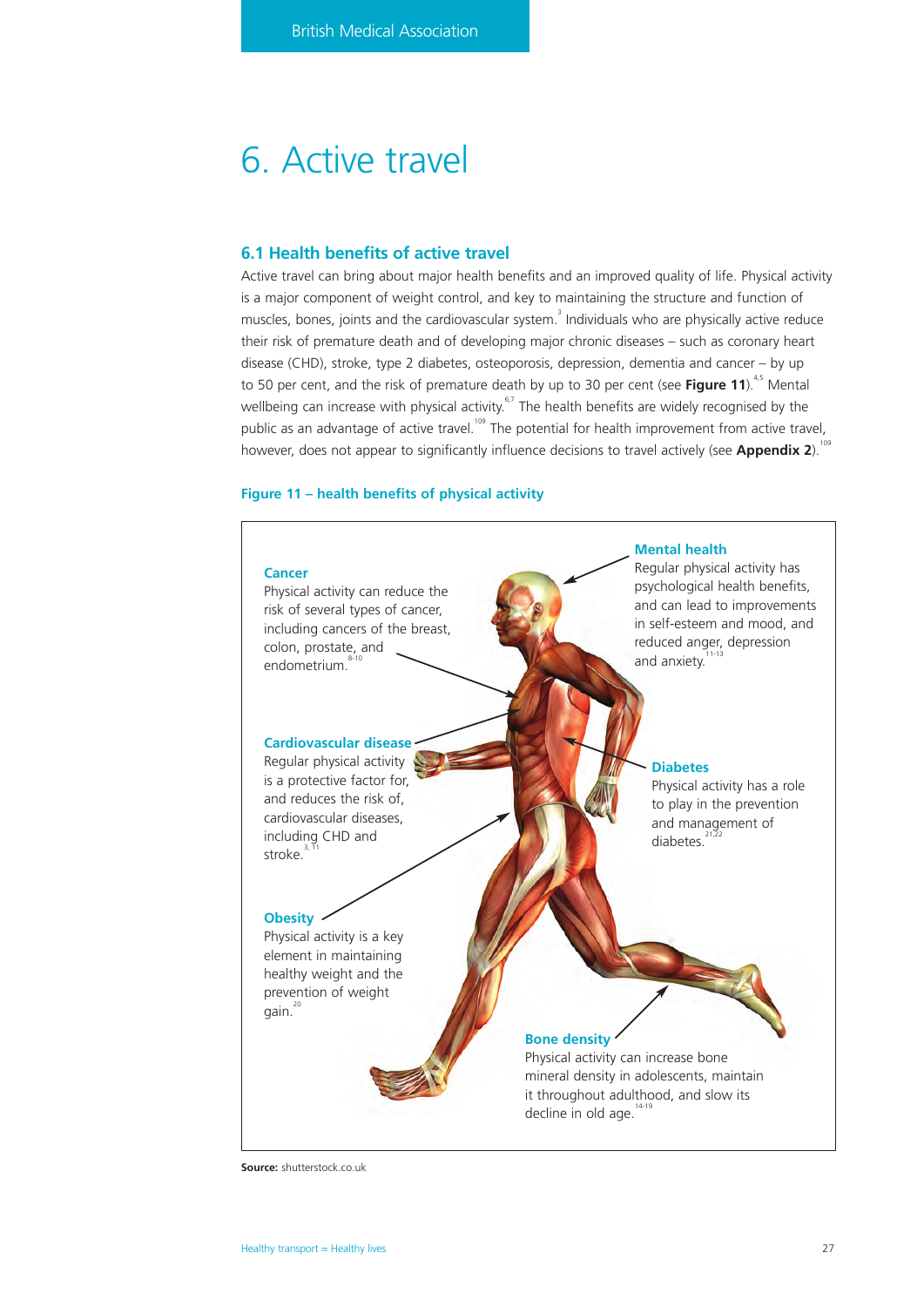Walking at a moderate pace of three miles per hour expends sufficient energy to meet the definition of moderate intensity physical activity.<sup>11, 110</sup> Research has demonstrated that cycling to and from work can provide exercise of sufficient intensity and duration to improve fitness and health.<sup>111</sup> Travel by bicycle also provides greater increases in measured fitness than walking does.<sup>112</sup> Changing travel behaviour (from motorised to active travel) has been found to be positive for health in children. A 2011 small scale longitudinal study, found that children changing from sedentary school travel to cycling had an improved cardiovascular risk factor profile, compared with children using other means of transport.<sup>113</sup>

Accumulating 30 minutes of moderate intensity physical activity on most days is enough to provide substantial health benefits. This minimum level of activity is recommended by the WHO. Guidance from the UK Chief Medical Officers (CMO) advises that:

- all children and young people (5 18 years) should engage in moderate to vigorous physical activity (MVPA) for at least 60 minutes and up to several hours every day
- adults (19–64 years) and older adults (65+ years) should aim to be active daily. Over a week, activity should add up to at least 150 minutes (2½ hours) of moderate intensity activity in bouts of 10 minutes or more – one way to approach this is to do 30 minutes on at least 5 days a week, or 75 minutes of vigorous intensity activity spread across the week, or a combination of MVPA<sup>11</sup>

In England, the majority of adults do not engage in recommended levels of physical activity (see **Figure 12**). This equates to 39 per cent of men and 29 per cent of women meeting minimum recommendations for physical activity in adults.<sup>114</sup> In Scotland, 45 per cent of men and 33 per cent of women are not active enough to have a health benefit.115, 116 For Wales, only 37 of men and 24 per cent of women meet the recommended levels of activity.<sup>117</sup> In Northern Ireland, 44 per cent of men and 35 per cent of women meet the recommend levels of activity.<sup>118</sup>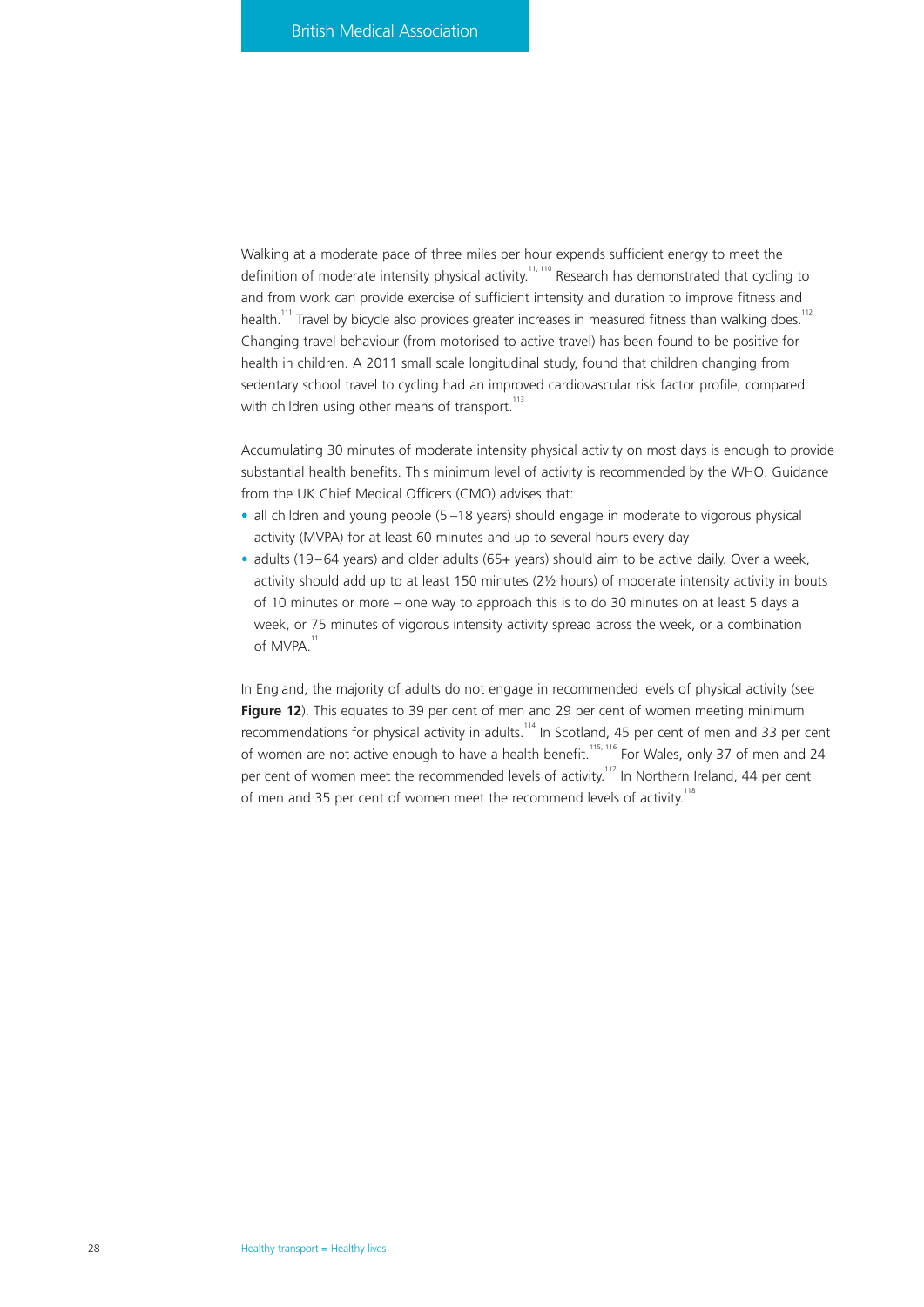

#### **Figure 12 – prevalence of activity and inactivity among adults in England, 2008**

**Source:** The NHS Information Centre (2009) *Health survey for England 2008: physical activity and fitness*. London: The NHS Information Centre.

#### **The health impacts of sedentary lifestyles**

Physical inactivity is the fourth leading risk factor for global mortality.<sup>119</sup> The WHO estimates that overall physical inactivity causes 1.9 million deaths per year worldwide – which accounts for 3.3 per cent of all deaths, and 19 million DAIYs globally<sup>120</sup>

When physical activity levels are low or non-existent, clinical disorders such as CVD, metabolic disorders and some cancers are more likely to occur.<sup>11, 121</sup> Sedentary lifestyles are often associated with other damaging health behaviours such as smoking, alcohol misuse and poor diet.<sup>122</sup> The physical inactivity inherent in certain transport modes can contribute to ill health; a 2004 study found individuals that spent an additional non-essential hour in their car daily, had an increased risk of 6 per cent for developing obesity.<sup>123</sup>

#### **6.2 Cycling and walking levels in the UK**

Since 1985, walking and cycling have declined by 19 and 58 per cent respectively in the UK.<sup>124</sup> Approximately a quarter of all journeys are made by walking across all age ranges (see **Figure 13**). As is apparent from **Figure 14**, the average distance walked or cycled per person per year has declined over the past three decades, as has uptake of public transport. In contrast the average distance travelled by car has dramatically increased. These figures suggest that there is scope to increase levels of active travel.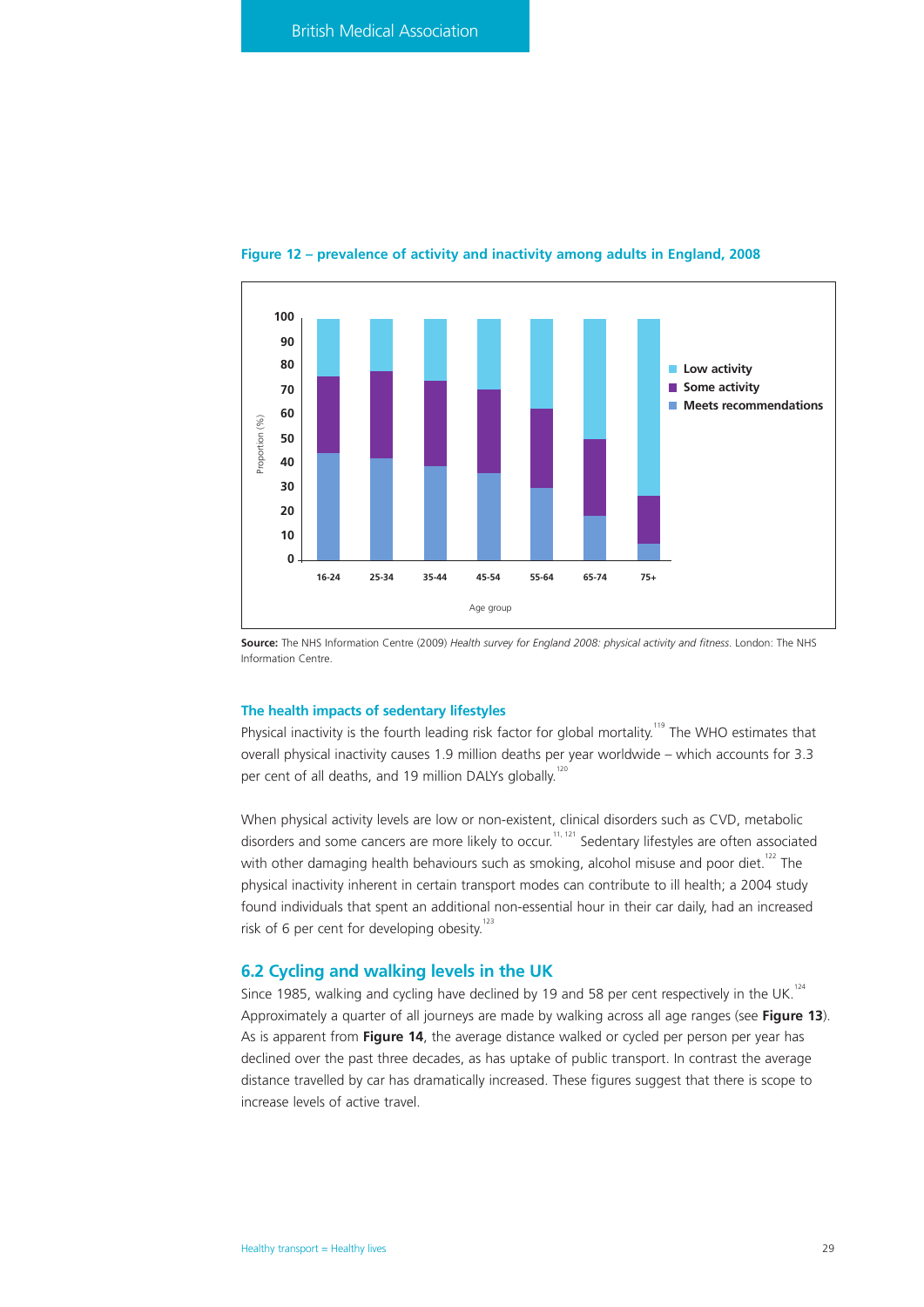

#### **Figure 13 – average number of trips made by mode of transport in UK, 2010**

**Source:** Department for Transport (2011) *National travel survey 2010*. London: Department for Transport.

# **Figure 14 – average distance travelled in miles, 1976 and 2009**

|                | 1976  | 2009   | Change   |
|----------------|-------|--------|----------|
| <b>Walk</b>    | 408   | 314    | $-94$    |
| <b>Bicycle</b> | 82    | 73     | -9       |
| Car            | 5,118 | 8,517  | $+3,399$ |
| Local bus      | 686   | 493    | $-193$   |
| Other          | 1,287 | 1,444  | $+157$   |
| Total          | 7,584 | 10,841 | $+3,257$ |

**Source:** Department for Transport (2010) *National Travel Survey 2009.* London: Department for Transport and Department for Transport (2001) *National Travel Survey 2000.* London: Department for Transport.

Walking is widely accessible to the population, and travel by bicycle is the second most convenient form of active travel. It is fast and energy efficient, and can extend the geographical range that a person can easily cover, from approximately two miles for pedestrians to more than five miles for cyclists.<sup>125</sup>

Levels of cycling have decreased over the past 60 years (see **Figure 15**). Research from the Department for Transport (DfT) has shown that of all trips made in the UK each year, trips made by cycling account for only 2 per cent of journeys (an average of 73 miles cycled). $h$ , 126

h It should be noted that the DfT statistics do not consider journeys made on routes and paths where motorised vehicles cannot go, such as traffic free cycle paths. In addition they only consider a main transport mode, which risks excluding those who may cycle to or from another mode of transport. As such, these figures, while the best available, are likely to under-represent actual levels of UK cycling.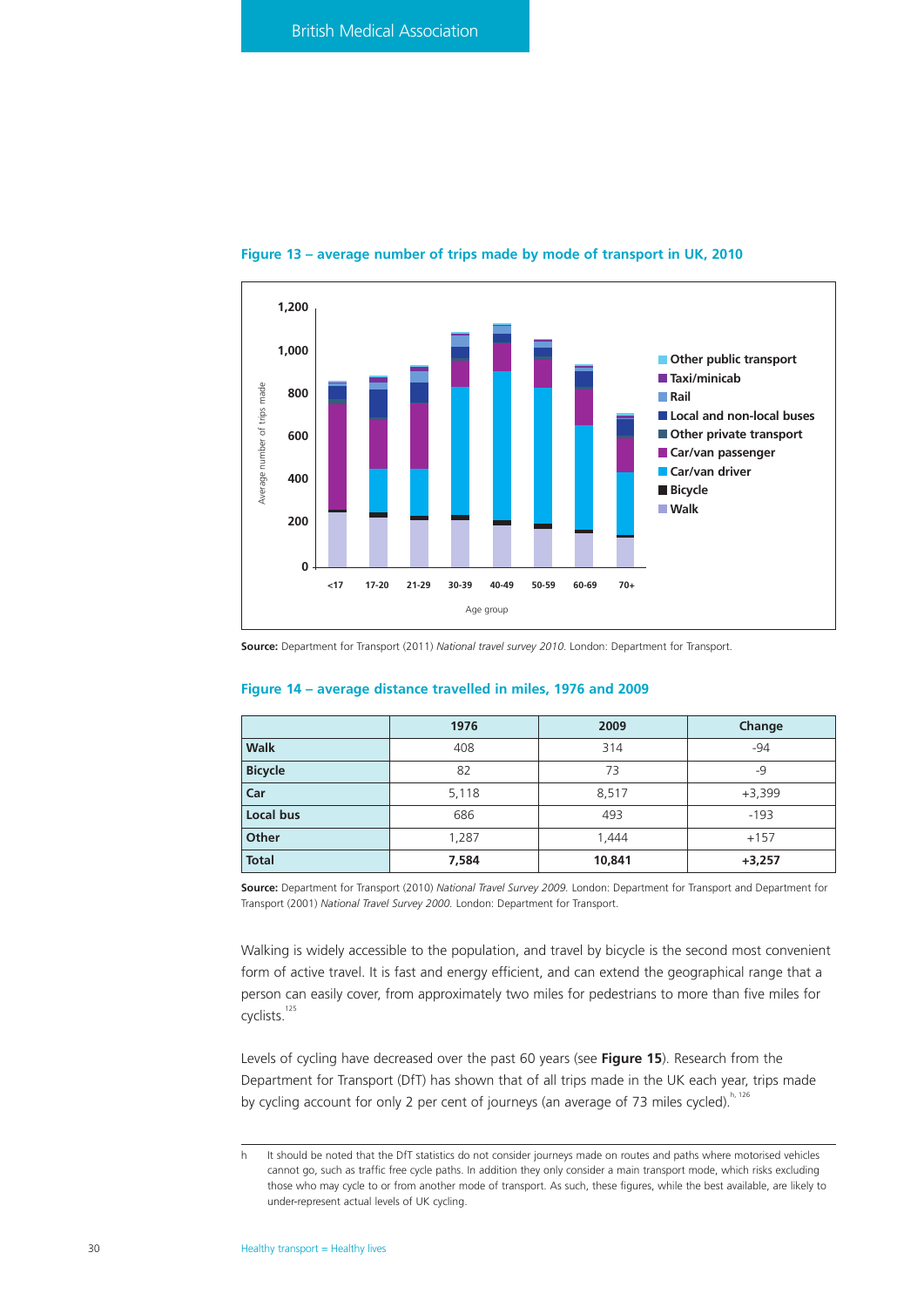

**Figure 15 – number of kilometres cycled in the UK, 1949 to 2010**

**Source**: Department for Transport (2012) *National traffic survey.* London: Department for Transport.

Suitable provision of cycling infrastructure is likely to reverse this trend. Unlike the rest of the UK, cycling levels in London are increasing (see **Figure 16**). This is attributed, in part, to London having a higher standard of cycling infrastructure and continual investment.<sup>50</sup> These findings suggest that while the focus on motorised mobility in the UK throughout the 21st century may have led to dramatic falls in cycling levels, if cycling infrastructure is well integrated into the built environment, there is demand and scope for cycling levels to increase.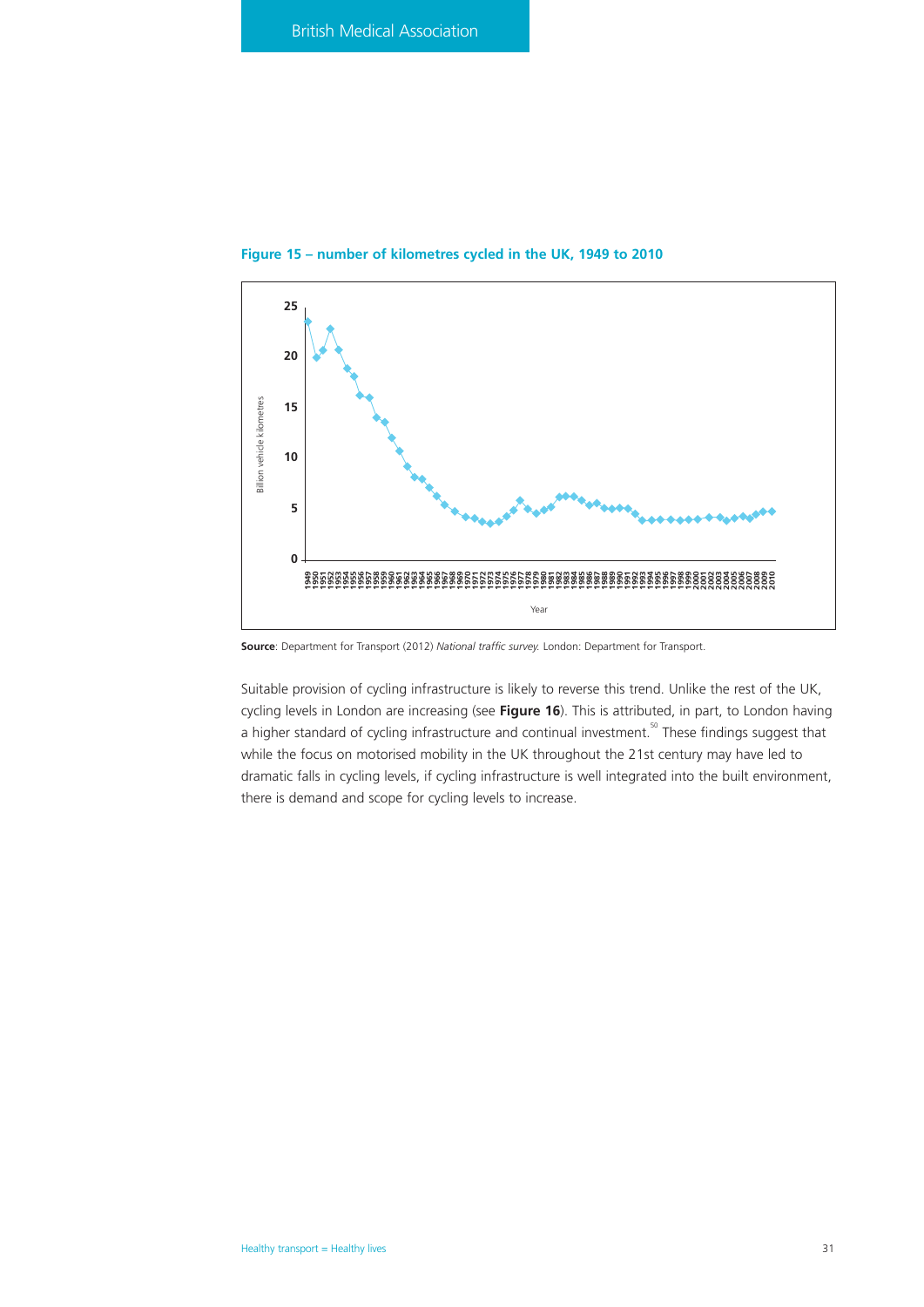

#### **Figure 16 – number of miles cycled in London, 1993 to 2010**

**Source:** Department for Transport (2011) *National road traffic survey*. London: Department for Transport.

#### **Area for action**

• Ambitious growth targets for walking and cycling should be set at national and regional levels, with increased funding and resources proportional to target levels.

#### **6.3 Promoting active travel**

Underlying factors in travel behaviour, such as the high levels of car use for short journeys, indicate that there is potential for change. As highlighted previously, nearly a quarter of all car journeys in the UK are within one mile, and over 40 per cent are within two miles. $62$  There is also evidence of suppressed demand for active travel. The usage for walking and cycling on the National Cycle Network<sup>'</sup>, for example, has increased by more than 400 per cent over its lifetime.<sup>127</sup> Research looking at the 2004–05 DfT Sustainable Transport Demonstration Towns programme<sup>†</sup> has also shown potential for change. It was found that almost half of local car trips in the three demonstration towns (Darlington, Peterborough and Worcester) could be made by walking, cycling or public transport under existing conditions, with the main obstacle being lack of awareness of the options.<sup>128</sup> The greatest potential for changing travel behaviour was found to be increasing cycling, providing a viable alternative to nearly one in three local car journeys.<sup>128</sup>

The National Cycle Network was created by Sustrans in 1995 through funding from the National Lottery with the purpose of providing a network of walking and cycling routes across the UK.

j In 2004, the DfT selected and funded Darlington, Peterborough and Worcester as Sustainable Travel Demonstration Towns (STDT) to showcase the role of soft measures in promoting walking, cycling and public transport and reducing car use.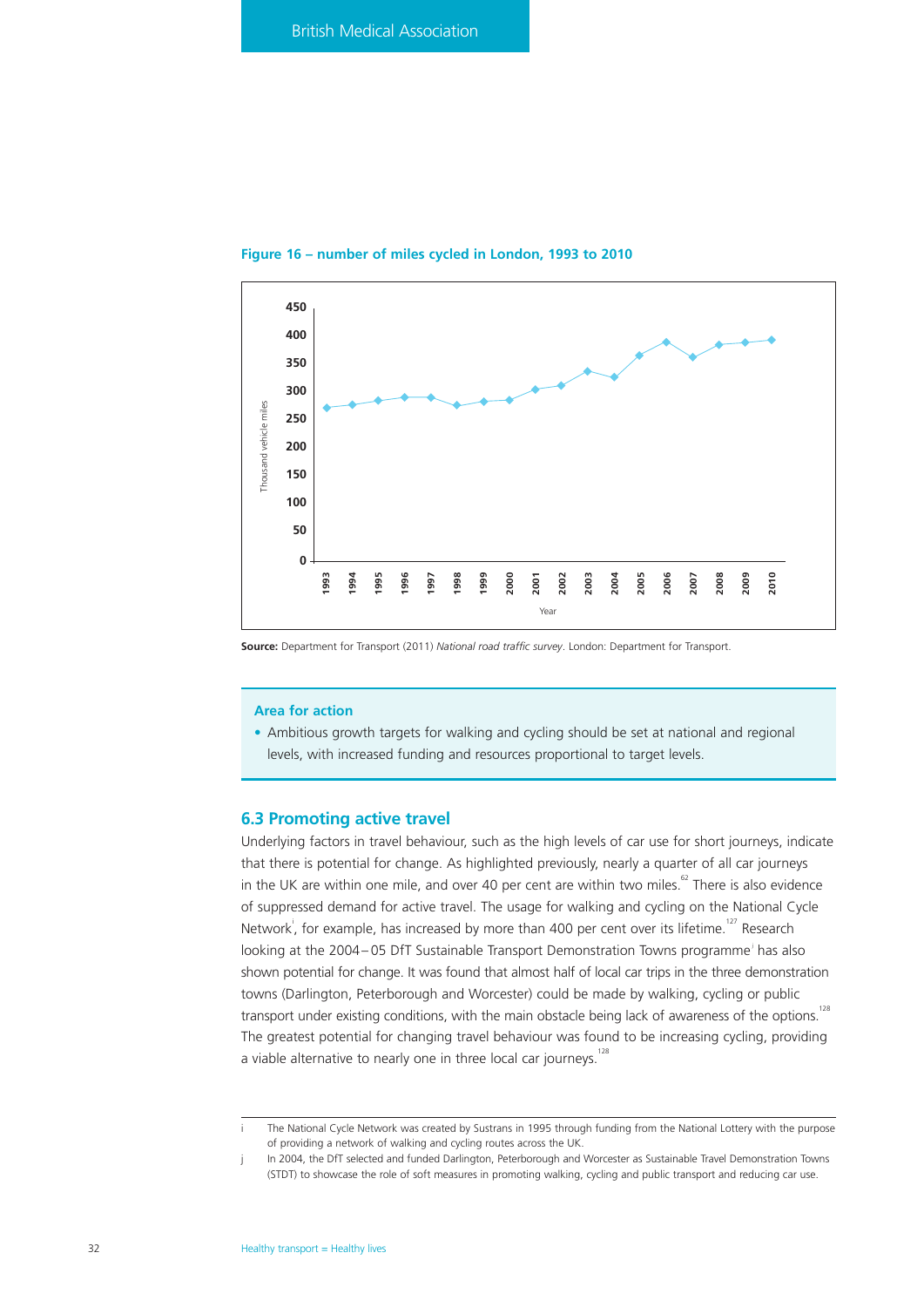Guidance published by the National Institute for Health and Clinical Excellence (NICE) in 2007 sets out a series of generic principles that can be used as the basis for planning, delivering and evaluating activities, aimed at supporting health-related attitude and behaviour change.<sup>129</sup> These recommendations include:

- basing interventions on a proper assessment of a target group, where they are located and the behaviour which is to be changed
- working with other organisations and the community itself to decide on and develop initiatives
- building on the skills and knowledge that already exists in the community, for example, by encouraging networks of people who can support each other
- taking account of, and resolving, problems that prevent people changing their behaviour
- basing all interventions on evidence of what works
- training staff to help people change their behaviour
- evaluating all interventions. $129$

#### **Walking**

Interventions that encourage walking have been shown to be effective at increasing levels of walking in communities. The THSG highlight that because levels of walking are low people overestimate the time taken to walk between locations.<sup>16</sup> At the same time they underestimate the time taken to do the same journey by car.<sup>16</sup>

Providing information about the distance between places, and the time taken to walk there, is a useful way of promoting walking. In London, information on the time taken to walk between underground stations is provided by TfL in a move to reduce station overcrowding. To encourage more active travel, TfL also provides a walking journey planner on their website, which provides information on the distance and time taken to walk between destinations, as well as a map. The *Transportdirect* website, funded by the DfT, Welsh Assembly Government and the Scottish Government, provides walking or cycling journey planner functions. Similar functions are offered by companies such as Google and Walkit and are also available on the majority of smart phones. The efficacy of these measures at improving walking levels has not been evaluated.

Community measures can contribute to a net increase in walking.<sup>130</sup> These include mass media campaigns and community events. Other measures include environmental improvements, formation of walking groups, and written materials or brief advice.<sup>130</sup> The Cabinet Office Behavioural Insights team, in their 2010 report *Applying behavioural insights to health*, highlighted the TfL and Intelligent Health *Step2Get* initiative as good practice.<sup>109</sup> This measure combines swipe card technology, online gaming and rewards to encourage pupils to walk to school. Pupils are provided with a card to swipe against machines placed on lamp-posts along a route to school. The more miles they walk the more points they earn, which can then be redeemed for rewards. Initial research suggests the *Step2Get* initiative increased the number of children walking to school by 18 per cent.<sup>109</sup>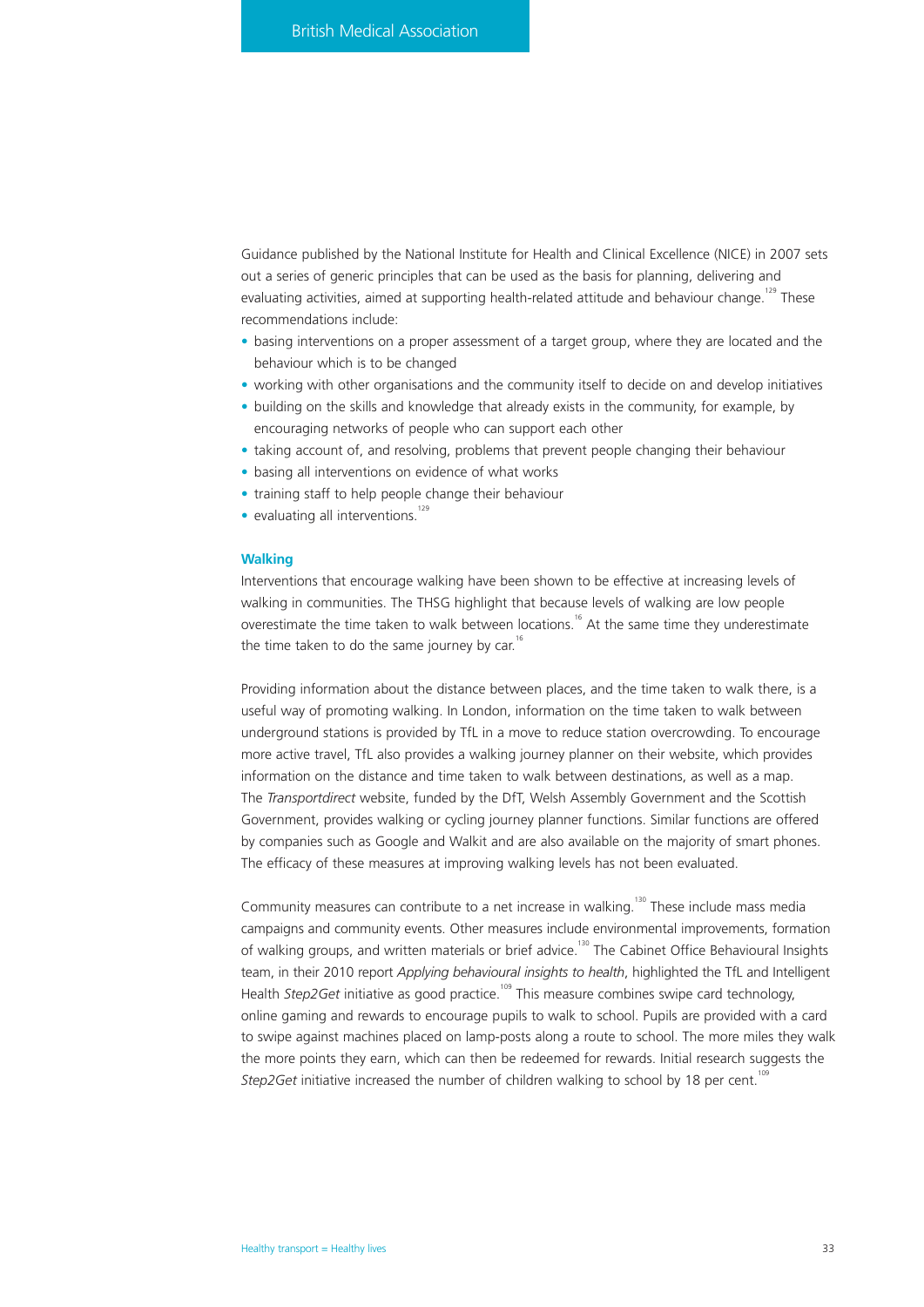#### **Cycling**

A 2010 systematic review of interventions to promote cycling found that interventions such as community-wide promotional activities, in conjunction with improving infrastructure for cycling, have the potential to increase cycling by modest amounts.<sup>131</sup> Promoting cycling as a mode of transport can be an effective way to increase physical activity in obese individuals.<sup>132</sup>

Australian research found that community-based social marketing programmes involving information provision, cycle training, free bike hire, and a ride to work campaign aimed at promoting the use of existing cycle paths increased the use of cycle networks.<sup>133</sup> In Denmark, the use of a multifaceted approach, that included promotional campaigns and infrastructural measures, such as cycle lanes and cycle hire facilities, was shown to increase the proportion of all trips cycled, and a net increase in the number of metres travelled per day.<sup>134</sup>

The Netherlands, Denmark and Germany all have large numbers of cyclists.<sup>135</sup> Research suggests that these high numbers result from the provision of separate cycling facilities along heavily travelled roads and at intersections, combined with traffic calming of most residential neighbourhoods.<sup>135</sup> Extensive cycling rights of way in the Netherlands, Denmark and Germany are complemented by ample bike parking, full integration with public transport, comprehensive traffic education and training of cyclists and motorists, as well as wide public support for cycling.<sup>135</sup> Driving is also expensive and inconvenient in city centres, due to a host of taxes and restrictions on car ownership, use and parking.<sup>135</sup> A similar pattern is observed in London, where provision of cycling infrastructure and the costs of motoring in the city centre are high compared with the rest of the UK.

In other case studies, cycling promotion on its own, without improved facilities and infrastructure, has been less effective. Research conducted in the US in 2007, suggested that combining the use of educational and promotional activities by teachers to motivate parents to walk and cycle to school had no effect on increasing rates of cycling to school.<sup>136</sup> This demonstrates that promotion of cycling alone is insufficient to increase uptake.

There are examples of good practice in the UK of promoting cycling. In London, the Barclays Cycle Hire scheme was launched in 2010, and is expected to cost approximately £190 million to implement over six years.137 This involved approximately 5,000 bicycles, spread across 45 square kilometres of London.<sup>98</sup> In total more than 100,000 people signed up as members of the scheme, making an average of 20,000 journeys on bicycles every day.<sup>98</sup> The majority of trips by cycle replaced public transport trips, with the largest proportion replacing travel on the London underground.<sup>98</sup> In 2012, it was announced that the scheme would be expanded to have 65 square kilometres of East and Central London covered by approximately 8,000 bikes.<sup>138</sup> Further analysis is required to determine the effect of this scheme on wider health impacts.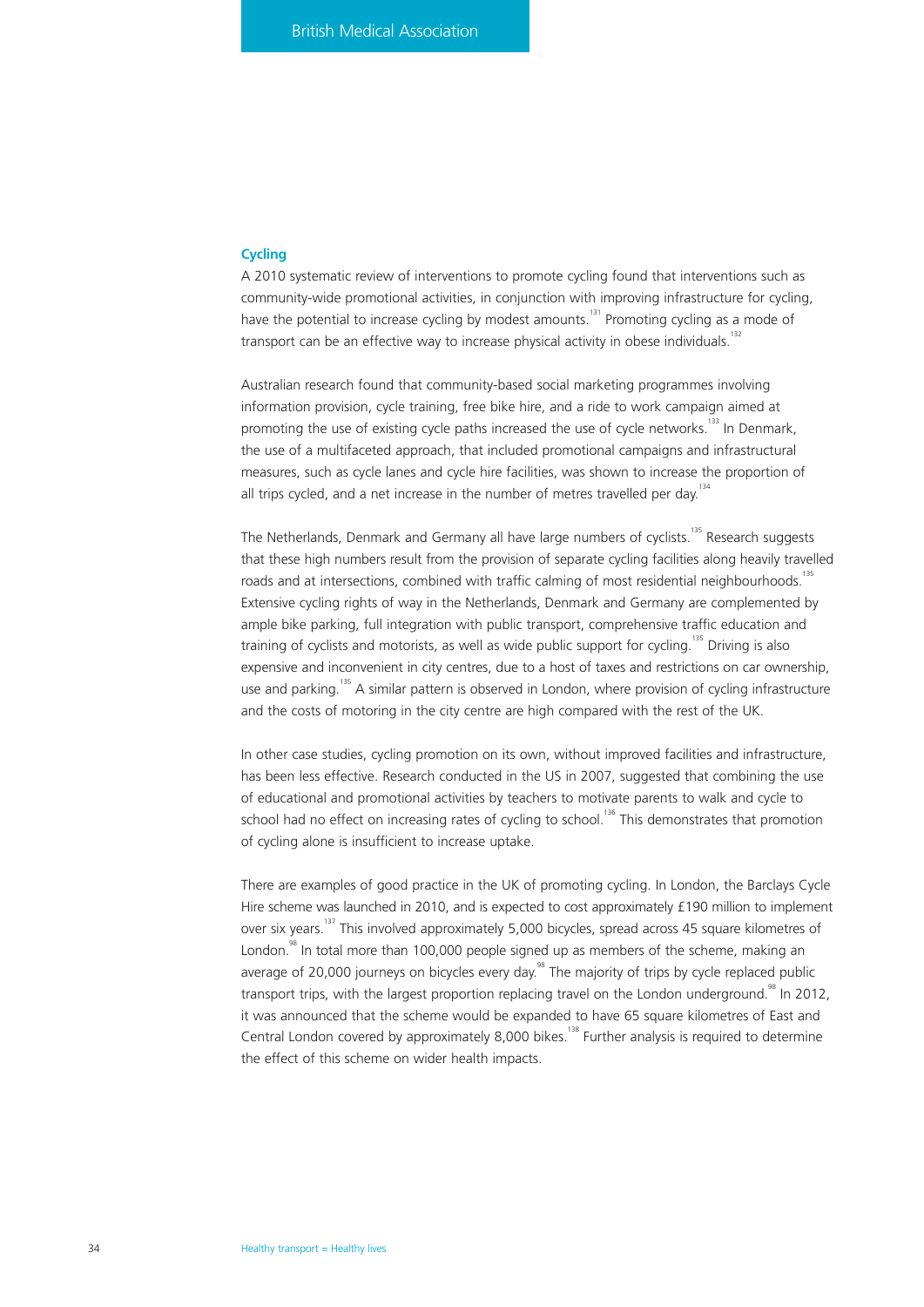Evaluation of the Cycling Demonstration Towns programme<sup>k</sup> in England found net increases of 27 per cent in the amount of time residents spent cycling and the number of cycling trips made. The number of regular cyclists increased from 2.6 per cent to 3.5 per cent.<sup>139</sup> While these levels are modest compared with many European towns, they represent an increase of 37 per cent.<sup>139</sup> A 10 per cent decrease in the number of physically inactive people was also observed, which is expected to have additional health benefits.<sup>139</sup> These gains were achieved through a combination of improvements and investment in cycling infrastructure, safety and facilities, town-wide media campaigns, personalised travel planning, cycle repair and also cycle training and education.

The development of the National Cycle Network has also seen increases in cycling and walking levels across the UK. In 2010, it carried 420 million trips (roughly half each walking and cycling), which were made by 2.8 million individuals.<sup>127</sup> User surveys found that over 70 per cent reported raised physical activity levels as a result of the improved walking and cycling infrastructure.<sup>127</sup> This meant that the then government's target to encourage two million people to be more physically active by the 2012 Olympic and Paralympic Games was met by increased uptake on the Network.

#### **The role of healthcare professionals in promoting active travel**

Healthcare professionals can play an important role in promoting active travel. A 2007 systematic review of interventions, often referred to as 'soft measures' that promote walking and cycling, found a statistically significant increase in self reported walking among those given:

- brief face-to-face advice: either in the workplace, by a clinician, or by an exercise specialist in primary care
- remote support from healthcare professionals: either delivered by the telephone or internet
- group-based interventions delivered in healthcare settings: such as lay mentored meetings, led walks, or educational sessions from healthcare professionals
- pedometers. $130$

Various guidance published by the NICE identify measures by which healthcare professionals can support physically active travel (such as walking or cycling) as a life-long habit from an early age. These include:

- whenever possible and clinically appropriate, identifying inactive adults (using a validated tool) and advising them to aim for 30 minutes of moderate activity on five days of the week (or more)
- ensuring parents and carers are aware of advice that children and young people should undertake a minimum of 60 minutes MVPA a day
- encouraging parents, carers and families to complete at least some local journeys (or some part of a local journey) with young children using a physically active mode of travel

k The Cycling Demonstration Towns programme was developed by Cycling England to evaluate whether increased funding and bespoke projects could have a significant impact on cycling rates. Six towns were awarded cycling demonstration town status in 2005 (Aylesbury, Brighton and Hove, Darlington, Derby, Exeter, and Lancaster with Morecambe), followed by a number of other towns and cities in 2009 (Blackpool, Bristol, Cambridge, Chester, Colchester, Leighton Buzzard with Linslade, Shrewsbury, Southend, Southport, Stoke-on-Trent, Woking, and York).

l NICE guidance in the following areas is currently under development: walking and cycling (October 2012) and physical activity advice in primary care (May 2013).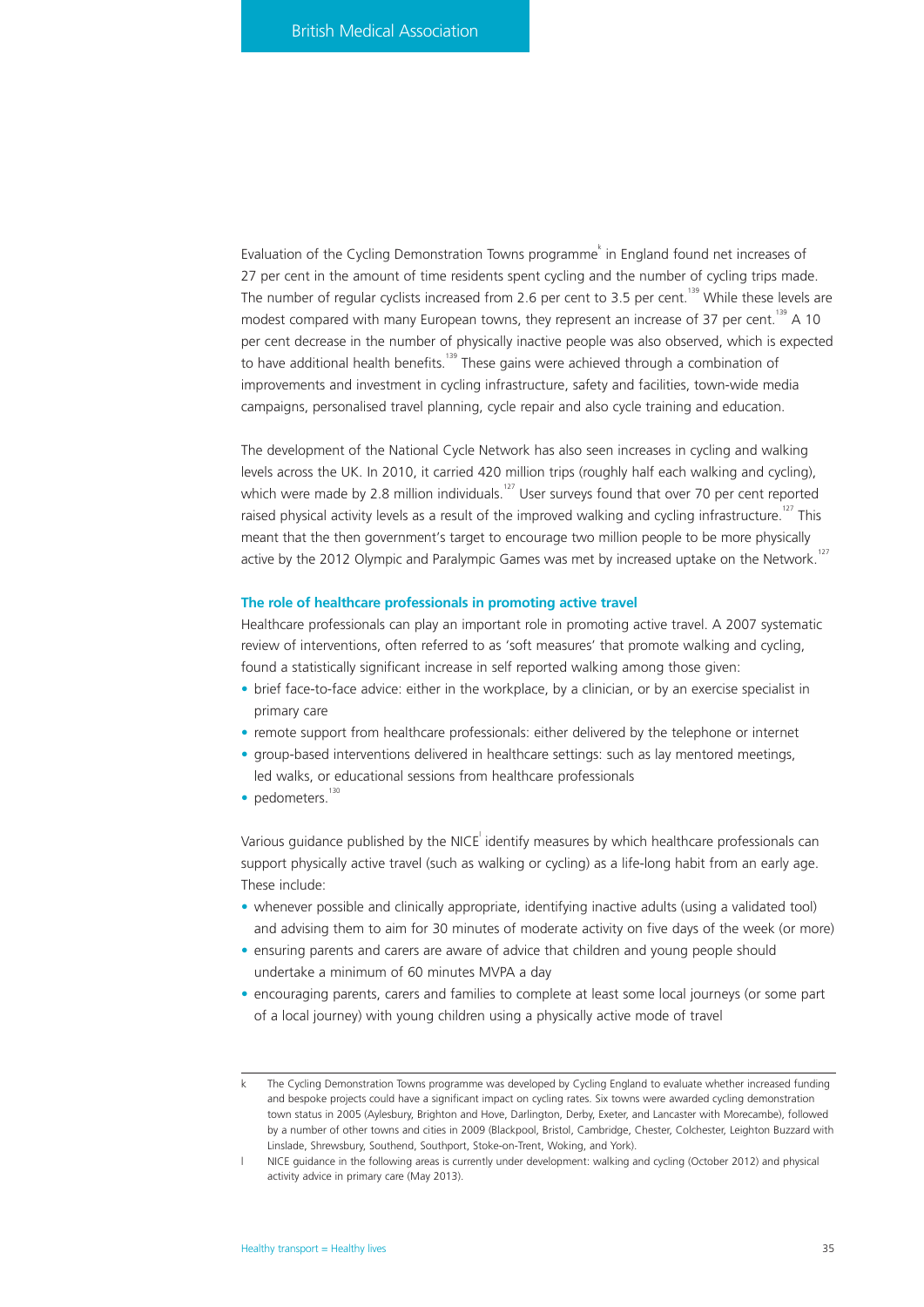- acting as a role model by incorporating physical activity into daily life, such as opting for travel involving physical activity
- $\bullet$  sign post activity opportunities in the local community.<sup>140, 141</sup>

Some healthcare professionals have responsibilities for promoting workplace health, which provides the opportunity to encourage employees to be physically active. Guidance on workplace health promotion published by the NICE outlines that employers:

- should implement and monitor an organisation-wide plan or policy to encourage and support employees to be more physically active, including policies to encourage employees to walk, cycle or use other modes of transport involving physical activity (to travel to and from work and as part of their working day)
- should help employees to be physically active during the working day by providing information about walking and cycling routes, encouraging them to take short walks during work breaks, and encouraging them to set goals on how far they walk and cycle.<sup>142</sup>

In recognising the importance of active travel, the BMA has previously called on local authorities to create safe and comprehensive cycle networks, and improve the usability and safety of ordinary roads for pedestrians and cyclists. Healthcare professionals can exert significant influence as local strategic partners, encouraging local authorities to incorporate walking and cycling into all their policies and programmes (see **Box 3**). There are a number of areas identified by the NICE that healthcare professionals can advocate for, including:

- ensuring local transport plans/infrastructure, and proposals for urban development and regeneration support physically active travel, including prioritising the needs of pedestrians and cyclists over motorists
- ensuring local facilities and services are easily accessible on foot, by bicycle and by other modes of transport involving physical activity
- the provision of a comprehensive network of routes for walking, cycling and using other modes of active travel that offer everyone (including people whose mobility is impaired) convenient, safe and attractive access to workplaces, homes, schools and other public facilities
- that schools develop travel plans which have physical activity as a key aim, and provide suitable cycle and road safety training for all pupils
- the coordination of local transport and school travel plans so that all local journeys can be carried out using a physically active mode of travel
- that there should be coordinated working between health professionals, local highways authorities, and local strategic partnerships to promote measures to reduce speed in streets that are primarily residential or where pedestrian and cyclist movements are high (including trafficcalming measures and speed limit restrictions).<sup>140, 143-45</sup>

A more detailed overview of the NICE guidance is provided in **Appendix 3**.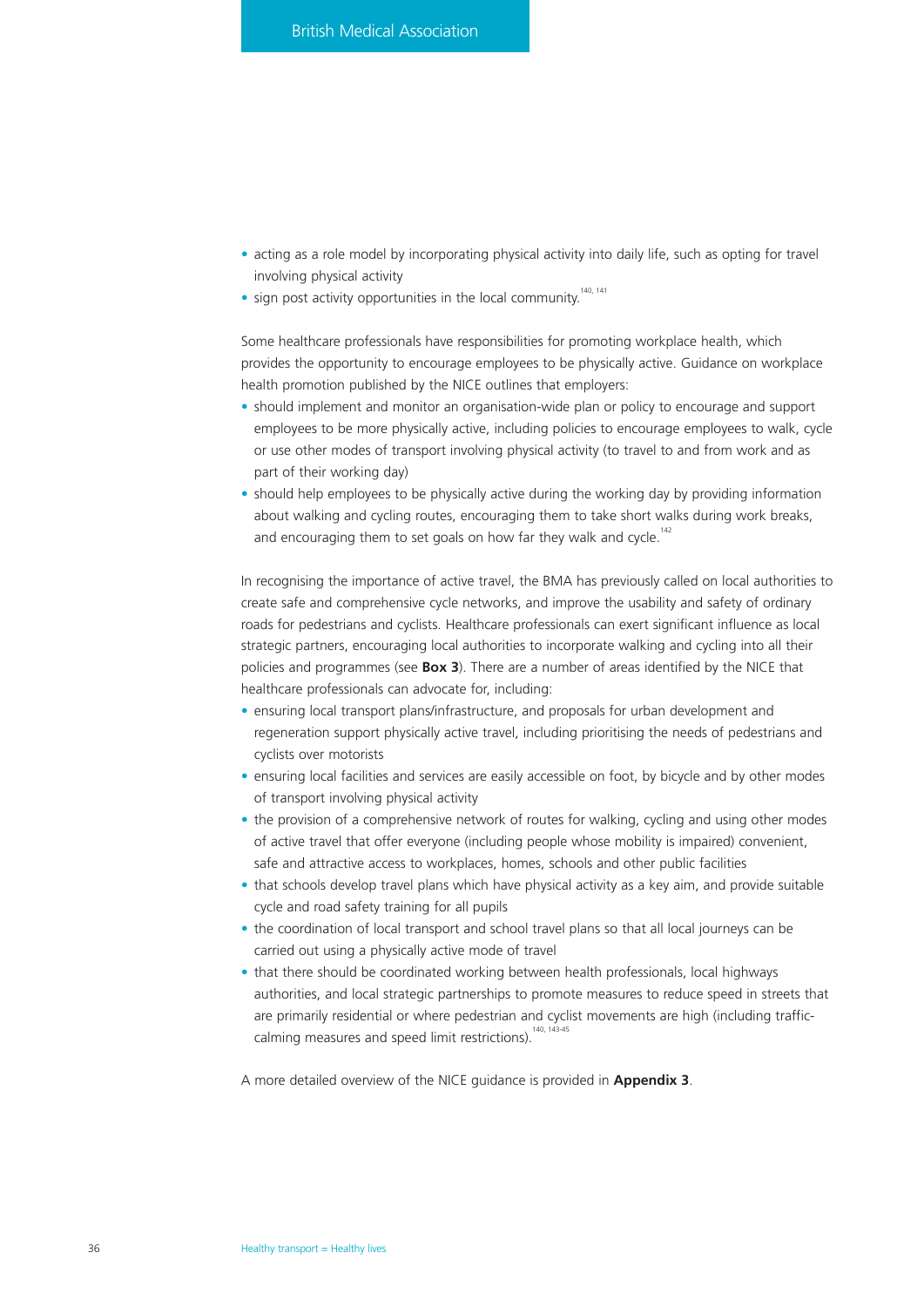To support this advocacy role at a local level, healthcare professionals can use the WHO health economic assessment tool (HEAT) for cycling and walking. This is an online resource that estimates the economic savings resulting from reductions in mortality as a consequence of regular cycling and/or walking."

#### **Areas for action**

- Healthcare organisations should work in partnership with local authorities to ensure local transport plans/infrastructure, and proposals for urban development and regeneration support physically active travel, including prioritising the needs of pedestrians and cyclists over motorists. This should incorporate the use of the WHO health economic assessment tool (HEAT) for cycling and walking.
- Healthcare professionals and managers in the NHS who have responsibility for promoting workplace health should ensure there is an organisation-wide plan or policy to encourage and support employees to be more physically active, including policies to encourage employees to walk, cycle or use other modes of transport involving physical activity (to travel to and from work and as part of their working day).
- When it is clinically appropriate, healthcare professionals should:
	- promote walking and cycling as an effective way of improving physical activity levels through the use of brief face-to-face advice, remote support (either delivered by the telephone or internet), and approved individual (eg pedometers) and group-based interventions (eg walking and cycling schemes)
	- encourage parents, carers and families to complete at least some local journeys (or some part of a local journey) with young children using a physically active mode of travel
	- sign post to information about opportunities for active travel in the local community.
- Healthcare professionals can use their influence as community members and leaders to promote walking, cycling and other modes of transport involving physical activity by:
	- acting as role models and opting for travel involving physical activity whenever it is practical
	- working as advocates in local strategic partnerships to ensure accessibility is prioritised over mobility in planning decisions so that workplaces, homes, healthcare services, schools and other public facilities are easily and safely accessible on foot, by bicycle and by other modes of transport involving physical activity.

m See www.euro.who.int/HEAT for further information.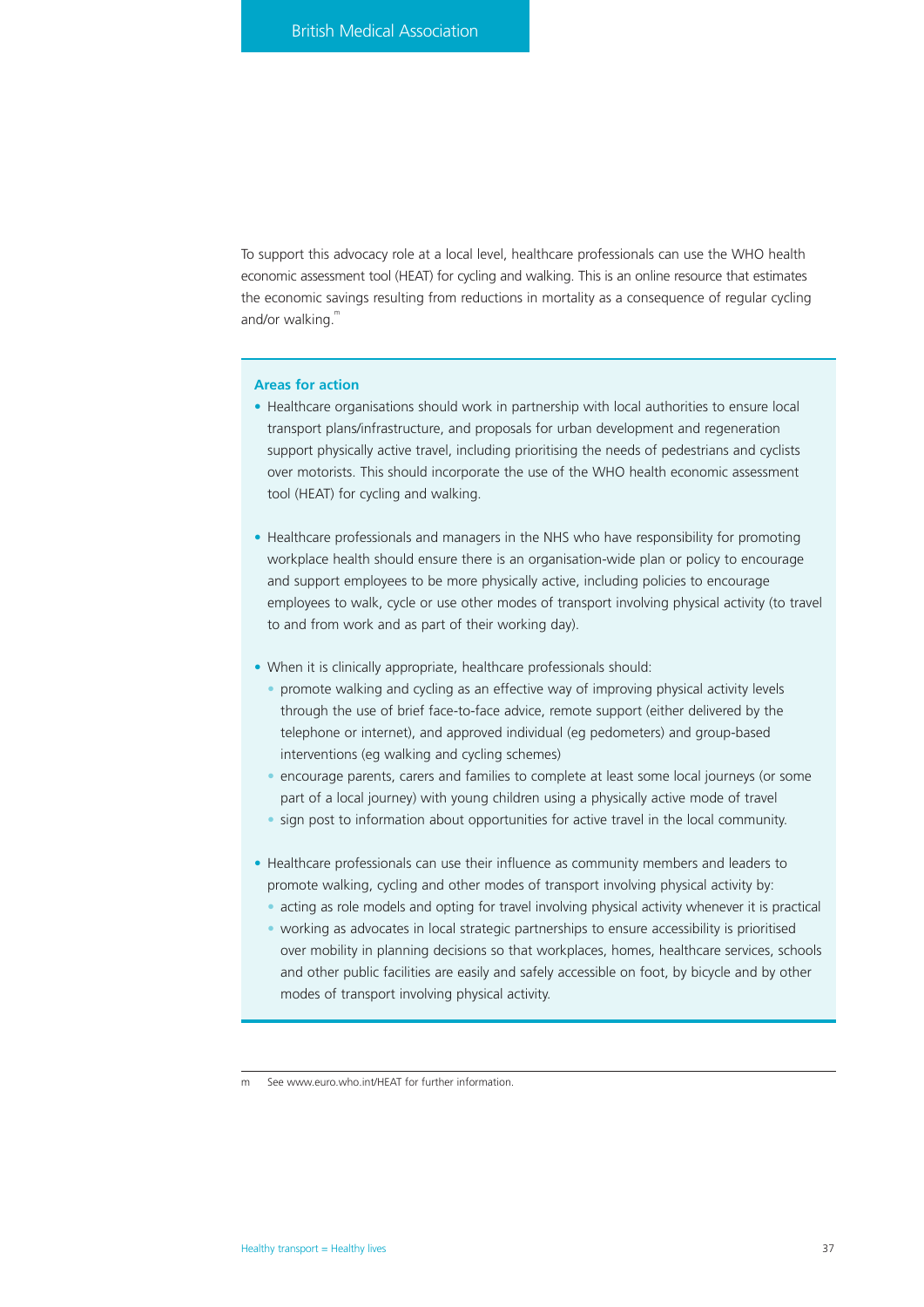# **6.4 Road danger reduction for pedestrians and cyclists**

Pedestrians and cyclists are among the most vulnerable road users, and road danger is a barrier to the uptake of active travel. $62$  Pedestrians and cyclists have a higher rate of fatality per distance travelled than for any other mode of transport, with the exception of motorcycles.<sup>6</sup>

The WHO recommends that the dangers of roads would be reduced through an approach that prioritises vulnerable road users and limits the speed and volume of traffic through traffic calming measures.<sup>146</sup> This contrasts with a traditional approach, which often seeks to reduce casualties by limiting pedestrians and cyclists from making the trips they need to undertake (eg by the use of guardrails and barriers). Reducing casualties should be considered at a strategic level, through a danger reduction approach that addresses the factors that put pedestrians and cyclists at risk. While the number of pedestrians and cyclists killed will generally be low on these types of roads because of the high risk – dangerous roads can negatively impact on health through discouraging active travel and through community severance.

**Box 3 – recognising the public health benefits of improved road safety in Liverpool** Proposals for increasing the proportion of Liverpool's residential roads subject to a 20 miles per hour speed limit are being led by Liverpool City Council and the city's primary care organisation, with the support of Merseyside Police. The plans aim to increase the proportion of roads covered by the lower speed limit from 31 per cent to 70 per cent. It is estimated that the initiative could reduce the number of road traffic accidents in Liverpool by 54 a year, providing an annual saving of over £5.2 million in associated costs. Under the plans, Liverpool has been divided up into seven areas, and these are being prioritised based on the number of collisions. The scheme would cover the majority of residential roads, including roads outside schools on strategic routes. The lower speed limits would only be introduced where there is clear support from local residents.

**Source:** Liverpool City Council press release (27.10.12) 20mph plans to make city safer.

#### **Pedestrians**

The universal and inclusive nature of walking is set against a backdrop of steadily increasing vehicle numbers and traffic volume. Cars present the greatest risk to pedestrians, and are a barrier to more widespread uptake of walking.<sup>31</sup> Buses and cycling present less risk to pedestrians (see **Figure 17**).<sup>31</sup>

In 2009, 6,045 pedestrians were killed or seriously injured on UK roads.<sup>37</sup> This represents around a fifth of all those killed or seriously injured.<sup>37</sup> In 2010, roughly a third of pedestrians killed or seriously injured were aged under 16 (see **Figure 18**).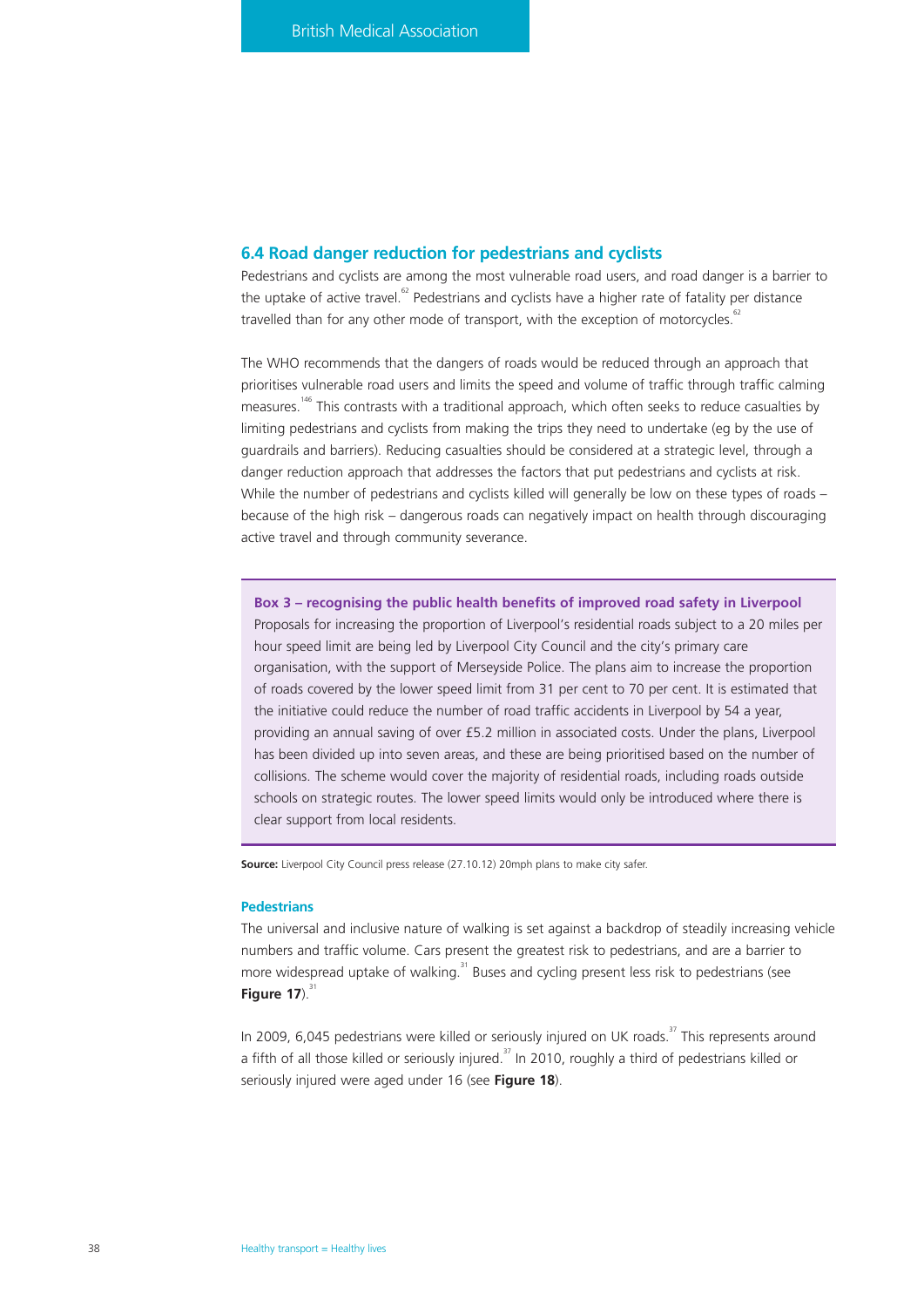

# **Figure 17 – reported UK pedestrian incidents by vehicle user type in the UK, 2010**

**Source:** Department for Transport (2011) *Reported road casualties Great Britain: 2010*. London: Department for Transport.



# **Figure 18 – reported killed or seriously injured UK pedestrians by age, 2010**

**Source:** Department for Transport (2011) *Reported road casualties Great Britain: 2010*. London: Department for Transport.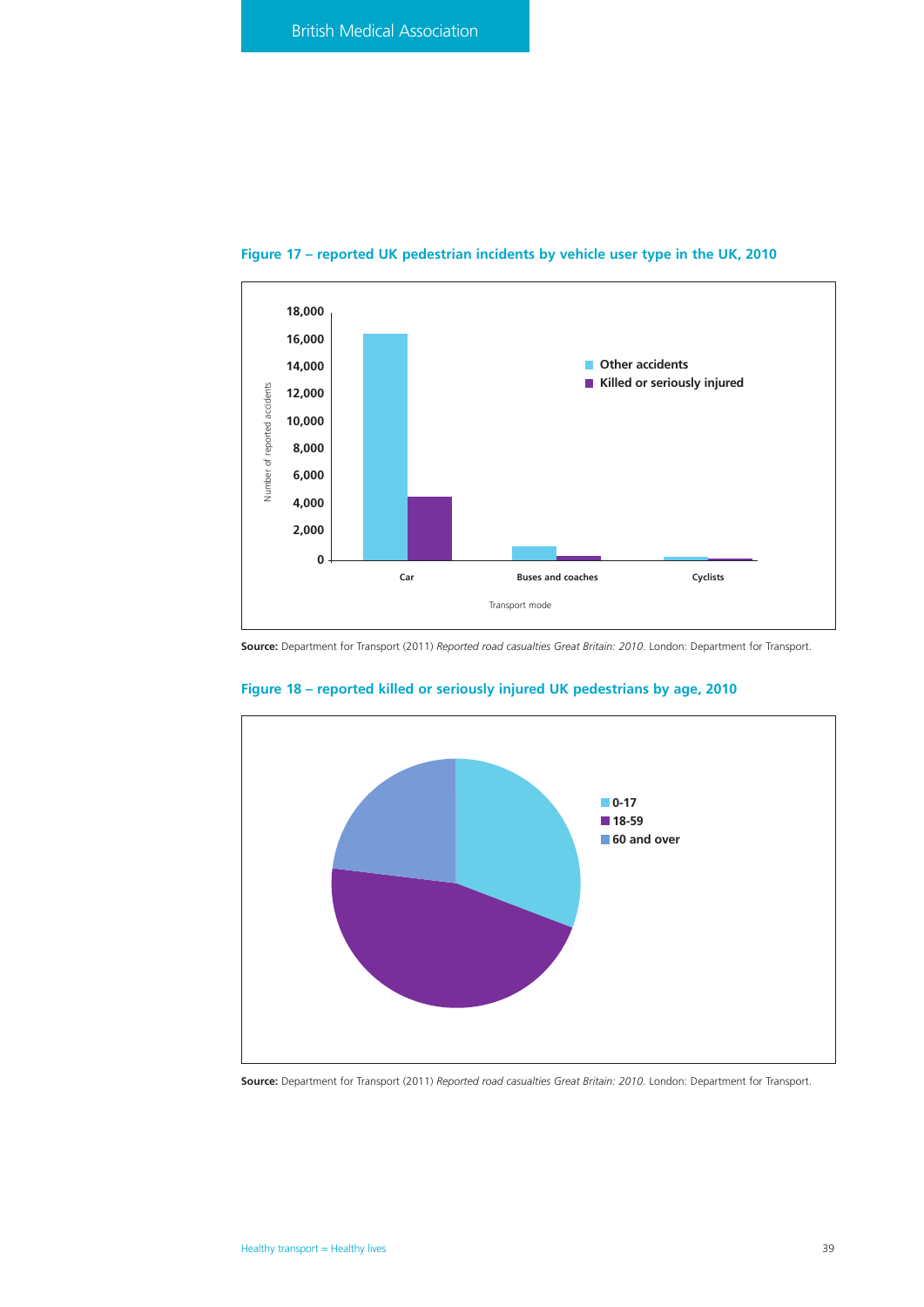Walking almost inevitably involves crossing a road, where the pedestrian is at greatest risk of coming into conflict with motor vehicles. The pedestrian mortality rate in the UK is 35 people per billion passenger kilometres, compared to 2.3 for car occupants (see Figure 19).<sup>37</sup> The THSG note that these figures should be regarded with caution when considering the risk to pedestrians.<sup>16</sup> Creating reliable estimates of pedestrian collision rates are highly problematic without adequate information about pedestrian exposure to road traffic, due to the lack of information about the micro-environments met by pedestrians.<sup>147</sup> The THSG have suggested that the absolute risk of harm to pedestrians is much lower than the mortality rate per billion passenger kilometres would suggest, and any calculation on risk should be made using comparisons of shorter distances in urban environments.<sup>16</sup> This does not diminish the risk that road traffic presents to pedestrians.





**Source:** Department for Transport (2011) *Reported road casualties Great Britain: 2010.* London: Department for Transport.

Most pedestrian injuries occur on built-up roads in towns and cities (see **Figure 20**). Figures from the DfT suggest that the greatest number of pedestrian injuries occur when crossing away from a designated crossing area (see **Figure 21**). The majority of casualties occur between the hours of 08:00 and 09:00, and 15:00 and 17:00.<sup>37</sup> This suggests that pedestrians are at greatest risk when car use is at its highest, such as during the commute to and from work, and on the school run.<sup>37</sup> The relative numbers of collisions between locations depends on the local transport network, pedestrian exposure to road traffic, and the facilities and resources devoted to pedestrian safety on different types of road. The consequences of a collision, measured by the injury severity, are a function of the impact speed, the vehicle design, the road design, and the vulnerability of the pedestrian.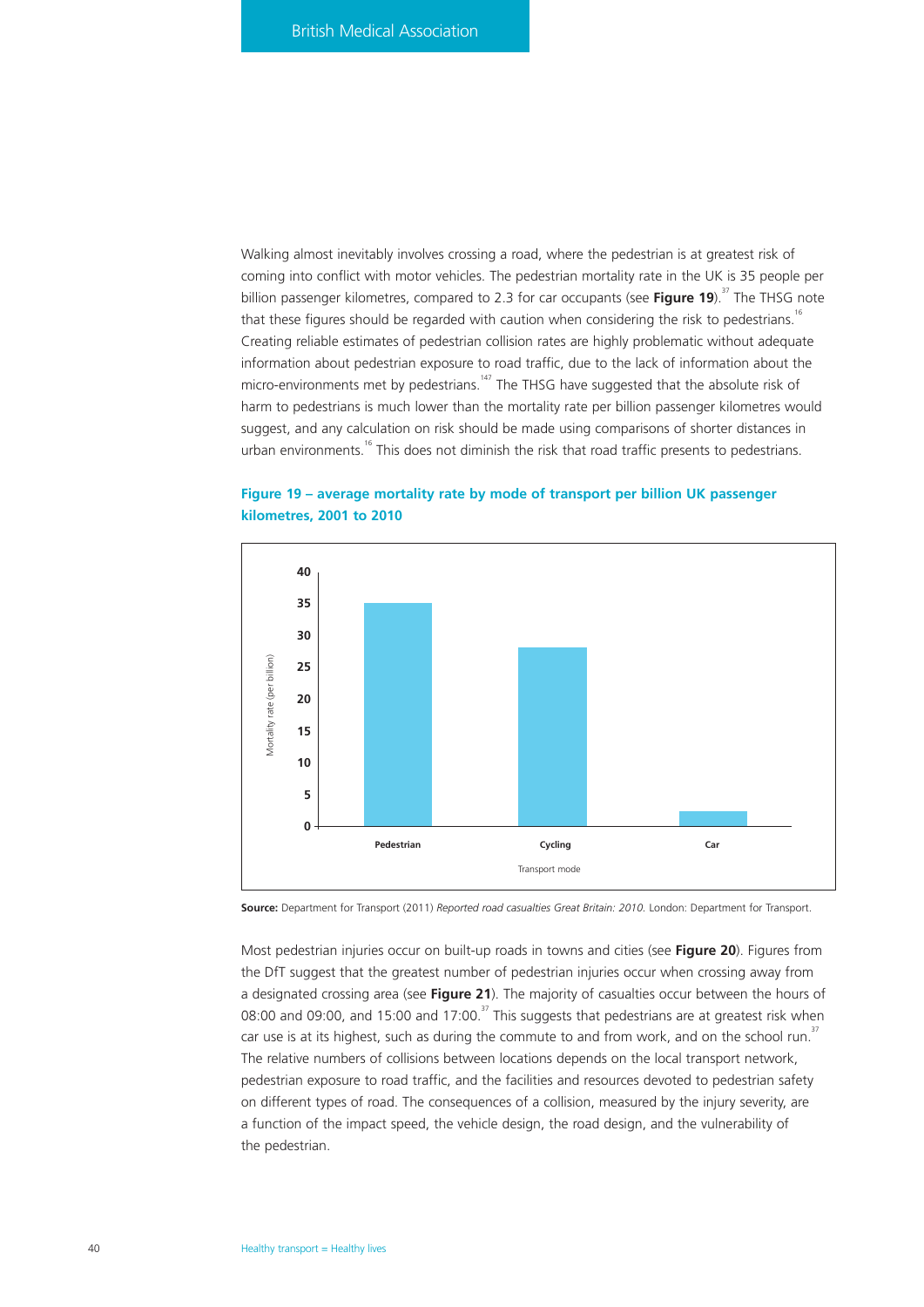Children in the UK are at twice the risk of injury from road traffic compared to their peers in France and Germany.<sup>33</sup> The 2010 Marmot review, quoting National Travel Survey data, highlighted that fewer primary school children walk to school now (52%) than they did twenty years ago  $(62\%)^{2,148}$  To reverse this trend, improvements in child road safety are needed, including comprehensive road safety educational training supported by parents, and direct measures, such as safe routes to school.<sup>149</sup> Examples of good practice include Salisbury, where roads approaching infant schools have been designated traffic free roads.



# **Figure 20 – number killed or seriously injured in the UK by road user type and type of road, 2010**

**Source:** Department for Transport (2011) *Reported road casualties Great Britain: 2010*. London: Department for Transport.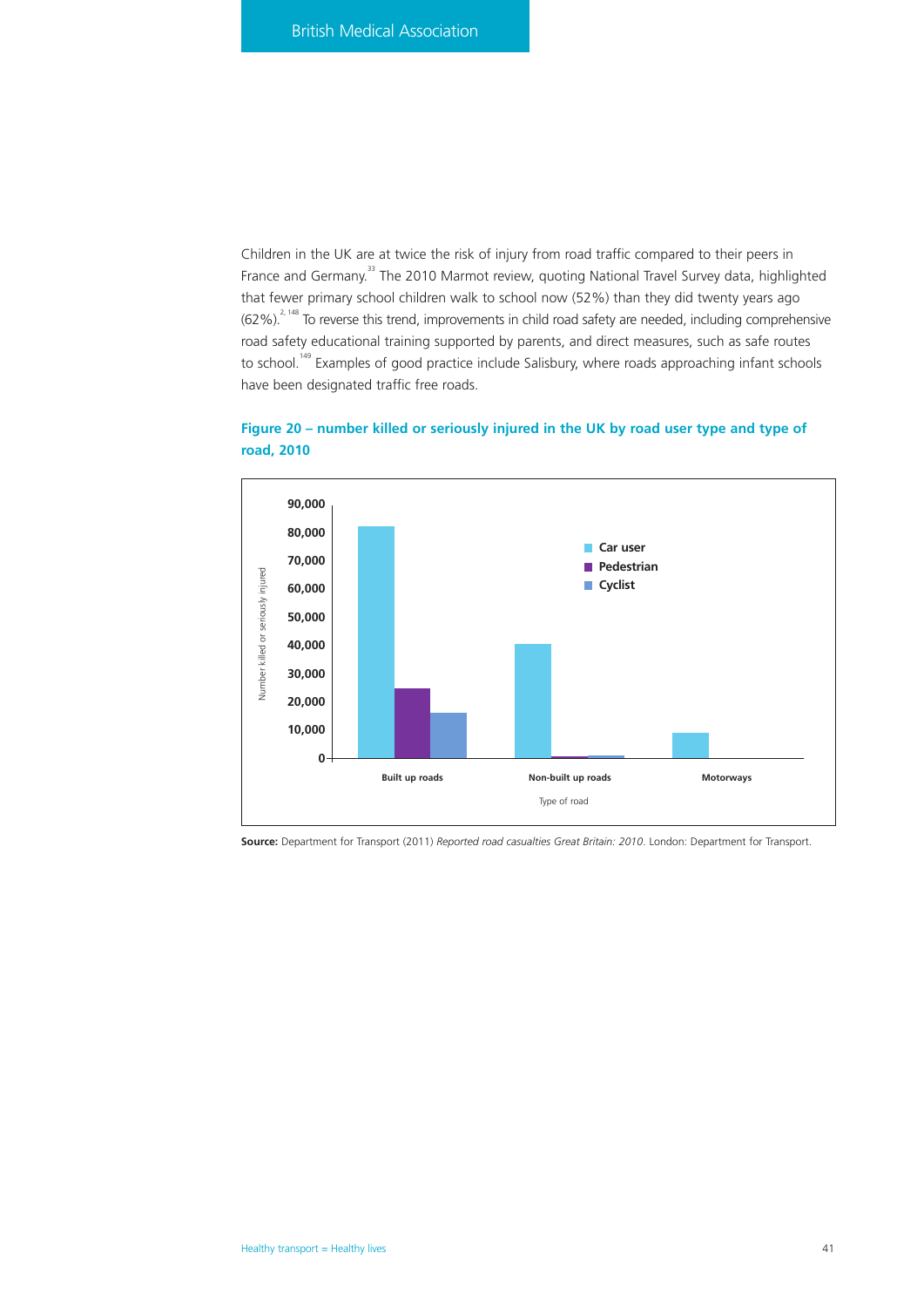

#### **Figure 21 – number of pedestrian casualties in the UK by location, 2010**

**Source:** Department for Transport (2011) *Reported road casualties Great Britain: 2010*. London: Department for Transport.

Social pressure is an important factor in determining pedestrian's crossing decisions, particularly among children and adolescents.<sup>150</sup> Pedestrians in the UK are more likely to ignore traffic signs and signals (such as the red man at signal crossings) than those in continental Europe, putting them at greater risk to the dangers of cars on the road.<sup>150</sup> It is important that the public receive appropriate road safety training to ensure awareness of road safety. This should include universal public health campaigns and publicity, as well as the provision of road safety education and training.

Specific traffic management and planning measures can have an impact on improving pedestrian safety. These include:

- enhancement of pedestrian crossings to increase their visibility to motorists
- relocating crossings to prioritise the pedestrian
- adjusting the green periods for crossing according to the walking pace of pedestrians
- pedestrianised or shared space streets in town centres and commercial areas.<sup>15</sup>

# **Cyclists**

Despite cycling levels being very low in the UK, cyclists experience a high rate of injury by distance travelled. Per million kilometres cycled, 0.31 cyclists are killed in road traffic incidents.<sup>114</sup> In spite of the harms cyclists face in terms of safety and exposure to air pollution, a number of studies have found that the health benefits of cycling, such as improved quality of life, weight control, and protecting against major chronic diseases, greatly outweigh these risks, by up to a factor of 20 to 1.<sup>6, 7, 151</sup> The THSG note that, when considered from an absolute risk perspective, cycling is low risk compared to car use, as cycling offers very little harm to other road users, and the health benefits of engaging in cycling outweighs the health harms.<sup>16</sup>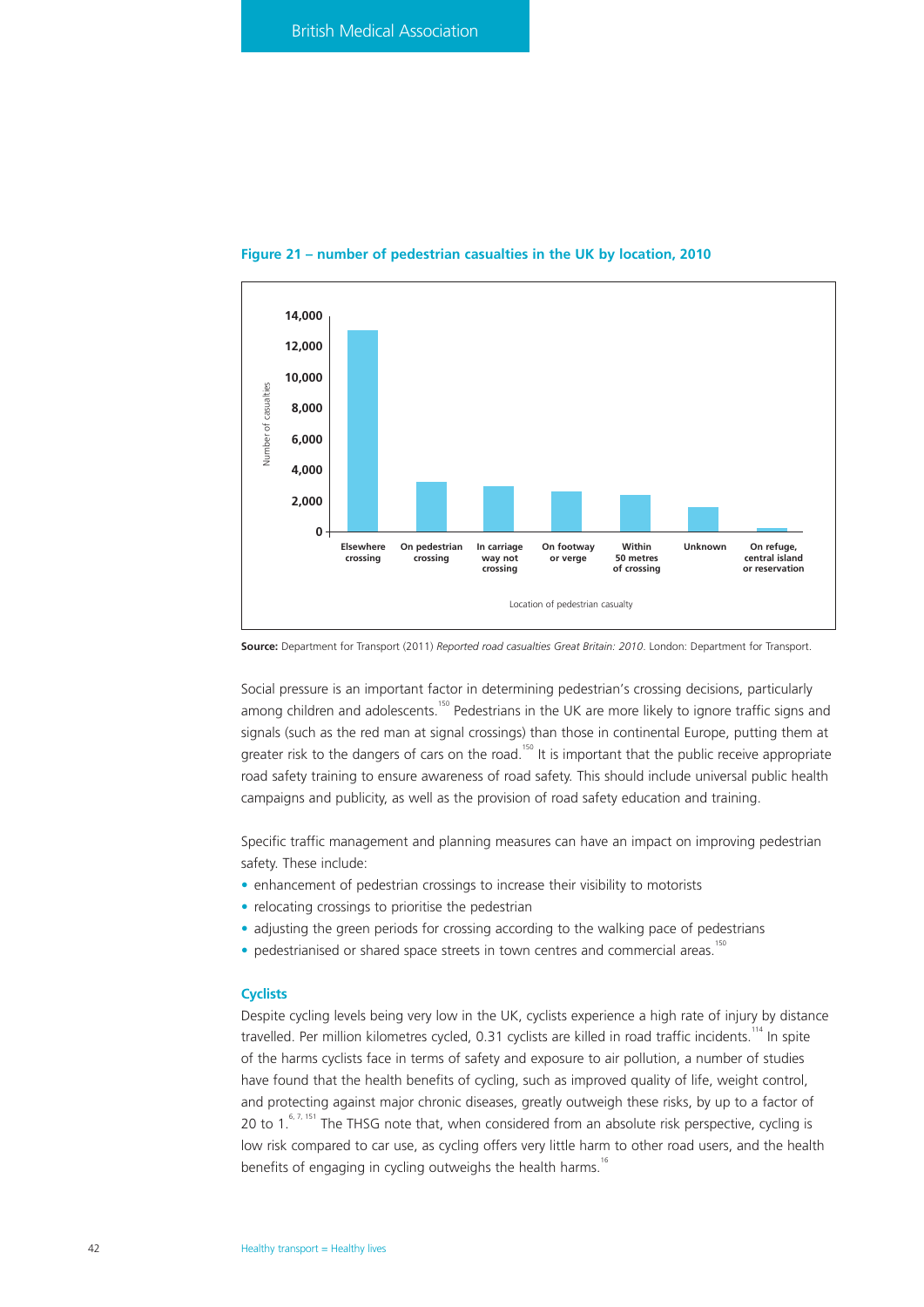Crossing junctions present the greatest casualty risk to cyclists (see Figure 22).<sup>37</sup> Worldwide, in collisions involving cyclists and motor vehicles, a higher proportion of cyclists are killed than drivers.<sup>152</sup> Freight vehicles are a major risk to cyclists, and are 20 times more likely to be involved in cyclist road traffic injuries than cars, per kilometre travelled.<sup>24, 153</sup> Research on cyclist fatality rates in London between 1992 and 2006 has shown that freight vehicles were involved in more than four out of ten incidents.<sup>153</sup> It has been suggested that to reduce the risk of freight vehicles to cyclists, freight should have restricted access to urban roads, and alternative means of delivering essential goods found.<sup>153</sup> This may include river or rail transport bringing goods into urban environments, and light goods vehicles (LGV) then being utilised for local distribution.<sup>153</sup>



#### **Figure 22 – cyclists involved in reported incidents by junction type in the UK, 2010**

**Source:** Department for Transport (2011) *Reported road casualties Great Britain: 2010*. London: Department for Transport.

Cycle helmets are designed to prevent injury from low speed crashes. As highlighted in the BMA's 2010 briefing paper *Promoting safe cycling*, helmets have been found to be effective at reducing the incidence and severity of head, brain and upper facial injury for users of all ages.<sup>154</sup> Cycle helmet legislation has also been found to increase helmet wearing rates and reduce the number of head injuries.<sup>154</sup>

Cycle helmet wearing is not compulsory in the UK. Although a highly controversial area, with strong proponents for and against, the BMA believes that to reduce some of the dangers to cyclists, cycle helmet wearing should be made compulsory once levels of voluntary helmet wearing are sufficiently high. This requires the implementation of educational and promotional campaigns that aim to encourage cyclists to wear helmets, as well as measures to incentivise their use, such as subsidising the cost of helmets.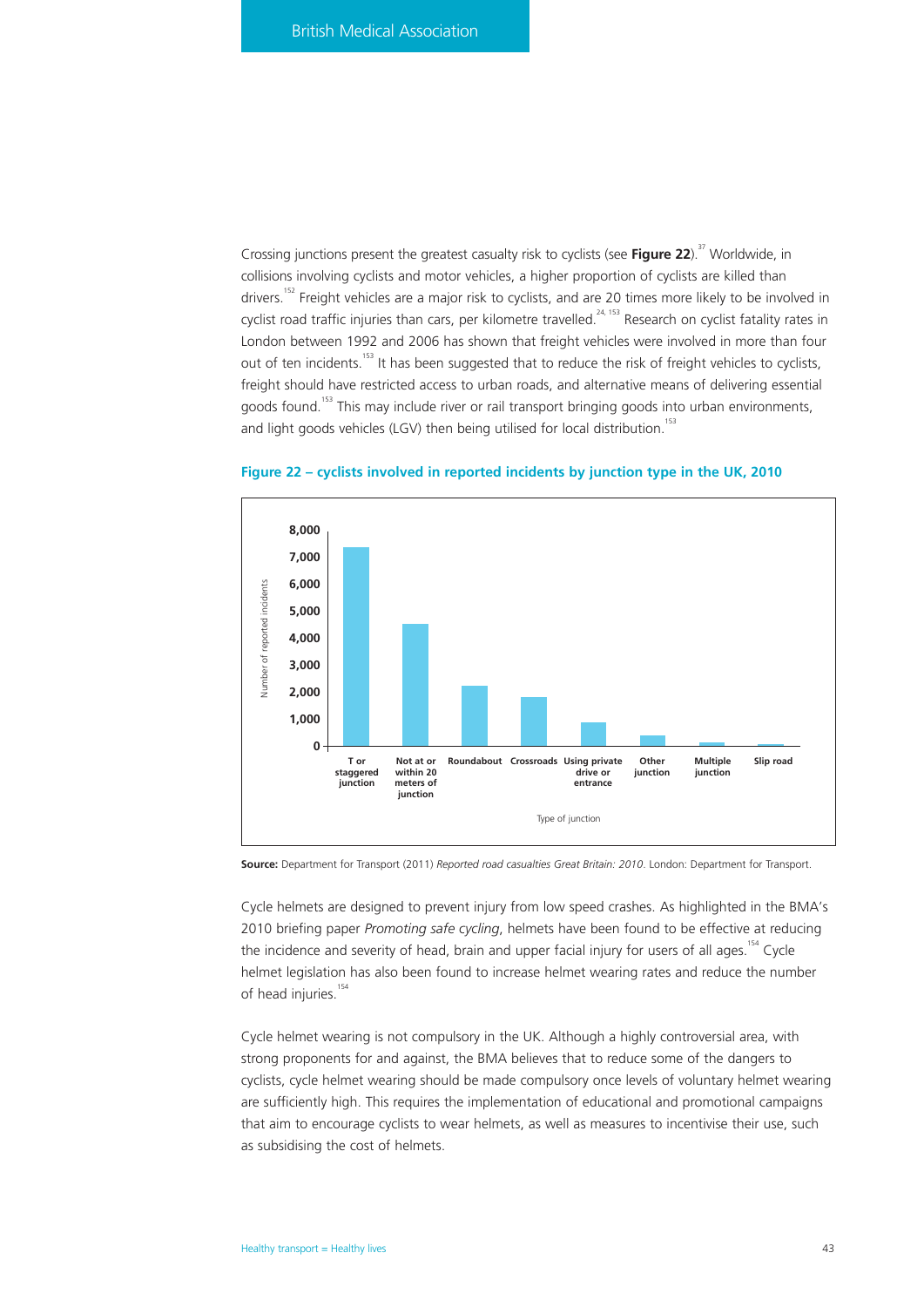Concern has been expressed that compulsory helmet wearing may discourage some cyclists and deter new cyclists, leading to decreased bicycle use, and the loss of the health benefits associated with this form of physical activity. While a number of reviews have considered the impact of compulsory helmet legislation on cycling levels,<sup>155, 156</sup> there is no consensus in the scientific literature. To prevent any likelihood of cyclists being discouraged from cycling, the implementation of compulsory helmet legislation in the UK should not be considered in isolation. It is important that the range of measures outlined in this report to encourage and allow children and adults to cycle safely are implemented. In addition to other measures noted in this report, this includes the provision of cycling training for all children, and recognising road safety (including cycling proficiency education) as part of the curriculum for all school children. Cycle training is important for reducing the dangers of the road to cyclists, ensuring cyclists are aware of how to manage traffic, and recognise the safest places to position themselves on roads.

The more cyclists there are on the roads, the less their risk of death or injury  $-$  a phenomenon termed the 'safety-in-numbers' effect. Research in Sweden has shown that the risk of collision diminishes the greater the number of cyclists on roads.<sup>157, 158</sup> Modelling has predicted that increasing the number of pedestrians and cyclists in London would result in fewer injuries per passenger kilometre than current levels.<sup>24</sup> The mechanism behind a safety-in-numbers effect is still not clear. One explanation is that motorists adjust their driving behaviour in the presence of more cyclists and pedestrians, including driving more slowly and carefully.<sup>158</sup> An alternative suggestion for this effect is that increased levels of cycling will result in fewer cars being on the roads,<sup>24</sup> which provides a safer environment for cyclists.

Cycling rates in UK towns and cities are some of the lowest globally (see Figure 23).<sup>24,33</sup> Research by the National Cyclists' Organisation, found that countries in Europe with higher levels of cycle use tend to be less dangerous for cyclists, which they attributed to a safety-in-numbers effect, as well as better provisions for cyclists.<sup>159</sup> A 2009 study by Vandenbulcke et al found that this effect continues down to the local level, with a correlation between cycle use and cycling casualties measured across communes (local authorities) in Belgium.<sup>160</sup>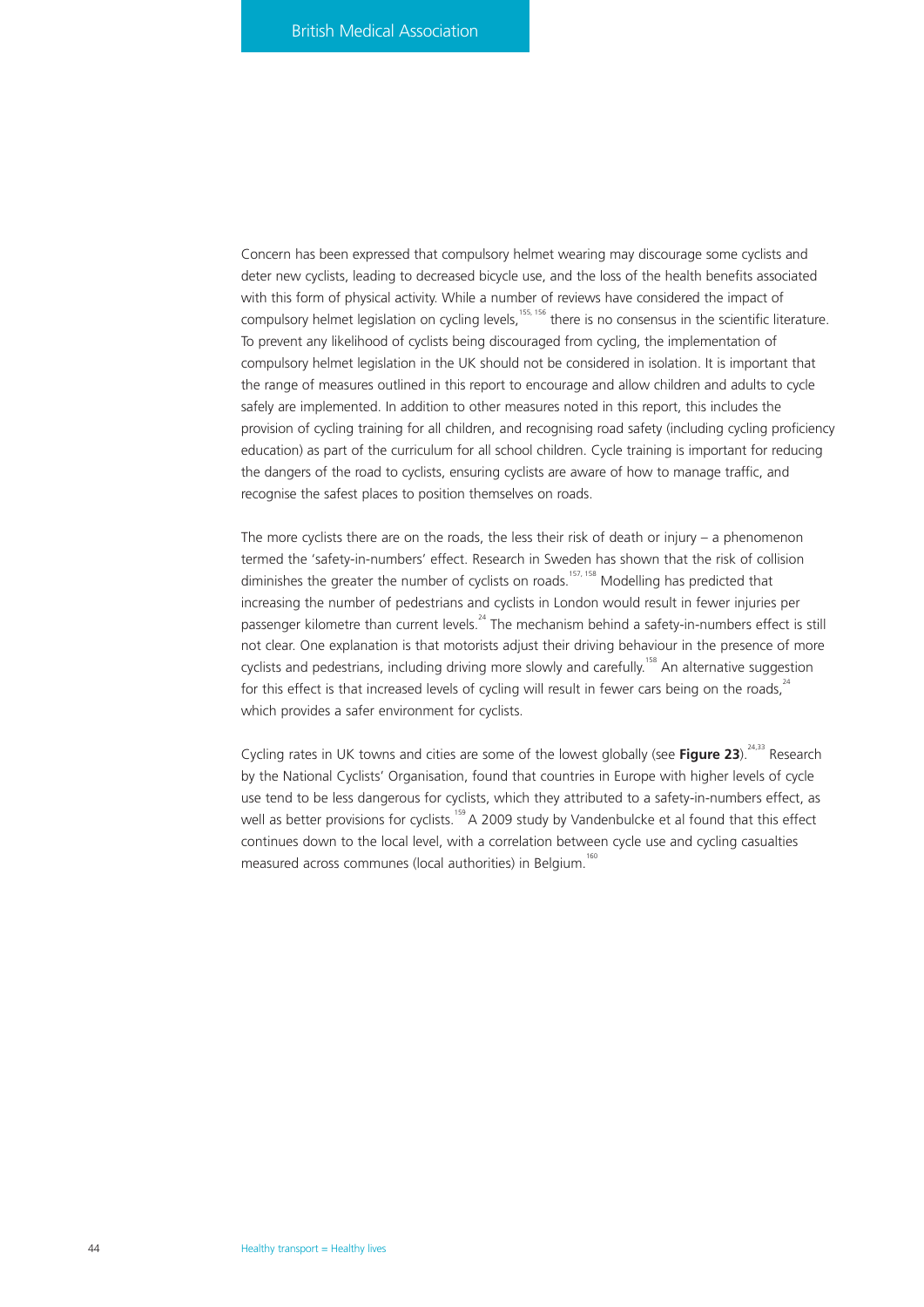

#### **Figure 23 – proportion of trips made by cycling in Europe, North America and Australia, 2005**

**Source:** Bassett D, Purcher J, Buehler D et al (2008) Walking, Cycling, and Obesity Rates in Europe, North America, and Australia. *Journal of Physical Activity and Health* **5**: 795-814.

# **Areas for action**

- Road safety should be addressed at a strategic level though a danger reduction approach that addresses the factors that put pedestrians and cyclists at risk, rather than seeking to reduce casualties by limiting pedestrians and cyclists from making the trips they need to undertake.
- Transport policy should aim to encourage the creation of safe routes to school so that children and parents can travel to school by walking or cycling, and the provision of suitable cycle and road safety training for all pupils.
- There should be provision of a comprehensive network of routes for walking, cycling and using other modes of active travel that offer everyone (including people whose mobility is impaired) convenient, safe, well-designed and direct access to workplaces, homes, schools and other public facilities.
- To maximise the potential for car-free travel, facilities for combining cycling with local and longer-distance public transport should be improved.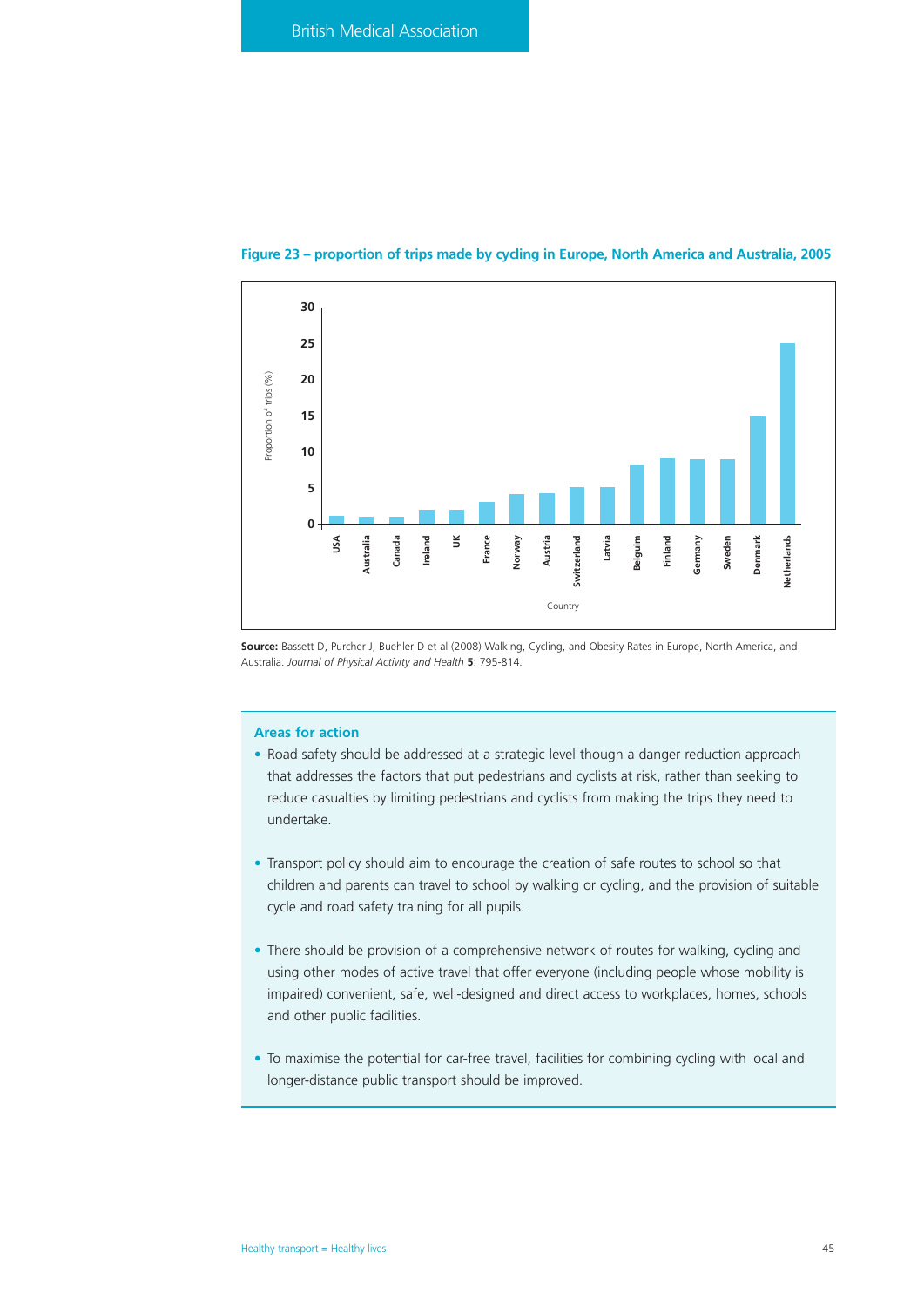# **6.5 Economic benefits of active travel**

Active forms of transport, such as cycling and walking, are highly cost effective forms of transport. To the individual, walking has few costs associated with it, while the costs associated with cycling are minimal compared to those of motorised transportation.

Active travel contributes savings to healthcare budgets, in terms of savings on treating chronic illness.<sup>11, 161, 162</sup> Transport-related physical inactivity in England is estimated to cost £9.8 billion per year to the economy.<sup>11, 52</sup> This figure is in addition to the £2.5 billion in healthcare costs spent annually on treating obesity.<sup>11</sup> It has been estimated that the cost of physical inactivity to Wales is around £650 million per year.<sup>163</sup> In Northern Ireland, the economic benefits of increasing levels of physical activity, in relation to preventing CHD, stroke and colon cancer, are estimated to be £131 million.<sup>164</sup> For Scotland, research from 2003 estimated the economic benefits of reducing the level of inactivity by 1 per cent each year for five years, in relation to preventing CHD, stroke and colon cancer, would lead to NHS savings of  $£3.5$  million a year.<sup>116</sup>

A 2007 Cycling England report that estimated the economic value of cycling, found that the health benefits could be valued at £87-300 per cyclist per year, depending on their age, fitness level, and neighbourhood.<sup>165</sup> This did not account for the substantial social benefits of cycling, which include offering more independence to children, improving the quality of life for communities and, in some areas, supporting tourism.<sup>165</sup>

If current levels of cycling could be increased by 20 per cent, it is estimated this could produce health savings of £500 million.<sup>165</sup> Increases by 30 per cent are estimated to lead to savings of £785 million, and a 50 per cent increase could lead to health savings of £1.3 billion.<sup>165</sup> Research has estimated that even including cyclist deaths, the health benefits of cycling in Copenhagen could be valued at £498 per cyclist per year.<sup>113</sup>

A 2010 review of the evidence base from peer reviewed and grey literature in the UK and internationally found that almost all of the studies reported highly significant economic benefits of walking and cycling interventions.<sup>166</sup> The median result for all data identified was a benefit to cost ratio of 13:1 and for the UK, the figure was higher at 19:1.<sup>166</sup>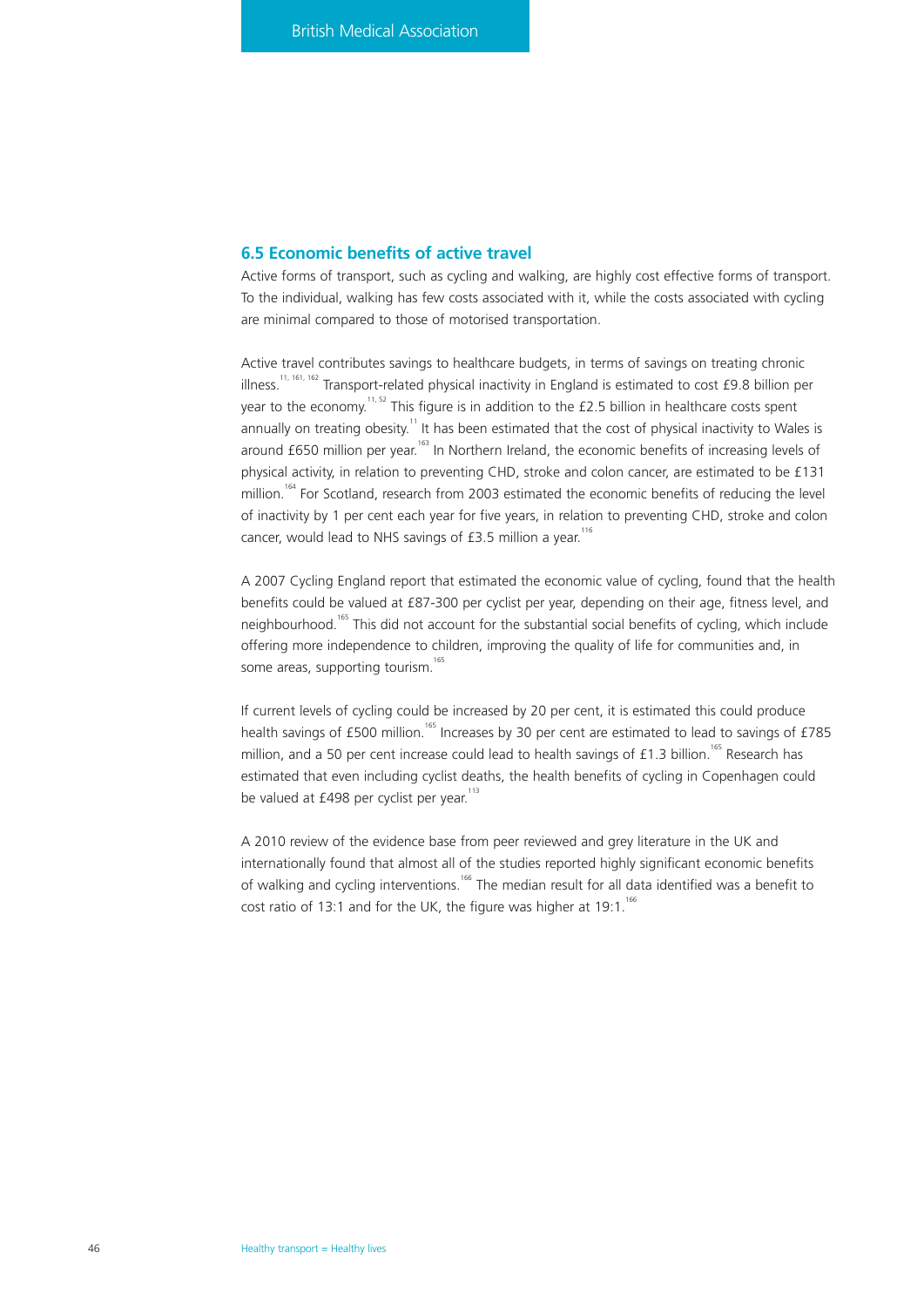# 7. Public transport

#### **7.1 Public transport and health**

Access to public transport has a role in helping individuals to achieve recommended levels of daily physical activity, and has health-related benefits. This is because public transport typically incorporates physical activity as a component of the journey, increasing the likelihood that individuals will meet physical activity recommendations for walking.<sup>167</sup> Research from 2011 has demonstrated that the popularity of free bus passes has a protective health effect among older populations, including protecting against obesity.<sup>168</sup>

In addition to physical activity health benefits associated with public transport, the energy consumption of public transport is less than that used by cars, when at average occupancy. $^{23}$  This means the emissions produced by public transport are proportionally less than those emitted by cars, which benefits health directly, and mitigates transport's contribution to climate change.<sup>23</sup>

# **7.2 Bus services**

Local bus services can be an efficient and flexible mode of transport which, ideally, are tailored to the needs of users in terms of capacity and speed. Buses operate in mixed traffic and are easy to put into service. Unlike rail services, buses require minimal specialist infrastructure to operate. They have the potential to be an excellent form of transport for young and older generations, low income and low socioeconomic status groups, and people living in cities and urban areas.

The uptake of bus services is low. This, in part, is a result of the increasing number of cars on the road, which contributes to increased congestion. This has a direct impact on the operational speed of buses, service quality, reliability, energy consumption, and overall profitability. The ease of using a car over the bus to reach destinations is commonly cited as a reason for diminishing levels of use (see **Appendix 2**)<sup>41, 169</sup>

Chronic underinvestment in bus services has led to a situation where travelling by bus is not always an attractive option. In 1986, under the Transport Act 1985, all bus services outside London and Northern Ireland were deregulated. Deregulation was intended to increase competition. Rather than reduced costs and increased services, the deregulated bus system has been accompanied by a general downward trend in patronage levels, increased costs, and higher levels of complaints, particularly in major metropolitan areas outside London.<sup>170</sup> Improving bus services to ensure they are reliable and fit for purpose and offer a cost effective means of transport is vital to encouraging their use.<sup>171</sup>

#### **Enhancing bus services**

Ensuring buses are cost effective is important in terms of making them a more attractive alternative to car use. Public transport fares, in contrast to motoring costs, have increased between 25 to 30 per cent over the last 20 years.<sup>172</sup> This has been accompanied by flat or declining bus patronage across the UK, and in many places outside London, transport by car is more convenient than public transport.<sup>172</sup> Public transport fares in the UK are 20 per cent above the European average.<sup>172</sup>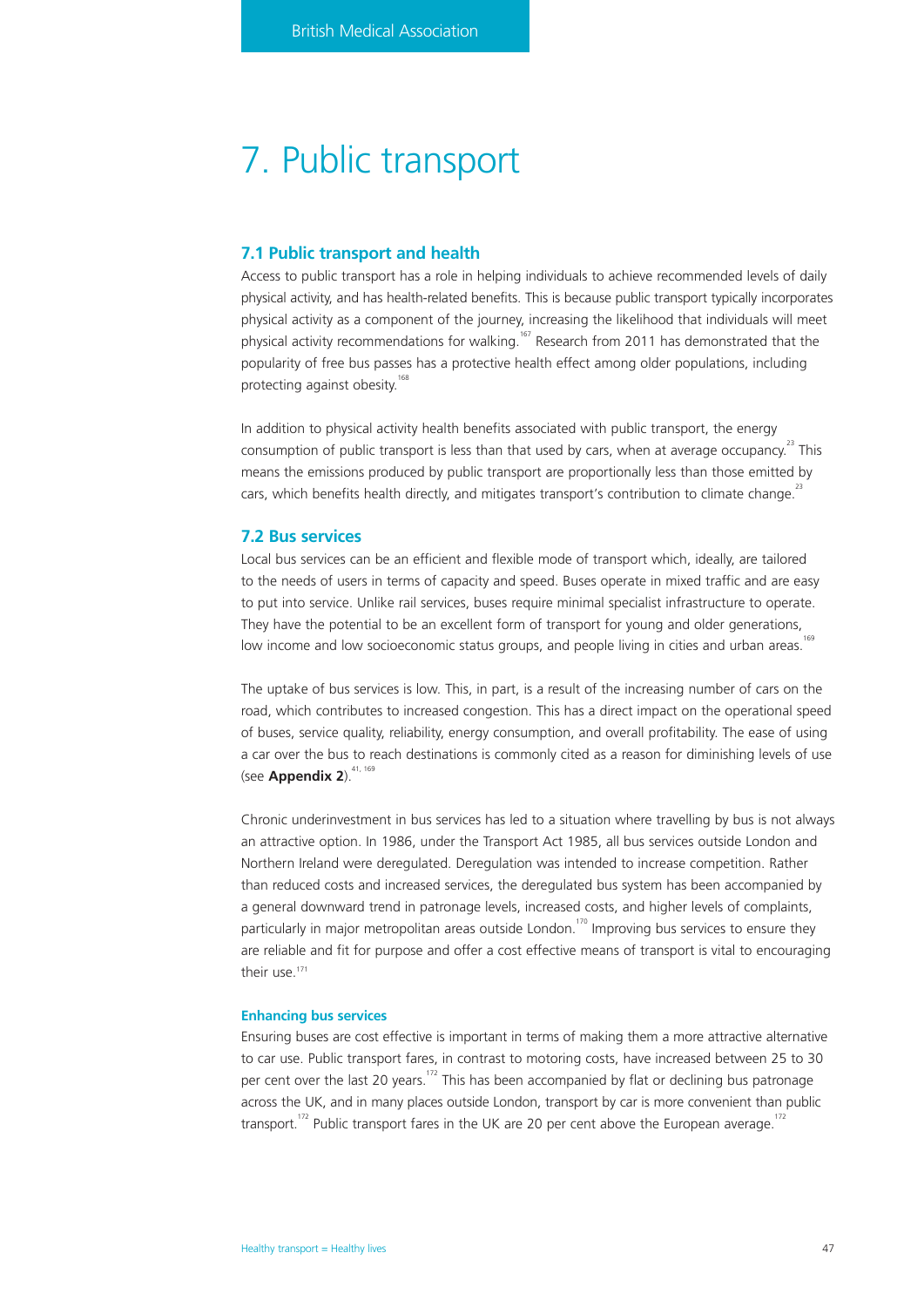A reduction in travellers using buses, because they are expensive, has the counter-productive effect of further increasing bus fares. This is because bus operators must continue to meet their overheads, and lower patronage results in higher ticket prices. This creates a cycle, where patronage levels decline, and travel fares increase. The outcome is that more people opt to travel by car, which is a cheaper alternative.

Accessibility is also important in improving the use of buses. A 2009 DfT survey found that 93 per cent of adults lived within a 13 minute walk of a bus stop; only 80 per cent of them were serviced by at least an hourly service, or are on a route relevant to them.<sup>16</sup>

Local bus services can be enhanced through relatively inexpensive infrastructure interventions, to make bus use more attractive and efficient to potential passengers. Segregation of traffic – including the use of priority lanes for buses – can enhance safety, increase the efficiency and reliability of public transport, and lead to lower bus fuel consumption and emissions.<sup>173</sup> Additional measures to improve the desirability of travelling by bus include:

- bus terminals and stops at convenient central locations
- permanent bus lanes
- priority for buses at junctions
- park and ride facilities
- real time information for passengers
- easily accessible buses for those with reduced mobility
- electronic payment and ticket options
- $\bullet$  development of electronic card payment systems.<sup>173</sup>

The International Road Transport Union have suggested that wide scale implementation of these policy measures will lead to increases in bus use.<sup>173</sup>

#### **Bus rapid transit**

Bus rapid transit (BRT) is a term applied to a variety of public transportation systems using buses to provide a faster, more efficient service than an ordinary bus line. This is often achieved through using specialised vehicles on roadways, or dedicated lanes to quickly and efficiently transport passengers to their destinations.

Although not widely developed throughout the UK, BRT is seen as having potential for improving public transport.<sup>16</sup> This is in part because of the lower cost associated with BRT, as they incorporate most of the high-quality aspects of underground metro systems, and because they use established infrastructure.

#### **Area for action**

• Public transport should be affordable to all to ensure that it represents an effective alternative to car use.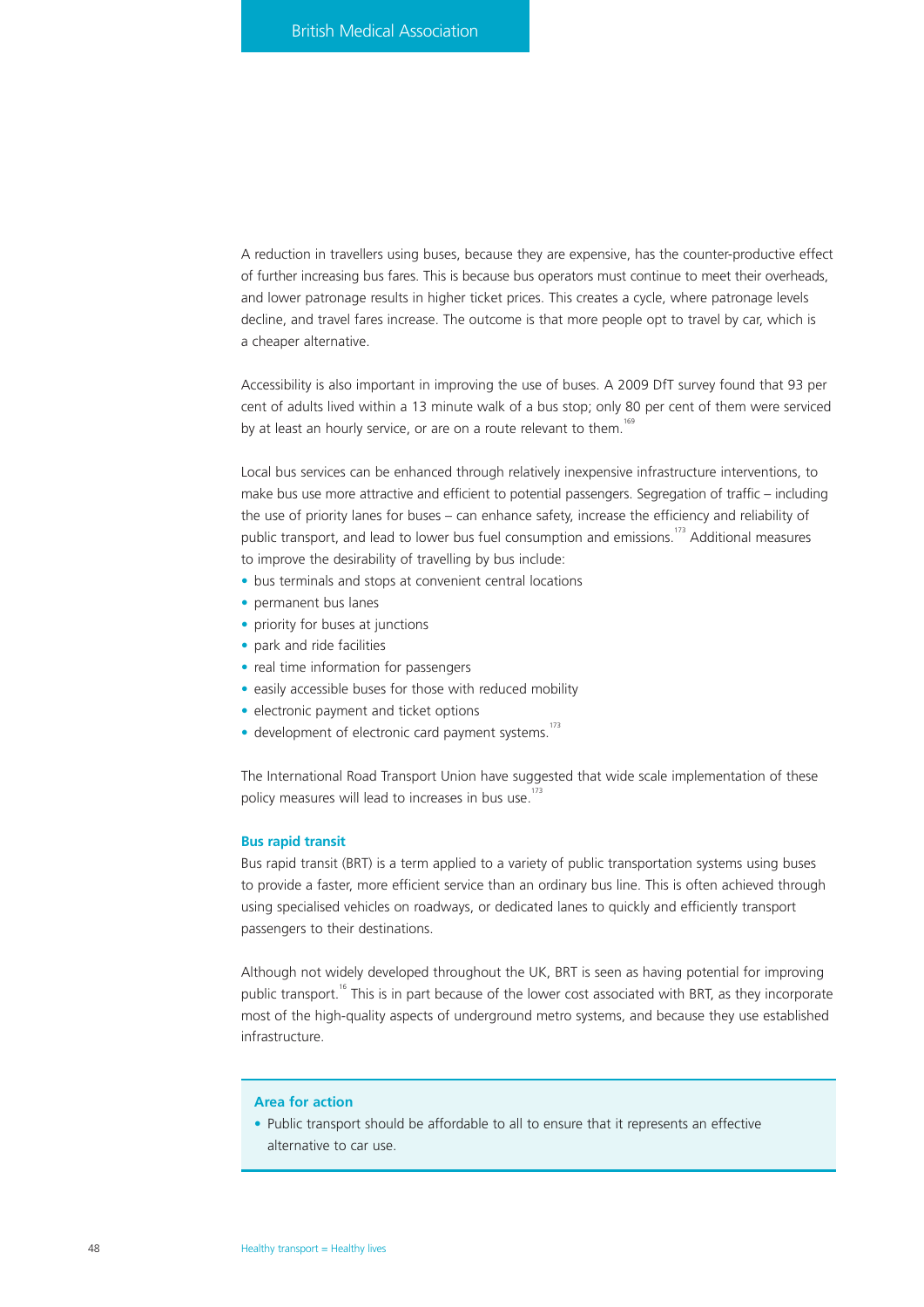### **7.3 Metropolitan rail**

Metropolitan railways, which include light rail and underground rail, are urban, electric transport systems with a high capacity and a high frequency of services. They operate independent from other traffic, roads or pedestrians.

Metropolitan rail is an optimal public transport mode for transporting large numbers of individuals in urban areas, and is commonly used in large cities where their uptake is high. Throughout the world metropolitan rail systems carry 150 million passengers per day.<sup>174</sup> Metropolitan rail is equally popular in the UK, where, for example, 196.5 million passenger journeys took place in England on light rail and tram networks in 2010–11, representing the highest level ever recorded for any year.<sup>175</sup> The use of underground rail is also commonplace. Over two million passengers use the London underground daily, while an average 13.6 million passenger journeys take place each year on the Glasgow underground system.<sup>174, 176</sup>

With such high levels of uptake, it is important that the focus is on ensuring services remain reliable, high quality and accessible to all. This will ensure they continue to provide an effective element of an integrated transport network, and a feasible alternative to car use journeys.

Given that underground metropolitan rail systems often operate within heavily crowded confined spaces, concern has been expressed as to whether exposure to particulate matter on underground rail systems represents a risk to health.<sup>177</sup> In 2003, the British Lung Foundation highlighted research suggesting that air quality in carriages and at stations was up to 73 times worse than at street level, and that 20 minutes on the Northern line through central London had the same effect on the lungs as smoking a cigarette.<sup>177</sup> Research conducted between 2005 and 2008, however, suggests that, while there are elevated levels of particulate matter on underground rail systems, these are within acceptable levels for health.<sup>178-81</sup>

In New York, Rome and Stockholm, the level of particulate matter on these underground rail systems, while higher underground compared to surface levels, is well below the allowable workplace concentration.<sup>178-80</sup> Similar research for the London Underground railway system concluded that particulate matter levels are unlikely to represent a cumulative risk to the health of workers or commuters.<sup>181</sup>

The high levels of passengers using metropolitan rail services mean they are likely to lead to high casualty numbers following safety or other incidents. Accidents, fires and other incidents, such as terrorist activities, on metropolitan rail, while very rare, have received large amounts of publicity. Given the specific dangers associated with metropolitan rail and the high volume of users, it is important that all relevant authorities are involved in contingency planning related to the safety of metropolitan rail.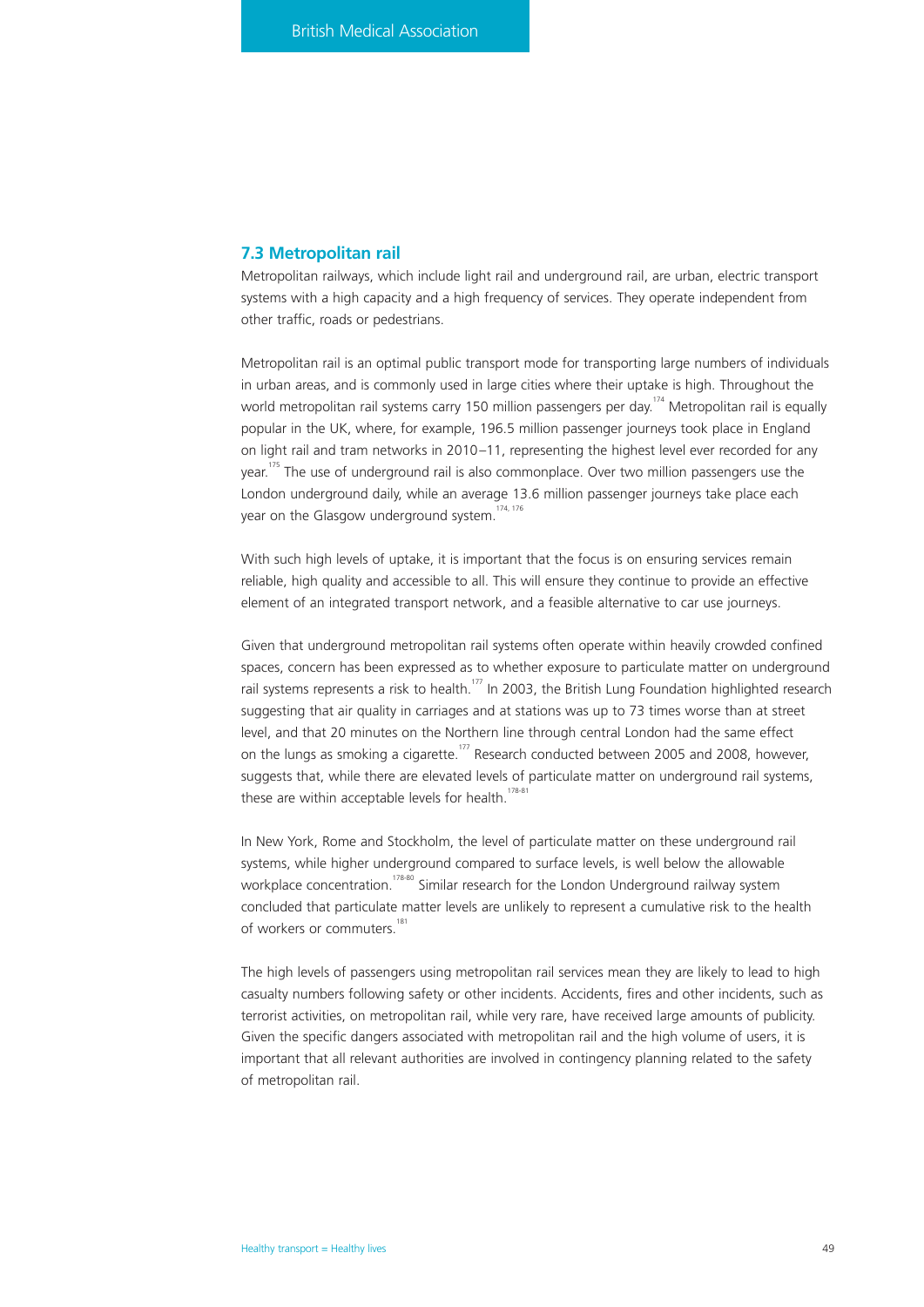# **7.4 Equitable access to public transport**

There are significant inequalities in access to public transport, in particular in relation to disabled people and the elderly. Disabled people often face issues in accessing public transport, in terms of their ability to reach services and gain access to them. Many public transport services are inaccessible to wheelchair users. $47$  Research from 2003 found only 29 per cent of buses met the required standards of the 1995 Disability Discrimination Act.<sup>n, 47</sup> By 2010, 39 per cent of buses did not have accessibility certificates.<sup>47</sup>

The difficulty in obtaining information regarding accessibility issues is also a significant barrier to the uptake of public transport by disabled people.<sup> $47$ </sup> Many disabled people are restricted in their travel options and in turn their access to services. Research from 2003, surveying transport among disabled groups, reported that around 20 per cent found it either difficult or impossible to access healthcare with the public transport options available to them.<sup>182</sup> Of those surveyed, almost half turned down job offers or interviews due to lack of accessibility to public transport.<sup>182</sup> These figures rise to 62 per cent when considering wheelchair users only, and 86 per cent among those with a visual impairment.<sup>182</sup> The same survey found that 21 per cent felt that transport problems had limited the availability of education and training, and 30 per cent reported difficulties in attending social functions<sup>182</sup>

Ease of access to public transport is equally important for older people. As people age and operating a car becomes impractical, they become increasingly reliant on public transport.<sup>47</sup> Research from 2005 estimated that around 40 per cent of 65 to 84 year olds use public transport.<sup>183</sup>

Among older generations, the use of public transport is affected by a number of barriers.<sup>183</sup> These include concerns about personal safety, difficulty in carrying heavy loads, problems with reliability, and the behaviour of transport staff as well as other passengers.<sup>183</sup> Fears about safety, such as the fear of falling, can also become a significant factor.<sup>1</sup>

Research from Sweden has suggested that to ensure public transport is accessible to all, it is necessary to provide:

- mainstream public transport services (road and rail) which are accessible to people in wheelchairs, those with other impairments, and elderly people
- service routes that use accessible low-floor entrances, especially on routes close to housing for elderly and disabled people, health facilities, shopping, and other common destinations
- accessible taxi services with user-side subsidies to assist older travellers and those with mobility limitations
- door-to-door services such as dial-a-ride, community buses, and voluntary car services for passengers who need assistance from house to vehicle, during travel, or at their destination.<sup>184</sup>

n The 1995 Disability Discrimination Act has been superseded by the Equality Act 2010. This sets out specific legislative measures in relation to access to public transport for disabled groups. Under these provisions it unlawful for public transport operators, including taxi, bus, coach and rail (including underground) to refuse or deliberately fail to provide a service to a disabled person. They must also make reasonable adjustments to take away or overcome elements in their services which present barriers to disabled people.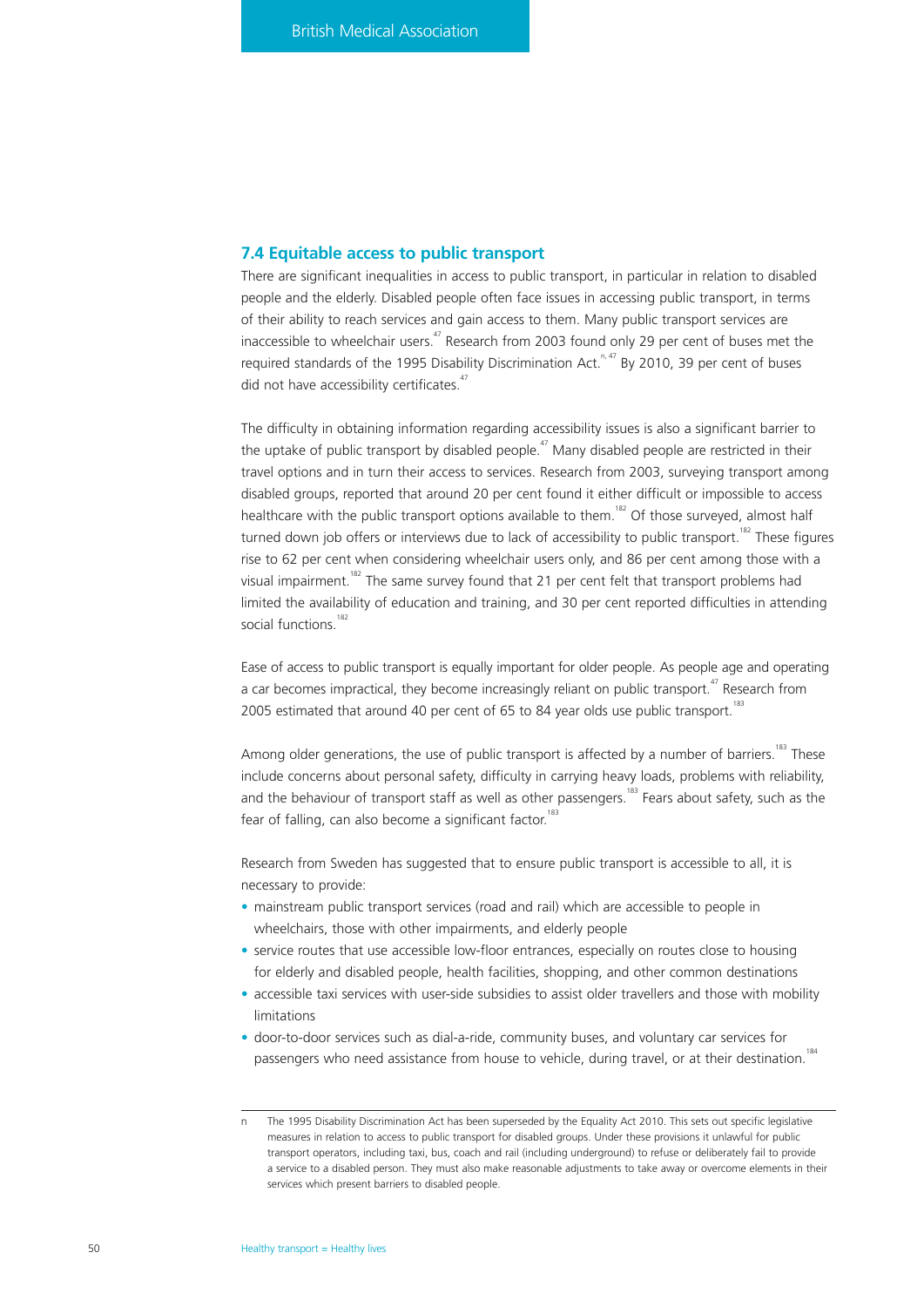For public transport to offer a realistic and effective transport alternative to car use, it is vital that they are responsive to the needs of all groups, including elderly and disabled people.

# **Area for action**

• Adequate provision of public transport, that is tailored to meet the needs of users, should be available and accessible to all passengers, including elderly and disabled people. This requires public transport services which are accessible in terms of the distance taken to reach them, and in terms of gaining access to them.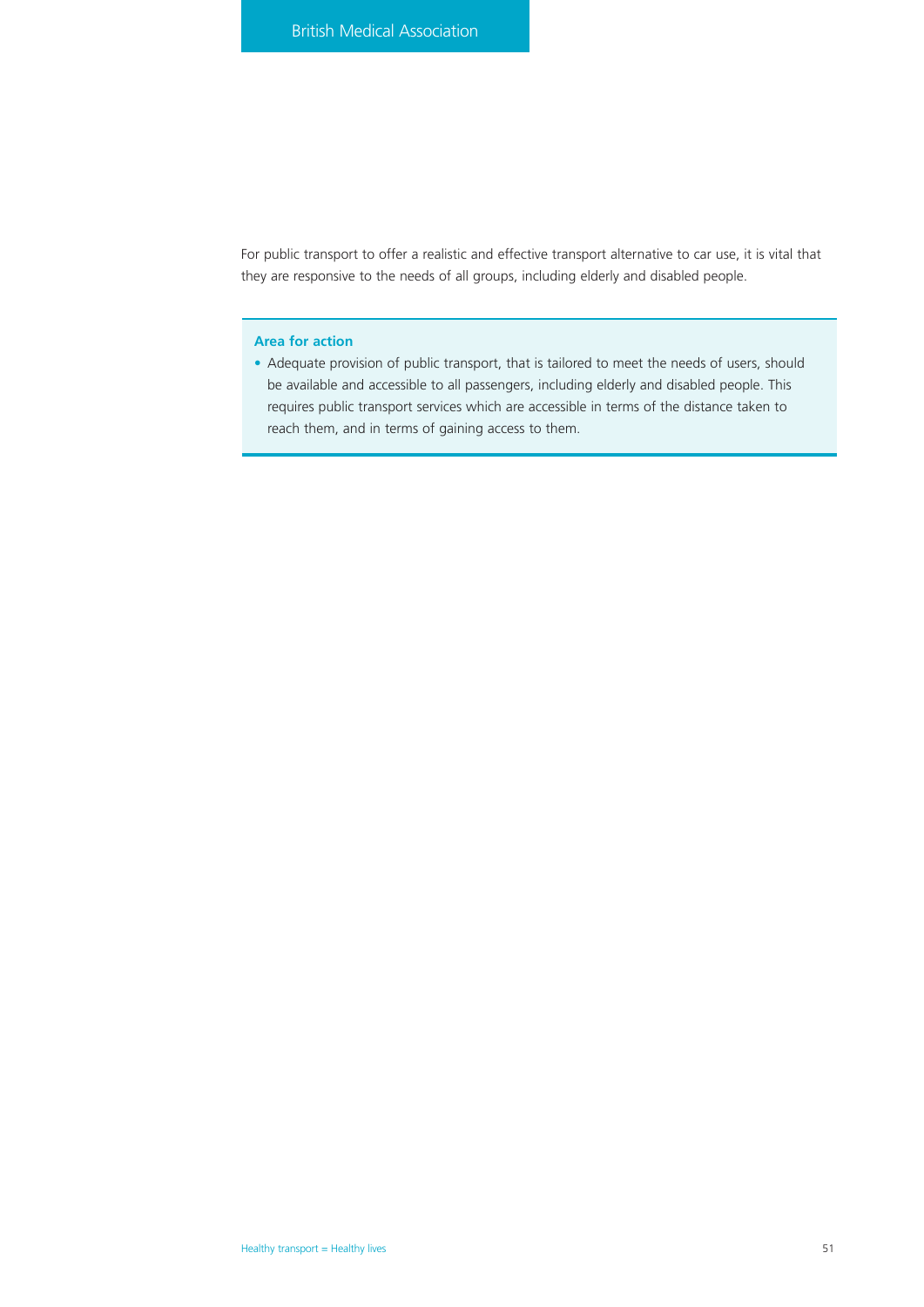# 8. The urban transport environment

## **8.1 The urban transport environment and health**

While increasing levels of active travel through individual interventions are vital to achieving transport-related health aims, they are not the only solution. Other issues, such as the environment in which transport behaviours take place should also be considered in order to facilitate and optimise the efficacy of transport policy.

The physical characteristics of the built environment, and the degree to which they enable and promote positive health behaviours, all make a contribution to health. $^{2}$  Effective design elements in the built environment – which include street layout, land use, the location of recreation facilities, parks and public buildings, as well as the transport system – can facilitate physical activity, promote mental well-being, and improve access to health, employment, education, and cultural and recreation facilities.<sup>185</sup> As identified in the 2007 Foresight Project on obesity, given the general increase in sedentary employment and the longer hours worked in the UK over the past decades, there are limited opportunities for other forms of activity during the working day.<sup>185</sup> Policy that optimises the amount of energy expended during routine daily activities, such as travel in the local environment, can have benefits on health.<sup>185</sup> The Foresight Project highlighted "increasing walkability/cyclability of the built environment" as one of the top five policy responses assessed as having the greatest average impact on levels of obesity.<sup>18</sup>

Health transport behaviour requires spaces that are safe, accessible and pleasant, with high quality pedestrian and cycling infrastructure. The 2010 Marmot Review highlighted that well designed, car free and pleasant streets encourage feelings of well being, social interactions, and promote active travel.<sup>2</sup> People are more active when they can easily access key destinations, such as parks, workplaces and shops. Paths that link these places can provide safe and attractive thoroughfares for pedestrians.186 **Figure 24** demonstrates the factors that influence physical activity in communities.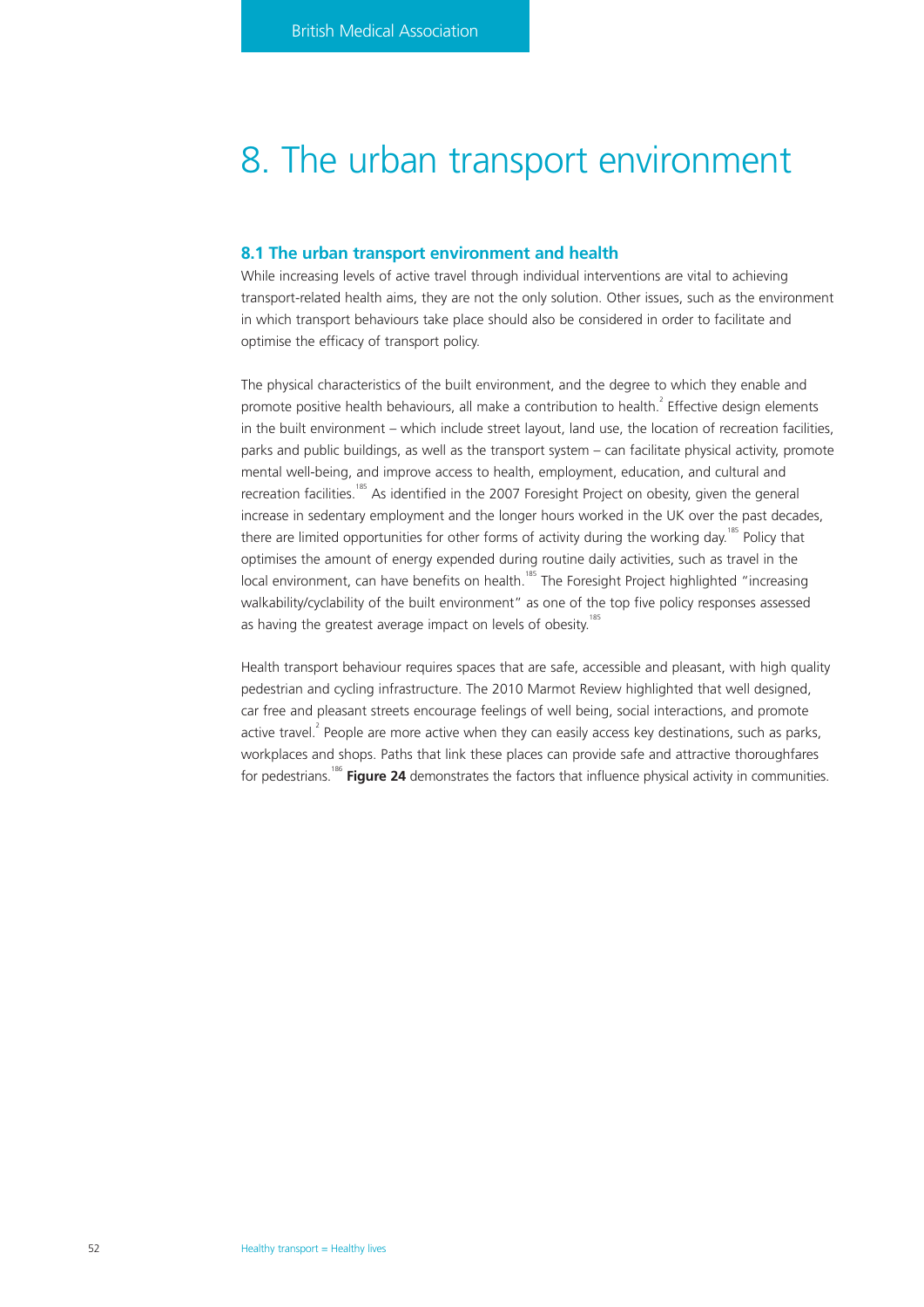

#### **Figure 24 – factors influencing physical activities in communities**

**Source:** World Health Organization (2006) *Promoting physical activity and active living in urban environments*. Turkey: World Health Organization.

### **Green spaces**

Living close to green spaces, with access to nature, can improve health and well-being across the social gradient.<sup>2, 187, 188</sup> Numerous studies have demonstrated the direct benefits from green spaces to physical and mental health, and well-being.12, 189, 190 Access to green spaces has been associated with a decrease in health complaints, blood pressure and cholesterol, improved mental health, reduced stress levels, lower risk of diabetes, migraines, depression and cancer, perceived better general health, and improved ability to face problems.<sup>190-94</sup> Neighbourhood parks within walking or cycling distance of a person's home, or workplace, have also been shown to promote greater physical activity.<sup>186</sup> High quality, and easily accessible public spaces contribute to pride in the community, integration, and social cohesion. Some urban traffic-free routes are considered green spaces, often called greenways.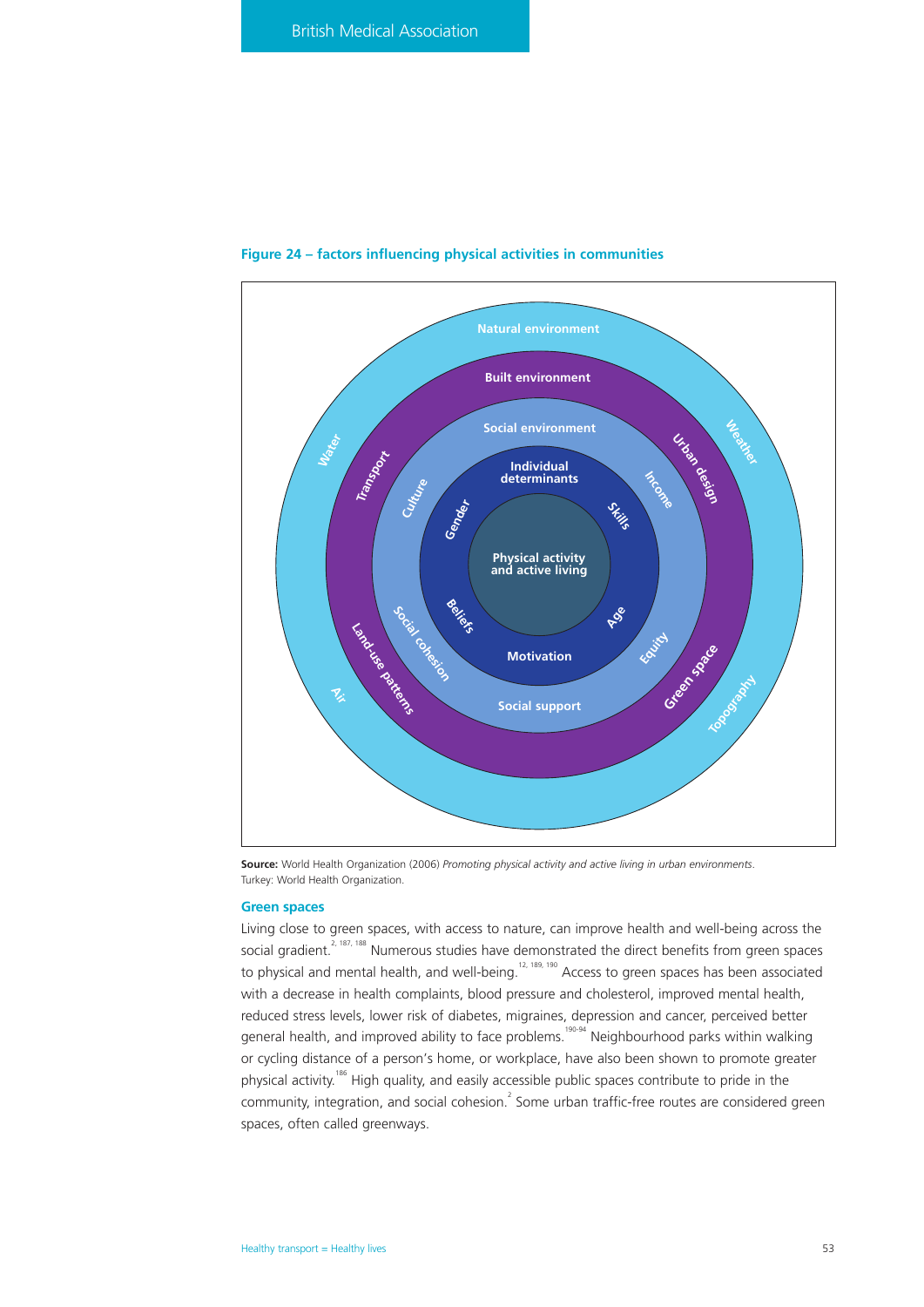# **8.2 Urban density**

Urban density is an important factor in encouraging active travel. It affects the distances between destinations and the range of destinations that can be reached by walking or cycling. Mixed-use urban planning that combines shops, schools, healthcare services, residential streets and workplaces is most beneficial in terms of health.<sup>53, 195</sup>

In areas of high urban density, the distances travelled on foot or bike, and the amount of time spent walking and cycling, are high.<sup>165</sup> High urban density is associated with less emissions, as a result of greater amounts of active and public transport.<sup>75</sup> Car use decreases in high density areas.<sup>123</sup>

Designing walkable neighbourhoods, where a prime consideration is the movement of cyclists and pedestrians, can encourage active travel. The likelihood of a pedestrian walking for non-work purposes increases proportionately to the level of street connectivity where they live.<sup>186</sup> A 'walkable neighbourhood' is characterised by having a range of facilities which can be accessed comfortably on foot. Complete streets are the US equivalent of walkable neighbourhoods. The National Complete Streets Coalition, a coalition of advocacy and trade groups, has demonstrated that complete streets improve safety, lower transportation costs, provide alternatives to private cars, encourage health through walking and cycling, create a sense of place, improve social interaction, and generally improve adjacent property values.<sup>196</sup> In the UK, neighbourhood walking often accounts for a large proportion of total walking; neighbourhood design and quality are crucial factors in optimising the walking levels for the population as a whole.<sup>19</sup>

#### **8.3 Poor urban design and health**

Just as good design of the urban environment can promote healthy behaviours, poor design can present barriers to the uptake of healthy transport behaviours. Low-density land use patterns (such as urban sprawl) restrict the number of accessible destinations within walking distance, and encourage car use. Residents who live on cul-de-sacs make three to four fewer walking or cycling trips per week compared to those who reside on through streets. Urban sprawl and low urban density also decreases social capital and increases the segregation of wealth in towns and cities.<sup>33</sup>

Elements that act as barriers to improving health include the dangers associated with cars on roads, traffic volume, and a lack of separate lanes, tracks and paths for active travel.<sup>36, 198</sup> Lack of pavement and protected areas for walking and cycling can contribute to increased collisions.<sup>198</sup> Short duration traffic signals and wide streets also compromise the safety of less physically able pedestrians, for example frail older people or disabled people.<sup>198</sup> Other factors in the built environment that can discourage active travel include: a lack of quality lighting, lack of access to open spaces, rundown houses and neighbourhoods, poor aesthetics, and a lack of awareness about, as well as an overestimation of, the time needed to walk (or cycle) to destinations.<sup>36</sup>

The dominance of mobility over accessibility in planning decisions has resulted in urban design that prioritises motorists and personal car use. Access to healthcare, employment, services, and social networks is now increasingly dependent on car ownership, and access is difficult for those who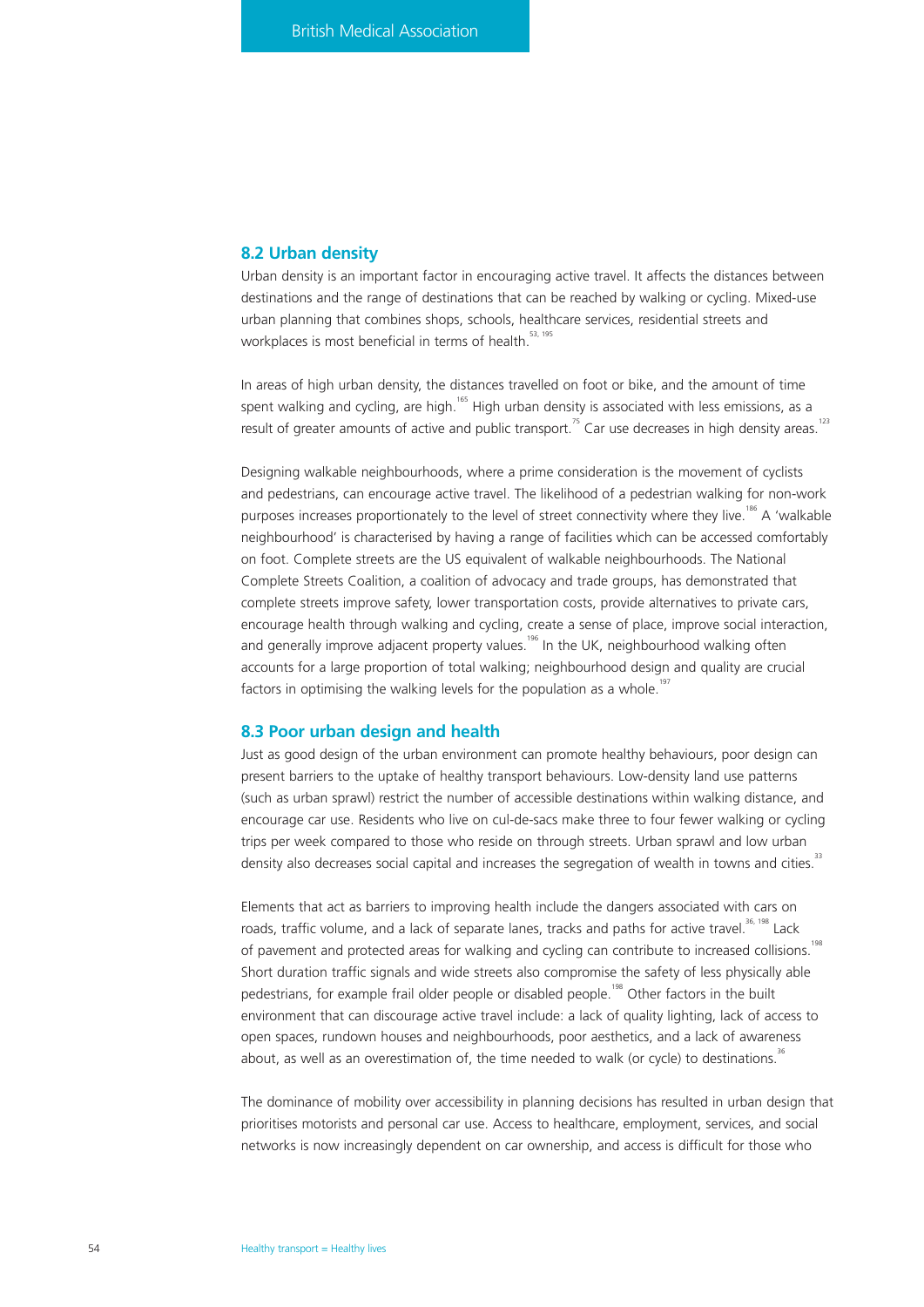cannot afford a car. The centralisation of healthcare services has meant that in 2009, only 79 per cent of households were within 15 minutes of a doctor's surgery, while 83 per cent were within the same distance of a pharmacist.<sup>126</sup>

Even where destinations are geographically near, they are often separated from the people that need them by busy and wide roads, or railways, that prevent or make it difficult to access them by foot and bike.<sup>162</sup> This phenomenon is known as community severance and occurs when a busy transport corridor reduces access to the communities either side of it.<sup>199</sup> High volume traffic can act as a barrier to reaching services, in addition to impacting on quality of life and social inclusion.<sup>33</sup> Community severance can also result in increased road traffic crashes, as pedestrians and cyclists encounter high volume traffic and engage in greater risk-taking behaviour, leading to reductions in cycling and walking levels.<sup>199</sup> Cyclists and pedestrians can be dissuaded from using a route due to safety concerns, noise levels, and air pollution from fast-moving traffic. Neighbourhood social networks are greater on streets with light traffic, compared to streets with heavy traffic.<sup>35</sup> The young, elderly or disabled are at particular risk of suffering the negative consequences of community severance.<sup>200</sup>

This leads to a situation whereby travelling by car often represents the easiest and safest option for accessing services, irrespective of journey length. This perpetuates the use of cars as the main form of transport. While active travel and public transport are well placed to absorb any modal shift in demand from cars for short- and medium-length journeys, this is only possible within a transport environment that facilitates their use.

# **8.4 Designing the built environment for health**

People are responsive to the environment in which they find themselves and the importance of health in planning decisions is becoming increasingly recognised. Guidance published by the NICE recommends that:

- pedestrians, cyclists and users of other modes of transport that involve physical activity (including people whose mobility is impaired) should be given the highest priority when developing or maintaining streets and roads through reallocation of road space, restricting motor vehicle access, road-user charging schemes, traffic-calming schemes, and safer routes to schools
- all planning applications for new developments should prioritise the need for people (including those whose mobility is impaired) to be physically active as a routine part of their daily life
- action should be taken to ensure local facilities and services are easily accessible on foot, by bicycle and by other modes of transport involving physical activity
- the impact (intended and unintended) of any proposed changes to the built environment on physical activity levels should be assessed in advance
- part of the local transport plan block allocation should be apportioned to promoting walking and cycling and other forms of travel that involve physical activity (in line with growth targets for the use of these modes of transport) (see **Appendix 3** for further details).<sup>14</sup>

The concept of a hierarchy of users has been established for use in the planning and design processes for new developments and proposed traffic management schemes (see **Figure 25**).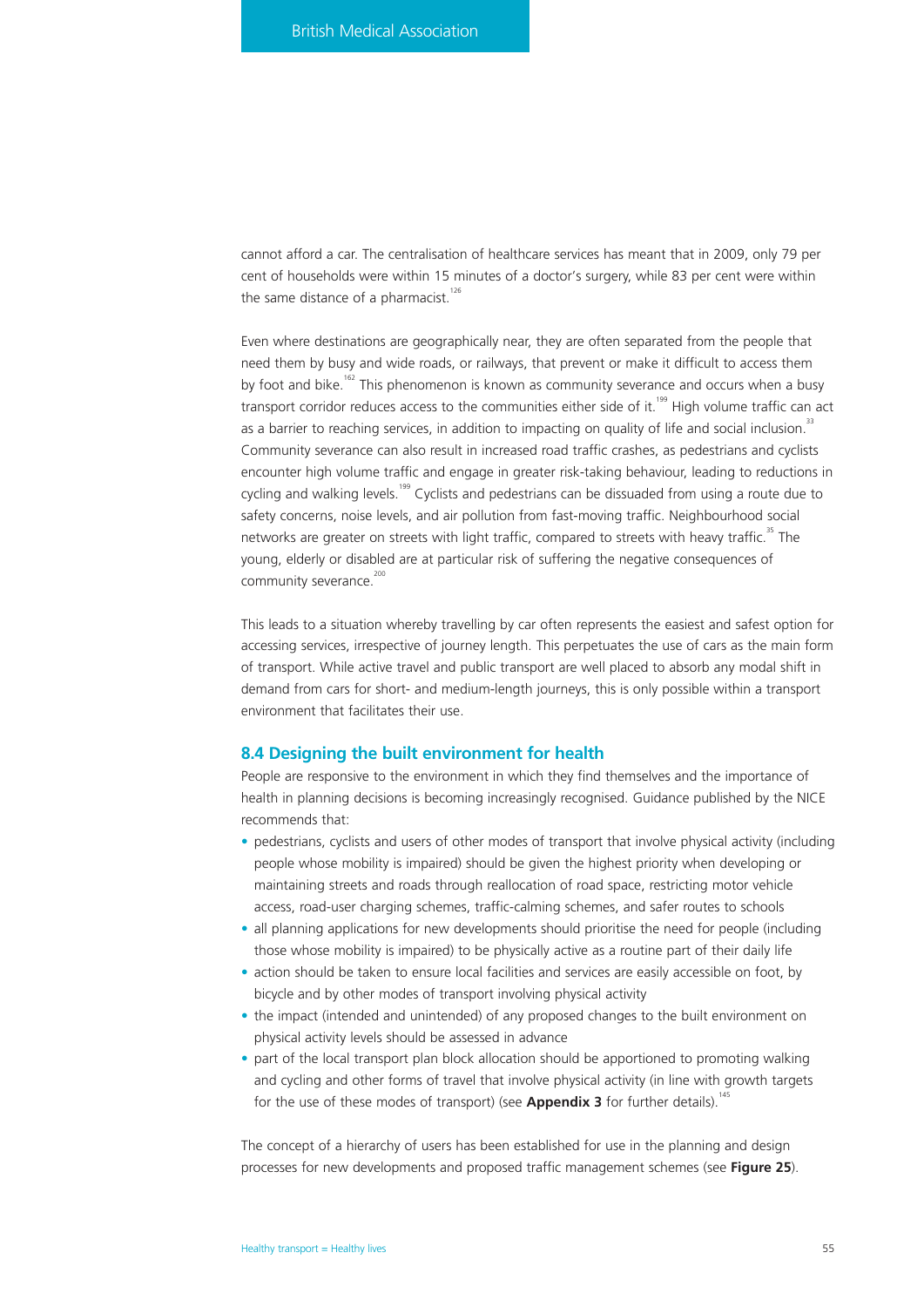By following the steps set out in this hierarchy, transport planners will effectively be able to prioritise health in planning decisions.

| <b>Priority</b> | <b>Action</b>                                                   | <b>Description</b>                                                                                                                                                                                                                                                                                                                                                                                                                                                                                                                                                                                                    |
|-----------------|-----------------------------------------------------------------|-----------------------------------------------------------------------------------------------------------------------------------------------------------------------------------------------------------------------------------------------------------------------------------------------------------------------------------------------------------------------------------------------------------------------------------------------------------------------------------------------------------------------------------------------------------------------------------------------------------------------|
| 1               | Reduce demand for<br>motorised transport                        | Reducing the demand for powered transport can be<br>achieved through a wide range of measures, including good<br>spatial planning. If some of these measures result in<br>increased demand for walking and cycling this should be<br>viewed positively.                                                                                                                                                                                                                                                                                                                                                               |
| $\overline{2}$  | Modal shift to more<br>sustainable and space<br>efficient modes | This includes:<br>a) shifting away from motorised modes to cycling and<br>walking<br>b) shifting from private motor vehicles to public transport.<br>This also includes better integration between different public<br>transport systems, walking and cycling.                                                                                                                                                                                                                                                                                                                                                        |
| 3               | Efficiency improvements to<br>existing modes                    | These can be achieved through:<br>a) behavioural changes. These include encouraging higher<br>occupancy rates for private vehicles (eg car sharing),<br>promoting public transport, the promotion of car clubs,<br>promotion of eco-driving techniques, and incentives to<br>spread demand peaks on public transport<br>b) technical interventions to improve vehicle efficiency. This<br>involves measures, such as the prioritisation of public<br>transport efficiency improvements over private vehicles<br>c) technical interventions to promote more efficient use of<br>transport infrastructure and networks. |
| 4               | Capacity increases for<br>powered transport                     | Capacity increases should only be considered once the first<br>three steps have been fully explored. Any capacity increases<br>that are required should be prioritised to the most efficient<br>and sustainable modes.                                                                                                                                                                                                                                                                                                                                                                                                |

# **Figure 25 – a sustainable transport hierarchy**

**Source:** Sustainable Development Commission (2011) *Fairness in a car dependent society.* London: Sustainable Development Commission.

# **Area for action**

- Land use and planning policy should prioritise:
	- high density mixed-use neighbourhoods, which facilitate active travel and the use of public transport
	- accessibility of goods and services by a range of high quality active and sustainable travel options, including walking and cycling networks, and public transport
	- providing green spaces and access to nature, to encourage social contact and integration, as well as space for physical activity.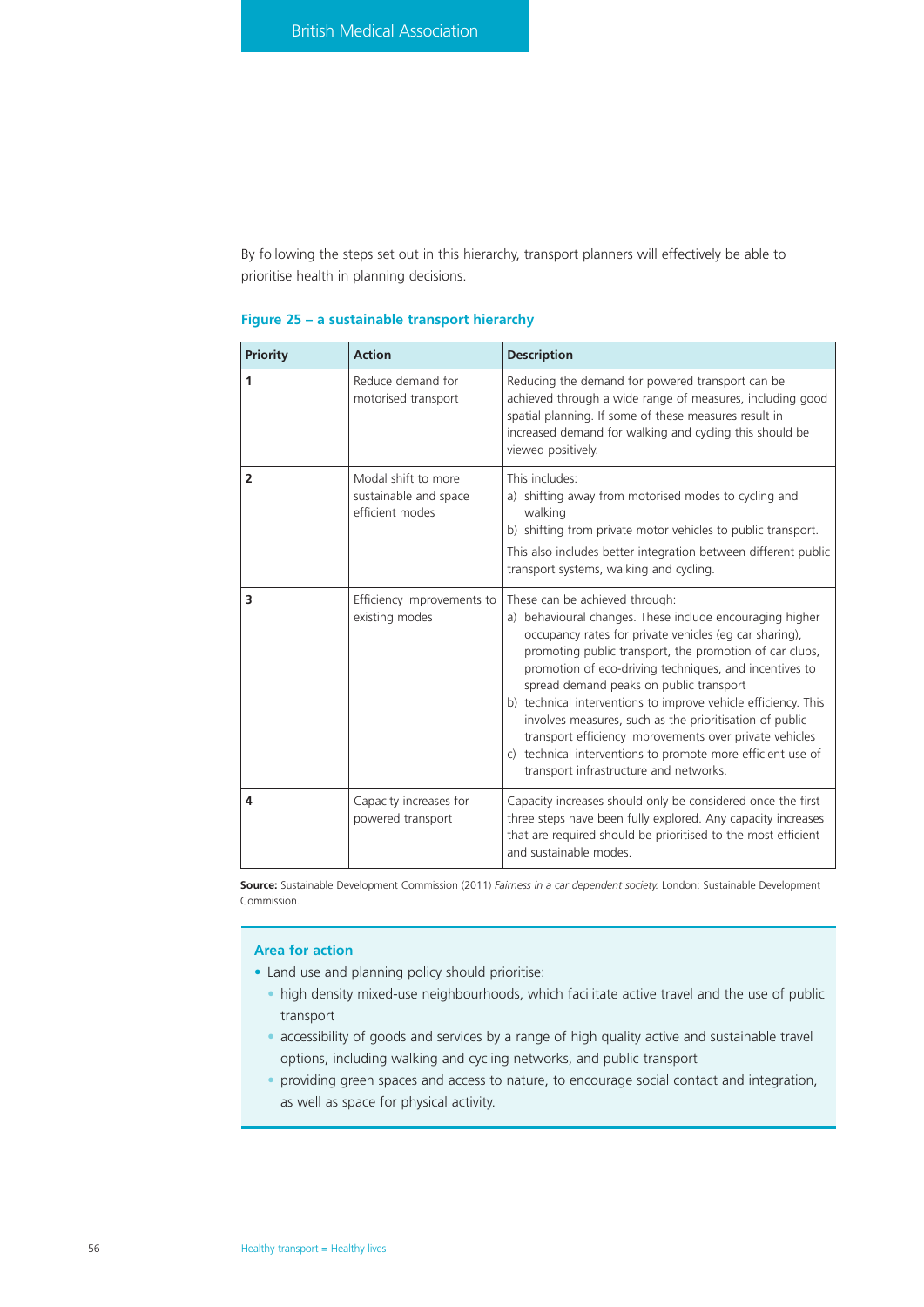# 9. Rural transport

#### **9.1 Rural transport and health**

The consequences of road traffic crashes are often more severe in rural areas than in urban areas. In the UK, the number of fatalities on all urban roads in 2010 was 572, compared to 1,046 for all rural roads, and 113 for motorways.<sup>31</sup> This is despite the risk of being involved in crashes in urban areas being higher than in rural areas (in 2010 the crash rate per billion miles travelled was 828 for urban roads, compared to 376 for rural roads).<sup>31</sup>

This is because, in addition to the design of rural roads, higher speed limits, compared with urban roads, mean that road traffic crashes are likely to occur at higher speeds, with a higher risk of injury. Access to rural roads is also often poor, which means the distance the emergency services must travel to reach those involved in crashes, and the equivalent delay in reaching healthcare services, poses a greater risk. Almost two-thirds of all road deaths are on rural roads, with the proportion increasing as overall figures fall.<sup>31</sup> This suggests that policies that have reduced urban road deaths have not had a similar effect on rural roads.<sup>201</sup>

#### **9.2 Access to services in rural areas**

Rural communities face a complex, and distinct, series of transport issues compared to those found in the urban environment. The sparse geographic distribution of rural settlements can result in large distances and journey times between destinations leading to reliance on car use as a means of transport. The average journey length for those in rural communities is 10.5 miles; two miles higher than that of the UK average.<sup>202</sup> Rural residents travel over 2,000 more miles per annum, in comparison to the UK average of  $6,800$  miles.<sup>202, 203</sup>

The centralisation of healthcare, jobs, shops, education, training and services has led to the closure of many facilities, which has resulted in rural communities becoming increasingly reliant on travelling further to access services.<sup>204</sup> The 2005 Board of Science report *Healthcare in a rural setting* identified this as a particular issue for rural communities in relation to the provision of healthcare.<sup>203</sup> Health outcomes for rural populations are therefore often poor, when compared to urban areas.<sup>203</sup> The centralisation of services, and the large geographical distances patients must travel to access them, mean rural patients also often face a lack of choice.<sup>203</sup>

**Figure 26** outlines the percentage of rural households in England who have a service within a given distance, compared to urban areas. **Figure 27** depicts the proportion of households in Scotland within a 15 minute drive of services, by geographical area. As is apparent, a higher proportion of rural residents live further away from services, compared to those who live in urban communities.<sup>2</sup>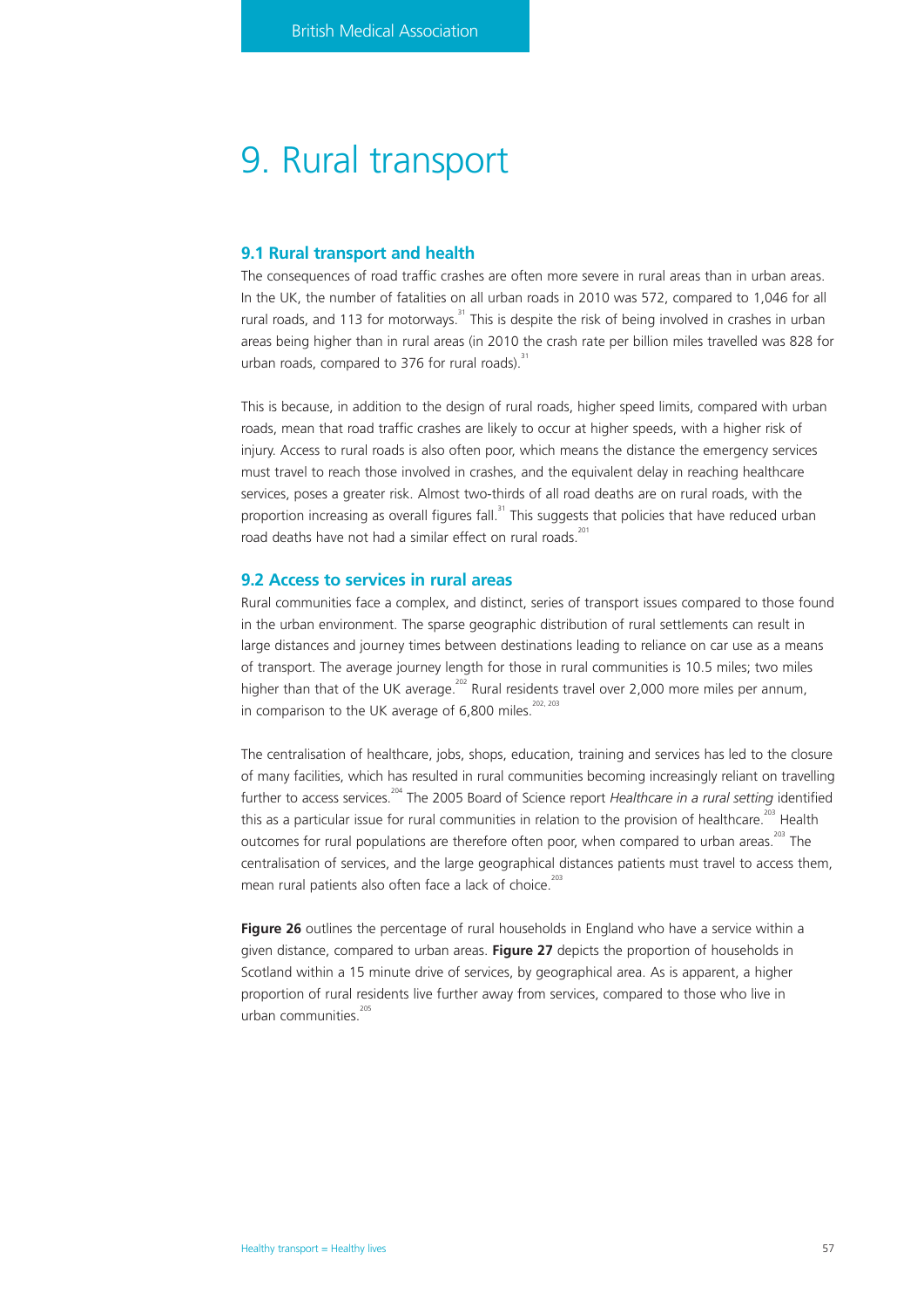

# **Figure 26 – proportion of rural and urban households in England who have a service within the given distance, 2011**

**Source:** ruralcommunities.gov.uk (accessed May 2012)



**Figure 27 – proportion of Scotland within 15 minute drive time to service by geographic area, 2009**

**Source:** The Scottish Government (2011) *National Statistics – Rural Scotland Key Facts 2011.* Edinburgh: The Scottish Government.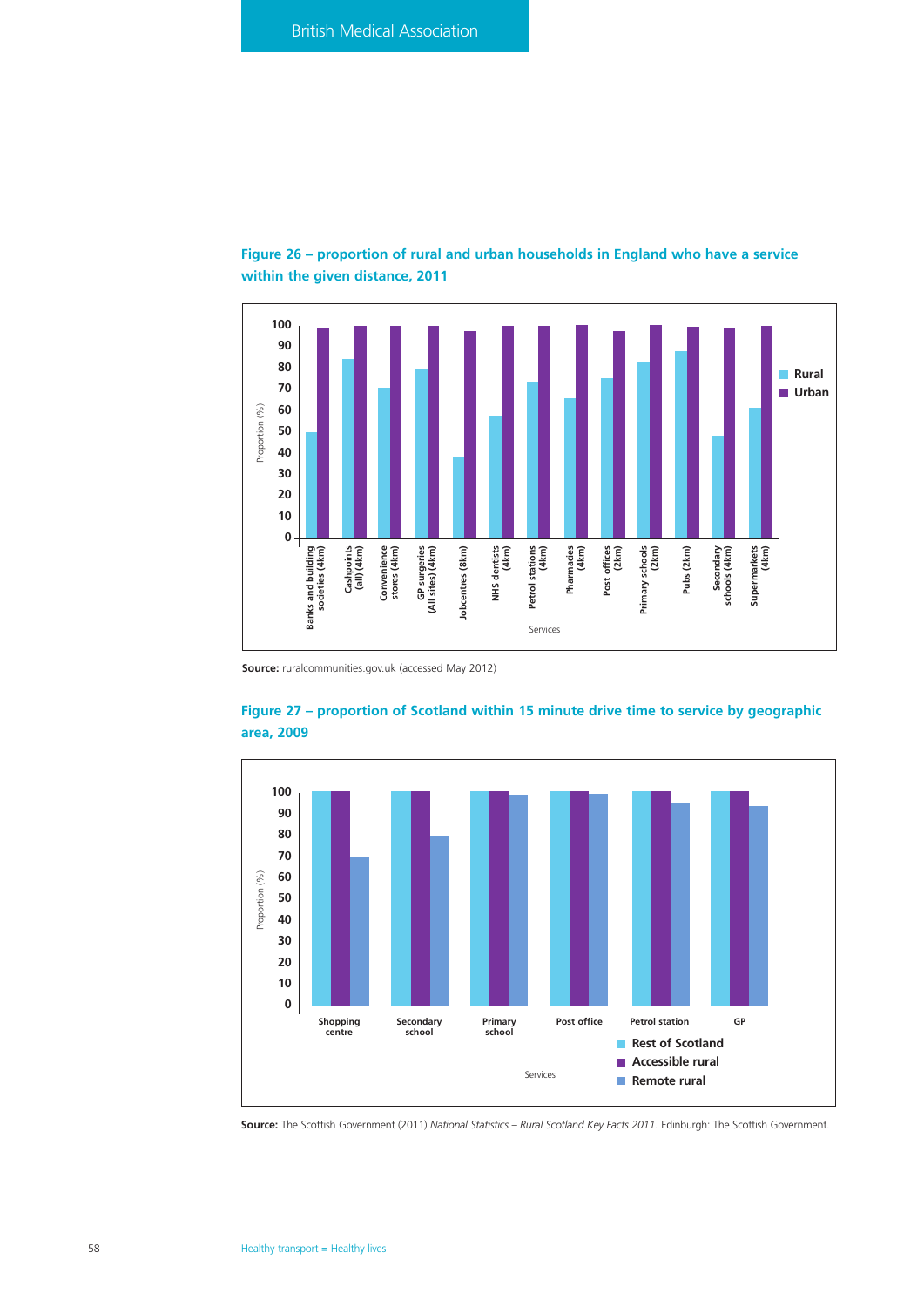The Welsh Index of Multiple Deprivation shows that rural areas in Wales have wide ranging deprivation when it comes to geographical access. In terms of travelling by car, bus and actively, access in rural areas to GP surgeries, NHS dentists, food shops, leisure centres, primary schools, secondary schools, post offices and public libraries is poor.<sup>206</sup> The time taken to drive to general hospitals in much of rural Wales is over 40 minutes, compared to up to 20 minutes in urban areas.<sup>206</sup> Community hospitals have shorter drive times in rural areas, however, these hospitals do not offer the same specialist and wide ranging services as district general hospitals.<sup>206</sup> Access to services in Northern Ireland is predominantly poorer in rural areas, compared to urban areas.<sup>207</sup>

# **9.3 Active travel in rural areas**

The dominance of cars in rural transport areas has meant that infrastructure for active travel can be poorly developed or maintained, which decreases personal mobility and accessibility.<sup>208</sup> Active travel in rural areas is not always a viable option, particularly where there are large distances between villages. Walking and cycling networks in rural areas are often designed for leisure purposes, rather than to connect destinations, or as commuting trips to work or school. Research has suggested that of all rural active travel trips, only 28 per cent were for commuting or shopping purposes.<sup>20</sup>

Personal safety can be a barrier to active travel in rural communities.<sup>208</sup> Footways along rural roads are often of poor quality, non-existent, or obstructed.<sup>208</sup> Many roads are not lit at night and do not have equivalent crossing facilities compared to roads in urban areas.<sup>208</sup> The poor provision of active travel networks in rural communities perpetuates the reliance on car use as the primary source of transport in rural areas.

Despite these difficulties in promoting active travel in rural areas, there are some examples of good practice. The Sustrans *Rural safe routes to school* project was found to increase active travel among children in rural communities.<sup>210</sup> This project worked with 18 schools in Northern Ireland to change attitudes and behaviours, and to create a cycling and walking culture, aided by improving the infrastructure around many of the schools. The project was effective in reducing the proportion of pupils driven to school from 64 per cent to 49 per cent, and increasing levels of cycling to school from 5 to 7 per cent, as well as levels of children walking increasing from 20 to 33 per cent.<sup>210</sup> Parents also reported that the project had made them reconsider their own travel modes.<sup>210</sup> This suggests that there is scope to improve levels of active travel to some degree in rural areas. Similar projects of this nature should be encouraged. Given the large amount of investment necessary to improve active travel infrastructure in rural areas, promotion of, and investment in, public transport represents the most effective solution for greater travel and health improvement in rural areas.

## **9.4 Public transport in rural areas**

For many residents in rural areas, the car represents the most viable option for transportation, leaving those without access to a car excluded and isolated. Public transport modes can have economic barriers due to rising fares on many rural bus services. Poverty and deprivation in rural communities can often be masked by surrounding affluence.<sup>208</sup> This can make it harder to identify, and reduce, economic barriers.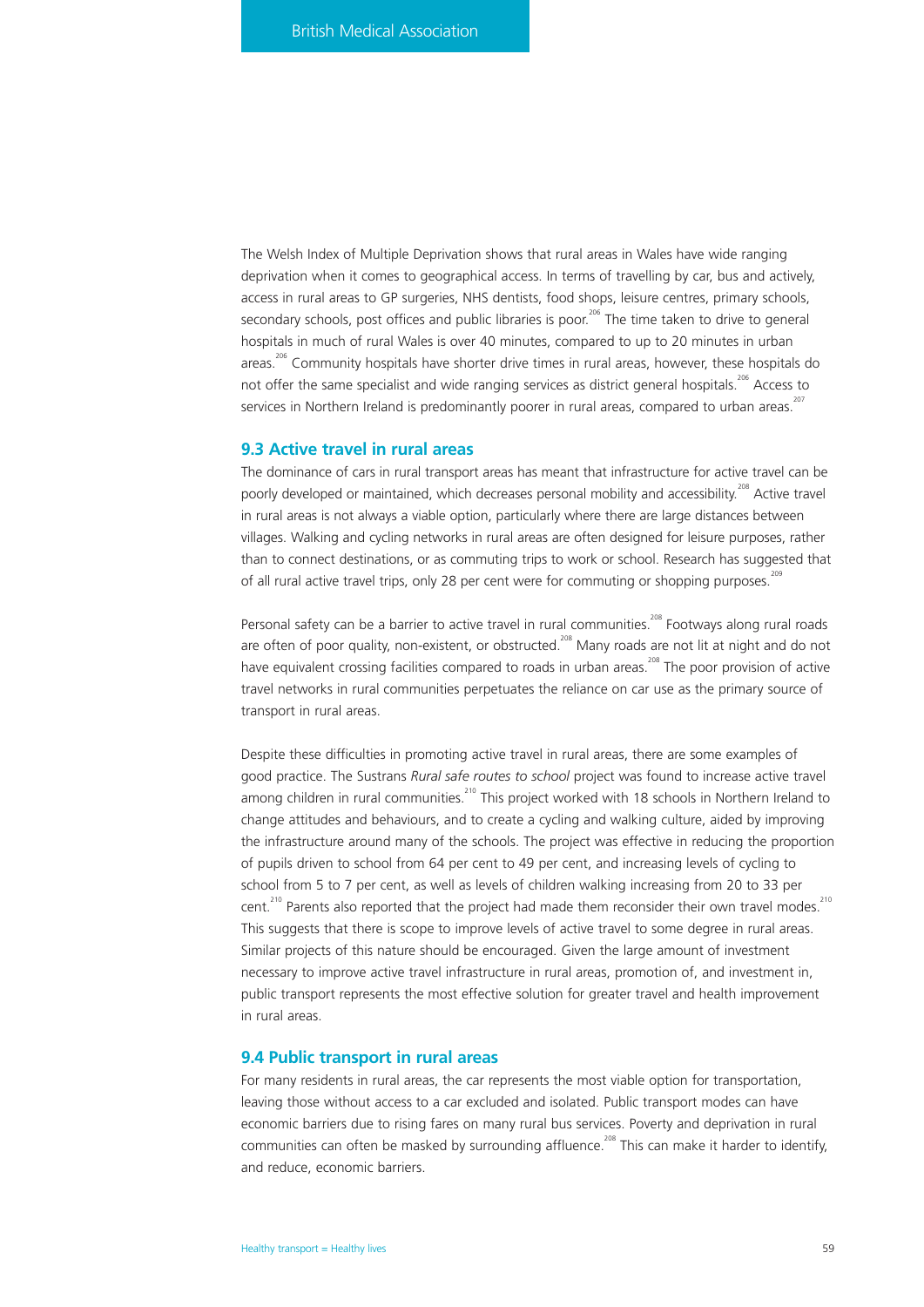The provision of public transport to increase accessibility to key services and activities is an important solution in rural areas. The challenges of providing public transport in areas where demand is sparse and distances are great can result in inadequate service provision, especially along key routes and at high demand times.

The distance from isolated residences to public transport waiting areas (eg bus stops, train stations etc) can be great. It is estimated that 82 per cent of households in rural areas are within a 13 minute walk of a bus stop with an hourly or better service.<sup>126</sup> This compares to 99 per cent of London residents and an average of 96 per cent across the UK. Inadequate public transport provision further exacerbates rural dependence on cars. In rural areas, only 51 per cent of households are within 15 minutes, by active or public transport, of healthcare facilities, compared to 80 per cent in medium urban areas, and 89 per cent in London.<sup>211</sup> This has led to increased reliance by rural dwellers on car use for mobility.

Improvements to the affordability, frequency and routes of public transport, such as buses, can play a role in promoting a viable alterative to cars for those living in rural areas. This offers a complex challenge to bus operators as bus routes in rural areas are generally unprofitable without public subsidy. The net Government support per passenger for local bus travel is 74.2p per journey for those in rural areas (compared to 51.5p for those in urban areas).<sup>212</sup> Despite this, rural residents take approximately 12 per cent fewer trips by bus per person per year, compared to those who live in the smallest urban areas.<sup>211</sup> Research from the 1980s found that subsidising bus services increased their use, in terms of distances travelled, and concurrently provided health benefits.<sup>213</sup> The Government have recognised that, because of the lack of profitability to rural bus operators, reductions in levels of subsidy for those living in rural areas could lead to savings, but would also contribute to making rural communities more isolated.<sup>212</sup> Any changes to the subsidisation of public transport will require careful modelling.

Integrating public and active travel may also be a useful measure to increasing bus occupancy in rural areas. This could include equipping buses to accept cycles on board. In Sheffield, a number of rural minibuses have been fitted to accept cycles onboard and carry approximately 30 bicycles per month $^{214}$ 

While improvements to buses can play an important role in rural areas, running regular buses at low occupancy is not necessarily a sustainable transport policy because demand in rural areas is often low. Demand responsive transport may offer a more effective transport solution for improving social inclusion and meeting the needs of rural communities. Demand responsive transport, such as dial-a-ride, is an advanced, user-oriented form of public transport. It is characterised by flexible routing and scheduling of small- and medium-sized vehicles operating in shared-ride mode between pick-up and drop-off locations according to passenger needs. A 2009 review of demand responsive transport in England and Wales concluded that this mode of transport has an important role to play in tackling social exclusion caused by poor accessibility, but that they take time to become established, to achieve their objectives, and to reach an acceptable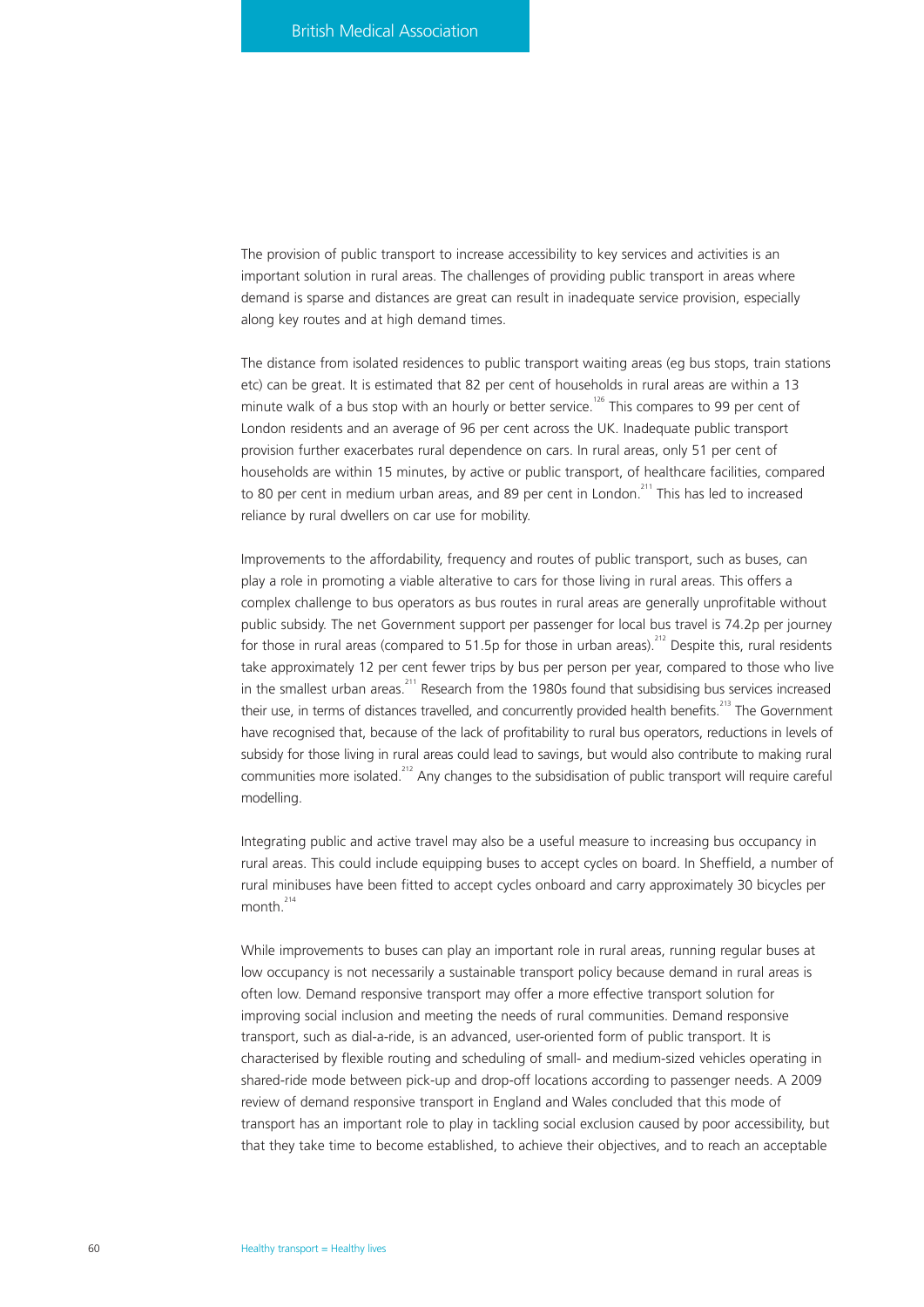performance in terms of subsidy level.<sup>215</sup> They may present a useful option for transport operators and passengers in rural areas.

# **Areas for action**

- To ensure public transport represents an affordable and effective alternative to car use in rural areas, consideration should be given to the use of subsidies.
- Demand responsive transport may offer a more effective transport solution for improving social inclusion and meeting the needs of rural communities.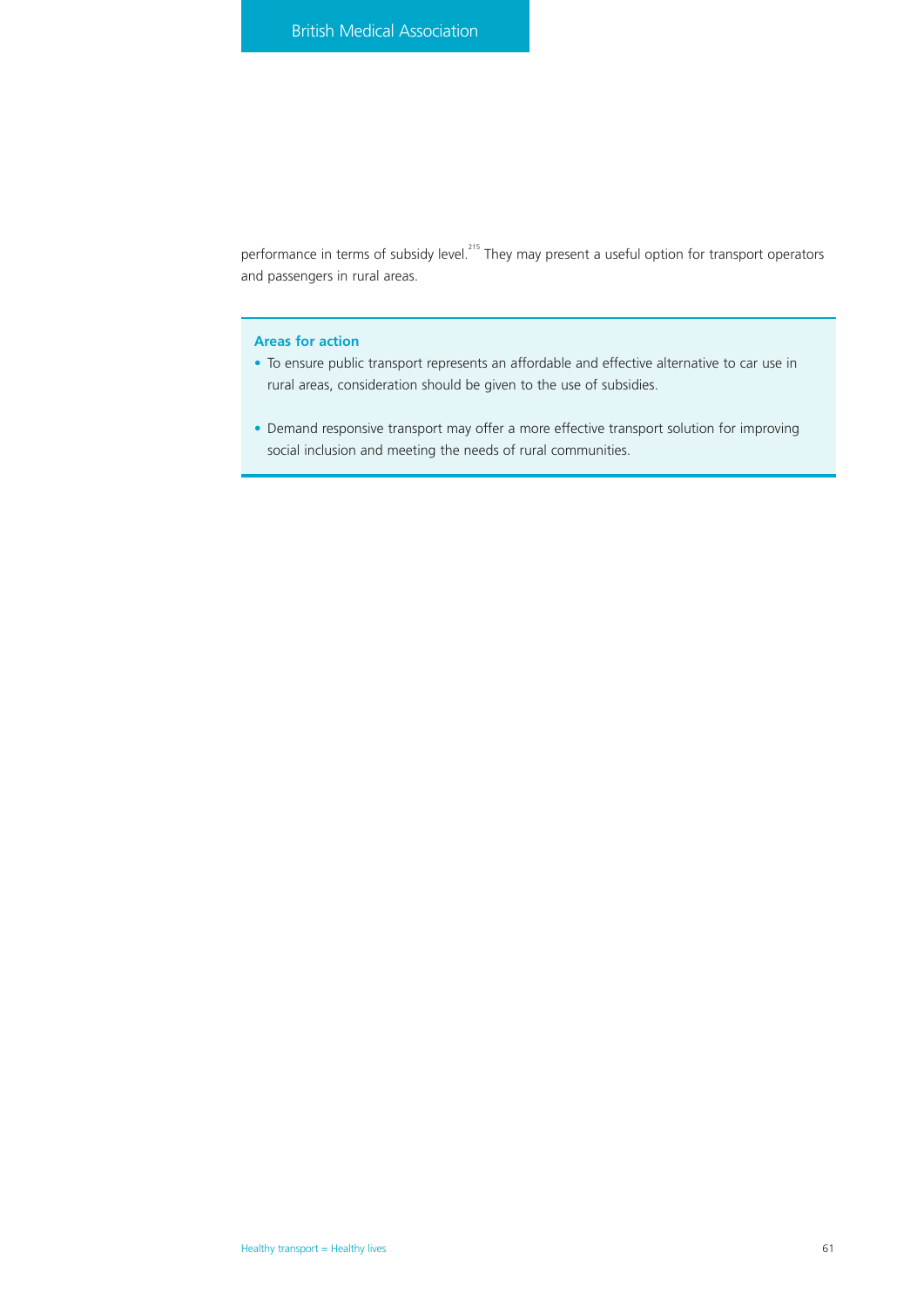# 10. Rail

# **10.1 Rail and health**

Rail travel is considered less harmful to health, when compared to forms of transportation which can transport passengers over comparable distances. This is because it is a safe mode of travel, electric forms of rail do not contribute significantly to air pollution, and, when integrated with active travel networks, can encourage physical activity.<sup>216</sup> Rail's relative impact on climate change is considered to be less than that of car and plane travel.<sup>217</sup>

As has been demonstrated throughout this report, transport-related air pollution has a negative effect on health.<sup>85</sup> Rail transport emits less pollutants than cars, accounting for less than 2 per cent of harmful emissions from transport in the UK, compared to 55 per cent for passenger cars.<sup>161</sup> Emissions from rail have decreased by 22 per cent between 1995 and 2007 through increased efficiency.<sup>218</sup> Electrification of the rail network and replacing diesel trains could achieve further reductions in emissions. It is estimated that the operation of electric trains in the UK results in 22 per cent less  $CO<sub>2</sub>$  emissions than diesel trains per vehicle kilometre.<sup>217</sup>

Although full electrification of the UK rail network would benefit health, it is not thought to be cost effective.<sup>217</sup> The national rail network is around 15,800 kilometres long, and it is estimated that the cost of completely electrifying would be around £13 billion.<sup>217</sup> Technologies such as hybrid diesel-electric trains may represent a useful interim technology.<sup>2</sup>

# **10.2 Rail network capacity**

There is already a high demand for rail services in the UK, and that demand is increasing.<sup>219, 220</sup> Achieving a modal shift away from road transport is likely to create a further increase in demand for rail. The House of Commons Environmental Audit Committee reported that, due to the relative capacities of road and rail in the UK, a 1 per cent shift away from road transport would generate a 10 per cent increase in demand for rail.<sup>221</sup> It is essential that rail network capacity keeps pace with this growing demand. Chronic under-investment in rail network capacity threatens to undermine its ability to deliver a viable alternative. $226$ 

The numbers of passengers using rail services are increasing at a greater rate than capacity is being increased on the UK rail network. Capacity grew by 18.6 per cent between 2003-04 and 2007-08, while estimated passenger journeys grew by 22 per cent, over the same time period, to 1.27 billion passenger journeys.<sup>220</sup> Data suggest train crowding is widespread, especially on London routes.<sup>220</sup> In 2008, for train services arriving in London between 07.00 and 09.59, more than a third of passengers were on services that were either at, or above, their designated capacity.<sup>220</sup> This figure rose to nearly half of all passengers between 08.00 and 09.59.<sup>220</sup> Overcrowding contributes to stress and injury, and increases the risk to health in the event of rail incidents.<sup>222</sup>

In England and Wales, the DfT is undertaking a five-year £9 billion investment programme, which began in 2009, to improve rail travel, in particular by increasing the number of passenger places on trains by March 2014. This involves a combination of longer platforms, station improvements and more carriages coming into major cities during peak hours. Latest figures suggest that all the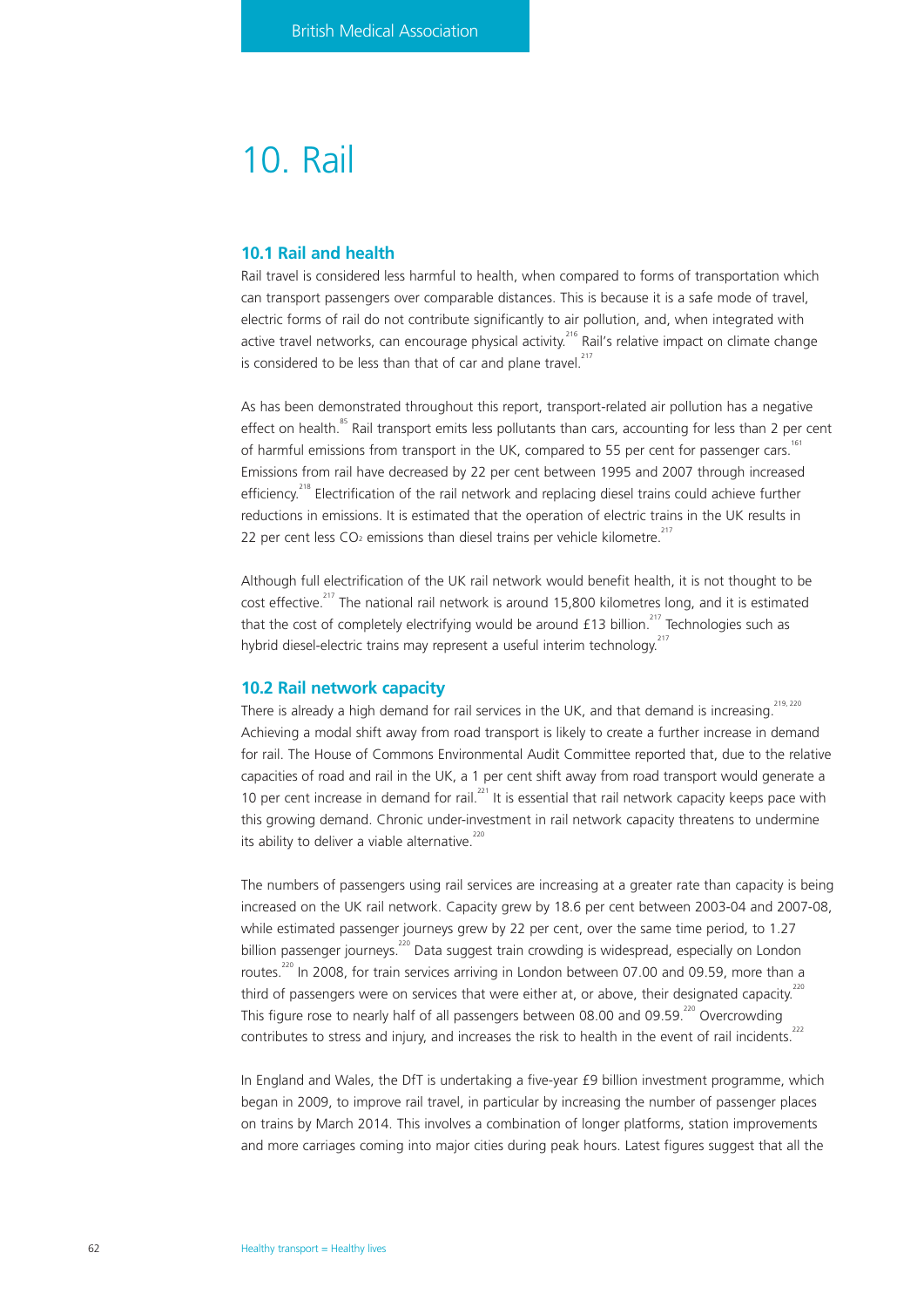relevant targets will be missed.<sup>223</sup> The DfT has also been working with individual train operating companies, on a needs basis, to increase capacity.<sup> $^{224}$ </sup> This is mainly in the form of increasing the number of rail carriages. A number of the older train operating companies are contractually obligated to increase capacity, in contrast with the newer train operating companies, who do not have this included in their contracts.

Similar improvements are also underway in Scotland because of overcrowding, with work on the £1 billion Edinburgh-Glasgow Improvements Programme underway. These improvements include upgrades to infrastructure, in addition to increasing rolling stock and service provision. In Northern Ireland, between £100 million and £120 million is being spent on increasing rolling stock on the Northern Ireland rail network to increase capacity.<sup>225</sup>

## **10.3 Rail network cost**

The cost of rail transport can impact on passengers' transport decisions. The real cost of rail travel has increased over the past 30 years, whereas the real cost of all motoring has decreased.<sup>39</sup> This suggests it is more expensive to travel by train than by car. Contrasting research commissioned by the Association of Train Operating Companies in 2010, conducted by the University of Southampton, found that approximately four out of five trips are cheaper by rail, than by car (in terms of marginal costs).<sup>226</sup> This strongly contrasts with the public perception of rail travel, where the cost of fares is rated as one of the biggest barriers to the uptake of rail travel (see **Appendix 2**).<sup>227</sup>

The cost of travelling by rail and car is more complex than comparing like with like. This is because the cost associated with travelling by rail is not only dependent on where an individual travels, but also at what time they are travelling. Travelling off-peak, when trains are less busy, is usually substantially lower in price than travelling on-peak. While rail travel may be similar in cost to car use, it may not necessarily be practical, convenient or possible to travel at the time available. To ensure rail travel represents a realistic alternative to car use, it should be priced at a level that encourages its uptake.

## **10.4 High speed rail**

High speed rail is a form of rail passenger transport that operates at speeds higher than normal rail services (more than 250 kilometres per hour). The advent of HSR has made it possible for the railway to substitute air travel on routes of around 600 kilometres, or a one hour flight, by offering comparable or shorter travel times.<sup>228</sup> In 2011, the UK Government announced plans to develop a national HSR network from London to Birmingham, Manchester and Leeds. The implementation of this HSR network is likely to see journey times between major UK city centres reduce.<sup>229</sup> These journey time reductions are not achievable by upgrading the existing rail network.<sup>229</sup>

The use of HSR is widespread throughout Europe and worldwide, with major networks developed in France, Germany, Italy, Spain, Japan and China. **Figure 28** outlines the miles of high speed lines in place, or planned to be in place by 2025, by country.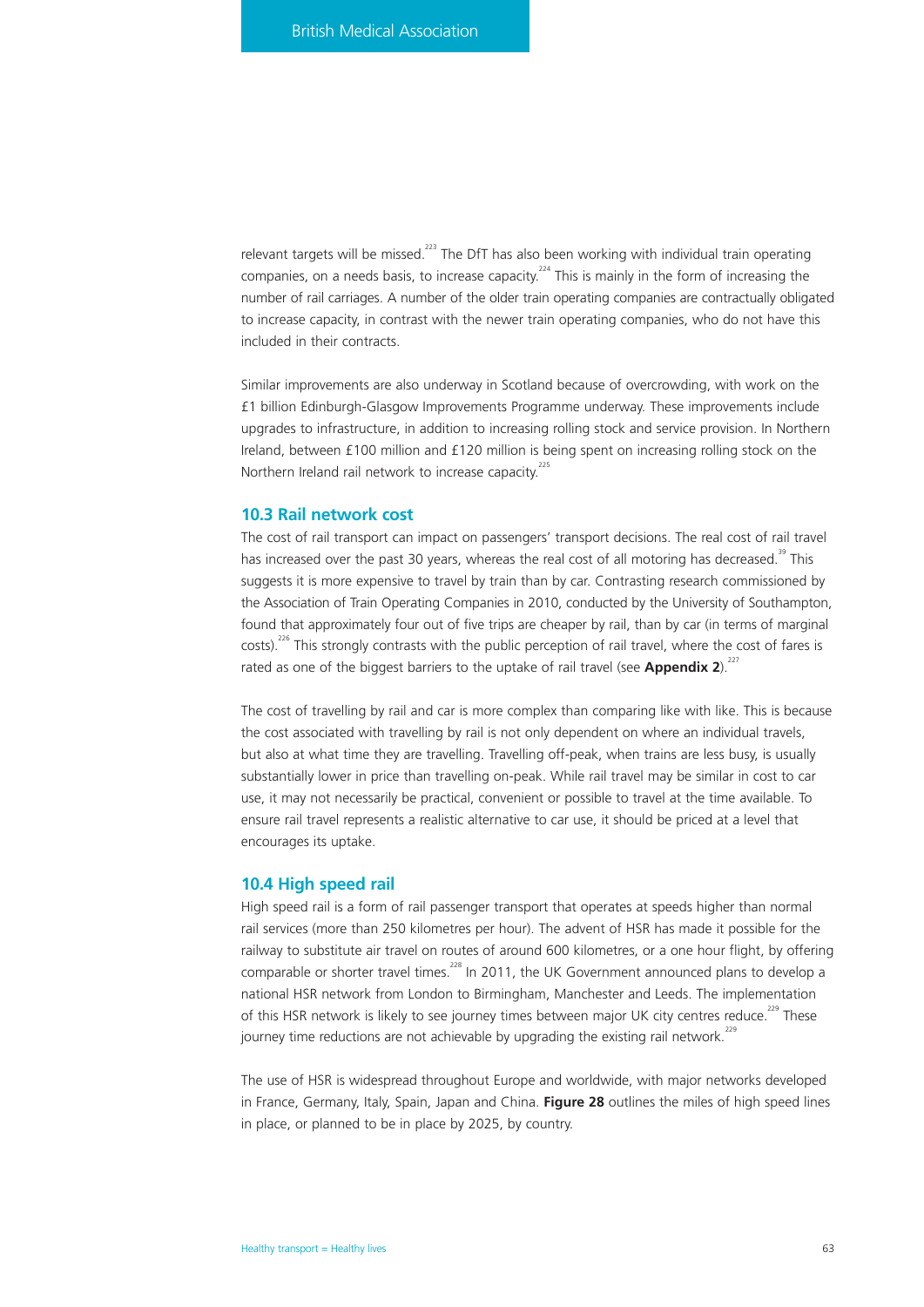

#### **Figure 28 – miles of high speed rail lines in place or planned by 2025**

**Source:** Network Rail (2009) *Meeting the capacity challenge: the case for new lines*. London: Network Rail.

## **High speed rail and health**

When compared to alternative forms of passenger transport, such as car and aviation, HSR is seen as preferable in health terms, as it produces fewer emissions when at optimal capacity. A comparison of CO2 emissions from aircraft and HSR when travelling between London and Paris found that HSR has lower  $CO<sub>2</sub>$  emission levels.<sup>230</sup> It is assumed that as energy production improves, the carbon performance of HSR should improve further. The development of a HSR network in the UK (with the aim of shifting from aviation to HSR) is supported by the THSG.

It is important to note that there are indirect costs with developing a HSR network. Any development of transport infrastructure has high costs in terms of emissions produced. Evidence has shown that construction of rail infrastructure is energy intensive.<sup>231</sup> The Government's latest assessment for potential emissions associated with the implementation of a HSR network recognised this, and estimated that as a worse case scenario total annual domestic transport emissions would increase by around 0.3 per cent.<sup>229</sup> More detailed assessments as to the potential impact of the UK HSR network are planned during the next stage of design.<sup>229</sup>

#### **Cost-efficiency of high speed rail**

A 2012 assessment of the economic case for a UK HSR network found the HSR lies towards the lower end of being considered value for money.<sup>232</sup> Definitive assessments have only been made for the introduction of HSR between London and the West Midlands. The benefit cost ratio for the development of HSR between these two destinations was 1.4, meaning that the benefits of HSR outweigh the costs.<sup>232</sup>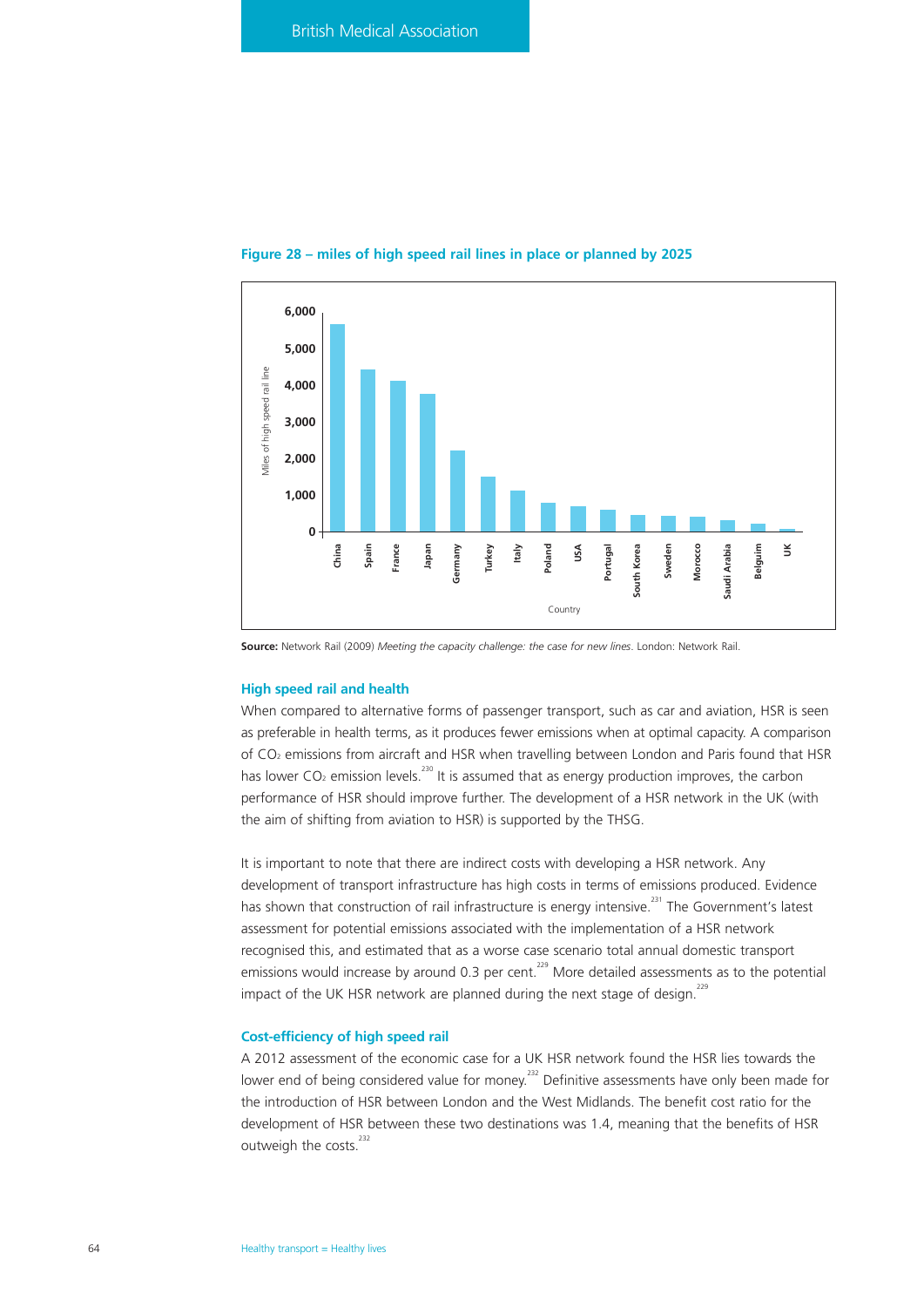A 2010 analysis conducted by the DfT on the potential costs and benefits of improving rail and road networks, indicated that major, multi-billion pound upgrades to existing road and rail networks would provide far less additional capacity than a new HSR line.<sup>233</sup> The West Coast Route Modernisation rail project cost £8.9 billion, took almost a decade to complete, delivered fewer benefits than originally envisaged, and caused serious ongoing delays to travellers and businesses.<sup>233</sup> Research on transport infrastructure projects has demonstrated that cost escalation is related to the length of the implementation phase of any project. $^{234}$ 

## **Modal shift in demand**

Demand for travel between the UK's largest cities is expected to increase over the coming decades.<sup>233</sup> This has the potential to see congestion and crowding gradually worsen across all modes of transport. Increased travel across conventional networks would result in slower and less reliable journeys for travellers, in addition to the associated health harms of increased road transport.

High speed rail networks in Europe have been shown to lead to a modal shift away from domestic air travel towards HSR. The HSR network between Madrid and Seville took 90 per cent of the domestic air market share between these two cities, over a period of 17 years.<sup>235</sup> The HSR line between Barcelona and Madrid has captured 46 per cent of the domestic air market share in little over a year.<sup>235</sup> Research conducted by Eurostar, found that by 2005, Eurostar gained 71 per cent of the market for the London to Paris route, and 64 per cent on the London to Brussels route.<sup>236</sup>

Analysis by the Government predicts that a UK HSR network offers the capability to absorb increases in demand for rail, and that developing a HSR network will release space on conventional rail, improve intercity connections, and reduce journey times between cities.<sup>237</sup> It is predicted that by 2043, 136,000 passengers will be using HSR between London and Birmingham. It is envisaged that by 2043 the introduction of HSR will lead to an annual 6 per cent shift away from aviation, and 7 per cent shift away from car use, relative to current levels.<sup>238</sup> It is worth noting that concern has been expressed that the predicted shift in transport patterns has been overestimated, in particular that the implementation of HSR would only be expected to address demand and rail capacity on existing transport corridors.<sup>229</sup>

Further concerns have been expressed that a modal shift away from air travel towards HSR would not necessarily correspond to a reduction in total air travel without additional policy measures.<sup>228</sup> Freed capacity at airports from reductions in short-haul domestic flights means there would be increased capacity for longer-haul flights, which produce greater emissions. While HSR is likely to be a more efficient form of travel, its implementation may lead to increases in overall transport emissions without additional policy measures to restrict aviation growth.

In light of these concerns, it is essential that the development of a HSR network in the UK is monitored to assess the extent to which it encourages a modal shift in transport behaviour away from car use and air travel, as well as the wider impacts on health. Consideration also needs to be given to the cost of using HSR. Given that there are already high costs associated with rail fares,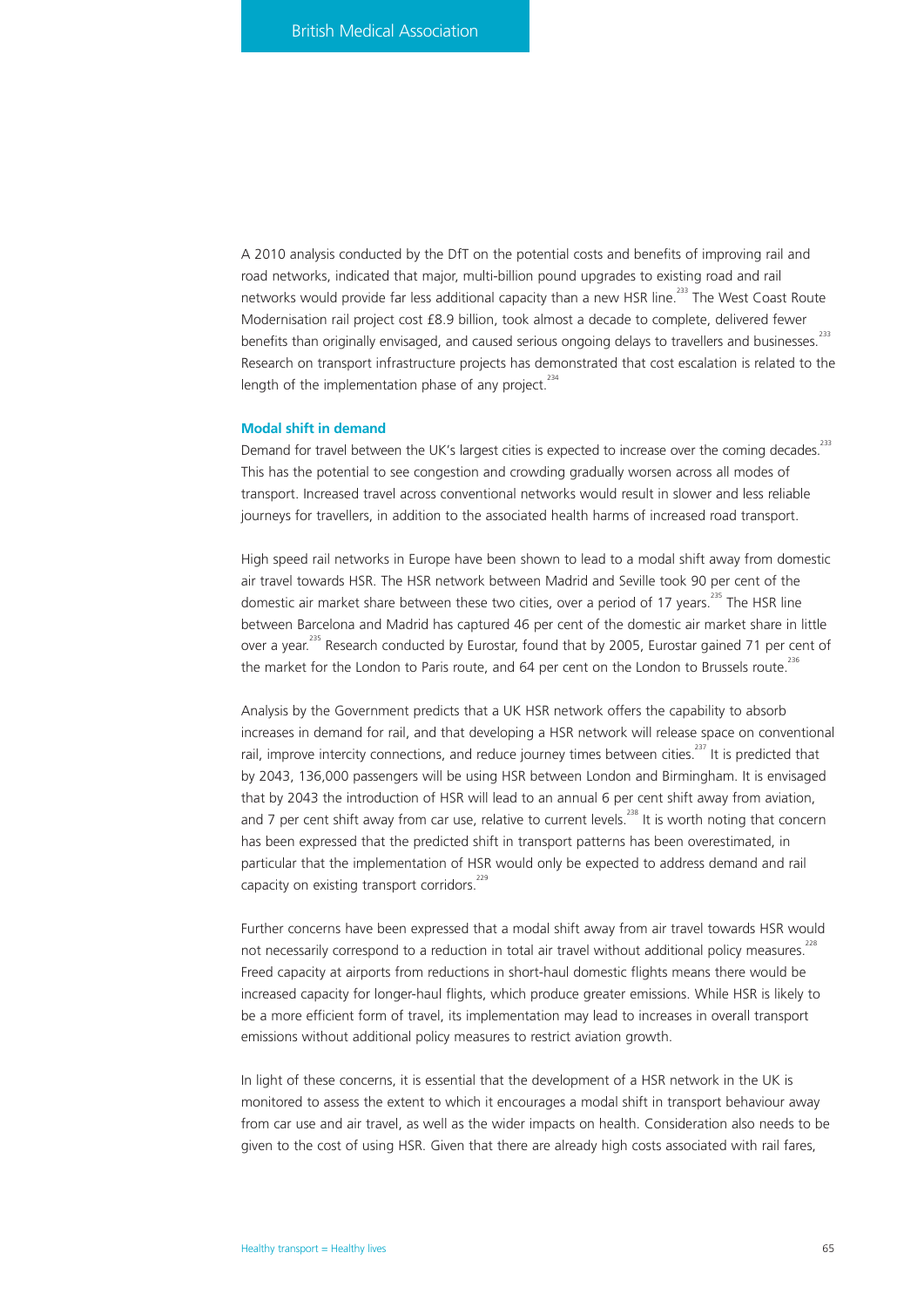which look set to increase in the near future, there is a risk that the cost of HSR will be prohibitively high, and not accessible to all. Low cost airlines, competing against high speed trains, may reduce the HSR market share, and it is predicted that HSR in the UK is likely to face more intense price competition from airlines than that seen in the continent.<sup>239</sup>

# **Area for action**

• The introduction of HSR should be monitored to assess the extent to which it encourages a modal shift in transport behaviour away from car and air travel, and its wider impact on health.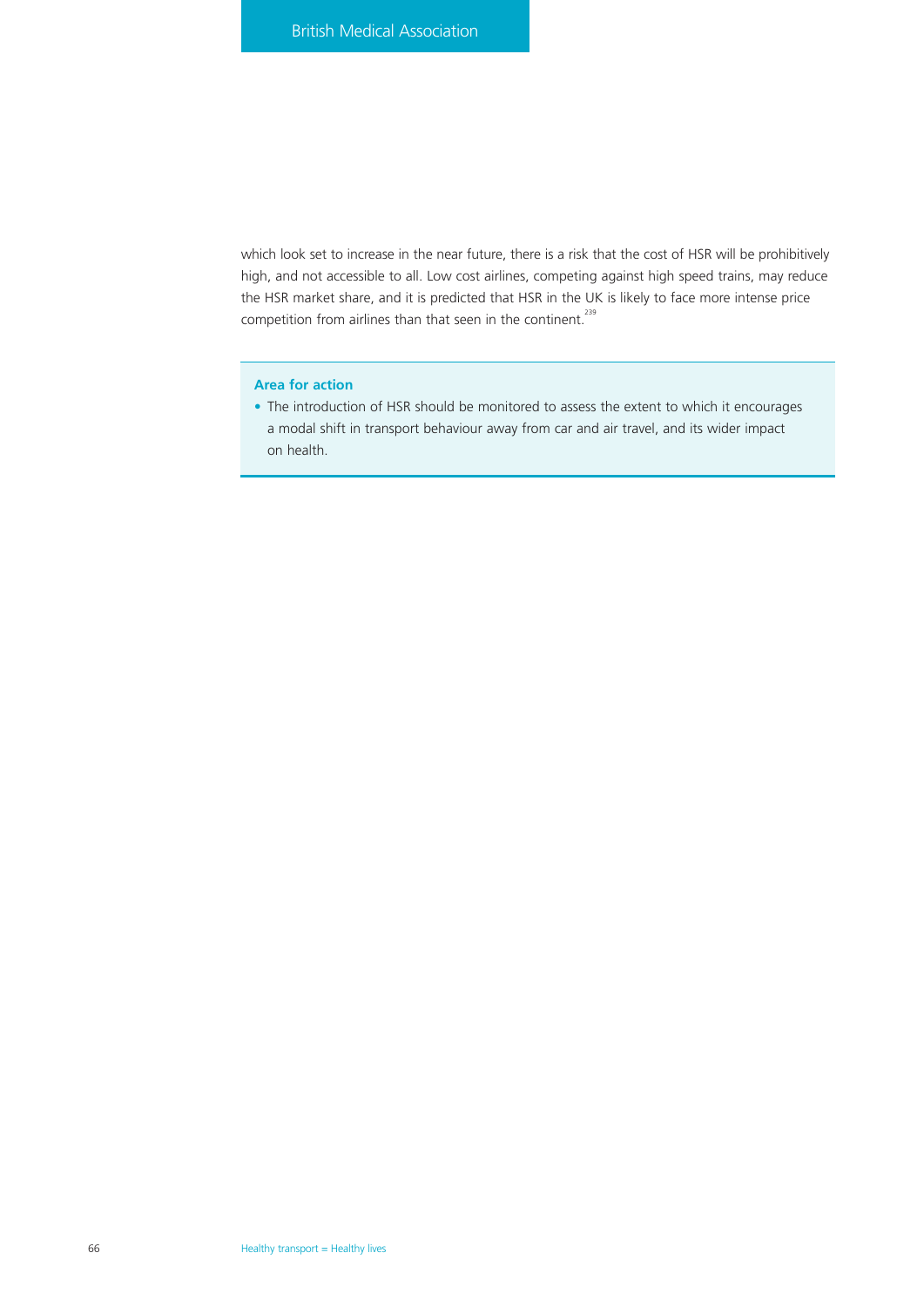# 11. Transport and the NHS

The NHS is the largest single organisation in the UK. It accounts for 5 per cent of all road traffic in England, and travel is responsible for 18 per cent of the NHS carbon footprint.<sup>240, 241</sup> In the UK, NHS staff, patients and visitors travel approximately 25 billion kilometres each year.<sup>240</sup> Transport is therefore a key area where the NHS can have a demonstrable impact on health.

Central to achieving this is to ensure NHS services are accessible by a range of different forms of transport. This should be included in the design and commissioning of any new NHS facilities, and include a particular emphasis on access by walking, cycling and public transport. This does not mean that patients and healthcare staff should be expected to refrain from car use when it is essential, but it is important to shift the balance of advantage towards health promoting modes of transport. Changes are needed to the NHS transport network to provide safe, efficient, accessible and reliable public and active travel links that will encourage patients and healthcare staff to avoid unnecessary car use. In addition to the health benefits to staff and patients that an integrated transport system would bring, the NHS is legally bound by the Climate Change Act to reduce carbon emissions by 80 per cent by 2050 (compared to 1990 levels). It is therefore essential that steps are taken to reduce emissions from the NHS transport sector.

The NHS can also play a key role in developing a health focused integrated local transport environment. As noted previously, the NHS is involved in many local partnerships, which provides the opportunity to influence local transport policy. This might include ensuring that communities which commonly lack access to a car are able to reach medical appointments through the provision of high quality active and public transport links.

## **Area for action**

• All planning decisions in the NHS should prioritise accessibility over mobility to ensure healthcare services are easily and safely accessible on foot, by bicycle and by other modes of transport involving physical activity.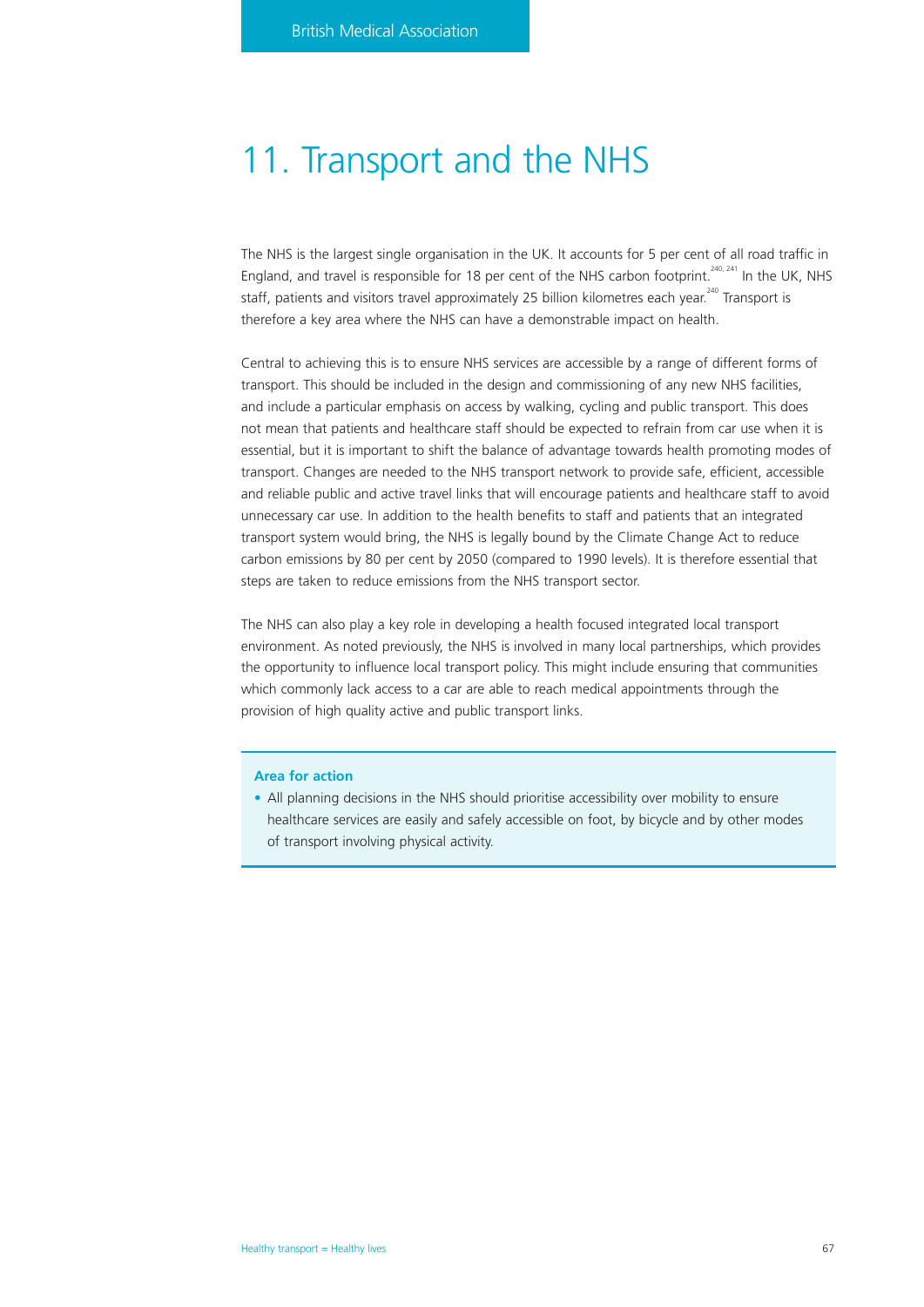# 12. Conclusion

Transport unquestionably impacts on the health of the population. Whether this impact is positive or negative depends on the transport environment. Transport policy in the UK over the last two decades has contributed to a situation where travelling by car is more attractive than travelling actively or by using public transport. The deregulation of public transport, rather than leading to improvements in standards, has led to reductions in the provision and quality of bus and rail services. It has also led to increases in the cost of travelling by public transport. As a result, the uptake of public transport is low compared to car use.

Spatial planning within the built environment has also played a significant part in making car travel more attractive, compared to other transport options. Planning decisions have overemphasised the importance of being able to travel, and provided insufficient attention to the ability of individuals to access services and destinations. This has often meant that the distances needed to reach essential services, such as healthcare, have become so prohibitively large that travelling actively or by public transport is not a viable option.

The continued expansion in the number of cars on UK roads over the past 60 years has further increased people's reliance on them. It has also negatively influenced the levels of active travel, as cyclists and pedestrians are subjected to a higher level of risk of harm from cars and the experience of walking or cycling has become more unpleasant.

Reducing the negative impact of transport on health will necessitate a shift in societal norms, to one where travelling by car is not always seen as the most effective means of travel. The focus should be on developing an environment where travelling actively or by public transport is as efficient and effective as travelling by car. This will provide a range of co-benefits to the health of the nation, in terms of reductions in road traffic crashes and health-related harms from emissions. It will also contribute to mitigating the impact of climate change.

Policy decisions that reduce demand for car use, while in tandem encouraging a modal shift to more active and sustainable forms of transport, are vital. Maintaining a commitment to reducing road capacity will be necessary to ensure the benefits of this modal shift are realised. Improvements in the efficiency of private motorised transport are also important, but they will not be enough on their own to have a significant impact on health.

Achieving this shift in UK transport policy requires strong governmental commitment and leadership as the benefit to health will not always be instant. Given transport decisions have the potential to last decades, it is essential the right decisions are made, and health improvement should always be recognised as a pivotal component in transport strategies and programmes. Healthcare professionals and the NHS can also play a key role in supporting a modal shift. This includes the advice given to patients promoting physical activity through active travel, being exemplars of good practice as employers and in the provision of healthcare, and working as a part of local strategic partnerships to promote change.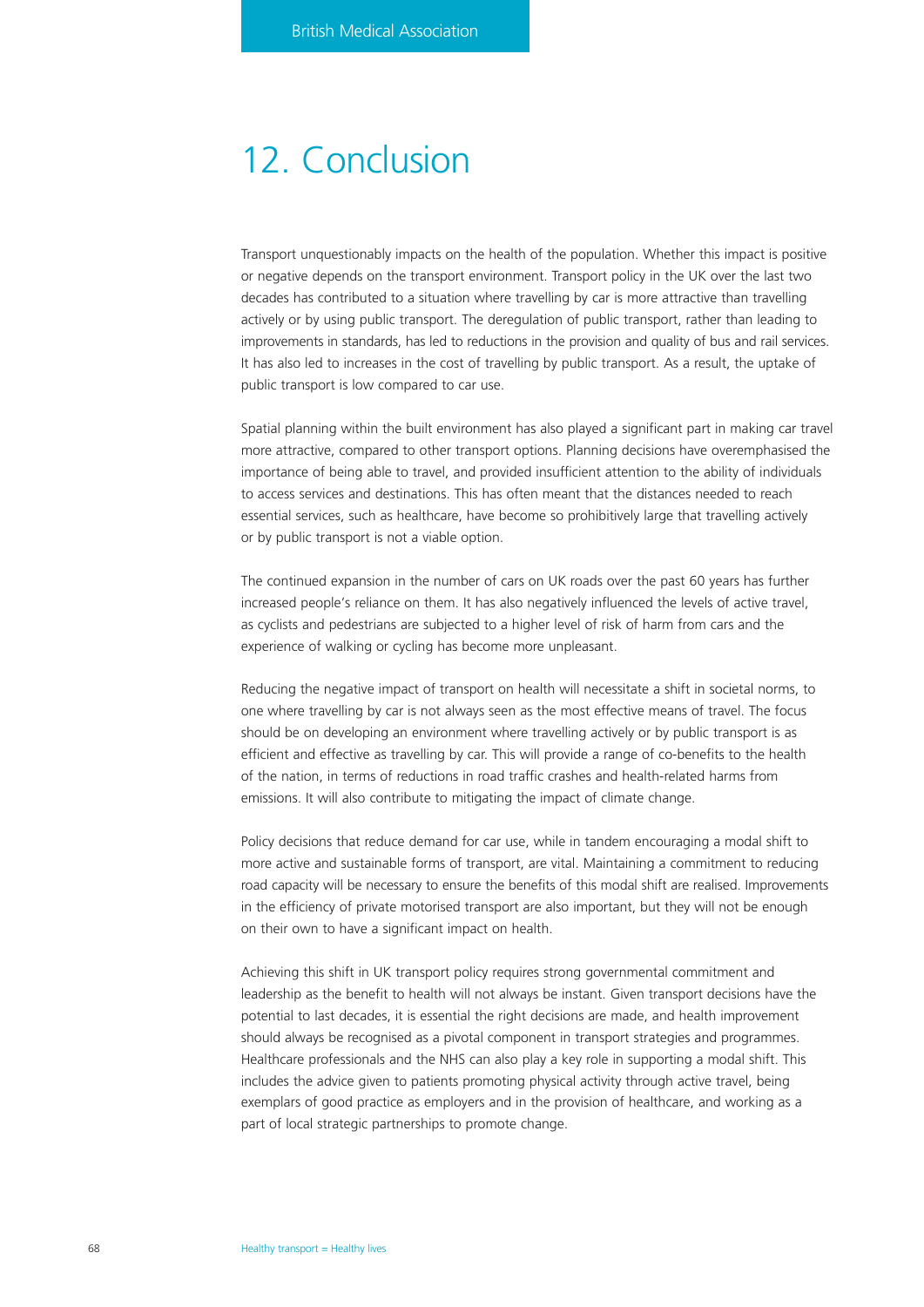The following sets out a number of areas for action to support a modal shift in UK transport policy.

# **A strategic approach to transport policy and the urban environment**

- Transport policy should aim to reduce the need to travel long-distances to access jobs, education, services and other destinations, and encourage a modal shift away from private motor transport towards active forms of travel which benefit health. This will include:
	- prioritising accessibility over mobility in planning decisions to ensure local facilities and services are easily and safely accessible on foot, by bicycle and by other modes of transport involving physical activity
	- reducing congestion and improving usability of roads by pedestrians and cyclists through reallocation of road space, restricting motor vehicle access, road-user charging schemes, and traffic-calming and traffic management (including area-wide 20 miles per hour speed limits)
	- the provision of a comprehensive network of routes for walking, cycling and using other modes of active travel that offer everyone (including people whose mobility is impaired) convenient, safe, well-designed and direct access to workplaces, homes, schools and other public facilities
	- the creation of safe routes to school so that children and parents can travel to school by walking or cycling, and the provision of suitable cycle and road safety training for all pupils.
- Ambitious growth targets for walking and cycling should be set at national and regional levels, with increased funding and resources proportional to target levels.
- Road safety should be addressed at a strategic level through a danger reduction approach that addresses the factors that put pedestrians and cyclists at risk, rather than seeking to reduce casualties by limiting pedestrians and cyclists from making the trips they need to undertake.
- Land use and planning policy should prioritise:
	- high density mixed-use neighbourhoods, which facilitate active travel and the use of public transport
	- accessibility of goods and services by a range of high quality active and sustainable travel options, including walking and cycling networks, and public transport
	- providing green spaces and access to nature, to encourage social contact and integration, as well as space for physical activity.
- Low carbon transport options and energy efficient technology should be adopted where car use and motorised transport is necessary. Any efficiency savings in engine technologies should be accompanied by regulation that prioritises active and sustainable forms of transport, and planning decisions that prioritise accessibility over mobility, to ensure efficiency savings are not translated into a higher prevalence of car use.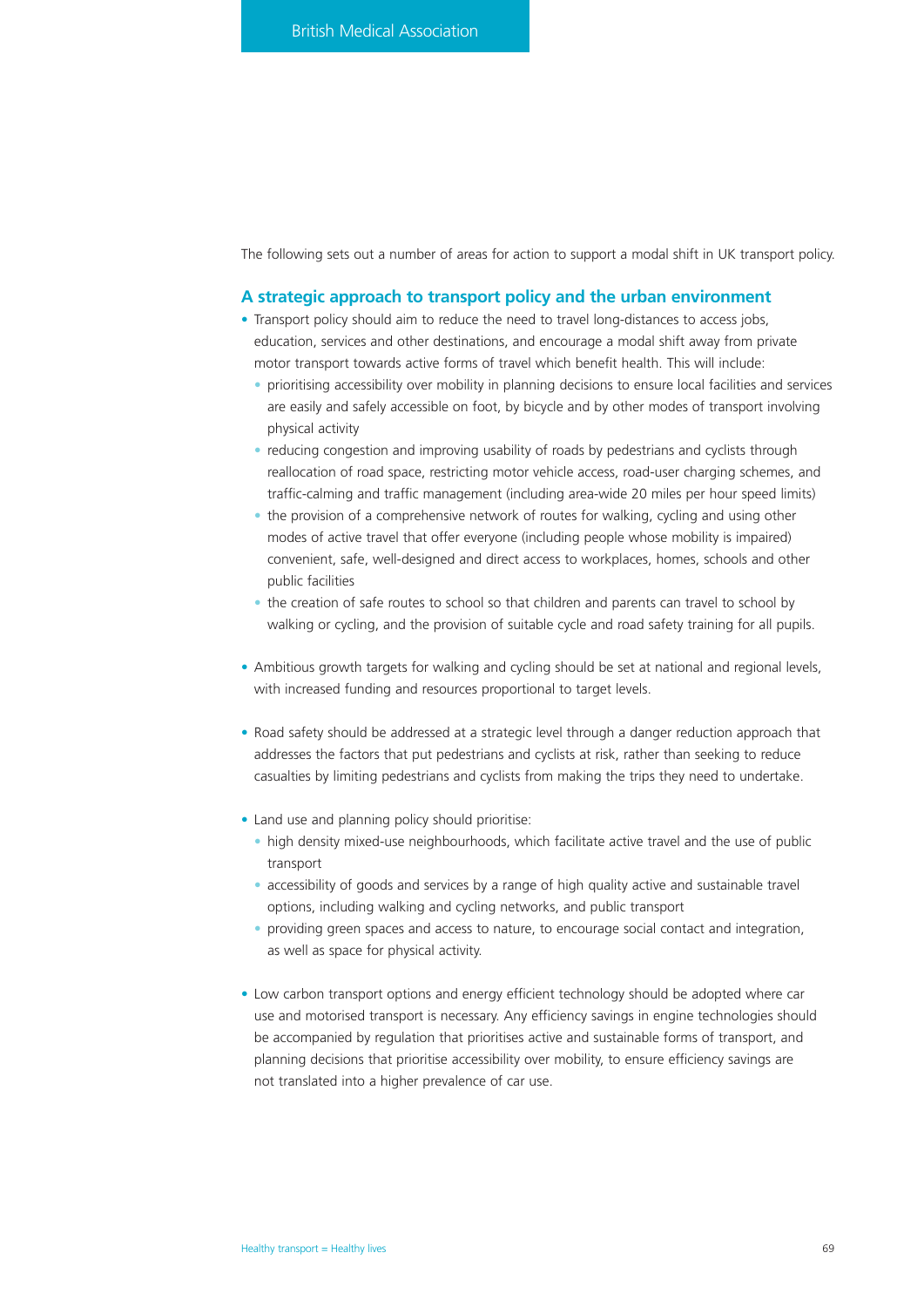• There should be further development of, and incentives for, alternatives to traditional car usage patterns such as workplace car sharing schemes and car clubs.

# **Public transport**

- Adequate provision of public transport, that is tailored to meet the needs of users, should be available and accessible to all passengers, including elderly and disabled people. This requires public transport services which are accessible in terms of the distance taken to reach them, and in terms of gaining access to them.
- Public transport should be affordable to all to ensure that it represents an effective alternative to car use in cities, towns and rural areas. Special consideration should be given to the use of subsidy in rural areas.
- Demand responsive transport may offer a more effective transport solution for improving social inclusion and meeting the needs of rural communities.
- To maximise the potential for car-free travel, facilities should be improved for combining active travel with local and longer-distance public transport.
- The introduction of HSR should be monitored to assess the extent to which it encourages a modal shift in transport behaviour away from car and air travel, and its wider impact on health.

# **The role of healthcare professionals and the NHS**

- All planning decisions in the NHS should prioritise accessibility over mobility to ensure healthcare services are easily and safely accessible on foot, by bicycle and by other modes of transport involving physical activity.
- Healthcare organisations should work in partnership with local authorities to ensure local transport plans/infrastructure, and proposals for urban development and regeneration support physically active travel, including prioritising the needs of pedestrians and cyclists over motorists. This should incorporate the use of the WHO health economic assessment tool (HEAT) for cycling and walking.
- Healthcare professionals and managers in the NHS who have responsibility for promoting workplace health should ensure there is an organisation-wide plan or policy to encourage and support employees to be more physically active, including policies to encourage employees to walk, cycle or use other modes of transport involving physical activity (to travel to and from work and as part of their working day).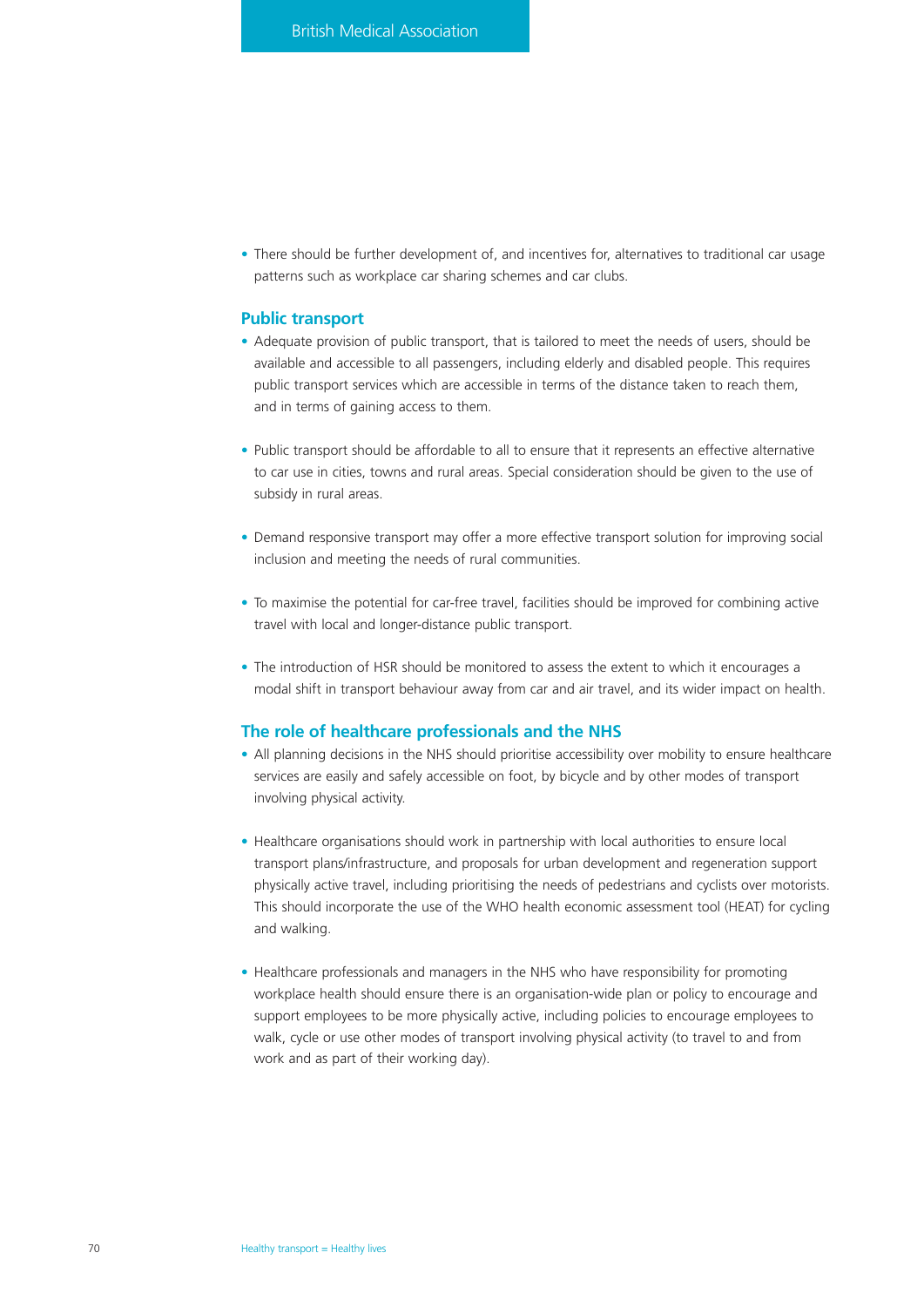- When it is clinically appropriate, healthcare professionals should:
	- promote walking and cycling as an effective way of improving physical activity levels through the use of brief face-to-face advice, remote support (either delivered by the telephone or internet), and approved individual (eg pedometers) and group-based interventions (eg walking and cycling schemes)
	- encourage parents, carers and families to complete at least some local journeys (or some part of a local journey) with young children using a physically active mode of travel
	- sign post to information about opportunities for active travel in the local community.
- Healthcare professionals can use their influence as community members and leaders to promote walking, cycling and other modes of transport involving physical activity by:
	- acting as role models and opting for travel involving physical activity whenever it is practical
	- working as advocates in local strategic partnerships to ensure accessibility is prioritised over mobility in planning decisions so that workplaces, homes, healthcare services, schools and other public facilities are easily and safely accessible on foot, by bicycle and by other modes of transport involving physical activity.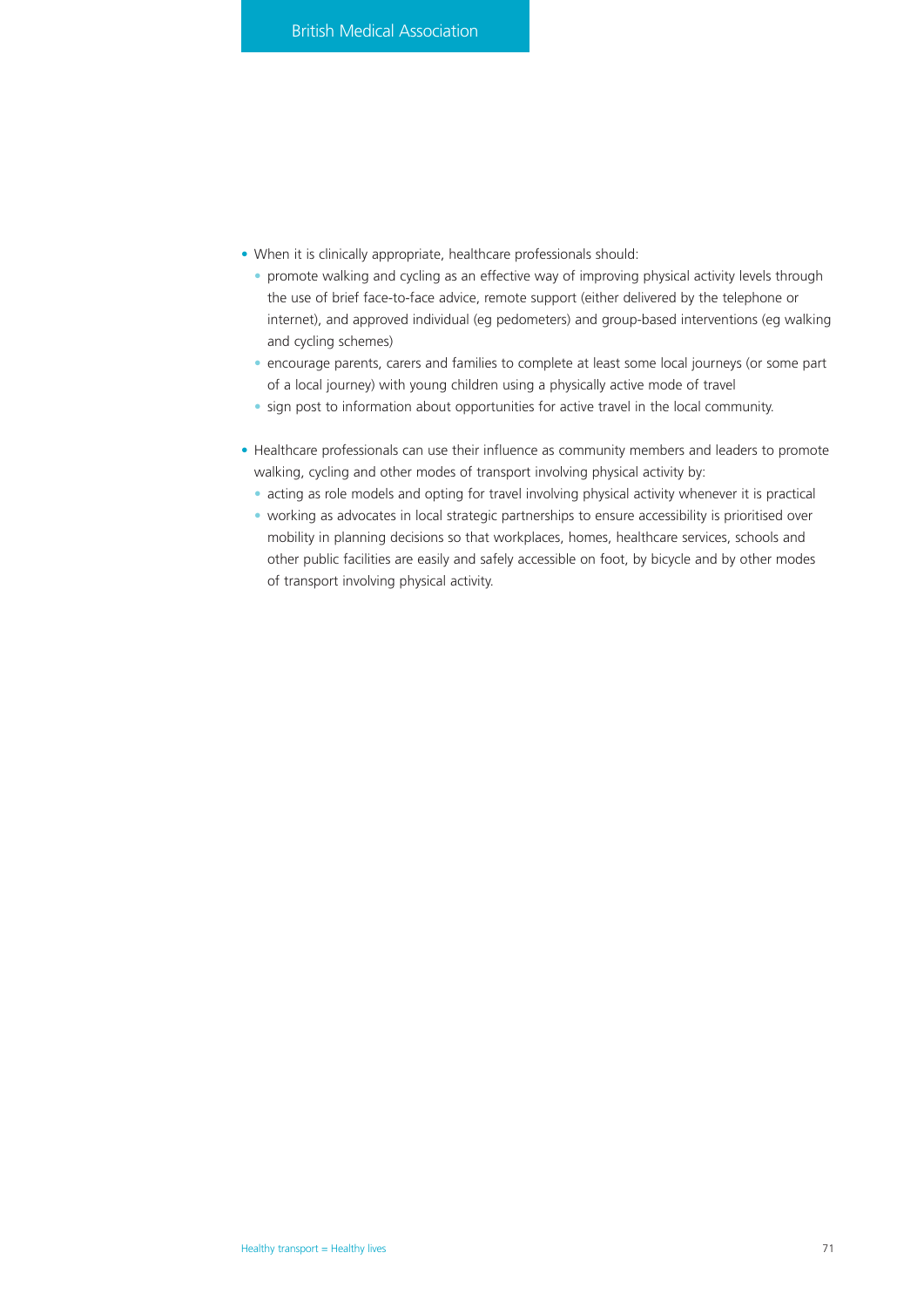# Appendix 1: Transport and climate change

Climate change refers to a significant and lasting deregularisation to the climate over a period of time, whether through natural variability, or through human activity.<sup>242</sup> A key process in the regulation of the climate is the greenhouse effect. The greenhouse effect is the process by which greenhouse gases (GHG) – which include CO<sub>2</sub>, methane (CH4) and nitrous oxide (N<sub>2</sub>O) – and water vapour, absorb and re-emit solar infrared radiation.<sup>84</sup> It is a natural process which contributes to regulating global atmospheric temperatures.

Alterations to the concentrations of GHGs have an effect on the climate. Human activities, such as the burning of fossil fuels for transport, have contributed to an increase in GHG emissions.<sup>34</sup> This has the effect of intensifying the impact of the greenhouse effect, and thus contributing to changes in the earth's climate, such as increases in temperature.

Transport is the fastest growing source of emissions; responsible for 25 per cent of global CO<sub>2</sub> emissions.<sup>243</sup> In the UK transport makes up 29 per cent of total CO<sub>2</sub> emissions, of which personal car use accounts for 55 per cent of these emissions.<sup>161, 244</sup> Emissions from transport have grown by 45 per cent between 1990 and 2007 – including by 6 per cent for personal car use (see Figure 29).<sup>1</sup> If the current transport environment remains unchanged, these figures are expected to increase by a further 40 per cent by 2030.<sup>33, 245</sup> Transport's contribution to carbon emissions contrasts with all other carbon producing sectors, which have achieved a reduction in emissions since 1990 (**Figure 29**).161

Freight is also a contributor to transport emissions. After cars and taxis, LGVs and HGVs are the second largest contributors in terms of  $CO<sub>2</sub>$  emissions.<sup>45</sup> Emissions from LGVs and HGVs have increased by almost 20 per cent from over 33 million tonnes of  $CO<sub>2</sub>$  per year in 1990, to over 39 million tonnes of emissions in 2008.<sup>45</sup> This is in contrast to rail and domestic shipping, where  $CO<sub>2</sub>$  emissions have remained fairly static at around seven to nine million tonnes of  $CO<sub>2</sub>$  over the same time period.<sup>45</sup>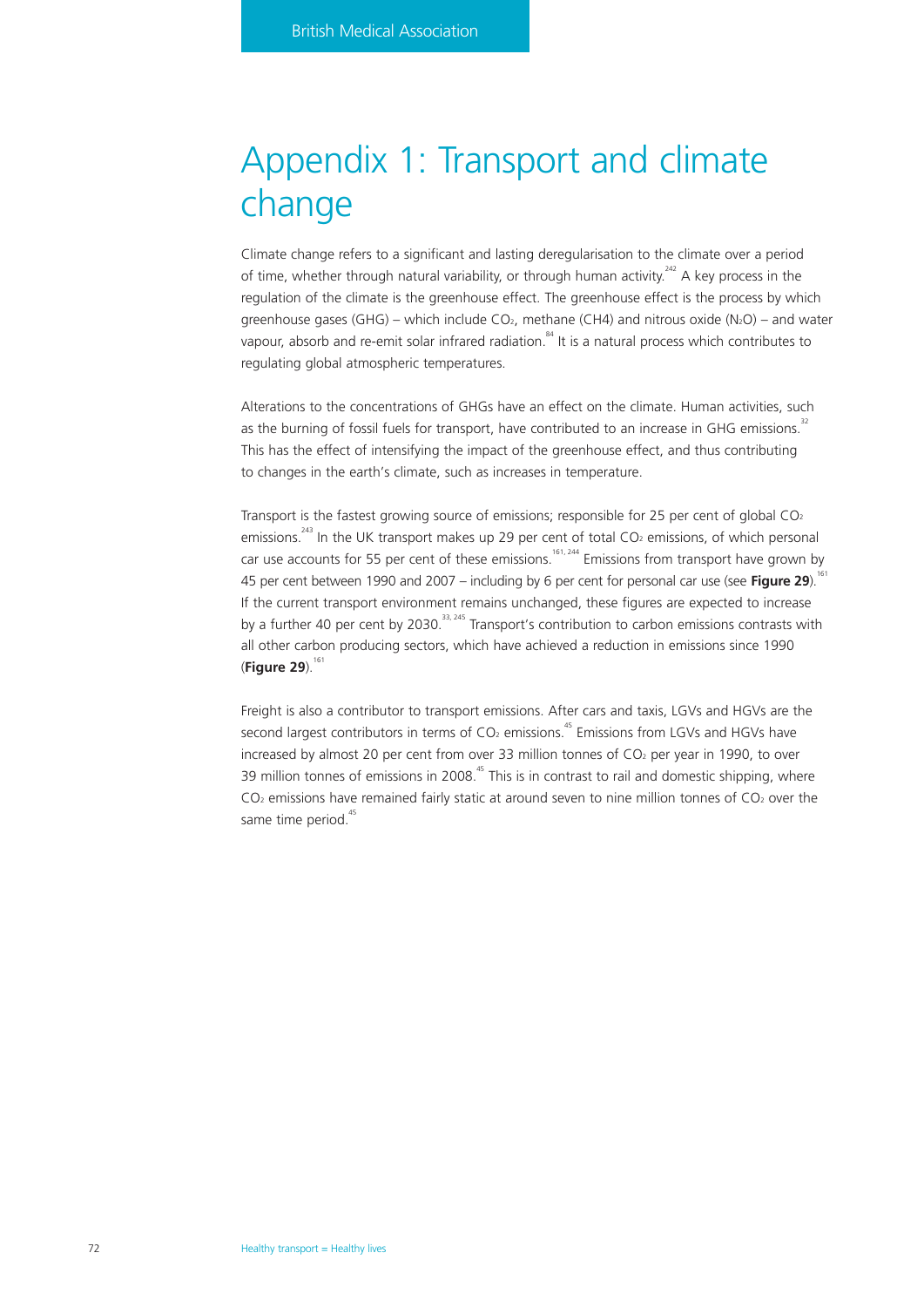

## **Figure 29 – estimated greenhouse gas (GHG) emissions for transport in the UK, 1990 to 2007**

**Source:** Department for Transport (2008) *UK transport and climate change data factsheet*. London: Department for Transport.

There are a number of potential consequences of future changes in climate. On a global scale, climate change may affect many of the key determinants of wealth and wellbeing, including water supply, food production, human health, availability of land, economic stability, infrastructure, and the environment.

Climate change contributes to the global burden of disease and premature death, and its impact on health is expected to increase as climate change accelerates.<sup>243</sup> It is estimated that the modest climate change that occurred between the mid 1970s and 2000 caused the loss of over 55,000 lives and over 1.5 million DALYs per year.<sup>246</sup> The main ways that climate change can affect the health of a population are through increased deaths, disease and injury due to:

- heatwaves (with the greatest impact on the elderly, babies and young children, and people with ill-health)
- flooding and storms (including drowning, chemical hazards and contamination of drinking water and mental stress)
- increased spread of infections previously only seen in other parts of the world (such as tick-borne encephalitis, lyme disease, malaria, dengue, leptospirosis and West Nile Virus)
- reduced food safety associated with warmer temperatures
- greater exposure to UV radiation with increased risk of sunburn, sunstroke and skin cancers
- reduced air quality and increased pollens.<sup>247</sup>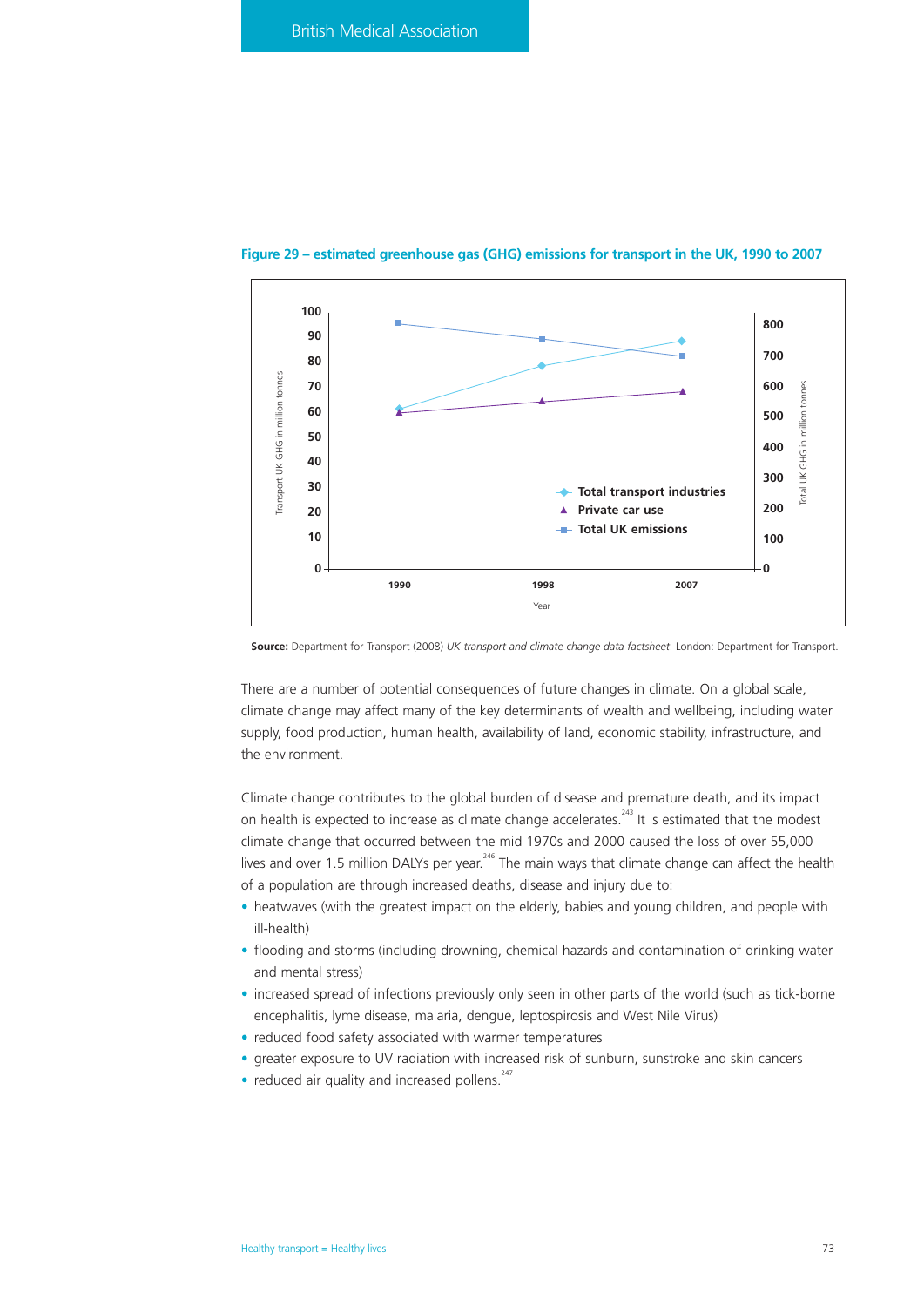# Appendix 2: Perceptions of transport

The following provides an overview of the various perception surveys<sup>°</sup> into transport attitudes in the UK.

# **Car use**

A 2007 survey of attitudes to transport among those aged 50 years of age and over in England found that cars were widely perceived to offer convenience and comfort, giving drivers a feeling of personal freedom and control.<sup>40</sup> Driving itself was a source of enjoyment for some.<sup>40</sup> Those with mobility problems, that restricted the use of other modes of transport, identified driving as particularly important.<sup>40</sup> The disadvantages associated with driving included high costs, damage to the environment, and congestion on the roads.<sup>40</sup> A similar survey conducted among English 16 to 25 year old respondents found that the main benefits and attractions associated with cars were practical advantages.<sup>109</sup> These included independence, the ability to help others, and the fact that driving was a leisure activity. Disadvantages to car use included concerns over cost and safety.<sup>109</sup>

A 2005 Scottish survey found the most common reason cited for not driving was the expense, especially among young people.<sup>41</sup> The proportion of individuals indicating that they did not drive because car use is bad for the environment was highest among those in the top income quartile.<sup>41</sup> Around one in ten Scottish drivers felt they had no alternative to the car for the type of journey that they made most often. $41$  The most common reasons for not switching to other forms of transport were related to length of journey time and convenience.<sup>41</sup>

In 2010, the DfT reported on British attitudes to transport over the past 20 years. It found that dealing with congestion was a contentious issue. Approximately 40 per cent of all car users believed the government should build more roads to reduce traffic congestion.<sup>248</sup> A further 40 per cent disagreed, believing that building more roads encourages more traffic.<sup>248</sup> Over 40 per cent of drivers believed that many of the car journeys they made that were less than two miles, could be made by walking, cycling, or taking the bus.<sup>248</sup> Almost two-thirds felt that those who drive at busy times do so because there is no alternative.

Support for traffic calming measures is high. A 2011 survey of British attitudes to transport found the greatest support was for the introduction of 20 miles per hour zones in residential streets.<sup>2</sup> Support for traffic calming measures, such as speed bumps and closing residential streets to traffic, were less well supported.<sup>249</sup> The same survey found that more than two thirds of the public were concerned about the effects of car use on climate change, and believed that levels of car use should be reduced to protect the environment.<sup>249</sup> Evidence suggests, however, that these concerns have been declining in recent years. $248$ 

o It is important to note that survey findings should be treated with caution, as they generally do not provide strong evidence of cause and effect.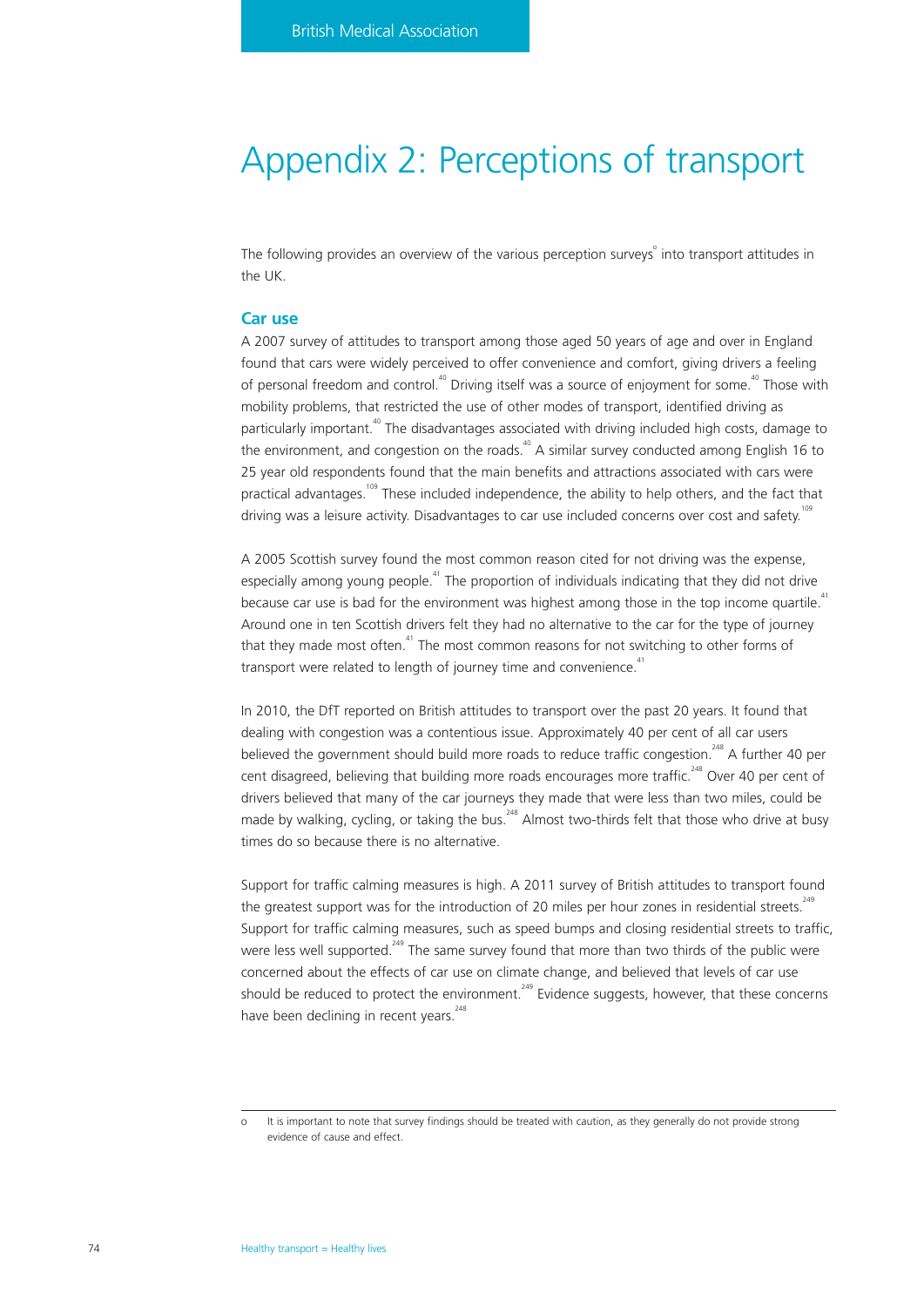# **Active travel**

A 2007 survey among 18 to 25 year olds in England found the advantages associated with active travel were related to personal space, freedom, reducing the environmental impacts of transport use, and improving air quality.<sup>109</sup> Negative concerns included safety and exposure to the weather.<sup>109</sup> A similar survey conducted in the same year in England among those aged 50 years of age and over found active travel was seen as popular because of the inherent health benefits and the enjoyment it gives.<sup>40</sup>

Attitudes towards walking and cycling were explored in a 2008 systematic review. It was found that barriers to active travel included a culture of car use, fed by a fear and dislike of local environments, and parental responses that emphasised children's safety at the expense of developing their independence. $25$ 

Specific to perceptions of walking, research has demonstrated that, for all but the shortest journeys, walking is perceived be an ineffective means of transport.<sup>251</sup> This is mainly due to physical and social barriers, long journey times and distances. The combination of these factors results in walking being considered impractical for daily requirements, as a specific or preferred option, or is completely removed from consideration altogether.

Results from a 2010 survey of English road users found the single most important barriers to road cycling were related to other road users.<sup>252</sup> In particular, the behaviour of other road users, as well as the volume and speed of traffic.<sup>252</sup> Other motivations not to cycle included the inconvenience, the perceived effort involved, concerns over being out in the open (such as poor weather), the level of commitment needed, and concerns over personal security.<sup>252</sup> Individuals may also have had inadequate facilities at their destinations, such as showers and changing rooms, which may discourage cycling.

## **Public transport**

Among English public transport users, survey data suggests that services are rated highly.<sup>248</sup> Four out of five passengers rate bus services as good, and are happy with the frequency of services.<sup>24</sup> The perceived benefits of bus users include its low cost, compared with other transport modes, as well as the wide coverage of bus routes across many areas.<sup>40</sup> The key barriers to bus use include problems with access for people with mobility impairments, fear of crime, and the limited nature of bus networks, particularly in rural areas.<sup>40</sup>

Views about public transport among 18 to 25 year olds in England largely centre on the quality of local transport provision, and about contact with public transport officials, such as bus drivers, who are perceived by younger passengers as treating them discourteously.<sup>109</sup> Safety is also a key factor in young people's views about public transport, particularly the fear of harassment or attack.<sup>109</sup>

A 2009 English survey found that, of those who do not use local bus services, the most frequently cited reason for doing so was the ease and convenience of using a car.<sup>169</sup> Other reasons cited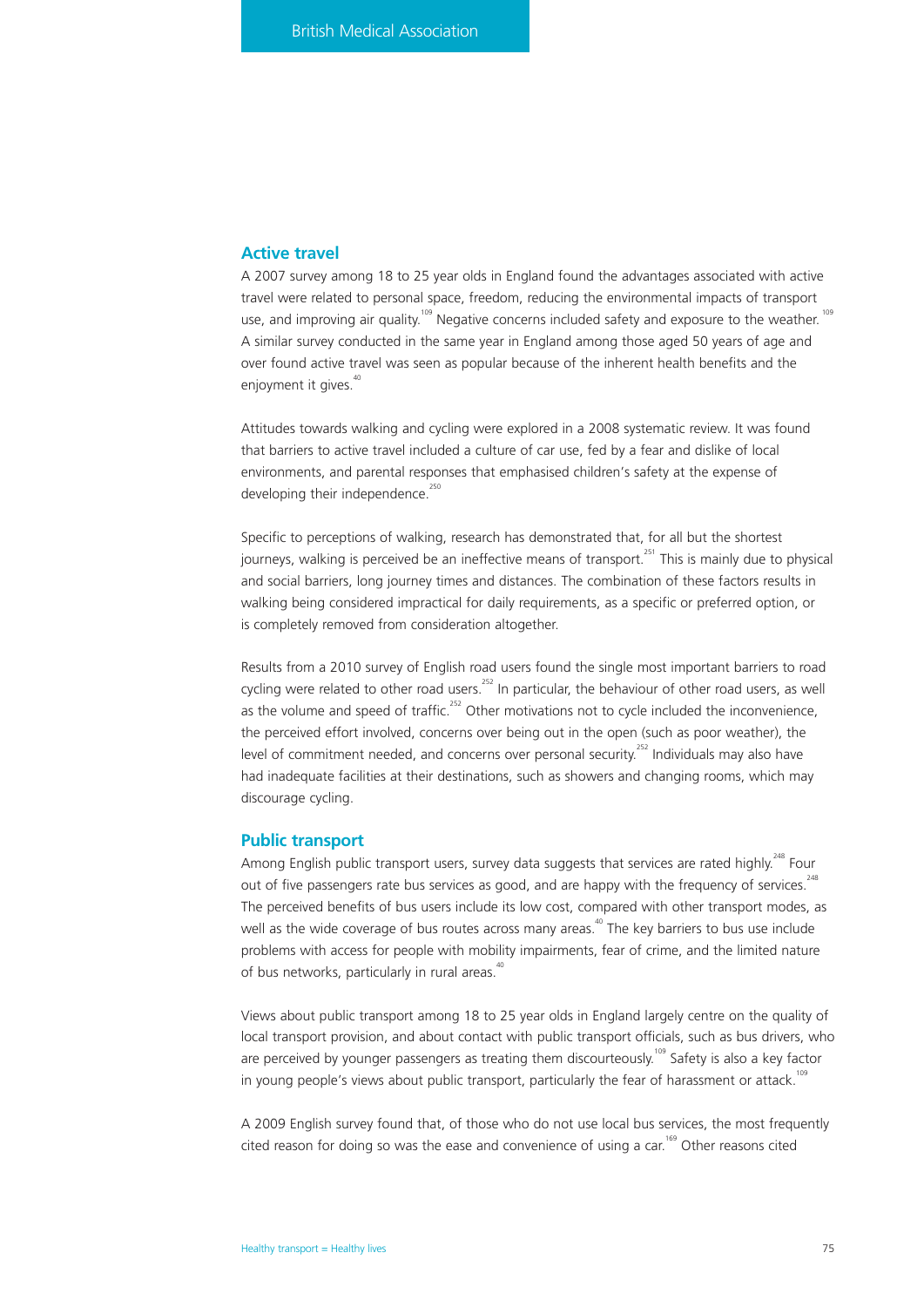included long journey time, poor reliability of services, difficulty accessing services, services not going where required, perceived high costs, and concerns about crime.

In Scotland, in general levels of bus passenger satisfaction are high.<sup>253</sup> This is particularly in reference to accessibility of bus stops, ease of fare paying, personal safety on the bus, provision and visibility of handrails, and the demeanour of the driver.<sup>253</sup> Bus users aged 60 or over are generally more satisfied with buses than those under 60, with a large difference in satisfaction between age groups in terms for value for money.<sup>253</sup>

# **Rail**

A 2010 survey of UK short and long distance rail users perceptions of rail transport, found that most users rated services as good and were generally positive about services.<sup>227</sup> Of those that did not rate rail services as good for short and long distance journeys, a little over half did not use rail regularly.<sup>227</sup> The main reason people did not use trains for short distance journeys, or only did so infrequently, was the perceived convenience of travelling by car, as well as stations not being close to the start of their journey.<sup>227</sup> The aspects of rail services often rated least highly by rail users were the cost of fares and ease of parking at stations.<sup>227</sup>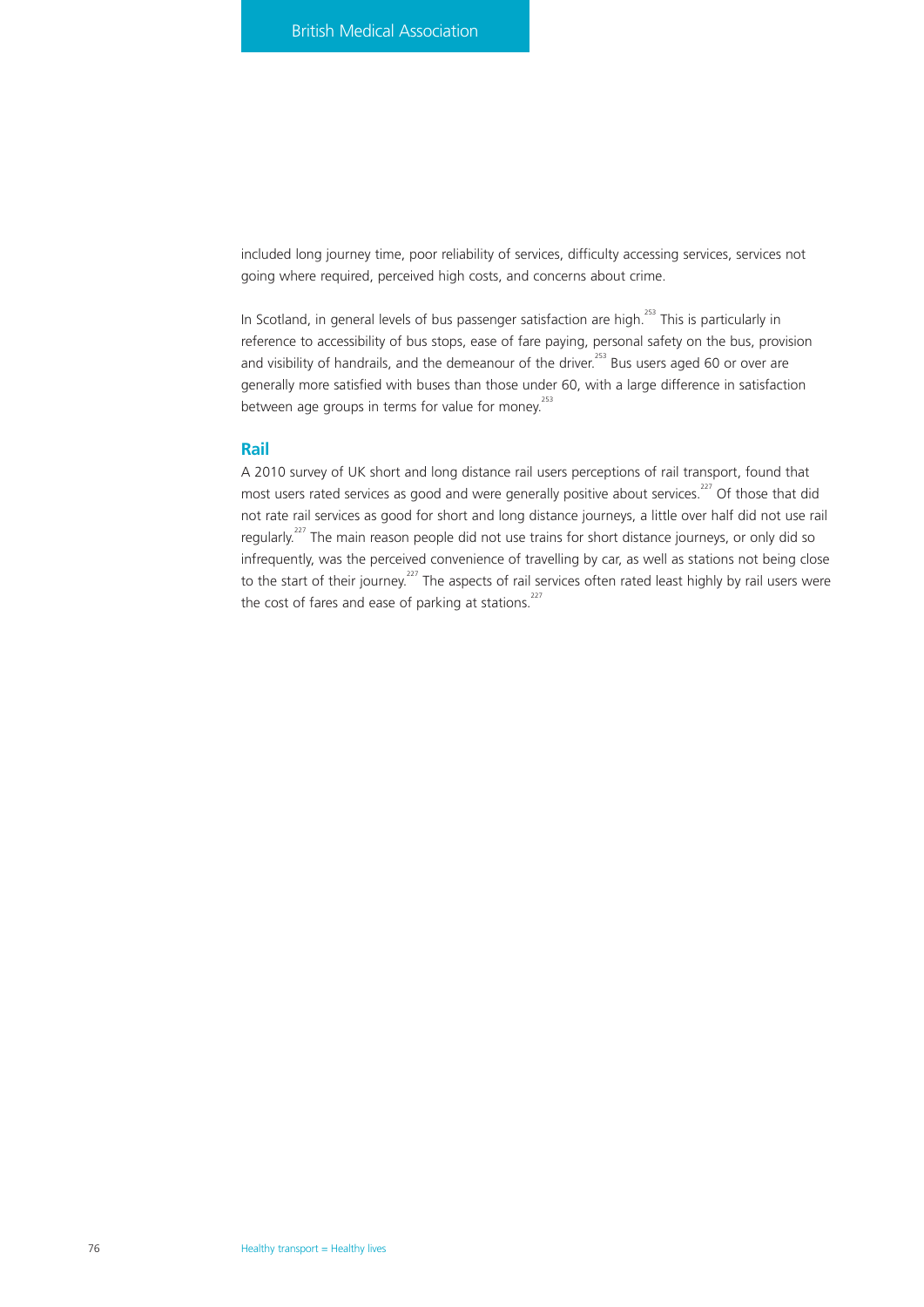# Appendix 3: public health guidance on transport and health

The following provides an overview of the key recommendations from NICE public health guidance relevant to transport and health.

**Four commonly used methods to increase physical activity: brief interventions in primary care, exercise referral schemes, pedometers and community-based exercise programmes for walking and cycling (PH2).**

# **Brief interventions in primary care**

- Primary care practitioners should take the opportunity, whenever possible, to identify inactive adults and advise them to aim for 30 minutes of moderate activity on five days of the week (or more). They should use their judgement to determine when this would be inappropriate (for example, because of medical conditions or personal circumstances). They should use a validated tool, such as the Department of Health's forthcoming general practitioner physical activity questionnaire (GPPAQ), to identify inactive individuals.
- Local policy makers, commissioners and managers, together with primary care practitioners, should monitor the effectiveness of local strategies and systems to promote physical activity. They should focus, in particular, on whether or not opportunistic advice is helping to increase the physical activity levels of people from disadvantaged groups, including those with disabilities (and thereby tackling health inequalities). They should also assess how effective professionals from a range of disciplines are at raising long-term physical activity levels among these groups.

## **Pedometers, walking and cycling schemes**

• Practitioners, policy makers and commissioners should only endorse pedometers and walking and cycling schemes to promote physical activity that are part of a properly designed and controlled research study to determine effectiveness. Measures should include intermediate outcomes such as knowledge, attitude and skills, as well as measures of physical activity levels.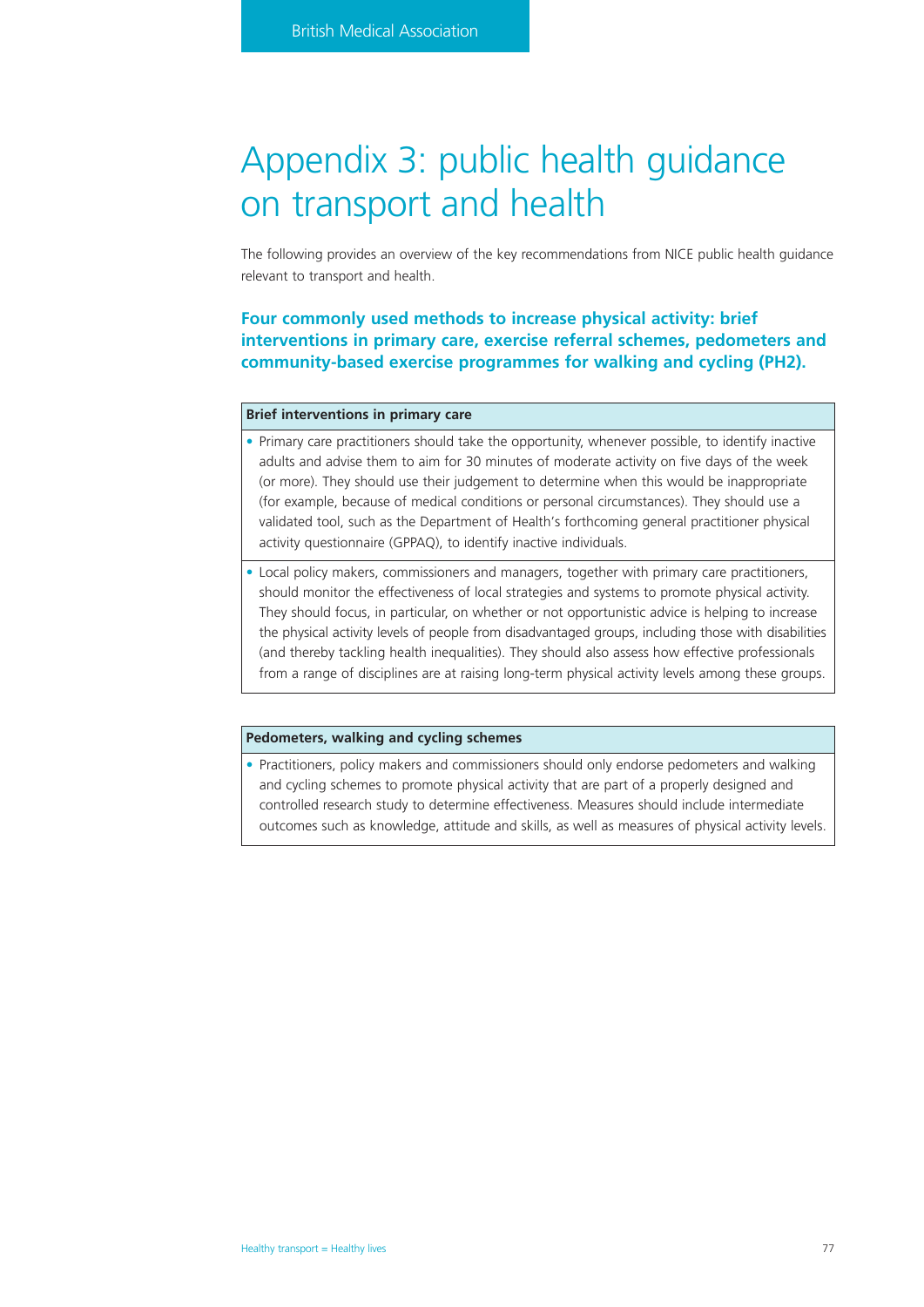# **Promoting and creating built or natural environments that encourage and support physical activity (PH8)**

# **Strategies, policies and plans**

## **Who should take action?**

Those responsible for all strategies, policies and plans involving changes to the physical environment. This includes the development, modification and maintenance of towns, urban extensions, major regeneration projects and the transport infrastructure. It also includes the siting or closure of local services in both urban and rural areas.

#### **What action should they take?**

- Involve all local communities and experts at all stages of the development to ensure the potential for physical activity is maximised.
- Ensure planning applications for new developments always prioritise the need for people (including those whose mobility is impaired) to be physically active as a routine part of their daily life. Ensure local facilities and services are easily accessible on foot, by bicycle and by other modes of transport involving physical activity. Ensure children can participate in physically active play.
- Assess in advance what impact (both intended and unintended) the proposals are likely to have on physical activity levels. (For example, will local services be accessible on foot, by bicycle or by people whose mobility is impaired?) Make the results publicly available and accessible. Existing impact assessment tools could be used.

# **Transport**

## **Who should take action?**

Those responsible for all strategies, policies and plans involving changes to the physical environment, including local transport authorities, transport planners and local authorities.

# **What action should they take?**

Ensure pedestrians, cyclists and users of other modes of transport that involve physical activity are given the highest priority when developing or maintaining streets and roads. (This includes people whose mobility is impaired.) Use one or more of the following methods:

- re-allocate road space to support physically active modes of transport (as an example, this could be achieved by widening pavements and introducing cycle lanes)
- restrict motor vehicle access (for example, by closing or narrowing roads to reduce capacity)
- introduce road-user charging schemes
- introduce traffic-calming schemes to restrict vehicle speeds (using signage and changes to highway design)
- create safe routes to schools (for example, by using traffic-calming measures near schools and by creating or improving walking and cycle routes to schools).

## **Who should take action?**

Planning and transport agencies, including regional and local authorities. **What action should they take?**

Plan and provide a comprehensive network of routes for walking, cycling and using other modes of transport involving physical activity. These routes should offer everyone (including people whose mobility is impaired) convenient, safe and attractive access to workplaces, homes, schools and other public facilities. (The latter includes shops, play and green areas and social destinations.) They should be built and maintained to a high standard.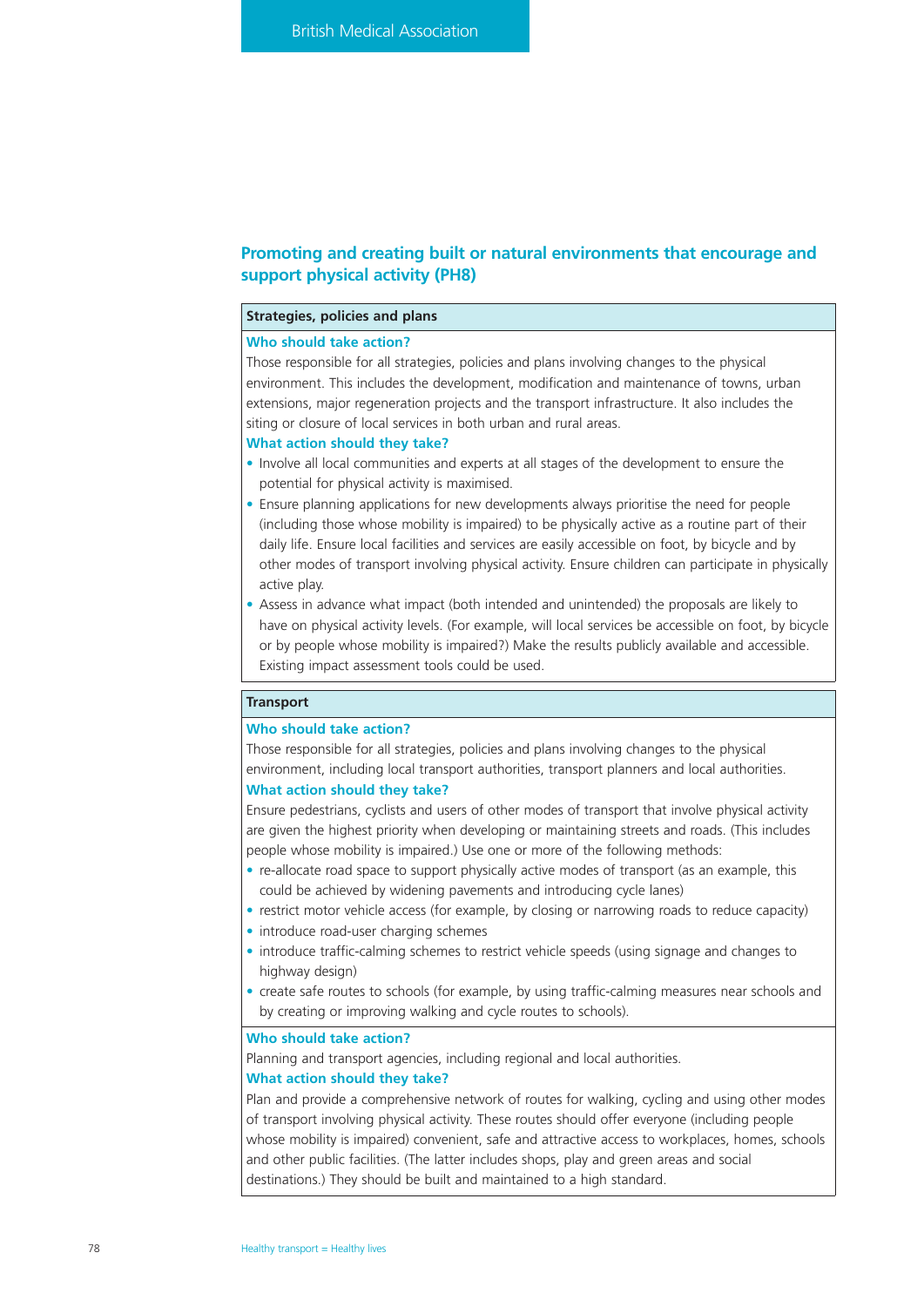# **Public open spaces**

# **Who should take action?**

- Designers and managers of public open spaces, paths and rights of way (including coastal, forest and riverside paths and canal towpaths).
- Planning and transport agencies including regional and local authorities.

### **What action should they take?**

- Ensure public open spaces and public paths can be reached on foot, by bicycle and using other modes of transport involving physical activity. They should also be accessible by public transport.
- Ensure public open spaces and public paths are maintained to a high standard. They should be safe, attractive and welcoming to everyone.

# **Buildings**

#### **Who should take action?**

Architects, designers, developers, employers and planners.

## **What action should they take?**

- Those involved with campus sites, including hospitals and universities, should ensure different parts of the site are linked by appropriate walking and cycling routes. (Campuses comprise two or more related buildings set together in the grounds of a defined site.)
- Ensure new workplaces are linked to walking and cycling networks. Where possible, these links should improve the existing walking and cycling infrastructure by creating new, through routes (and not just links to the new facility).

## **Who should take action?**

Architects, designers and facility managers who are responsible for public buildings (including workplaces and schools).

## **What action should they take?**

- During building design or refurbishment, ensure staircases are designed and positioned to encourage people to use them.
- Ensure staircases are clearly signposted and are attractive to use. For example, they should be well-lit and well-decorated.

# **Schools**

## **Who should take action?**

Children's services, School Sport Partnerships, school governing bodies and head teachers. **What action should they take?**

- Ensure school playgrounds are designed to encourage varied, physically active play.
- Primary schools should create areas (for instance, by using different colours) to promote individual and group physical activities such as hopscotch and other games.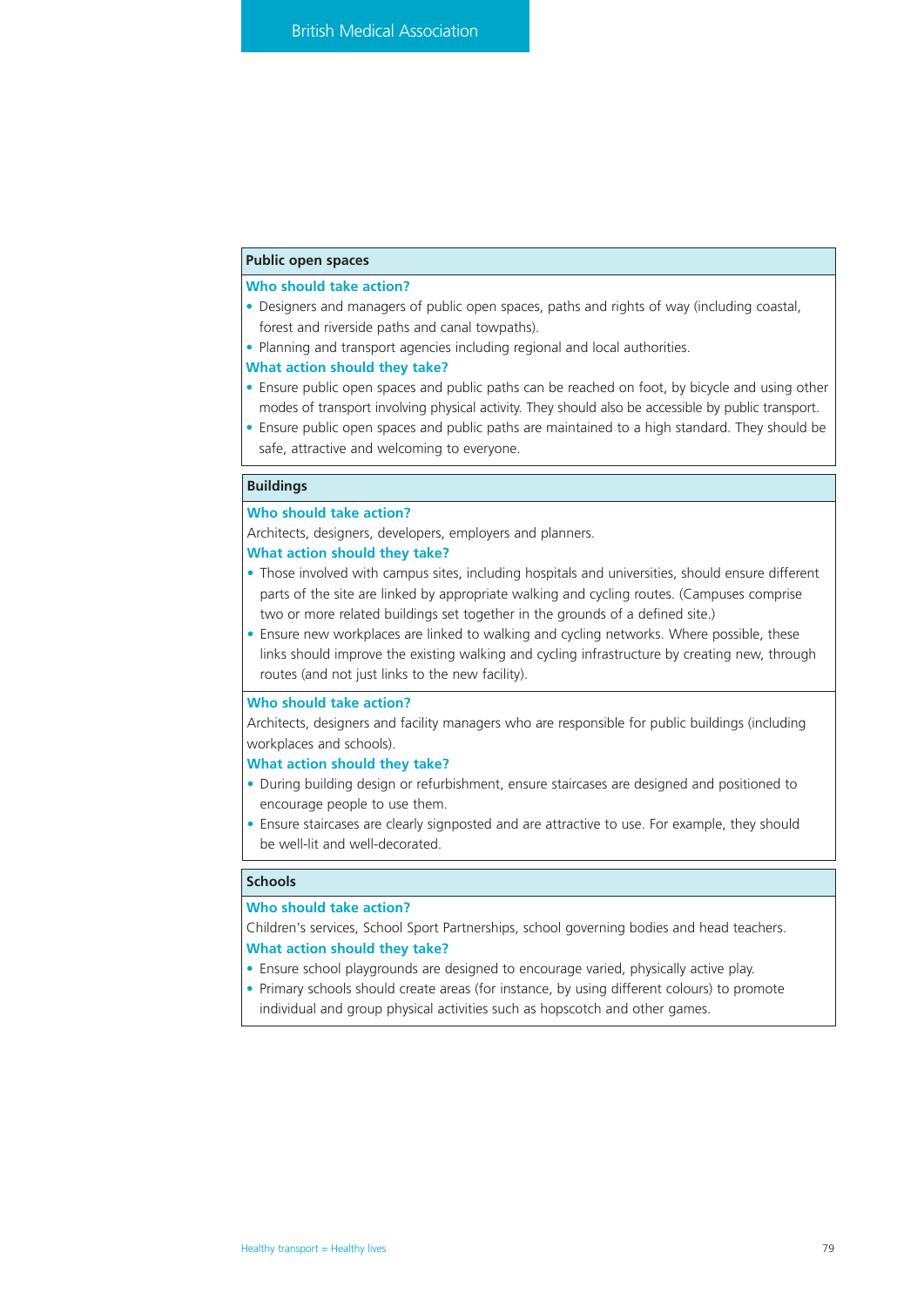# **Workplace health promotion: how to encourage employees to be physically active (PH13)**

# **Policy and planning**

#### **Who should take action?**

- Employers in organisations of all sizes (in larger organisations this might include their representatives, for example, human resources [HR] directors and senior managers).
- Public health professionals, occupational health professionals, workplace health promoters.
- Trades unions, other employee representatives, employees.

## **What action should they take?**

Develop an organisation-wide plan or policy to encourage and support employees to be more physically active. This should:

- include measures to maximise the opportunity for all employees to participate
- be based on consultation with staff and should ensure they are involved in planning and design, as well as monitoring activities, on an ongoing basis
- be supported by management and have dedicated resources
- set organisational goals and be linked to other relevant internal policies (for example, on alcohol, smoking, occupational health and safety, flexible working or travel)
- link to relevant national and local policies (for example, on health or transport).

# **Implementing a physical activity programme**

## **Who should take action?**

- Employers in organisations of all sizes (in larger organisations this might include their representatives, for example, HR directors and senior managers).
- Public health professionals, occupational health professionals, workplace health promoters.
- Trades unions, other employee representatives, employees.

## **What action should they take?**

Introduce and monitor an organisation-wide, multi-component programme to encourage and support employees to be physically active. This could be part of a broader programme to improve health. It could include:

• flexible working policies and incentive schemes

- policies to encourage employees to walk, cycle or use other modes of transport involving physical activity (to travel to and from work and as part of their working day)
- the dissemination of information (including written information) on how to be more physically active and on the health benefits of such activity. This could include information on local opportunities to be physically active (both within and outside the workplace) tailored to meet specific needs, for example, the needs of shift workers
- ongoing advice and support to help people plan how they are going to increase their levels of physical activity
- the offer of a confidential, independent health check administered by a suitably qualified practitioner and focused on physical activity.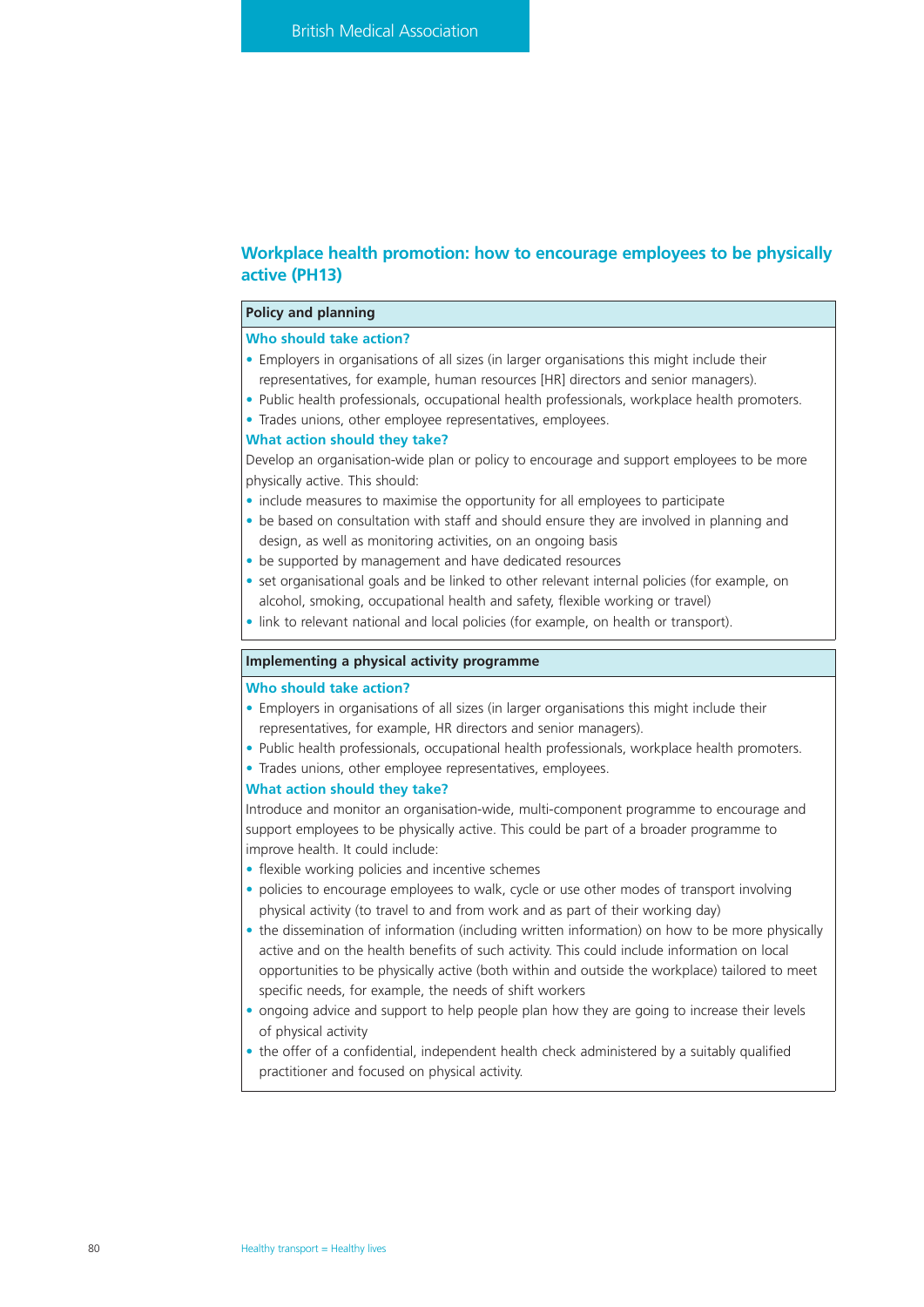## **Components of the physical activity programme**

## **Who should take action?**

- Employers in organisations of all sizes (in larger organisations this might include their representatives, for example, HR directors and senior managers).
- People responsible for buildings and facilities.
- Public health professionals, occupational health professionals, workplace health promoters.
- Trades unions, other employee representatives, employees.

- Encourage employees to walk, cycle or use another mode of transport involving physical activity to travel part or all of the way to and from work (for example, by developing a travel plan).
- Help employees to be physically active during the working day by:
	- where possible, encouraging them to move around more at work (for example, by walking to external meetings)
	- putting up signs at strategic points and distributing written information to encourage them to use the stairs rather than lifts if they can
	- providing information about walking and cycling routes and encouraging them to take short walks during work breaks
	- encouraging them to set goals on how far they walk and cycle and to monitor the distances they cover
	- take account of the nature of the work and any health and safety issues. For example, many people already walk long distances during the working day, while those involved in shift work may be vulnerable if walking home alone at night.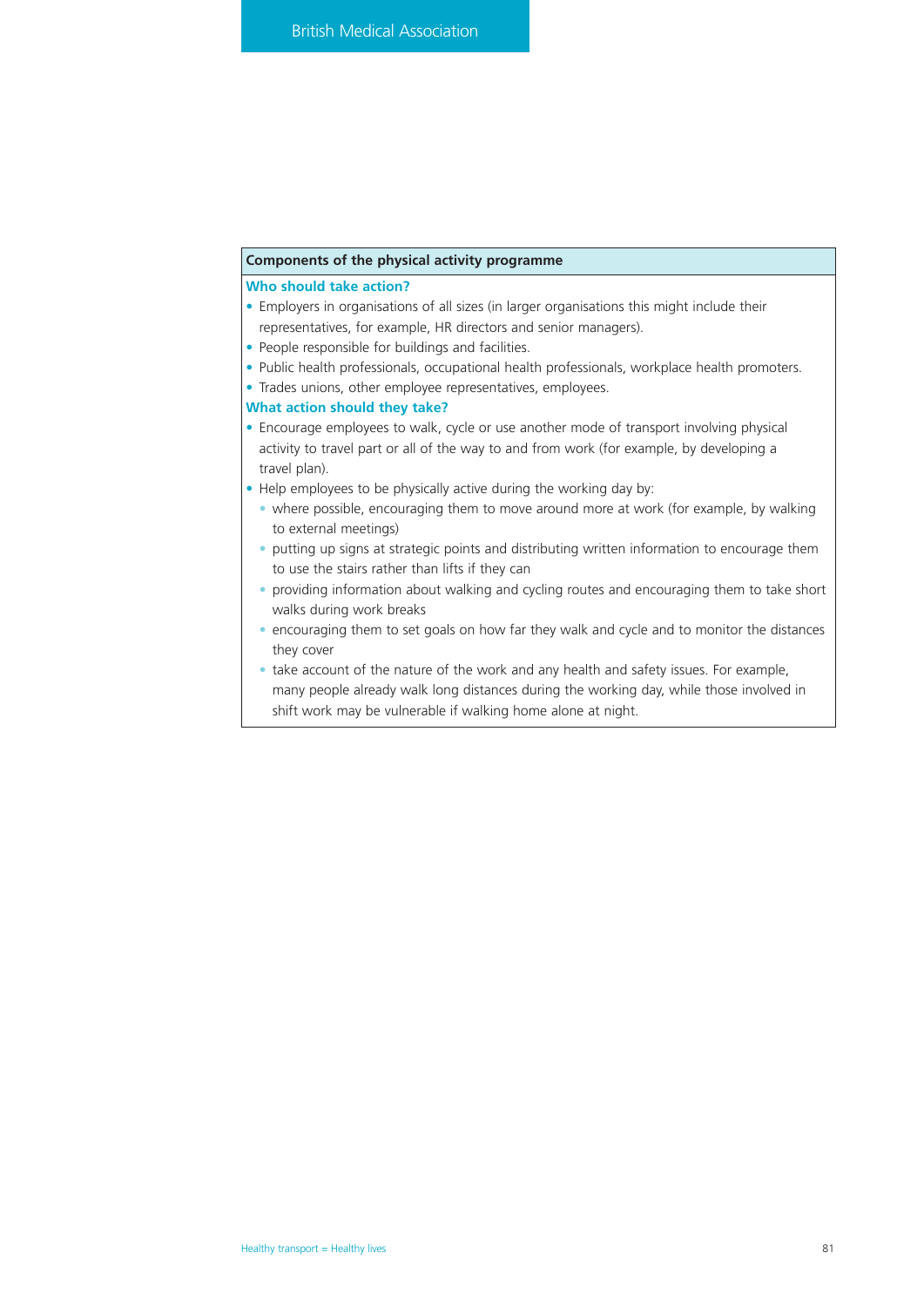# **Promoting physical activity, active play and sport for pre-school and school-age children and young people in family, pre-school, school and community settings (PH17)**

# **National campaign**

# **Who is the target population?**

- Children and young people aged 18 and under, their families and carers.
- Planners and providers of services and facilities.

## **Who should take action?**

- Department of Health, Department for Children, Schools and Families and Department for Culture, Media and Sport working with:
	- Department for Business, Enterprise and Regulatory Reform
	- Department for Communities and Local Government
	- Department for Energy and Climate Change
	- Department for Environment, Food and Rural Affairs
	- Department for Innovation, Universities & Skills
	- Department for Transport
	- Cabinet Office
	- Home Office
	- Ministry of Justice.

- Deliver a long-term (minimum 5 years) national campaign to promote physical activity among children and young people. The campaign should be integrated with and support other national health campaigns and strategies to increase participation in play and sport and reduce obesity (such as 'Change4Life').
- Use research, consult and actively involve children and young people and their parents to determine the best media to use, the most effective messages and the most appropriate language for different groups. (Examples of different groups that could be covered include families, parents and carers, and children of different ages, ethnicity and who have different levels of physical ability.)
- Ensure the campaign is consistent and sustained. It should convey that physical activity:
	- is healthy, fun and enjoyable, makes you feel good and can be sociable (that is, it can be undertaken with existing friends or can help develop new ones)
	- promotes children and young people's independence
	- helps develop children's movement skills
	- can involve a wide variety of formal and informal activities such as play, dance, swimming, the gym, sport (including street sport and games) and physically active travel (such as walking, cycling and wheelchair travel)
	- can (and should) become a regular part of daily life and that small lifestyle changes can be worthwhile (for example, active travel to school, the shops or the park, using the stairs and ramps instead of lifts and helping with housework)
	- can be maintained by trying new and challenging activities to keep children and young people interested and motivated
	- is something that adults, especially parents and carers, should incorporate into their lives to set an example.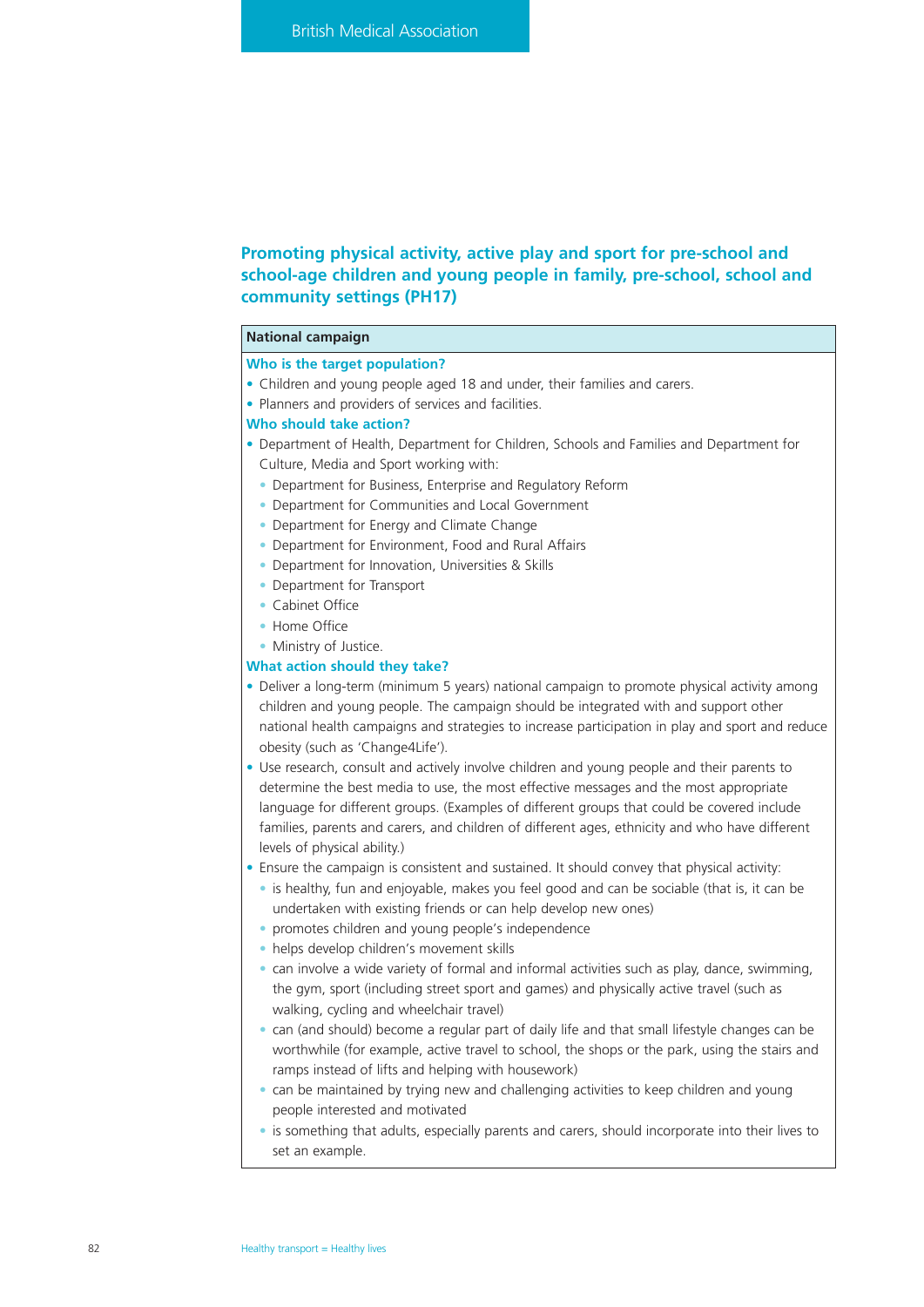# **National campaign (continued)**

- Ensure the campaign addresses any concerns that parents and carers may have about their children's safety.
- Encourage regional and local campaigns to use the same messages, as well as promoting examples of local opportunities to be physically active.
- Develop resources for regional and local dissemination of the campaign (for example, promotional materials and support for those delivering it).
- Use process, impact and outcome measures to ensure national, regional and local campaigns are delivered effectively.

#### **Raising awareness of the importance of physical activity**

#### **Who is the target population?**

Children and young people aged 18 and under, their families and carers.

# **Who should take action?**

- Chairs of children's trusts.
- Chairs of local strategic partnerships.
- Chief executives of primary care trusts (PCTs).
- Directors of children's services.
- Directors of public health.

- Ensure the following explicitly address the need for children and young people to be physically active:
	- children and young people's plans
	- joint strategic needs assessments
	- local development and planning frameworks
	- sustainable community plans and strategies.
- Ensure there is a coordinated local strategy to increase physical activity among children and young people, their families and carers. The strategy should help achieve local area agreement targets.
- The strategy should ensure:
	- there are local indoor and outdoor opportunities for physical activity where children and young people feel safe
	- individuals responsible for increasing physical activity are aware of national and local government strategies as well as local plans for increasing physical activity
	- partnership working is developed and supported within local physical activity networks
	- physical activity partnerships establish and deliver multi-component interventions involving schools, families and communities. (Partners may include: schools, colleges, out-of-school services, children's centres and play services, youth services, further education institutions, community clubs and groups and private sector providers).
	- local factors that help children and young people to be (or which prevent them from being) physically active are identified and acted upon
	- local transport and school travel plans are coordinated so that all local journeys can be carried out using a physically active mode of travel.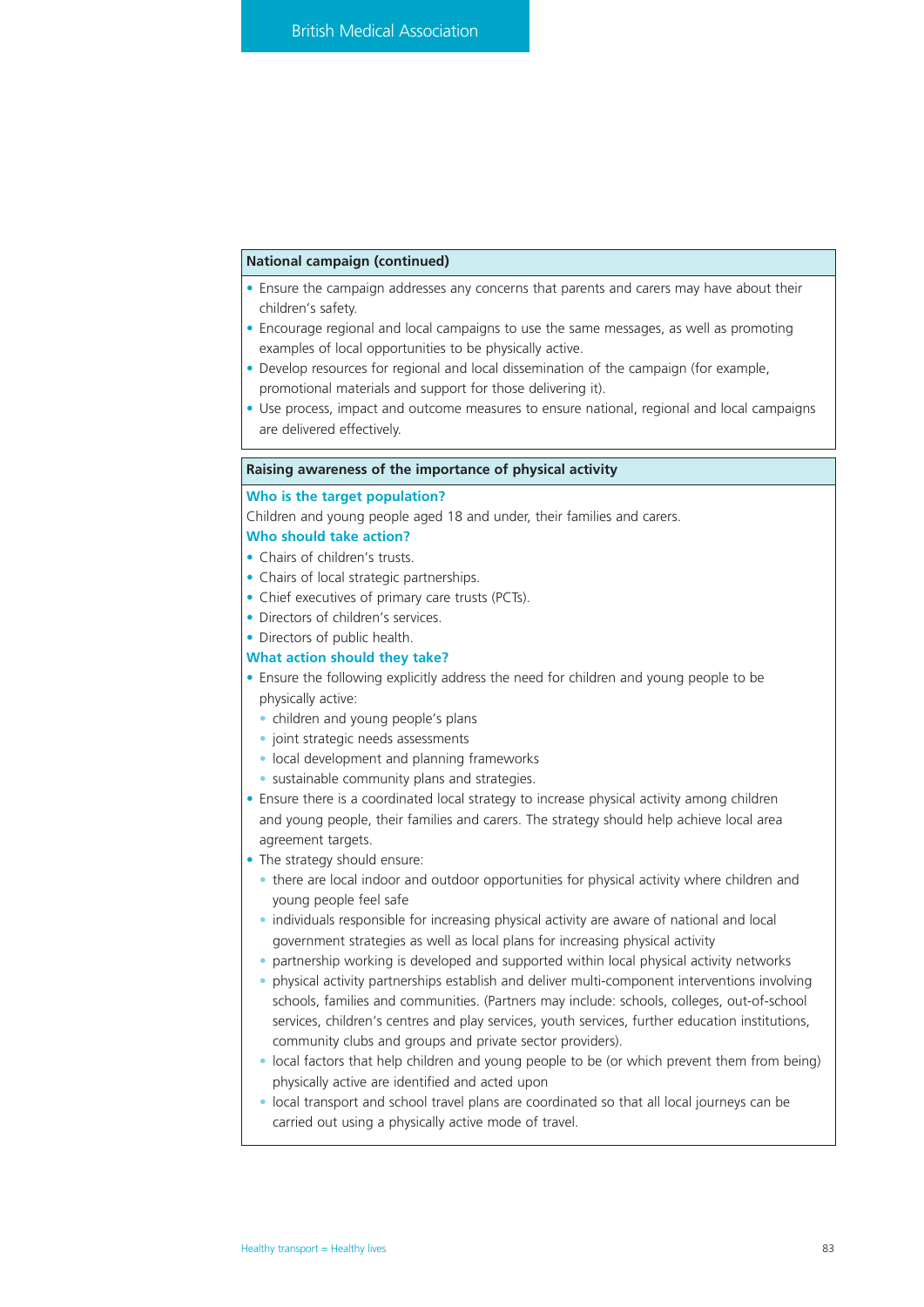# **Raising awareness of the importance of physical activity (continued)**

- Ensure physical activity initiatives aimed at children and young people are regularly evaluated. Evaluations should measure uptake among different groups (for example, among those with disabilities or from different ethnic backgrounds). Any changes in physical activity, physical skills and health outcomes should be recorded. In addition, progress towards local area agreement targets should be monitored.
- Identify a senior council member to be a champion for children and young people's physical activity. They should:
	- promote the importance of encouraging physical activity as part of all council portfolios
	- ensure physical activity is a key priority when developing local authority programmes and targets
	- promote partnership working with council member leads of relevant departments (for example, transport, leisure and health)
	- explain to the public the local authority's role in promoting physical activity.

# **Planning the provision of spaces and facilities**

### **Who is the target population?**

Children and young people aged 18 and under, their families and carers.

# **Who should take action?**

The following should take action in partnership with, or as part of, the local strategic partnership:

- Directors of children's services.
- Directors of leisure and cultural services.
- Directors of planning and regeneration.
- Governors and heads of schools and colleges, office managers and other decision-makers involved with buildings and outdoor spaces within the public, voluntary, community and private sectors.
- Planning and regeneration service managers and project managers and those involved in developing the 'Unitary development plan' (UDP) or other strategic planning documents.
- Representatives from crime and disorder reduction partnerships.

- Ensure physical activity facilities are suitable for children and young people with different needs and their families, particularly those from lower socioeconomic groups, those from minority ethnic groups with specific cultural requirements and those who have a disability.
- Provide children and young people with places and facilities (both indoors and outdoors) where they feel safe taking part in physical activities. These could be provided by the public, voluntary, community and private sectors (for example, in schools, youth clubs, local business premises and private leisure facilities). Local authorities should coordinate the availability of facilities, where appropriate. They should also ensure all groups have access to these facilities, including those with disabilities.
- Make school facilities available to children and young people before, during and after the school day, at weekends and during school holidays. These facilities should also be available to public, voluntary, community and private sector groups and organisations offering physical activity programmes and opportunities for physically active play.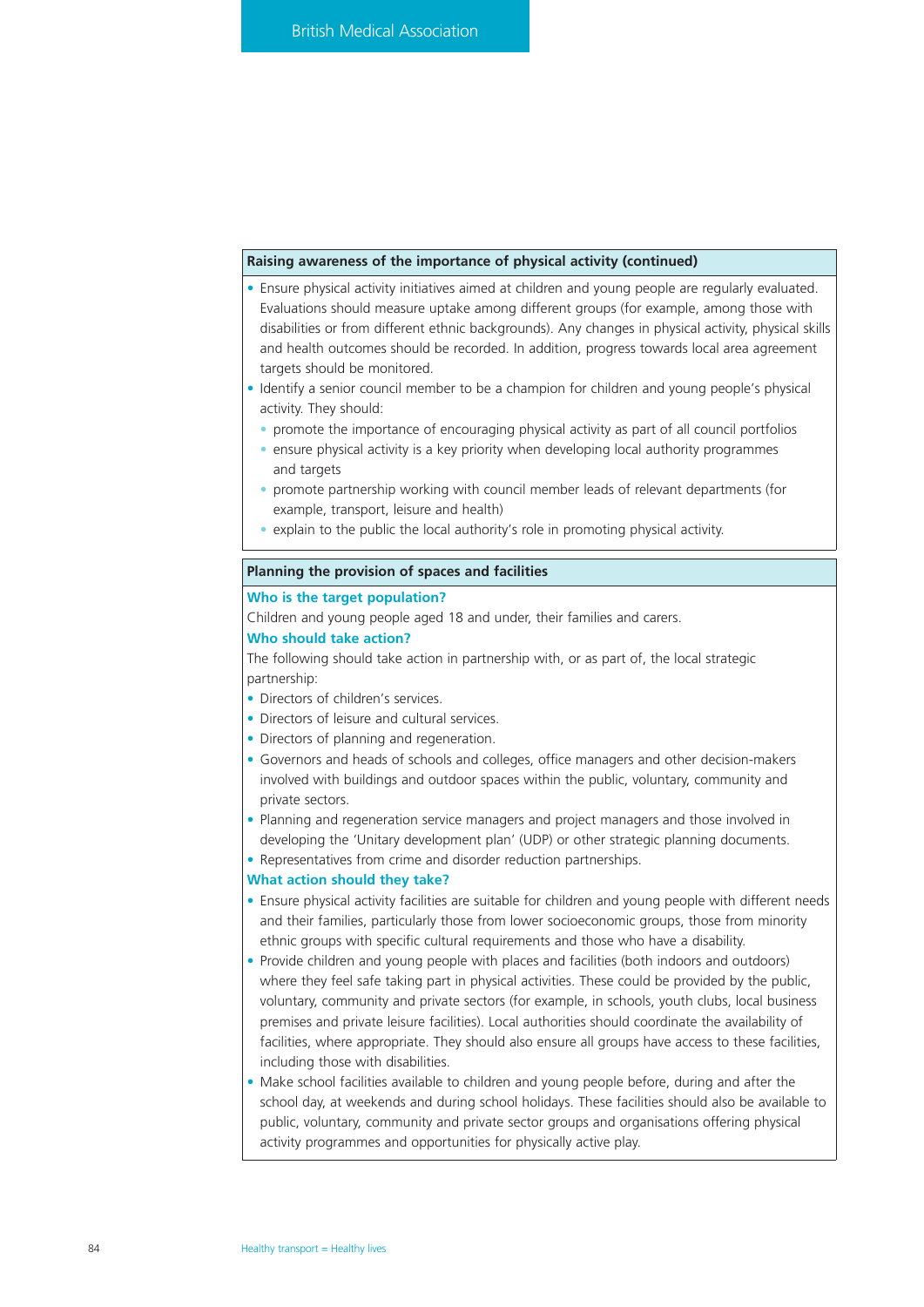## **Planning the provision of spaces and facilities (continued)**

- Actively promote public parks and facilities as well as more non-traditional spaces (for example, car parks outside working hours) as places where children and young people can be physically active.
- Town planners should make provision for children, young people and their families to be physically active in an urban setting. They should ensure open spaces and outdoor facilities encourage physical activity (including activities which are appealing to children and young people, for example, in-line skating). They should also ensure physical activity facilities are located close to walking and cycling routes.
- Ensure the spaces and facilities used for physical activity meet recommended safety standards for design, installation and maintenance. For example, outdoor play areas should have areas of shade from the sun and sheltered areas where children can play to reduce the impact of adverse weather.
- Assess all proposals for signs restricting physical activity in public spaces and facilities (such as those banning ball games) to judge the effect on physical activity levels.

## **Local transport plans**

### **Who is the target population?**

Children and young people aged 18 and under, their families and carers.

## **Who should take action?**

- Governors and heads of schools and colleges.
- Local transport authorities and executives.
- Police casualty reduction officers.
- Road safety officers.
- School travel advisers
- Transport planners.

- Ensure local transport and school travel plans continue to be fully aligned with other local authority plans which may impact on children and young people's physical activity. This includes local area agreements, local area play strategies and healthy school plans. Liaise with the local strategic partnership to achieve this.
- Ensure local transport plans continue to be developed in conjunction with local authority departments and other agencies that provide spaces and facilities for children and young people to be physically active.
- Ensure local transport plans acknowledge any potential impact on opportunities for children and young people to be physically active. Transport plans should aim to increase the number of children and young people who regularly walk, cycle and use other modes of physically active travel. They should make provision for the additional needs of, or support required by, children, young people and their parents or carers with a disability or impaired mobility.
- Continue working with schools to develop, implement and promote school travel plans. This may, for example, include: mapping safe routes to school; organising walk and bike to school days and walking buses; organising cycle and road safety training; and helping children to be 'streetwise'.
- Organise training courses for school travel plan advisers.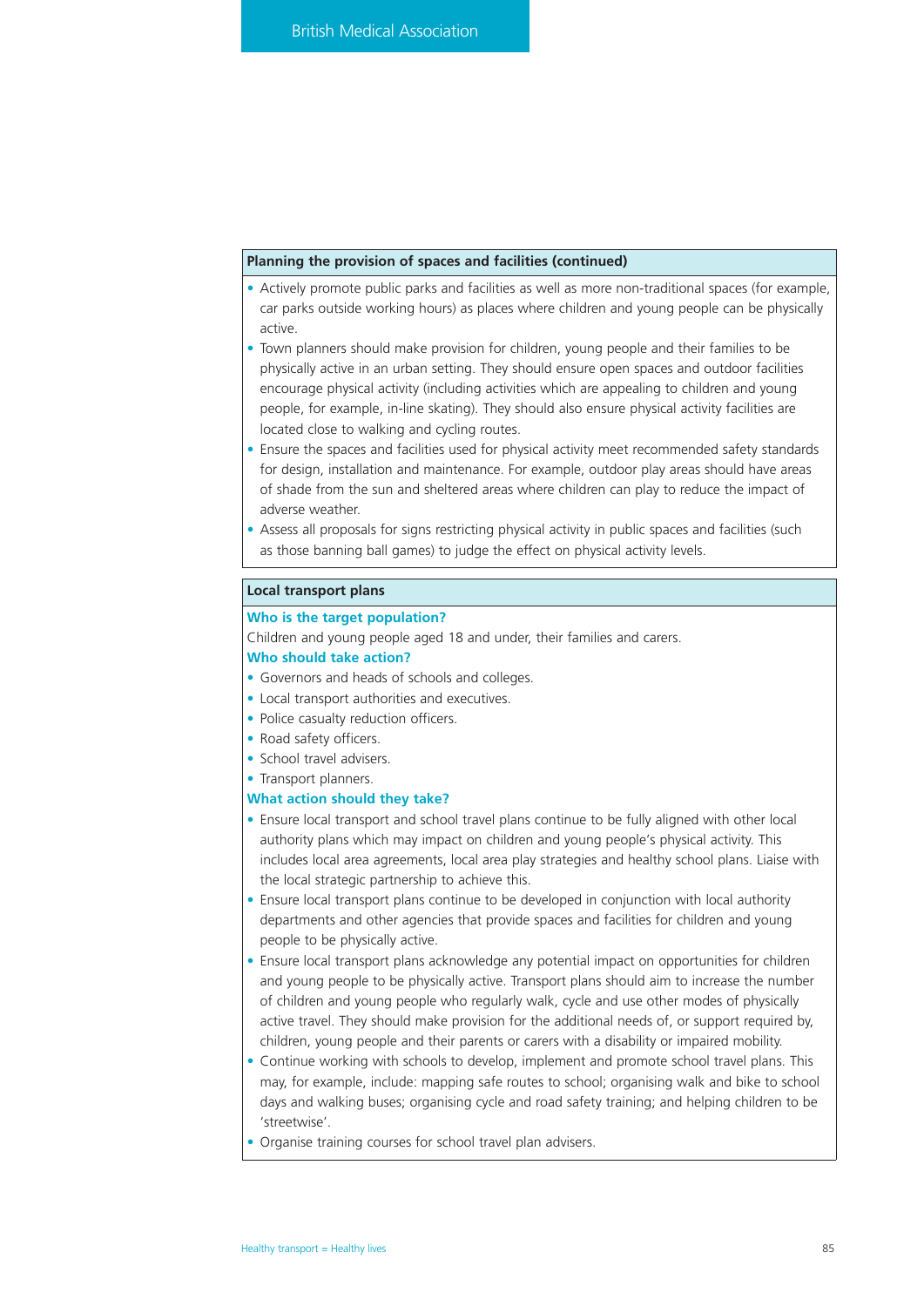# **Local transport plans (continued)**

• Identify any aspect of transport policies which discourages children and young people from using modes of travel involving physical activity (such as walking or cycling). For example, policies that aim to keep traffic moving may make it difficult to cross the road. Consider how these policies can be improved to encourage physically active travel.

#### **Active and sustainable school travel plans**

#### **Who is the target population?**

Children and young people aged 18 and under who travel to:

- pre-school or an early years facility
- school or college
- local, out-of-school activities.

## **Who should take action?**

- Governors and heads of schools and colleges.
- Those involved in governing or leading pre-school and early years education.
- School travel advisers.

- Continue to encourage a culture of physically active travel (such as walking or cycling).
- Develop a school travel plan which has physical activity as a key aim, in line with existing guidance. Integrate it with the travel plans of other local schools and the local community. The aim is to encourage children and young people to choose physically active modes of travel throughout their school career.
- Ensure schools provide suitable cycle and road safety training for all pupils.
- Encourage children and young people, especially those who live within a 2-mile radius of their school or other community facilities, to walk, cycle or use another mode of physically active travel to get there.
- Work with local authorities to map safe routes to school and to local play and leisure facilities. Take into account the views of pupils, parents and carers and consult with the local community. Overcome any barriers that are identified (for example, a lack of secure cycle parking).
- Involve children and young people, their parents and carers, the local community and external agencies in implementing the school travel plan. Use a mix of measures to promote it (for example, walking buses, walk and bike to school days). Work with the local authority school travel plan adviser to recruit volunteers on a long-term basis to help implement it.
- Set performance targets for school travel plans which are audited annually and which form part of delivery plans for local strategic partnerships. Remedial action should be taken when agreed targets are not reached.
- Develop parents' and carers' awareness of the wider benefits of walking and cycling and other physically active modes of travel. For example, explain how it can improve children and young people's movement skills, social wellbeing, self-confidence and independence. Also explain how it can help children to explore and become more familiar (and at ease) with their local environment while, at the same time, being physically active.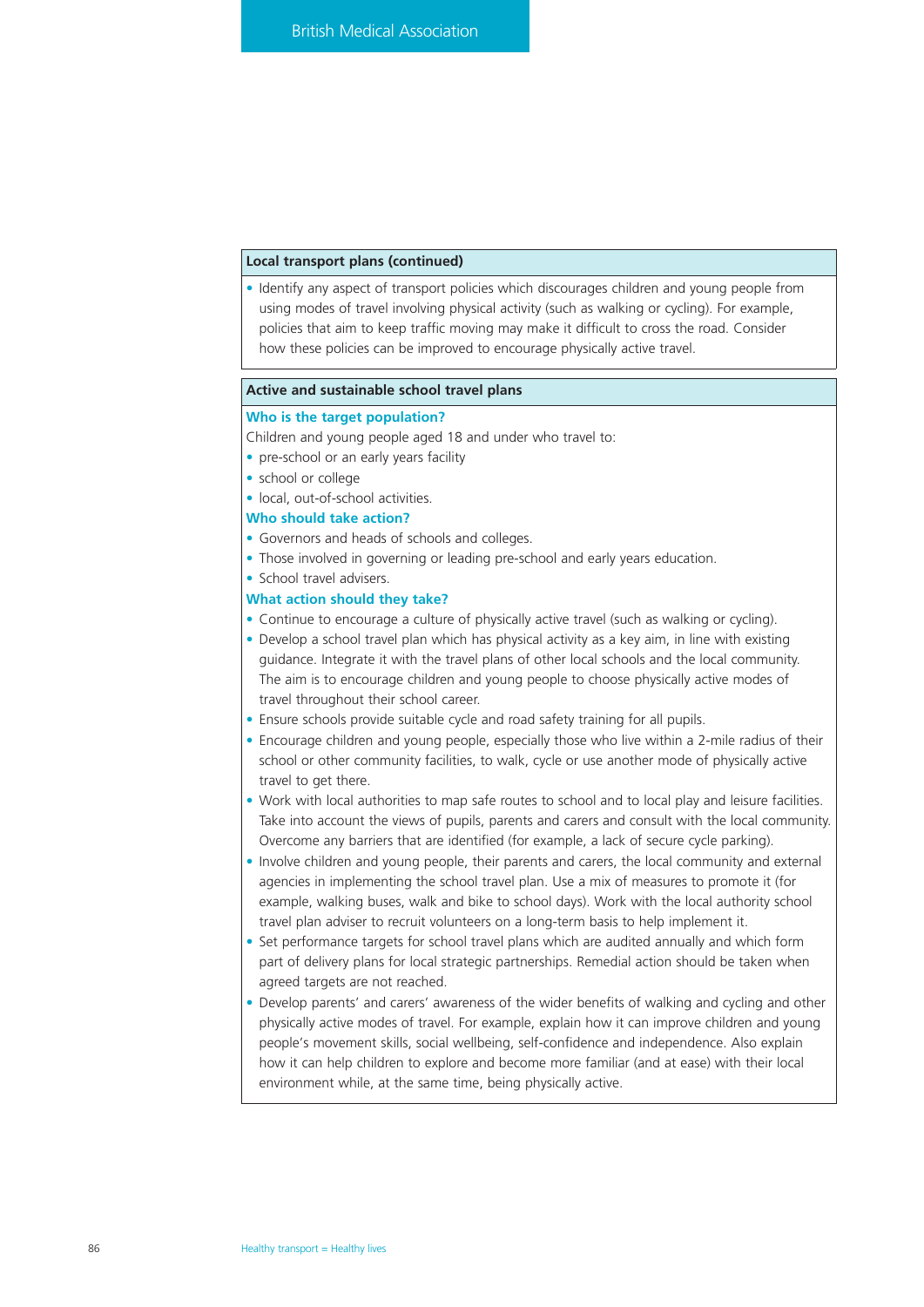# **Helping families to be active**

### **Who is the target population?**

Children and young people aged 18 and under, their families and carers.

# **Who should take action?**

Groups and individuals who have regular contact with children, young people, their parents and carers including:

- health practitioners
- local authority personnel
- physical activity professionals in the public and private sector
- teachers and early years providers
- volunteers and staff from community organisations.

- Ensure parents and carers are aware of government advice that children and young people should undertake a minimum of 60 minutes moderate to vigorous physical activity a day. Make them aware that, at least twice a week, this should include activities to improve bone health, muscle strength and flexibility.
- Provide information and advice on the benefits of physical activity, emphasising how enjoyable it is. Provide examples of local opportunities.
- Encourage parents and carers to get involved in physical activities with their children.
- Encourage parents and carers to complete at least some local journeys (or some part of a local journey) with young children using a physically active mode of travel. This should take place on most days of the week. The aim is to establish physically active travel (such as walking or cycling) as a life-long habit from an early age. Parents and carers should also be encouraged to allow their children to become more independent, by gradually allowing them to walk, cycle or use another physically active mode of travel for short distances.
- Act as a role model by incorporating physical activity into daily life. For example, opt for travel involving physical activity (such as walking or cycling), use the stairs and regularly participate in recreational activities or sport.
- Promote physically active travel as an option for all the family. Raise awareness of how it can help children and young people achieve the recommended daily amount of physical activity.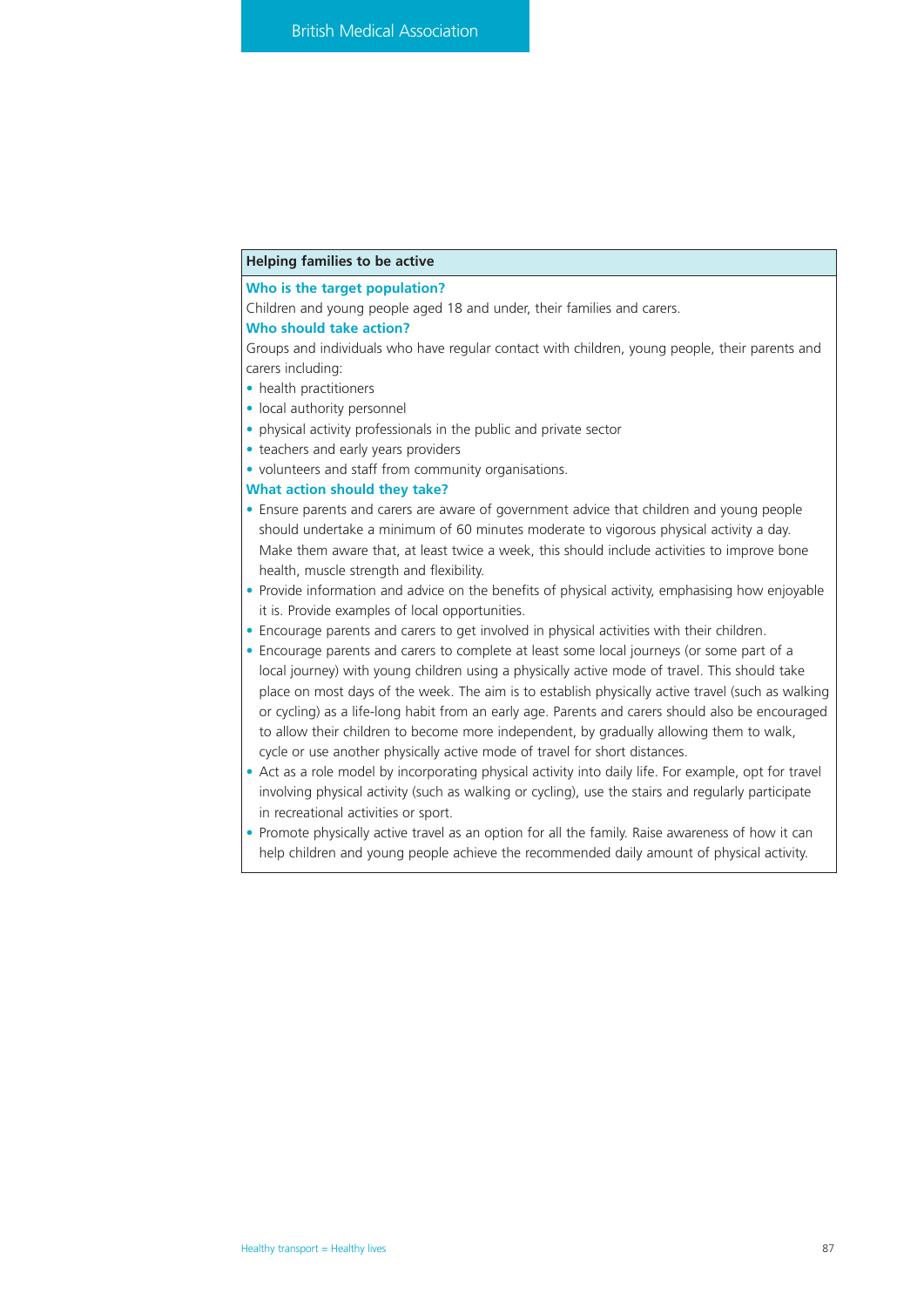# **Prevention of cardiovascular disease at population level (PH25)**

## **Physically active travel**

## **Policy goal**

Ensure government funding supports physically active modes of travel.

#### **What action should be taken?**

- Ensure guidance for local transport plans supports physically active travel. This can be achieved by allocating a percentage of the integrated block allocation fund to schemes which support walking and cycling as modes of transport.
- Create an environment and incentives which promote physical activity, including physically active travel to and at work.
- Consider and address factors which discourage physical activity, including physically active travel to and at work. An example of the latter is subsidised parking.

#### **Physical activity**

#### **Whose health will benefit?**

Everyone.

# **Who should take action?**

- Local authorities.
- PCTs.

- Ensure the physical environment encourages people to be physically active. Implement changes where necessary. This includes prioritising the needs of pedestrians and cyclists over motorists when developing or redeveloping highways. It also includes developing and implementing public sector workplace travel plans that incorporate physical activity (see 'Promoting physical activity in the workplace'). Encourage and support employers in other sectors to do the same.
- Ensure the need for children and young people to be physically active is addressed (see 'Promoting physical activity for children and young people'). This includes providing adequate play spaces and opportunities for formal and informal physical activity.
- Audit bye-laws and amend those that prohibit physical activity in public spaces (such as those that prohibit ball games).
- Consider offering free swimming to parents and carers who accompany children aged under five years to swimming facilities.
- Apportion part of the local transport plan (LTP) block allocation to promote walking, cycling and other forms of travel that involve physical activity. The proportion allocated should be in line with growth targets for the use of these modes of transport.
- Ensure cycle tracks created under the Cycle Tracks Act 1984 are part of the definitive map (the legal record of public rights of way).
- Align all 'planning gain' agreements with the promotion of heart health to ensure there is funding to support physically active travel. (For example, Section 106 agreements are sometimes used to bring development in line with sustainable development objectives.)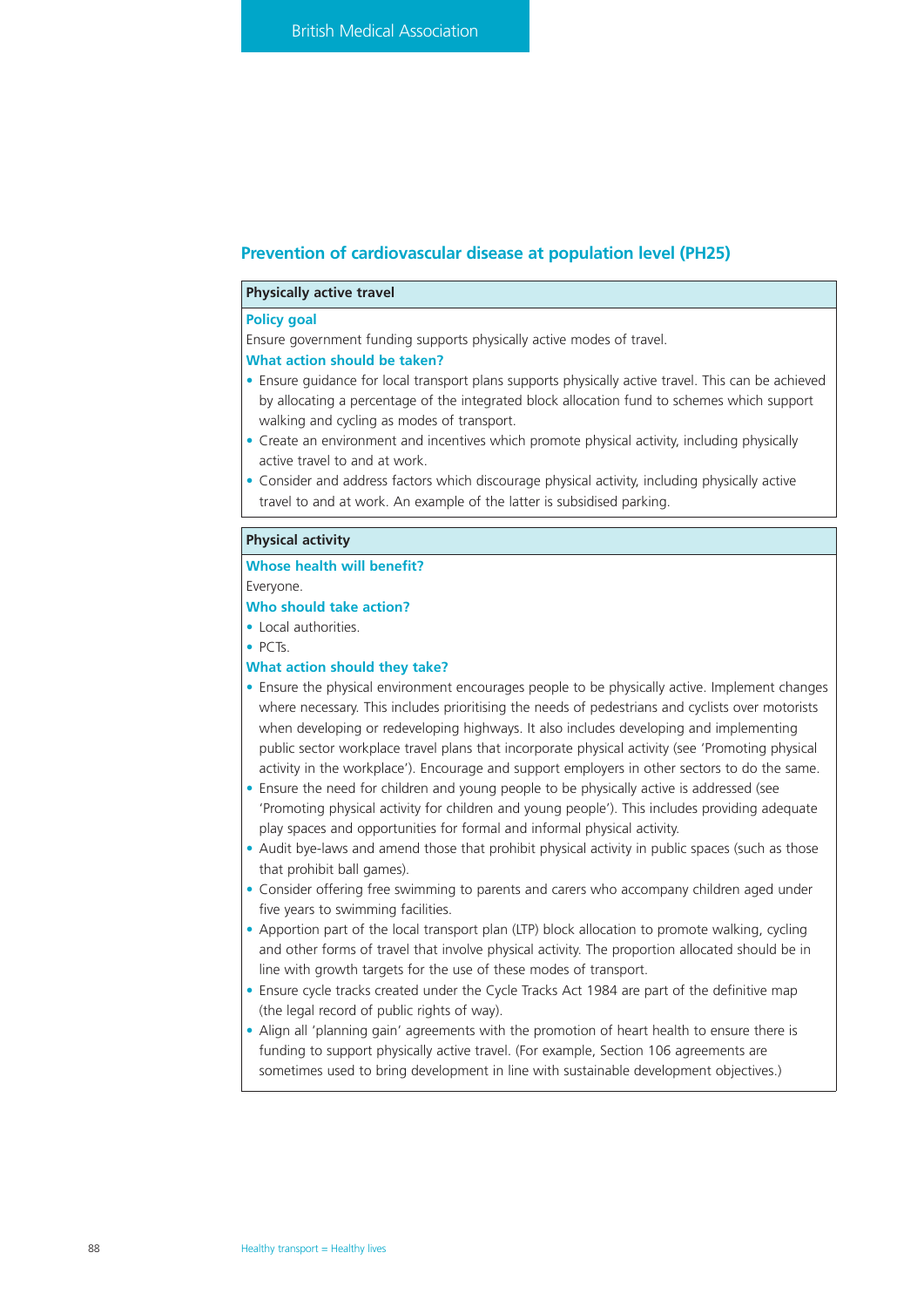# **Preventing unintentional injuries among children and young people aged under 15: road design and modification (PH31)**

## **Health advocacy and engagement**

#### **Who should take action?**

- Directors of public health and other health professionals with responsibility for preventing or treating injuries.
- Local strategic partnerships.

#### **What action should they take?**

- Ensure a senior public health position includes leading on, and responsibility for, the health sector's involvement in injury prevention and risk reduction.
- Support and promote changes to the road environment as part of a broader strategy to prevent injuries and the risk of injuries.
- Support coordinated working between health professionals and local highways authorities to promote changes to the road environment.

## **Needs assessment and planning**

#### **Who should take action?**

Local highways authorities.

# **What action should they take?**

Work with other partners to introduce engineering measures to reduce speed as part of a broad strategy to prevent injuries and the risk of injuries. These measures should be:

- developed after considering data on risk of injury (such as traffic speed and volume) and injuries (including levels of casualties, their age, the groups involved and where they occur)
- designed and constructed in line with current good practice guidelines and case studies (such as 'Manual for streets'), and determined by local context and the characteristics of the site (including physical limitations such as geological considerations)
- designed taking into account all road users (not just car users), including vulnerable road users (such as pedestrians, cyclists and those with impaired mobility)
- developed using effective processes of community engagement to seek the views of children, young people, their parents and carers and with involvement of other interested parties such as the emergency services and local businesses
- implemented based on local priorities for modifying the transport infrastructure
- evaluated for their effect in terms of reducing the risk of injury and reducing the number of actual injuries
- evaluated for any unintended consequences, such as the impact on the number of people walking or cycling or on injury rates in neighbouring streets.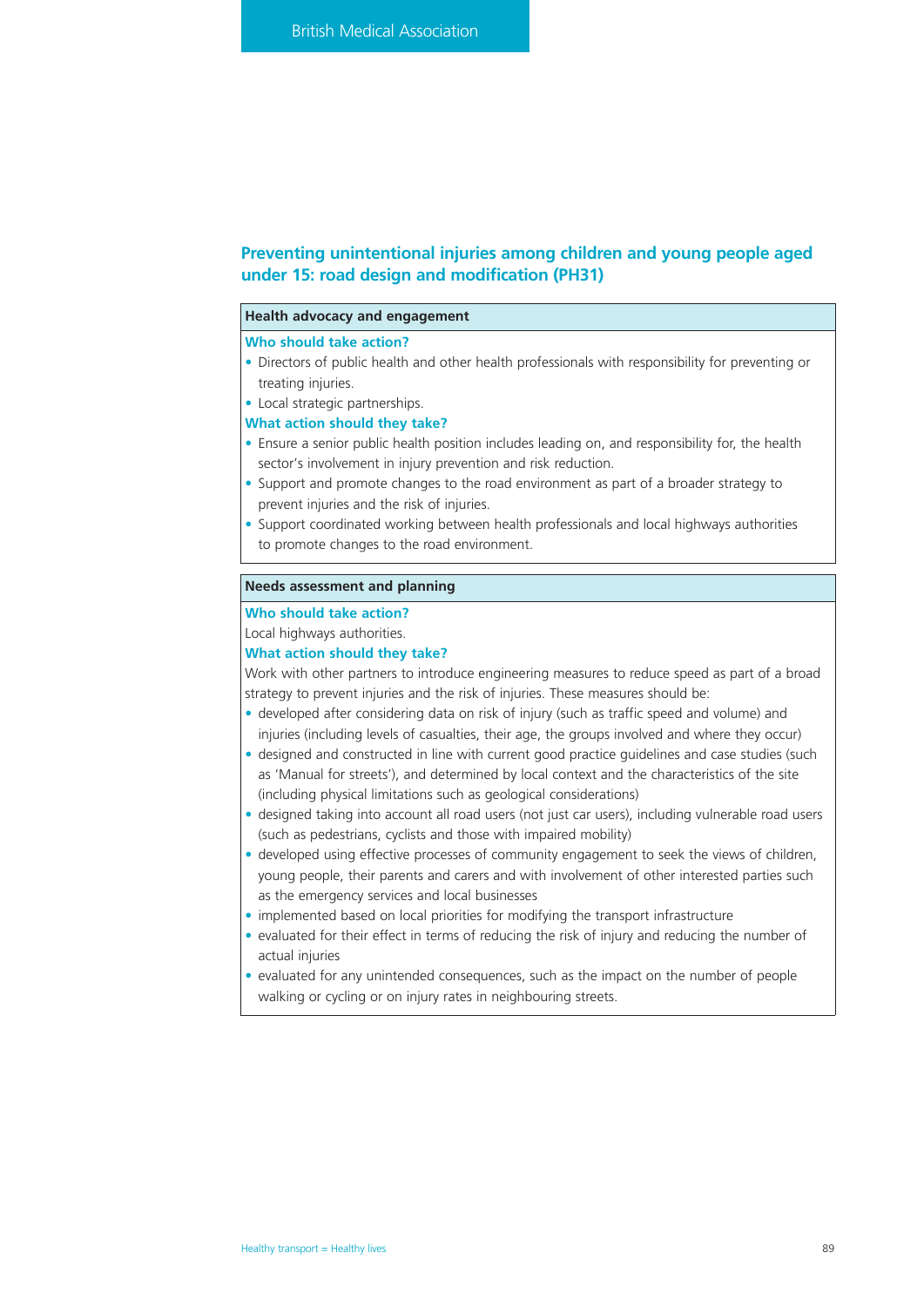# **Measures to reduce speed**

# **Who should take action?**

- Local highways authorities.
- Local strategic partnerships.

# **What action should they take?**

- Introduce engineering measures to reduce speed in streets that are primarily residential or where pedestrian and cyclist movements are high. These measures could include:
	- speed reduction features (for example, traffic-calming measures on single streets, or 20 mph zones across wider areas)
	- changes to the speed limit with signing only (20 mph limits) where current average speeds are low enough, in line with Department for Transport guidelines.
- Implement city or town-wide 20 mph limits and zones on appropriate roads. Use factors such as traffic volume, speed and function to determine which roads are appropriate.
- Consider changes to speed limits and appropriate engineering measures on rural roads where the risk of injury is relatively high, in line with Department for Transport guidance.
- Take account of the factors identified when introducing measures.

# **Popular routes**

# **Who should take action?**

- Directors of public health.
- Local highways authorities.
- Local strategic partnerships.
- Public health professionals with an injury prevention remit.
- School travel planners.

- Consider opportunities to develop engineering measures to provide safer routes commonly used by children and young people, including to school and other destinations (such as parks, colleges and recreational sites). This should be done as part of the development of a broad package of measures to address travel, for instance when developing school travel plans.
- Include school governors and head teachers in discussions about changes relating to school travel.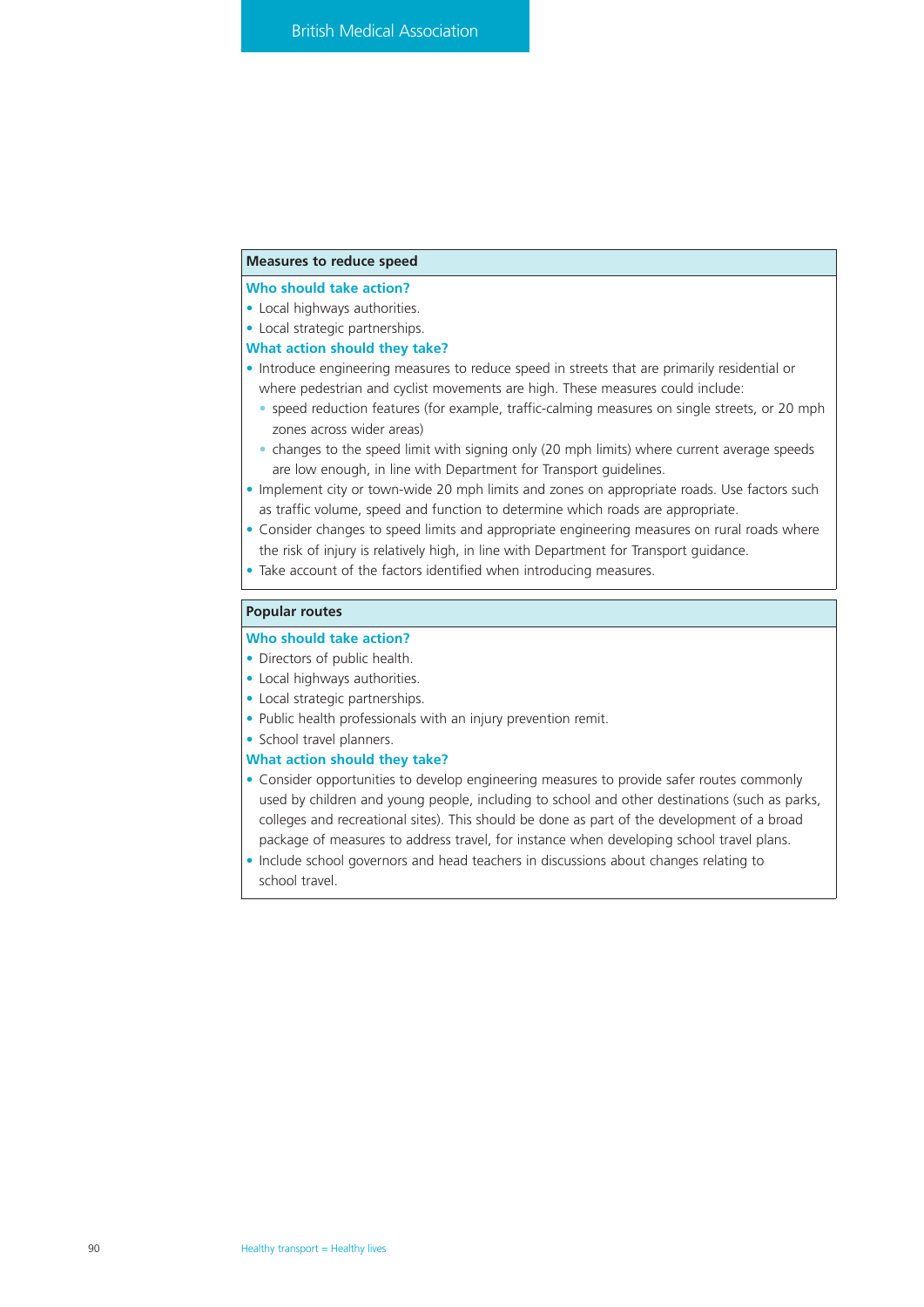# References

- 1 Department for Transport (2007) *Towards a sustainable transport system.* London: Department for Transport.
- 2 The Marmot Review (2010) *Fair society, healthy lives.* London: The Marmot Review.
- 3 Parliamentary Office for Science and Technology (2001) *Health benefits of physical activity.* London: The Stationery Office.
- 4 Department of Health & Department for Transport (2010) *Active travel strategy.* London: The Stationery Office.
- 5 Warburton D, Charlesworth S, Ivey A et al (2010) A systematic review of the evidence for Canada's Physical Activity Guidelines for Adults. *International Journal of Behavioral Nutrition and Physical Activity* **7**: 39.
- 6 British Medical Association (1992) *Cycling: towards health and safety*. London: British Medical Association.
- 7 Johan de Hartog J, Boogaard H, Nijland H et al (2010) Do the health benefits of cycling outweigh the risks? *Environmental Health Perspectives* **118**: 1109-16.
- 8 Kushi LH, Byers T, Doyle C et al (2006) American cancer society guidelines on nutrition and physical activity for cancer prevention: reducing the risk of cancer with healthy food choices and physical activity. *CA: A Cancer Journal for Clinicians* **56**: 254-81.
- 9 Harriss DJ, Atkinson G, Batterham A et al (2009) Lifestyle factors and colorectal cancer risk (2): a systematic review and meta-analysis of associations with leisure-time physical activity. *Colorectal Disease* **11**: 689-701.
- 10 Macmillan Cancer Support (2011) *The importance of physical activity for people living with and beyond cancer.* London: Macmillan Cancer Support.
- 11 Department of Health (2011) *Start active, stay active. A report on physical activity for health from the four home countries' Chief Medical Officers*. London: Department of Health.
- 12 Pretty J, Peacock J, Hine R et al (2007) Green exercise in the UK countryside: effects on health and psychological well-being, and implications for policy and planning. *Journal of Environmental Planning and Management* **50**: 211-31.
- 13 Cavill N (2007) Health on wheels. *Primary healthcare* **17:** 12-3.
- 14 The Swedish Council on Technology Assessment in Health Care (2003) *Osteoporosis: prevention, diagnosis and treatment.* Stockholm: The Swedish Council on Technology Assessment in Health Care.
- 15 Kelley GA (1998) Aerobic exercise and bone density at the hip in postmenopausal women: a meta-analysis. *Preventive Medicine* **27**: 798-807.
- 16 Mindell JS, Watkins SJ & Cohen JM (2011) *Health on the Move 2.* Stockport: Transport and Health Study Group.
- 17 Hardman AE & Morris JN (1998) Walking to health. *British Journal of Sports Medicine* **32**: 184.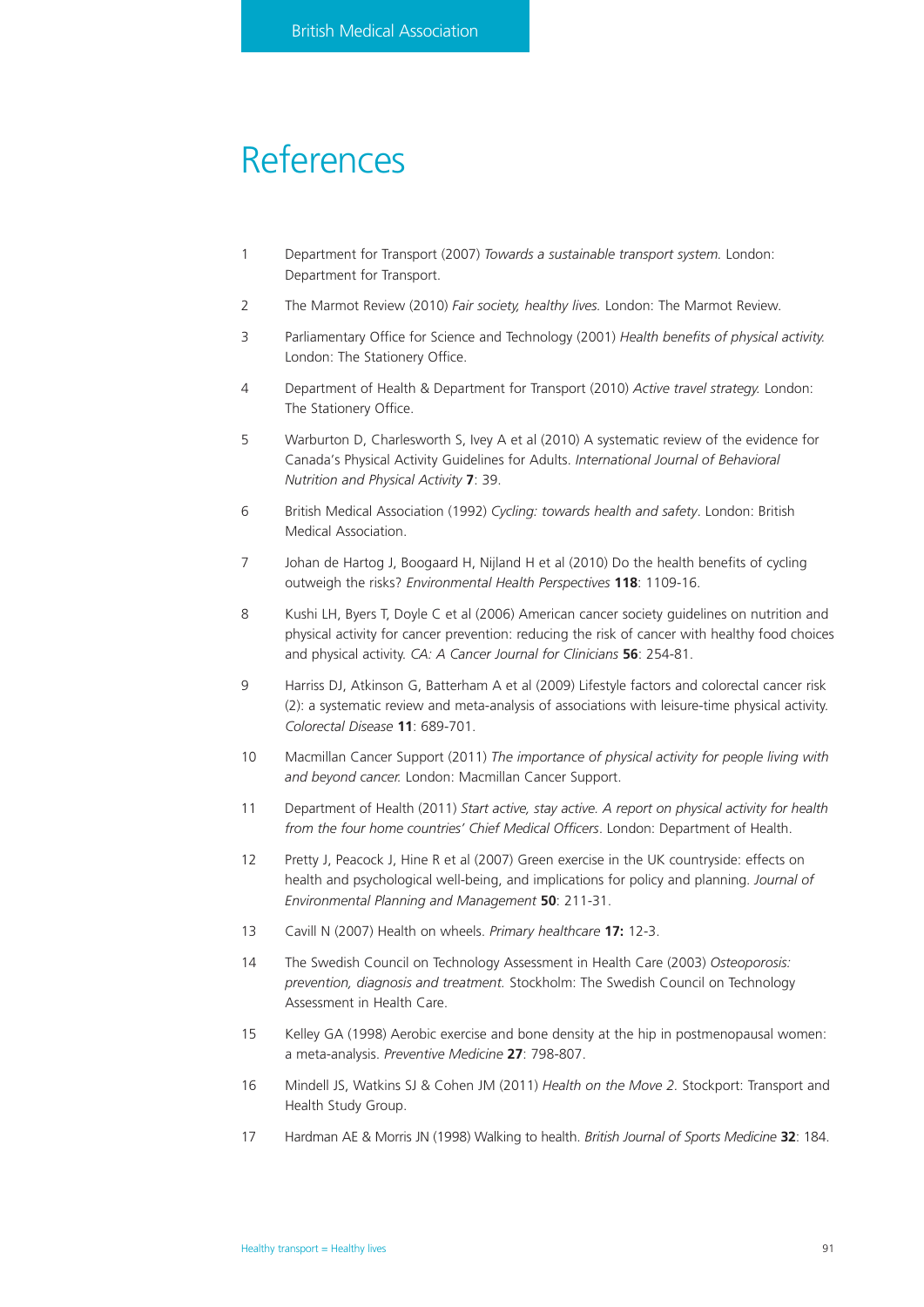- 18 Rejeski WJ, Brawley LR & Shumaker SA (1996) Physical activity and health-related quality of life. *Exercise and Sport Sciences Reviews* **24**: 71-108.
- 19 Royal College of Physicians (1991) *Medical aspects of exercise: benefits and risks.* London: Royal College of Physicians.
- 20 Wareham N (2007) Physical activity and obesity prevention. *Obesity Reviews* **8:** 109-14.
- 21 Jeon CY, Lokken RP, Hu FB et al (2007) Physical activity of moderate intensity and risk of type 2 diabetes: a systematic review. *Diabetes Care* **30**: 744-52.
- 22 LaMonte MJ, Blair SN & Church TS (2005) Physical activity and diabetes prevention. *Journal of Applied Physiology* **99**: 1205-13.
- 23 UITP (2006) *The role of public transport to reduce green house gas emissions and improve energy efficiency: position on the European climate change programme and the green paper on energy efficienc*y. Brussels, Belgium: UITP.
- 24 Woodcock J, Edwards P, Tonne C et al (2009) Public health benefits of strategies to reduce greenhouse-gas emissions: urban land transport. *The Lancet* **374**: 1930-43.
- 25 Hoek G, Boogaard H, Knol A et al (2010) Concentration response functions for ultrafine particles and all-cause mortality and hospital admissions: results of a European expert panel elicitation. *Environmental Science and Technology* **44**: 476-82.
- 26 Finkelstein MM, Jerrett M & Sears MR (2004) Traffic air pollution and mortality rate advancement periods. *American Journal of Epidemiology* **160**: 173-7.
- 27 Peters A, von Klot S, Heier M et al (2004) Exposure to traffic and the onset of myocardial infarction. *New England Journal of Medicine* **351**: 1721-30.
- 28 Tonne C, Melly S, Mittleman M et al (2007) A case-control analysis of exposure to traffic and acute myocardial infarction. *Environmental Health Perspectives* **115**: 53-7.
- 29 Gauderman WJ, Vora H, McConnell R et al (2007) Effect of exposure to traffic on lung development from 10 to 18 years of age: a cohort study. *The Lancet* **369**: 571-7.
- 30 European Environment Agency (2009) *Transport at a crossroads.* Luxembourg: European Environment Agency.
- 31 Department for Transport (2011) *Reported road casualties Great Britain: 2010.* London: Department for Transport.
- 32 Stern N (2006) *The economics of climate change. The Stern review.* London: HM Treasury.
- 33 Woodcock J, Banister D, Edwards P et al (2007) Energy and transport. *The Lancet* **370**: 1078-88.
- 34 Carter RM, de Freitas CR, Goklany IM et al (2006) The Stern review: a dual critique. *World Economics* **7**: 165-232.
- 35 Appleyard D & Lintell M (1972) The environmental quality of city streets: The residents' viewpoint. *Journal of the American Institute of Planners* **38**: 84-101.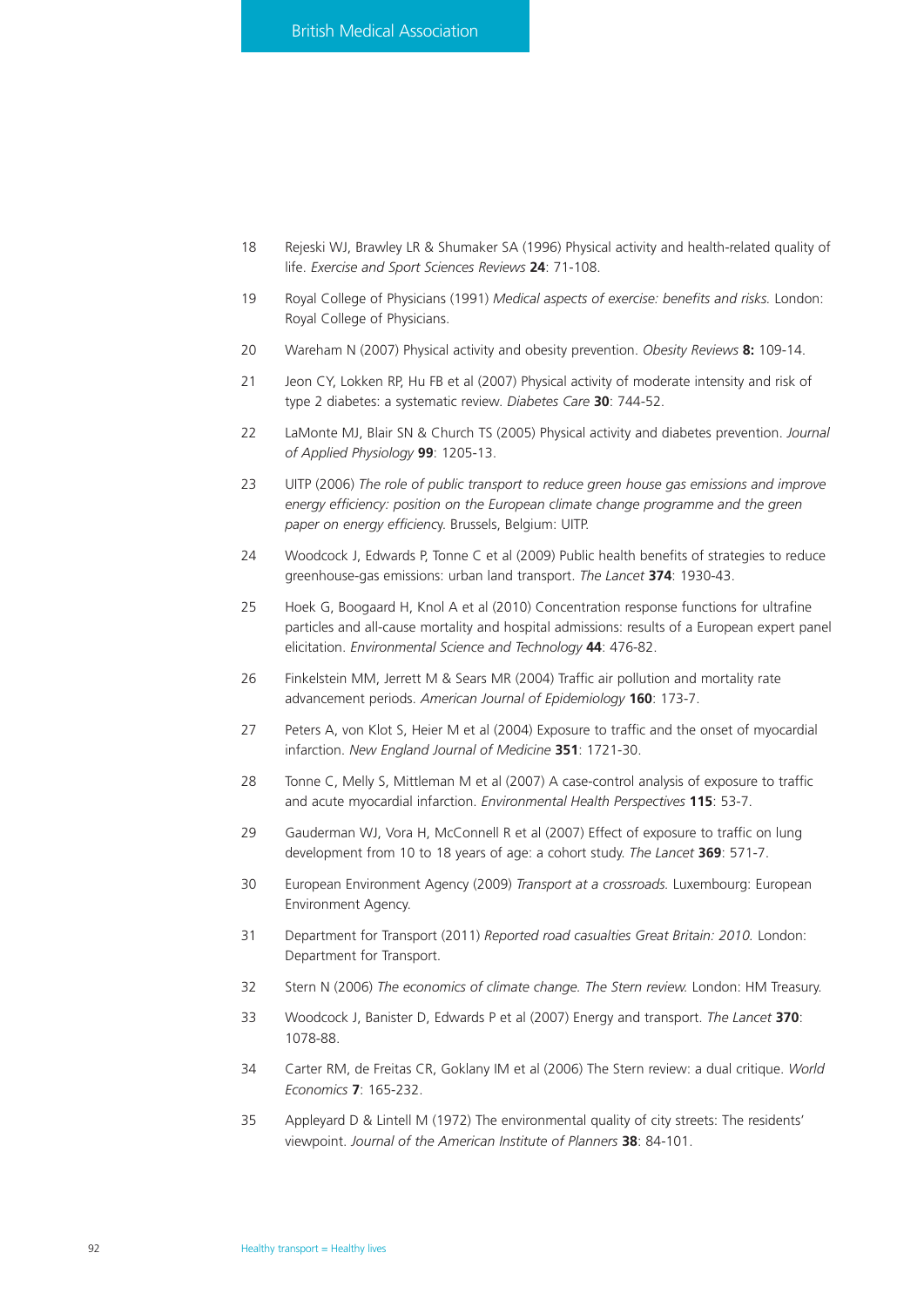- 36 World Health Organization (2006) *Promoting physical activity and active living in urban environments.* Turkey: World Health Organization.
- 37 Department for Transport (2010) *Reported road casualties Great Britain: 2009.* London: Department for Transport.
- 38 Department for Transport (2012) *Licensed cars by keepership (private and company), Great Britain, annually from 1994.* London: Department for Transport.
- 39 Department for Transport (2009) *Transport trends 2009.* London: Department for Transport.
- 40 Department for Transport (2007) *Understanding the travel needs, behaviour and aspirations of people in later life.* London: Department for Transport.
- 41 Scottish Executive (2005) *Attitudes towards car use and modal shift in Scotland.* Edinburgh: Scottish Executive.
- 42 Department for Transport (2011) *National travel survey 2010.* London: Department for Transport.
- 43 Department for Regional Development (2011) *Northern Ireland transport statistics 2010-11.* Belfast: Department for Regional Development.
- 44 House of Commons Transport Committee (2009) *Taxes and charges on road users.* London: The Stationery Office.
- 45 Department for Transport (2010) *Transport statistics Great Britain: 2010.* London: Department for Transport.
- 46 Department for Transport (2008) *Transport trends 2007.* London: Department for Transport.
- 47 Sustainable Development Commission (2011) *Fairness in a car dependent society.* London: Sustainable Development Commission.
- 48 Department for Transport (2010) *Public attitudes towards road congestion.* London: Department for Transport.
- 49 Department for Transport (2011) *Inter-urban congestion statistics: year ending December 2010*. London: Department for Transport.
- 50 Transport for London (2010) *Cycling revolution London.* London: Transport for London.
- 51 Levy J, Buonocore J & von Stackelberg K (2010) Evaluation of the public health impacts of traffic congestion: a health risk assessment. *Environmental Health* **9**: 65.
- 52 The Cabinet Office (2009) *The wider costs of transport in English urban areas in 2009.* London: The Stationery Office.
- 53 The World Bank (2004) *Reducing air pollution from urban transport.* Washington, DC: The World Bank.
- 54 Department for Energy and Cimate Change (2009) *Low carbon industrial strategy: a vision.* London: Department for Energy and Cimate Change.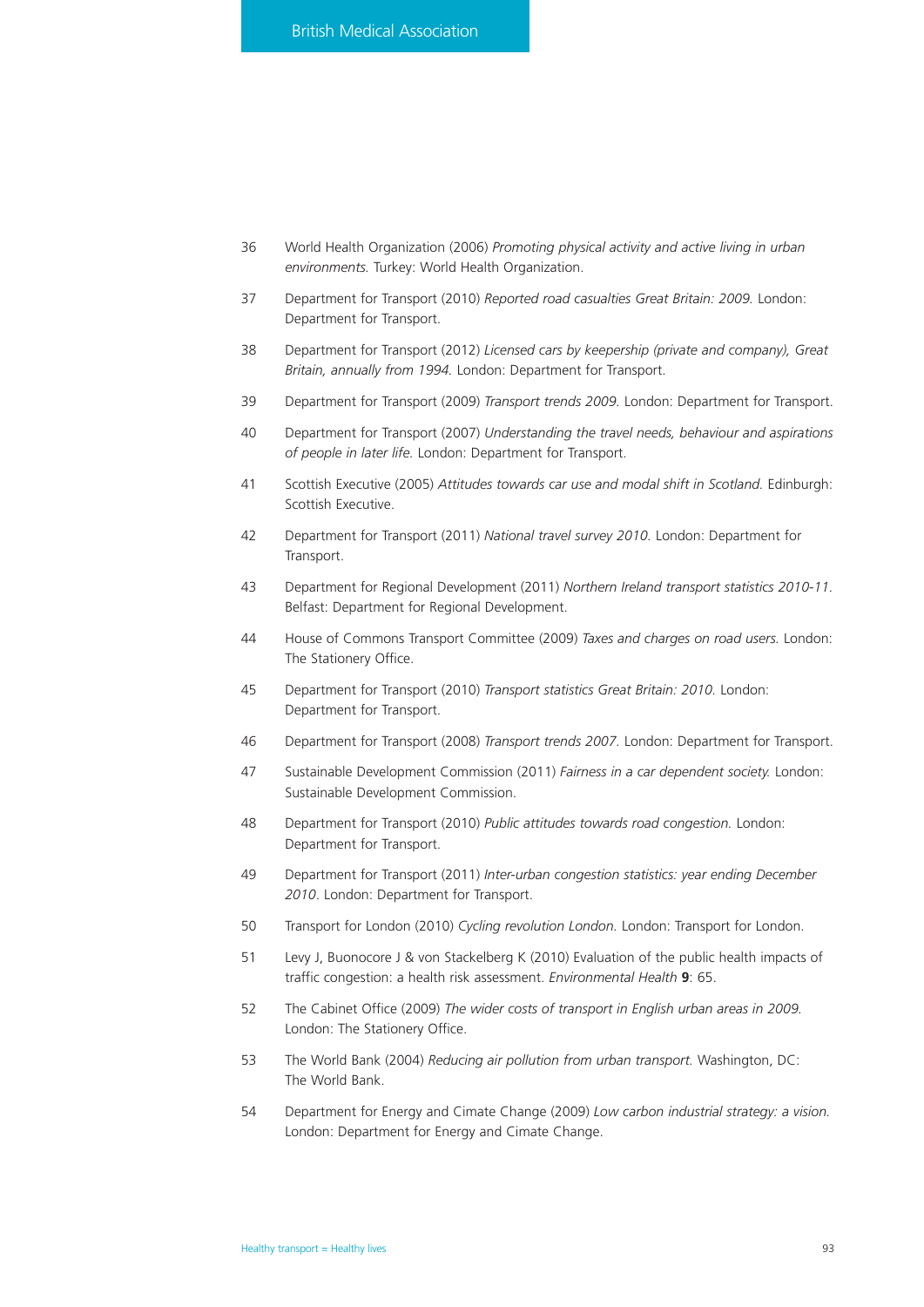- 55 Department for Transport (2008) *Building sustainable transport into new developments: a menu of options for growth points and eco-towns.* London: Department for Transport.
- 56 Department for Transport (2007) *Traffic calming.* London: Department for Transport.
- 57 Pilkington P & Kinra S (2005) Effectiveness of speed cameras in preventing road traffic collisions and related casualties: systematic review. *British Medical Journal* **330**: 331-4.
- 58 Jacobsen PL, Racioppi F & Rutter H (2009) Who owns the roads? How motorised traffic discourages walking and bicycling. *Injury Prevention* **15**: 369-73.
- 59 Transport Research Laboratory (2000) *The effects of drivers' speed on the frequency of road accidents.* London: Transport Research Laboratory.
- 60 Grundy C, Steinbach R, Edwards P et al (2009) Effect of 20 mph traffic speed zones on road injuries in London, 1986-2006: controlled interrupted time series analysis. *British Medical Journal* **339:** b4469.
- 61 Department for Transport (2009) *Good practice guidelines: delivering travel plans through the planning process.* London: Department for Transport.
- 62 National Audit Office (2009) *Improving road safety for pedestrians and cyclists in Great Britain.* London: National Audit Office.
- 63 Tonne C, Beevers S, Armstrong BG et al (2008) Air pollution and mortality benefits of the London congestion charge: spatial and socioeconomic inequalities. *Occupational and Environmental Medicine* **65:** 620-7.
- 64 David B (2008) The sustainable mobility paradigm. *Transport Policy* **15**: 73-80.
- 65 Transport for London (2007) *Central London congestion charging impacts monitoring – fifth annual report.* London: Transport for London.
- 66 Greater London Authority (2009) *The Mayor's transport strategy*. London: Greater London Authority.
- 67 Bunn F, Collier T, Frost C et al (2003) Area-wide traffic calming for preventing traffic related injuries. *Cochrane Database of Systematic Reviews* **1**: CD003110.
- 68 The Forestry Commission England (2010) *The case for trees in development and the urban environment.* Bristol: The Forestry Commission.
- 69 Deacon L, Perkins C & Bellis M (2011) *Road traffic collisions and casualties in the North West of England*. Liverpool: North West Public Health Observatory.
- 70 Sustrans (2010) *Taking action on active travel*. Bristol: Sustrans.
- 71 Department for Transport (2004) *Making car sharing and car clubs work: final report.* London: Department for Transport.
- 72 www.peterborough.gov.uk (accessed 23.04.12).
- 73 Parliamentary Office for Science and Technology (2006) *Low carbon private vehicles.* London: The Stationery Office.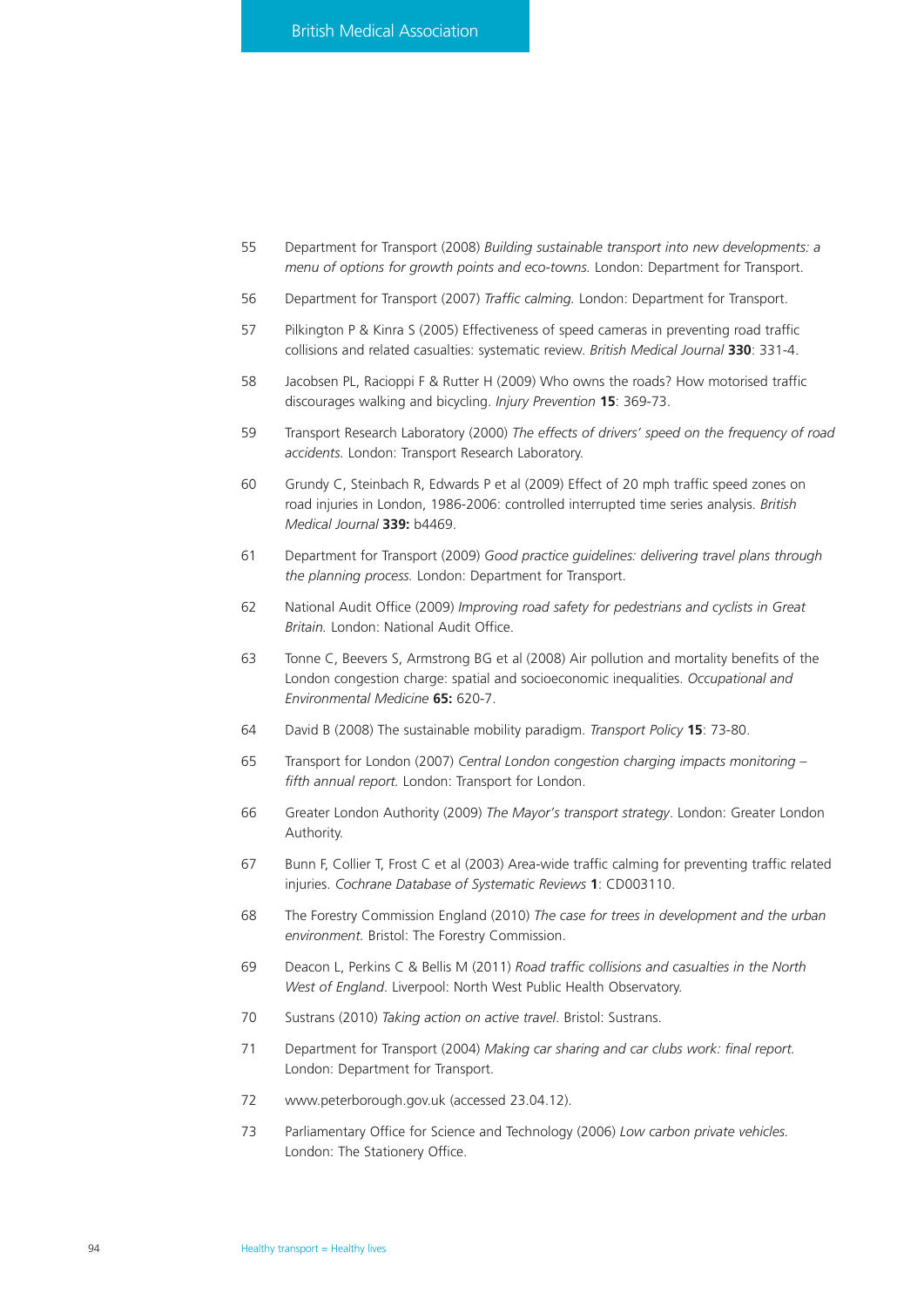- 74 Department for Transport (2011) *Values of time and operating costs.* London: Department for Transport.
- 75 Wilkinson P, Smith KR, Beevers S et al (2007) Energy, energy efficiency, and the built environment. *The Lancet* **370**: 1175-87.
- 76 Stansfeld SA & Matheson MP (2003) Noise pollution: non-auditory effects on health. *British Medical Bulletin* **68**: 243-57.
- 77 www.decc.gov.uk (accessed 18.04.12).
- 78 Department for Trade and Industry (2007) *Meeting the energy challenge: a white paper on energy*. London: The Stationery Office.
- 79 Haines A, McMichael AJ, Smith KR et al (2009) Public health benefits of strategies to reduce greenhouse-gas emissions: overview and implications for policy makers. *The Lancet* **374**: 2104-14.
- 80 London Health Commission (2003) *Energy and health: making the link.* London: London Health Commission.
- 81 HM Treasury (2001) *Building a stronger, fairer Britain in an uncertain world: pre-budget report. Chapter 7: protecting the environment.* London: The Stationery Office.
- 82 HM Government (2005) *Securing the future: delivering UK sustainable development strategy.* London: The Stationery Office.
- 83 Department for Environment, Food and Rural Affairs (2010) *Valuing the overall impacts of air pollution.* London: Department for Environment, Food and Rural Affairs.
- 84 Department of Health (2008) *Health effects of climate change in the UK 2008: an update of the Department of Health report 2001/2002.* London: Department of Health.
- 85 Committee on the Medical Effects of Air Pollutants (2010) *Long-term exposure to air pollution: effect on mortality.* London: Committee on the Medical Effects of Air Pollutants.
- 86 Bhaskaran K, Hajat S, Armstrong B et al (2011) The effects of hourly differences in air pollution on the risk of myocardial infarction: case crossover analysis of the MINAP database. *British Medical Journal* **343:** d5531.
- 87 Committee on the Medical Effects of Air Pollutants (2010) *Is exposure to outdoor air pollution a cause of atopic (allergic) asthma?* London: Committee on the Medical Effects of Air Pollutants.
- 88 Fonken LK, Xu X, Weil ZM et al (2011) Air pollution impairs cognition, provokes depressivelike behaviors and alters hippocampal cytokine expression and morphology. *Molecular Psychiatry* **16**: 987-95.
- 89 World Health Organization (2005) *Health effects of transport related air pollution.* Copenhagen: World Health Organization.
- 90 Sustrans press release (18.01.12) Greenways to cleaner air.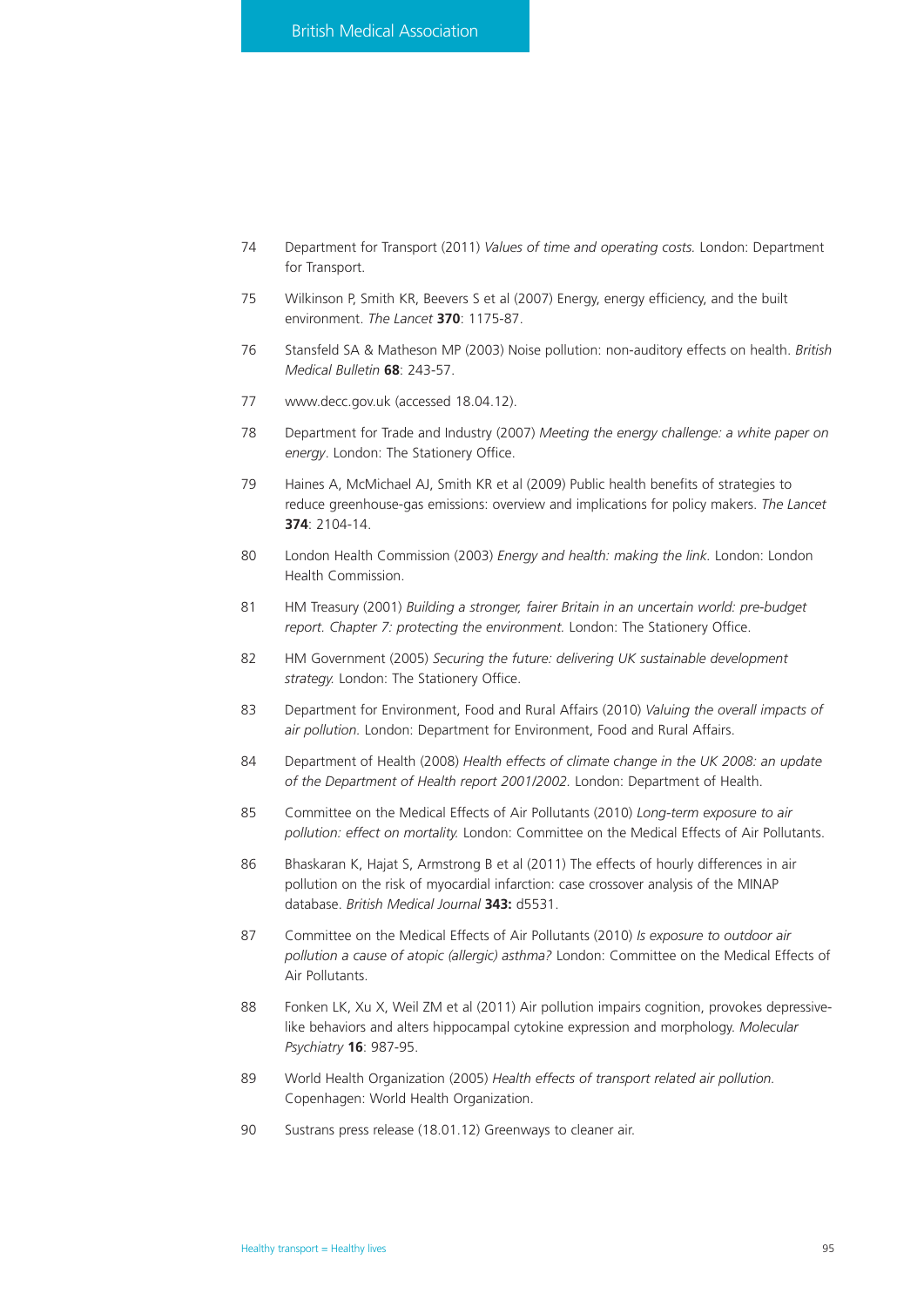- 91 Department for Environment, Food and Rural Affairs (2006) *Air quality and social deprivation in the UK: an environmental inequalities analysis.* London: Department for Environment, Food and Rural Affairs.
- 92 Passchier W, Knottnerus A, Albering H et al (2000) Public health impact of large airports. *Environmental Health* **15:** 83-96.
- 93 Cohen BS, Bronzaft AL, Heikkinen M et al (2008) Airport-related air pollution and noise. *Journal of Occupational and Environmental Hygiene* **5:** 119-29.
- 94 Voorhees AS, Araki S, Sakai R et al (2000) An ex post cost-benefit analysis of the nitrogen dioxide air pollution control program in Tokyo. *Journal of Air and Waste Management* **50:** 391-410.
- 95 Powe NA & Willis KG (2004) Mortality and morbidity benefits of air pollution (SO<sub>2</sub> and PM<sub>10</sub>) absorption attributable to woodland in Britain. Journal of Environmental Management **70:** 119-28.
- 96 www.lowemissionzones.eu (accessed 18.04.12).
- 97 Transport for London (2006) *Health impact assessment of the low emission zone.* London: Transport for London.
- 98 Transport for London (2010) *Travel in London: report 3.* London: Transport for London.
- 99 London Health Commission (2003) *Noise and health: making the link.* London: London Health Commission.
- 100 Hardoy MC, Carta MG, Marci AR et al (2005) Exposure to aircraft noise and risk of psychiatric disorders: the Elmas survey. *Social Psychiatry and Psychiatric Epidemiology* **40**: 24-6.
- 101 Haines MM, Stansfeld SA, Head J et al (2002) Multilevel modelling of aircraft noise on performance tests in schools around Heathrow Airport London. *Journal of Epidemiology and Community Health* **56**: 139-44.
- 102 Hygge S, Evans GW & Bullinger M (2002) A prospective study of some effects of aircraft noise on cognitive performance in schoolchildren. *Psychological Science* **13**: 469-74.
- 103 Babisch W (2008) Road traffic noise and cardiovascular risk. *Noise Health* **10**: 27-33.
- 104 Royal Commission on Environmental Pollution (2007) *The urban environment.* Norwich: The Stationery Office.
- 105 World Health Organization (2012) *Environmental health inequalities in Europe. Assessment report*. Copenhagen: World Health Organization.
- 106 Parliamentary Office for Science and Technology (2003) *Aircraft noise.* London: Parliamentary Office for Science and Technology.
- 107 European Commission (2005) *Position paper on the effectiveness of noise measures.* Brussels: European Commission.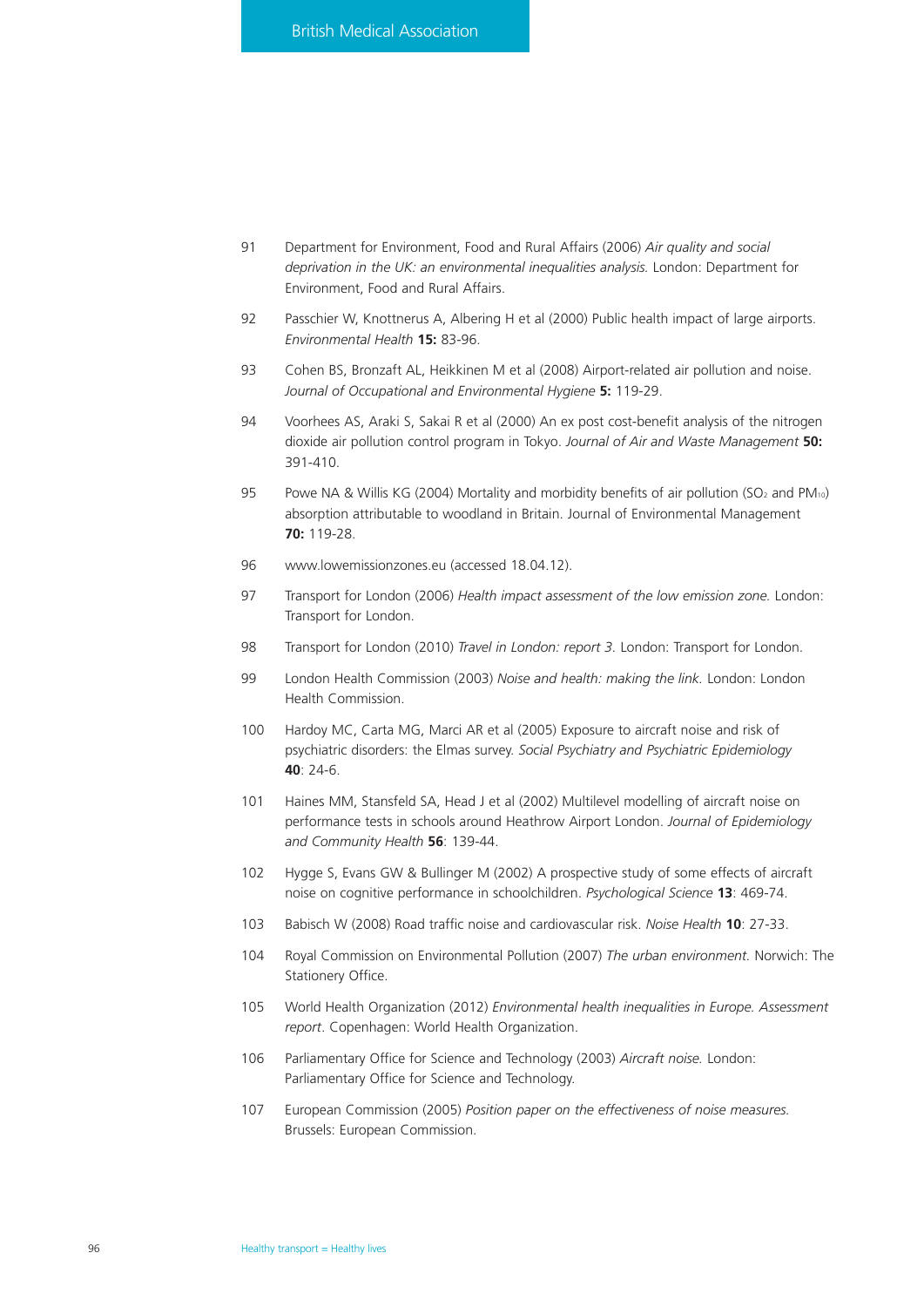- 108 Transport and Environment (2007) *Traffic noise reduction in Europe.* Brussels: Transport and Environment.
- 109 Department for Transport (2007) *Understanding the travel aspirations, needs and behaviour of young adults.* London: Department for Transport.
- 110 The Cabinet Office (2010) *Applying behavioural insight to health.* London: The Cabinet Office.
- 111 Oja P, Mänttäri A, Heinonen A et al (1991) Physiological effects of walking and cycling to work. *Scandinavian Journal of Medicine and Science in Sports* **1**: 151-7.
- 112 Vuori I, Oja P & Paronen O (1994) Physically active commuting to work testing its potential for exercise promotion. *Medicine and Science in Sports and Exercise* **26**: 844-50.
- 113 Andersen LB, Wedderkopp N, Kristensen P et al (2011) Cycling to school and cardiovascular risk factors: a longitudinal study. *Journal of Physical Activity and Health* **8**: 1025-33.
- 114 The NHS Information Centre (2009) *Health survey for England 2008.* London: The NHS Information Centre.
- 115 The Scottish Government (2011) *Scottish health survey 2010.* Edinburgh: The Scottish Government.
- 116 Scottish Executive: Physical Activity Taskforce (2003) *Let's make Scotland more active: a strategy for physical activity.* Edinburgh: Scottish Executive.
- 117 Welsh Government (2011) *Welsh health survey 2010.* Cardiff: Welsh Government.
- 118 Department of Health, Social Services and Public Safety (2011) *Health survey Northern Ireland: first results from the 2010/11 survey.* Belfast: Department of Health, Social Services and Public Safety.
- 119 World Health Organization (2010) *Global recommendations on physical activity for health.* Geneva: World Health Organization.
- 120 World Health Organization (2002) *Move for health.* Geneva: World Health Organization.
- 121 Woodcock J, Franco OH, Orsini N et al (2011) Non-vigorous physical activity and all-cause mortality: systematic review and meta-analysis of cohort studies. *International Journal of Epidemiology* **40**: 121-38.
- 122 Allender S, Foster C, Scarborough P et al (2007) The burden of physical activity-related ill health in the UK. *Journal of Epidemiology and Community Health* **61**: 344-8.
- 123 Frank LD, Andresen MA & Schmid TL (2004) Obesity relationships with community design, physical activity, and time spent in cars. *American Journal of Preventive Medicine* **27:** 87-96.
- 124 Sonkin B, Edwards P, Roberts I et al (2006) Walking, cycling and transport safety: an analysis of child road deaths. *The Journal of the Royal Society of Medicine* **99:** 402-5.
- 125 Oja P, Vuori I & Paronen O (1998) Daily walking and cycling to work: their utility as healthenhancing physical activity. *Patient Education and Counseling* **33**: s87-94.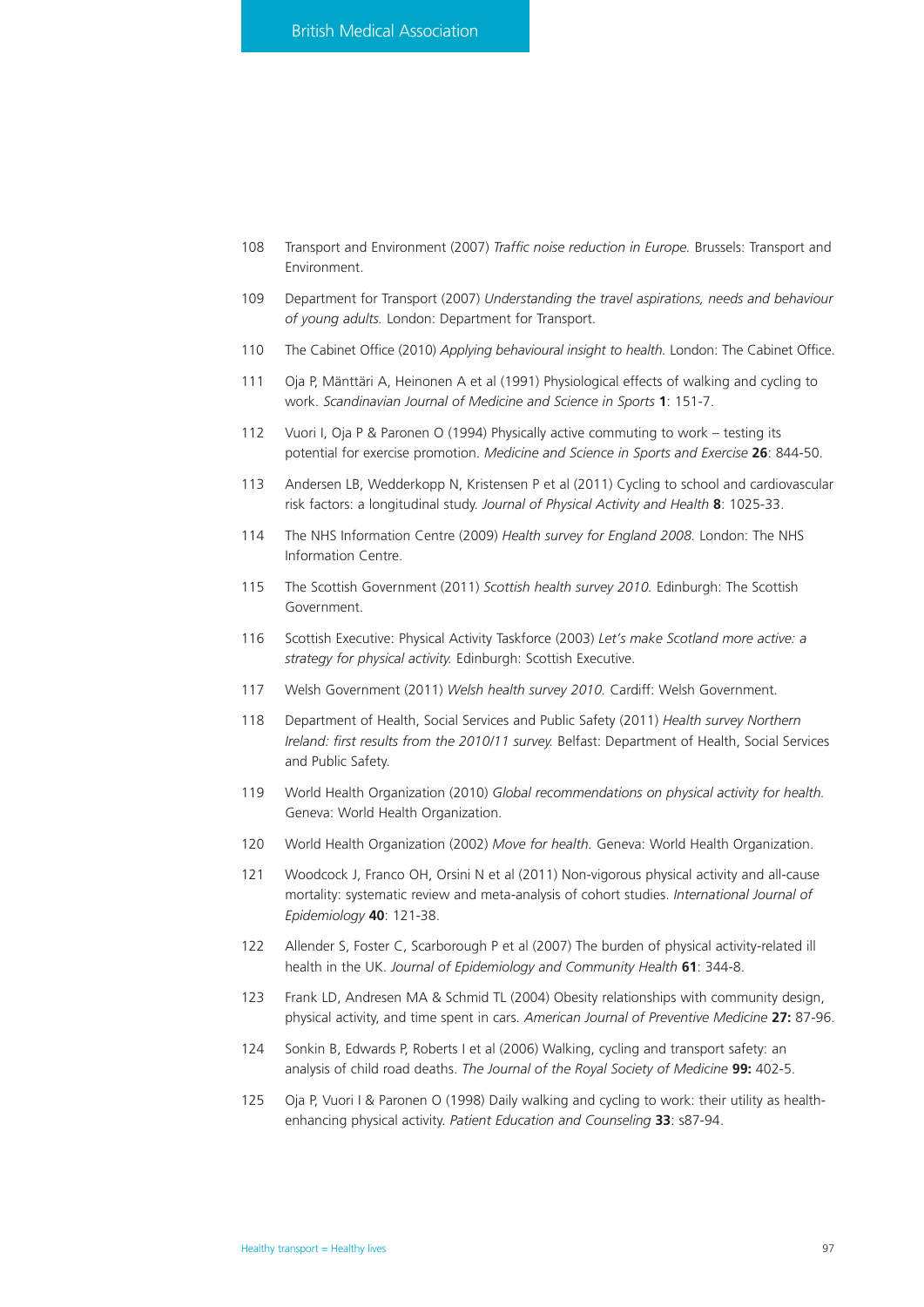- 126 Department for Transport (2010) *National travel survey: 2009*. London: Department for **Transport**
- 127 Sustrans (2011) *Solutions for life. Sustrans annual review 2010*. Bristol: Sustrans.
- 128 Sustrans (2011) *Written evidence from Sustrans (ETM 46) to the 2011 Transport Committee on effective road and traffic management*. Bristol: Sustrans.
- 129 National Institute for Health and Clinical Excellence (2007) *Behaviour change at population, community and individual levels.* London: National Institute for Health and Clinical Excellence.
- 130 Ogilvie D, Foster CE, Rothnie H et al (2007) Interventions to promote walking: systematic review. *British Medical Journal* **334**: 1204.
- 131 Yang L, Sahlqvist S, McMinn A et al (2010) Interventions to promote cycling: systematic review. *British Medical Journal* **341:** c5293.
- 132 Hemmingsson E, Udden J, Neovius M et al (2009) Increased physical activity in abdominally obese women through support for changed commuting habits: a randomized clinical trial. *International Journal of Obesity* **33**: 645-52.
- 133 Rissel CE, New C, Wen L et al (2010) The effectiveness of community-based cycling promotion: findings from the cycling connecting communities project in Sydney, Australia. *International Journal of Behavioral Nutrition and Physical Activity* **7:** 8.
- 134 Troelsen J (2005) Transport and health: Odense the national cycling city of Denmark, 1999-2002. *Ugeskrift for Laeger* **167:** 1164-6.
- 135 Pucher J & Buehler R (2008) Making cycling irresistible: Lessons from The Netherlands, Denmark and Germany. *Transport Reviews* **28**: 495-528.
- 136 Groesz L (2007) *A conceptual evaluation of school-based utilitarian exercise model*. Austin: University of Texas.
- 137 Serco press release (25.10.11) Serco's partnership for the Barclays Cycle Hire scheme expanded.
- 138 Barclays press release (23.02.12) Barclays Cycle Hire announces east London expansion.
- 139 Department for Transport (2009) *Analysis and synthesis of evidence on the effects of investment in six cycling demonstration towns*. London: for Department for Transport.
- 140 National Institute for Health and Clinical Excellence (2009) *Promoting physical activity, active play and sport for pre-school and school-age children and young people in family, pre-school, school and community settings*. London: National Institute for Health and Clinical Excellence.
- 141 National Institute for Health and Clinical Excellence (2006) *Four commonly used methods to increase physical activity: brief interventions in primary care, exercise referral schemes, pedometers and community-based exercise programmes for walking and cycling*. London: National Institute for Health and Clinical Excellence.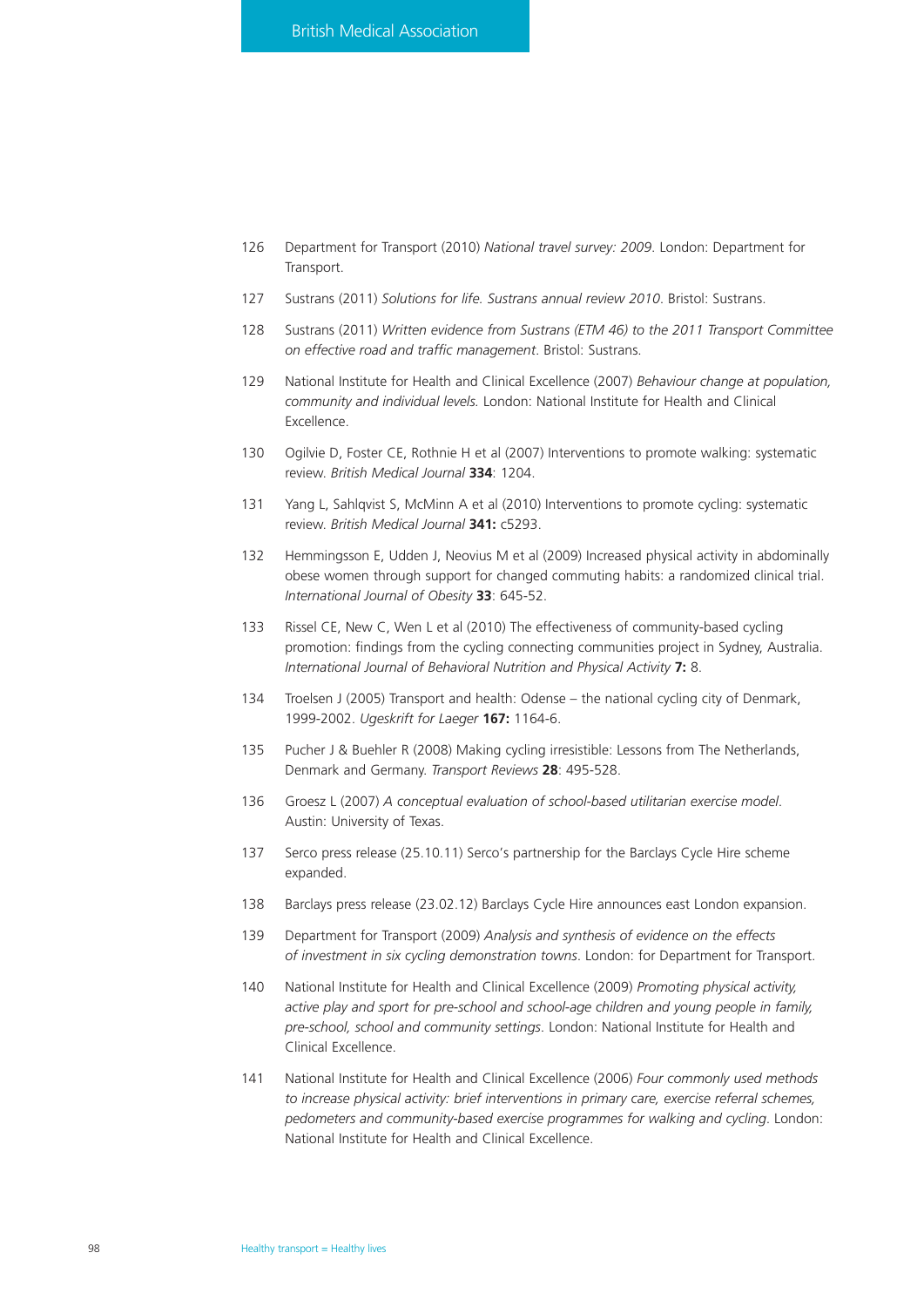- 142 National Institute for Health and Clinical Excellence (2008) *Workplace health promotion: how to encourage employees to be physically active*. London: National Institute for Health and Clinical Excellence.
- 143 National Institute for Health and Clinical Excellence (2010) *Prevention of cardiovascular disease at population level.* London: National Institute for Health and Clinical Excellence.
- 144 National Institute for Health and Clinical Excellence (2010) *Preventing unintentional injuries among children and young people aged under 15: road design and modification*. London: National Institute for Health and Clinical Excellence.
- 145 National Institute for Health and Clinical Excellence (2008) *Promoting and creating built or natural environments that encourage and support physical activity.* London: National Institute for Health and Clinical Excellence.
- 146 World Health Organization (2004) *World report on road traffic injury prevention.* Geneva: World Health Organization.
- 147 Lassarre S, Papadimitriou E, Yannis G et al (2007) Measuring accident risk exposure for pedestrians in different micro-environments. *Accident Analysis and Prevention* **39**: 1226-38.
- 148 Department for Transport (2009) *National travel survey: 2008. Transport statistical bulletin.* London: Department for Transport.
- 149 National Institute for Health and Clinical Excellence (2005) *Making the case: improving health through transport.* London: National Institute for Clinical Health and Excellence.
- 150 Transport Research Laboratory (2006) *Factors influencing pedestrian safety: a literature review.* London: Transport Research Laboratory.
- 151 Sustrans (2006) *Economic appraisal of local walking and cycling routes*. Bristol: Sustrans.
- 152 Nantulya VM & Reich MR (2002) The neglected epidemic: road traffic injuries in developing countries. *British Medical Journal* **324**: 1139-41.
- 153 Morgan A, Dale H, Lee W et al (2010) Deaths of cyclists in London: trends from 1992 to 2006. *BMC Public Health* **10**: 699.
- 154 British Medical Association (2010) *Promoting safe cycling.* London: British Medical Association.
- 155 Department for Transport (2004) *Bicycle helmets: review of the effectiveness (No. 30).* London: Department for Transport.
- 156 Macpherson A & Spinks A (2007) Bicycle helmet legislation for the uptake of helmet use and the prevention of head injuries. *Cochrane Database of Systematic Reviews* **3:** CD005401.
- 157 Institutionen för Trafikteknik, Lunds Tekniska Högskola (1996) *On the treatment of flow in traffic safety analysis – a non parametric approach applied on vulnerable road users – bulletin 136.* Lund, Sweden: Institutionen för Trafikteknik, Lunds Tekniska Högskola.
- 158 Jacobsen PL (2003) Safety in numbers: more walkers and bicyclists, safer walking and bicycling. *Injury Prevention* **9**: 205-9.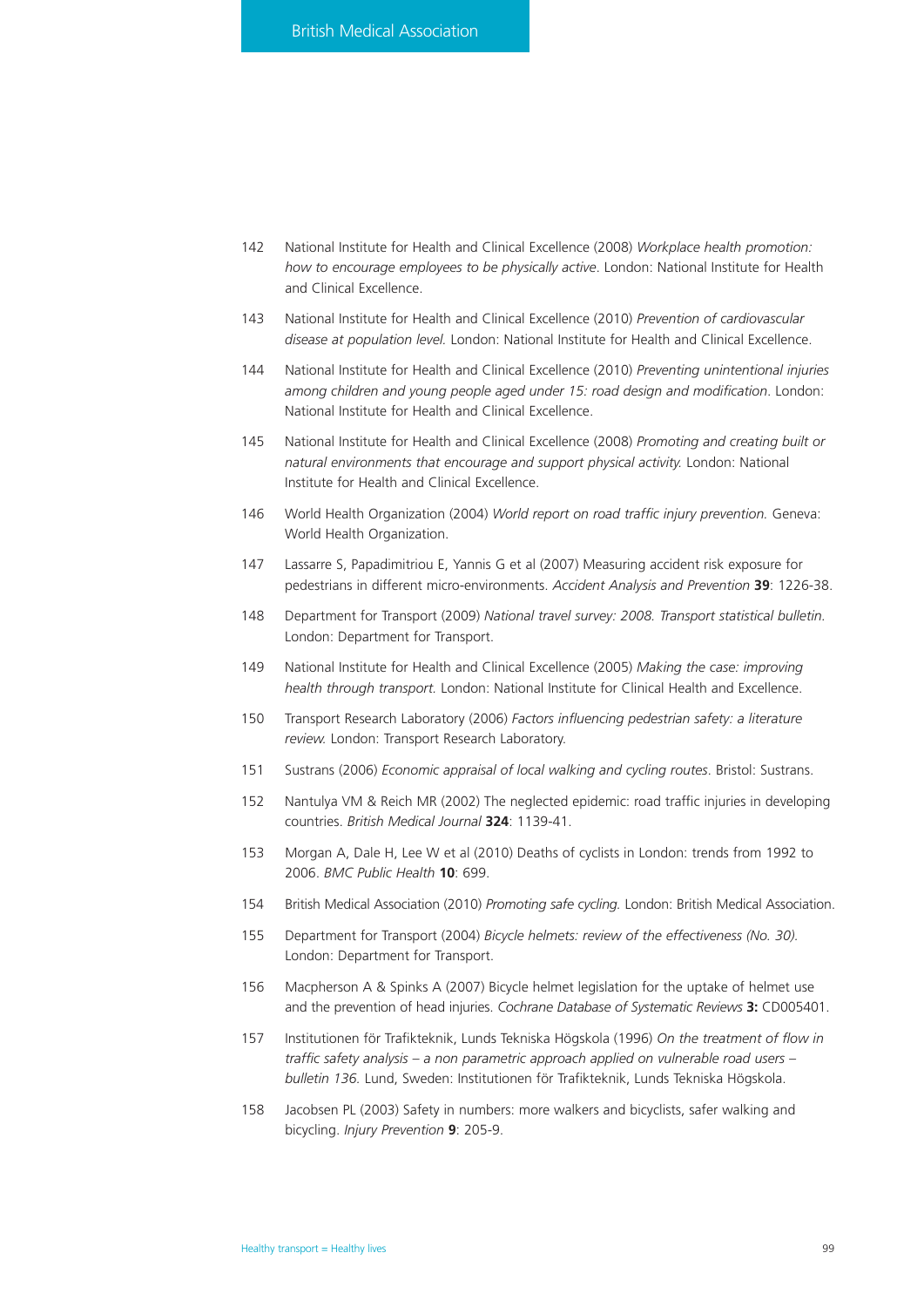- 159 Cyclists' Touring Club (2008) *Safety in numbers in England.* Guildford: Cyclists' Touring Club.
- 160 Vandenbulcke G, Thomas I, de Geus B et al (2009) Mapping bicycle use and the risk of accidents for commuters who cycle to work in Belgium. *Transport Policy* **16**: 77-87.
- 161 Department for Transport (2008) *UK transport and climate change data factsheet.* London: Department for Transport.
- 162 Sustrans (2010) *More haste, less speed: evidence and benefits.* Bristol: Sustrans.
- 163 Welsh Assembly Government (2005) *Climbing higher the Welsh Assembly Government strategy for sport and physical activity.* Cardiff: Welsh Assembly Government.
- 164 Health Promotion Agency for Northern Ireland (2000) *A health economics model: the cost benefits of the physical activity strategy for Northern Ireland.* Belfast: Health Promotion Agency for Northern Ireland.
- 165 Department for Transport (2007) *Valuing the benefits of cycling*. London: Department for Transport.
- 166 Davis A (2010) *Value for money: an economic assessment of investment in walking and cycling*. Bristol: South West Public Health Observatory.
- 167 MacDonald J, Stokes R & Cohen D (2010) The effect of light rail transit on body mass index and physical activity. *American Journal of Preventative Medicine* **39:** 105-12.
- 168 Webb E, Netuveli G & Millett C (2011) Free bus passes, use of public transport and obesity among older people in England. *Journal of Epidemiology and Community Health* **66:** 176-80.
- 169 Department for Transport (2009) *Public experiences of and attitudes towards bus travel.* London: Department for Transport.
- 170 House of Commons Library (2010) *Buses: deregulation in the 1980s*. London: House of Commons Library.
- 171 Department for Transport (2009) *The future of urban transport.* London: Department for Transport.
- 172 Campaign for Better Transport (2008) *Transport costs and carbon emissions.* London: Campaign for Better Transport.
- 173 Bus and Coach Smart Move (2010) *Doubling the use of collective passenger transport by bus and coach.* London: Bus and Coach Smart Move.
- 174 UITP (2003) *The metro: an opportunity for sustainable transport.* Paris: UITP.
- 175 Department for Transport (2011) *Light rail and tram statistics: 2010/11.* London: Department for Transport.
- 176 Department for Transport (2011) *Glasgow Underground statistics, annual from 1982/83.* London: Department for Transport.
- 177 British Lung Foundation (2003) *Lung report III casting a shadow over the nation's health.* London: British Lung Foundation.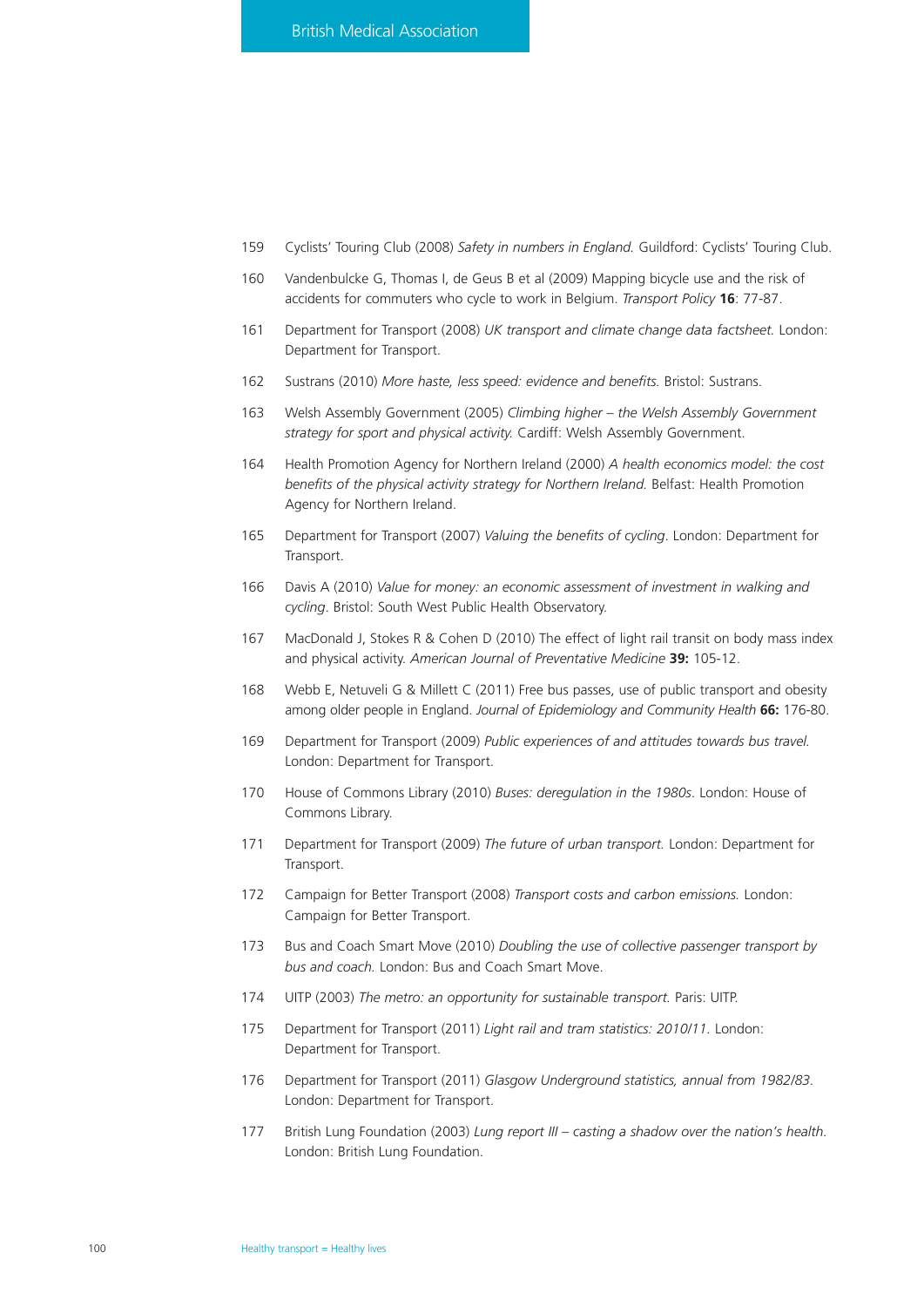- 178 Chillrud SN, Grass D, Ross JM et al (2005) Steel dust in the New York City subway system as a source of manganese, chromium, and iron exposures for transit workers. *Journal of Urban Health* **82**: 33-42.
- 179 Ripanucci G, Grana M, Vicentini L et al (2006) Dust in the underground railway tunnels of an Italian town. *Journal of Occupational and Environmental Hygiene* **3**: 16-25.
- 180 Bigert C, Alderling M, Svartengren M et al (2008) Blood markers of inflammation and coagulation and exposure to airborne particles in employees in the Stockholm underground. *Occupational and Environmental Medicine* **65**: 655-8.
- 181 Seaton A, Cherrie J, Dennekamp M et al (2005) The London Underground: dust and hazards to health. *Occupational and Environmental Medicine* **62**: 355-62.
- 182 Leonard Cheshire (2003) *Mind the gap.* London: Leonard Cheshire.
- 183 Economic and Social Research Council (2005) *Transport and Ageing: Extending quality of life for older people via public and private transport, ESRC report.* London: Economic and Social Research Council.
- 184 Transportation Research Board (2009) *Accessible transportation and mobility.* Washington, DC: Transportation Research Board.
- 185 Government Office for Science (2007) *Tackling obesities: future choices project report.* London: Government Office for Science.
- 186 Active Living Research (2005) *Designing for active transportation.* San Diego, CA: Active Living Research.
- 187 Mitchell R & Popham F (2008) Effect of exposure to natural environment on health inequalities: an observational population study. *The Lancet* **372**: 1655-60.
- 188 Faculty of Public Health (2010) *Great outdoors: how our natural health service uses green space to improve wellbeing – briefing statement.* London: Faculty of Public Health.
- 189 Greenspace Scotland (2007) *The links between greenspace and health: a critical literature review.* York: University of York.
- 190 De Vries S, Verheij R, Greenwegen P et al (2003) Natural environments healthy environments? An exploratory analysis of the relationship between greenspace and health. *Environment and Planning* **35:** 1717-31.
- 191 World Health Organization Europe (2009) *Mental health, resilience, and inequalities.* Copenhagen: World Health Organization Europe.
- 192 Maller C, Townsend M, Pryor A et al (2006) Healthy nature healthy people: 'contact with nature' as an upstream health promotion intervention for populations. *Health Promotion International* **21**: 45-54.
- 193 Maas J, Verheij RA, Groenewegen PP et al (2006) Green space, urbanity, and health: how strong is the relation? *Journal of Epidemiology and Community Health* **60**: 587-92.
- 194 Maas J, Verheij RA, de Vries S et al (2009) Morbidity is related to a green living environment. *Journal of Epidemiology and Community Health* **63**: 967-73.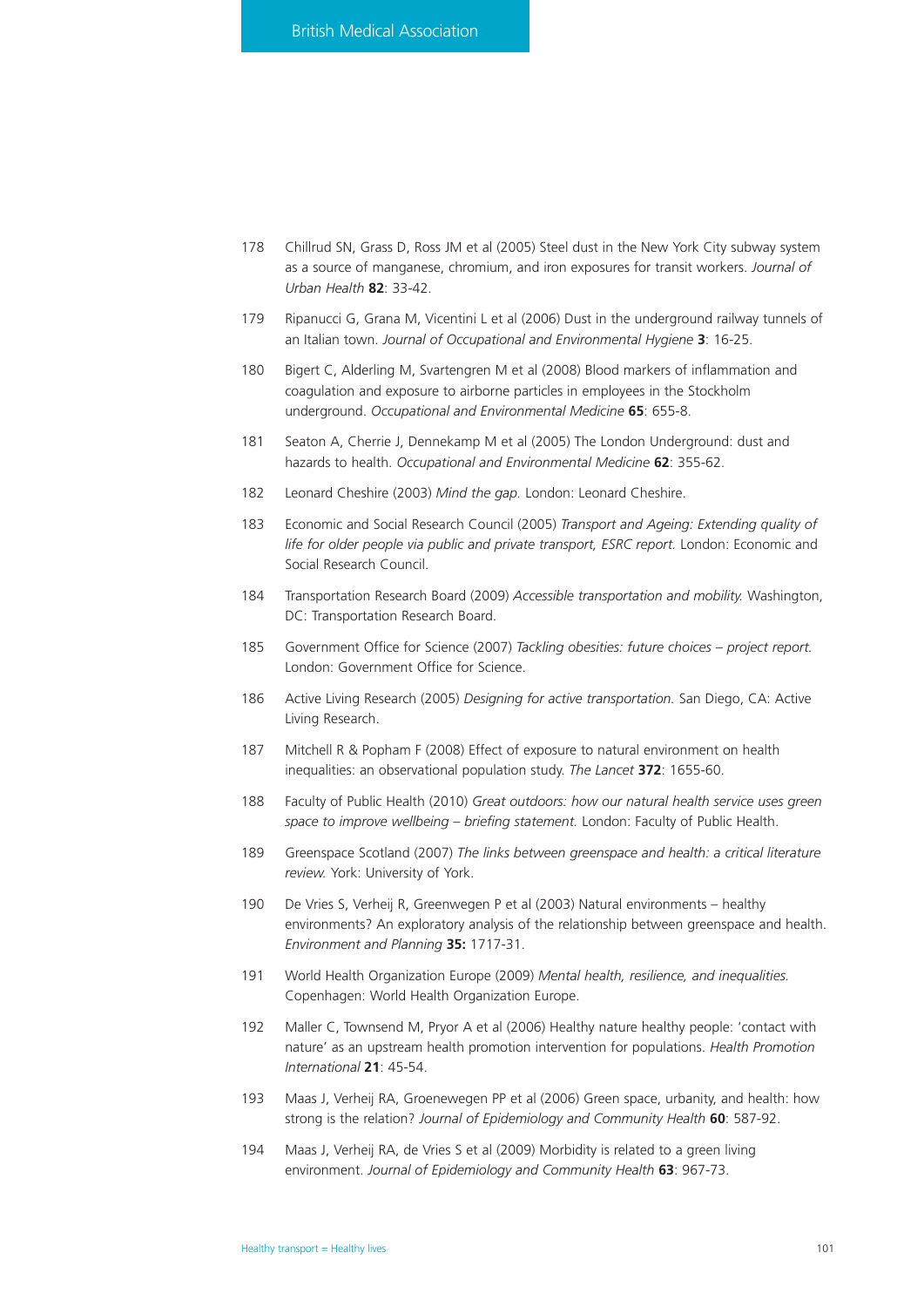- 195 Commission for Integrated Transport (2001) *Rural transport: an overview of the key issues.* London: Commission for Integrated Transport.
- 196 Complete Streets Coalition (2011) *Complete streets in the United States*. Chicago, IL: Complete Streets Coalition.
- 197 Living Streets (The Pedestrians Association) (2011) *Making the case for investment in the walking environment.* London: Living Streets (The Pedestrians Association).
- 198 World Health Organization Regional Office for Europe (2004) *Preventing road traffic injury: a public health perspective.* Copenhagen: World Health Organization.
- 199 Department for Transport (2005) *Understanding community severance: views of practitioners and communities.* London: Department for Transport.
- 200 Royal Town Planning Institute (2008) *Health and spatial planning.* London: Royal Town Planning Institute.
- 201 Department for Transport (2009) *A safer way. Consultation on making Britain's roads the safest in the world.* London: Department for Transport.
- 202 Travel Watch (2006) *Rural transport funding: a review of public transport needs in the countryside.* London: Travel Watch.
- 203 British Medical Association (2005) *Healthcare in a rural setting.* London: British Medical Association.
- 204 Mitchinson K (2002) *Rural health and community strategies: key points for rural health and community planning.* Powys: The Rural Health Forum.
- 205 www.ruralcommunities.gov.uk (accessed 17.05.12).
- 206 Institute of Rural Health (2008) *Health in Rural Wales.* Powys: Institute of Rural Health.
- 207 Northern Ireland Assembly (2010) *Rural to urban journeys*. Belfast: Northern Ireland Assembly.
- 208 Commission for Rural Communities (2008) *Thinking about rural transport the contribution of transport to sustainable rural communities.* London: Commission for Rural Communities.
- 209 Campaign for Rural England (2003) *Rural traffic fear survey.* London: Campaign for Rural England.
- 210 Sustrans (2009) *Rural safe routes to schools: project review.* Bristol: Sustrans.
- 211 Department for Transport (2007) *Travel in urban and rural areas: personal travel factsheet.* London: Department for Transport.
- 212 Department for Transport (2011) *Bus subsidy per passenger journey.* London: Department for Transport.
- 213 Nicholl JP, Freeman MR & Williams BT (1987) Effects of subsidising bus travel on the occurrence of road traffic casualties. *Journal of Epidemiology and Community Health* **41**: 50-4.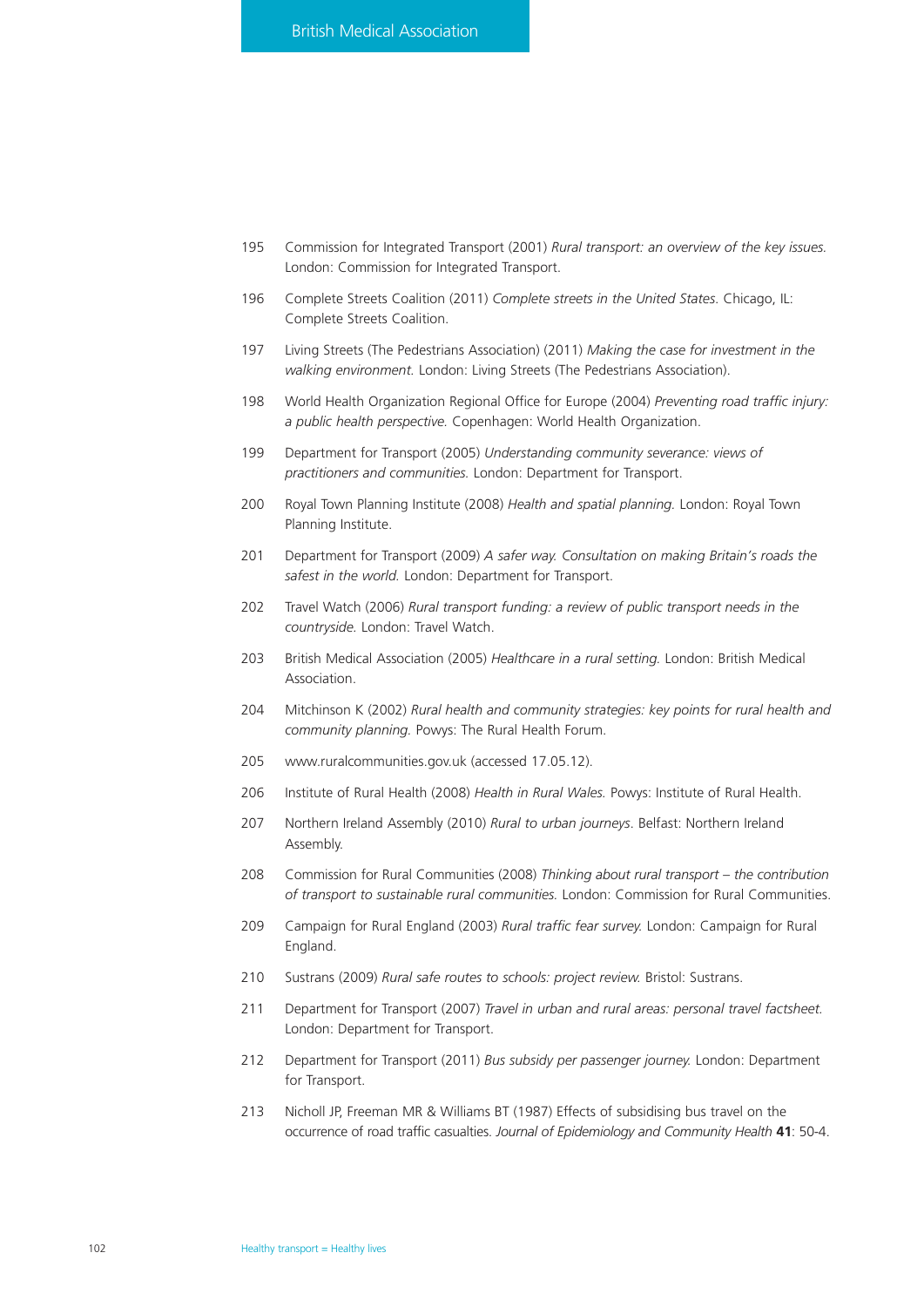- 214 www.ctc.org.uk (accessed 17.05.12).
- 215 Laws REM & Ison S (2009) Demand responsive transport: a review of schemes in England and Wales. *Journal of Public Transportation* **12**: 19-38.
- 216 Institute for European Environmental Policy (2006) *The sustainable case for rail: position paper by the institute for European Environmental Policy for RMT Parliamentary group's seminar "The sustainable case for rail".* London: Institute for European Environmental Policy.
- 217 Givoni M, Brand C & Watkiss P (2009) Are railways climate friendly? *Built environment* **35**: 70-86.
- 218 Association of Train Operating Companies (2007) *Baseline energy statement energy consumption and carbon dioxide emissions on the railway.* London: Association of Train Operating Companies.
- 219 House of Commons Transport Committee (2007) *Delivering a sustainable railway: a 30-year strategy for the railways?* London: The Stationery Office.
- 220 National Audit Office (2010) *Increasing passenger rail capacity.* London: National Audit Office.
- 221 House of Commons Environmental Audit Committee (2006) *Reducing carbon emissions from transport.* London: The Stationery Office.
- 222 House of Commons Transport Committee (2003) *Overcrowding on public transport.* London: House of Commons Transport Committee.
- 223 House of Commons Committee of Public Accounts (2010) *Increasing passenger rail capacity – fifth report of session 2010-11.* London: House of Commons Committee of Public Accounts.
- 224 Department for Transport (2008) *High Level output specification (HLOS) plan update July 2008.* London: Department for Transport.
- 225 www.isni.gov.uk (accessed 17.05.12).
- 226 Association of Train Operating Companies press release (12.07.10) Tens of thousands switch from cars to trains as petrol prices rise.
- 227 Department for Transport (2010) *Public experiences of and attitudes towards rail travel: 2006 and 2009.* London: Department for Transport.
- 228 Givoni M & Banister D (2006) Airline and railway integration. *Transport Policy* **13**: 386-97.
- 229 Department for Transport (2011) *Review of HS2 London to West Midlands appraisal of sustainability: A report to Government by HS2 Ltd.* London: Department for Transport.
- 230 Givoni M (2007) Environmental benefits from mode substitution: comparison of the environmental impact from aircraft and high-speed train operations. *International Journal of Sustainable Transportation* **1**: 209-30.
- 231 Wee BV, Janse P & Brink RVD (2005) Comparing energy use and environmental performance of land transport modes. *Transport Reviews* **25**: 3-24.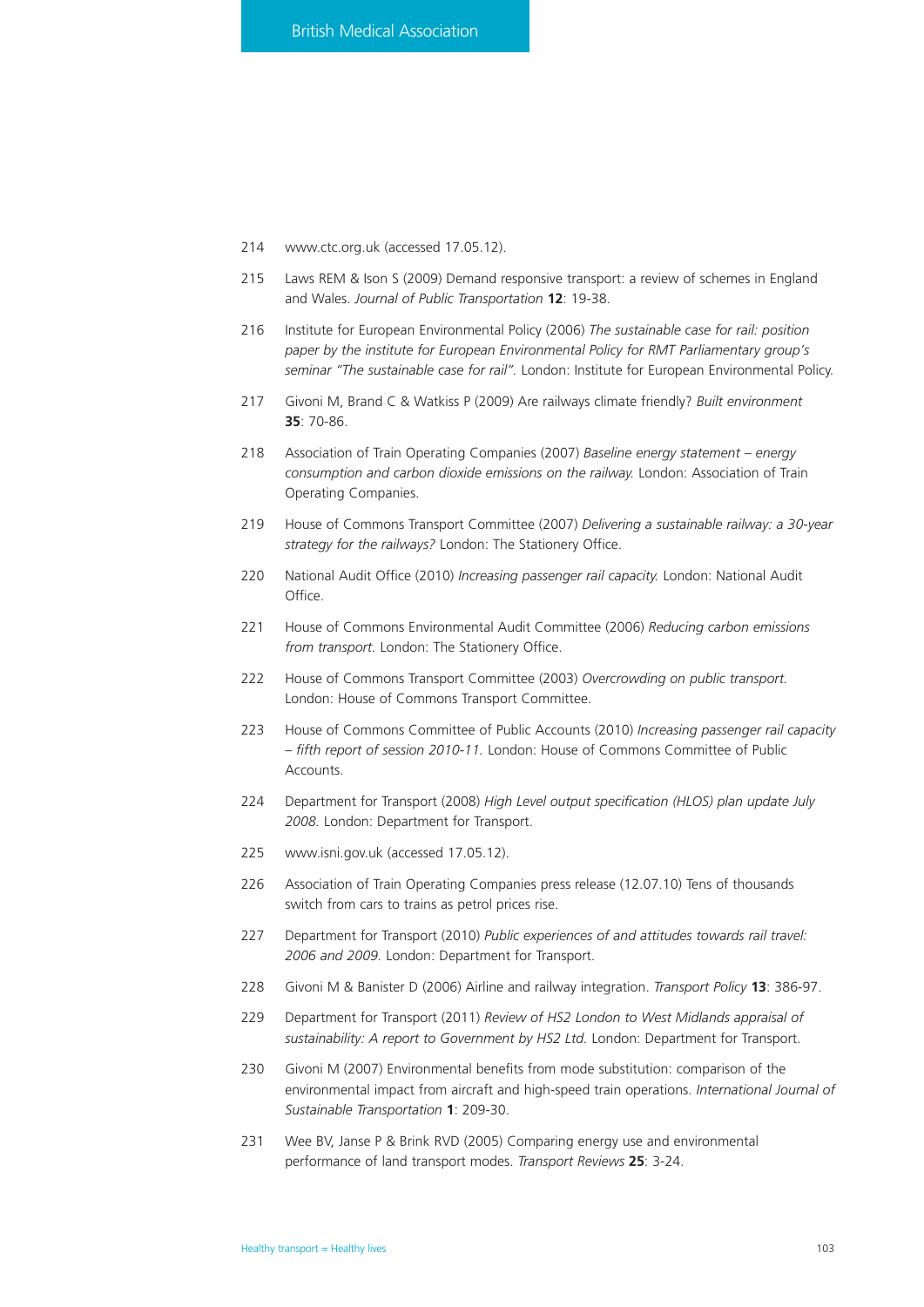- 232 Department for Transport (2012) *The economic case for HS2: value for money statement.* London: Department for Transport.
- 233 Department for Transport (2010) *High speed rail summary.* London: Department for Transport.
- 234 Flyvbjerg B, Skamris Holm MK & Buhl SL (2004) What causes cost overrun in transport infrastructure projects? *Transport Reviews* **24**: 3-18.
- 235 Network Rail (2009) *Meeting the capacity challenge: the case for new lines.* London: Network Rail.
- 236 Eurostar press release (17.10.05) Eurostar achieves record market shares despite difficult summer period.
- 237 Department for Transport (2012) *High speed rail: investing in Britain's future. The Government's decisions.* London: Department for Transport.
- 238 Department for Transport (2011) *The economic case for HS2. The Y network and London – West Midlands.* London: Department for Transport.
- 239 Commission for Integrated Transport (2004) *High speed rail: international comparisons.* London: Commission for Integrated Transport.
- 240 NHS Confederation (2007) *Taking the temperature towards an NHS response to global warning.* London: NHS Confederation.
- 241 NHS Sustainable Development Unit (2009) *Saving carbon, improving health: NHS carbon reduction strategy for England.* London: NHS Sustainable Development Unit.
- 242 Solomon S, Qin D & Manning M (2007) *Climate change 2007: the physical science basis. Contribution of working group I to the fourth assessment report of the Intergovernmental Panel on Climate Change.* Cambridge, UK and New York, USA: Cambridge University Press.
- 243 International Panel on Climate Change (2007) *Contribution of working group II to the fourth assessment report of the Intergovernmental Panel on Climate Change.* Geneva: International Panel on Climate Change.
- 244 Environment Agency (2010) *Evidence: climate change.* London: Environment Agency.
- 245 International Transport Forum (2010) *Reducing transport greenhouse gas emmissions: trends and data 2010.* Leipzig: International Transport Forum.
- 246 Ezzati M, Lopez AD, Rodgers A et al (2002) Selected major risk factors and global regional burden of disease. *The Lancet* **360**: 1347-60.
- 247 McMichael AJ, Woodruff RE & Hales S (2006) Climate change and human health: present and future risks. *The Lancet* **367**: 859-69.
- 248 Department for Transport (2010) *Trends in Attitudes to Transport 1990 to 2009.* London: Department for Transport.
- 249 Department for Transport (2011) *2010 British social attitudes survey: attitudes to transport.* London: Deparment for Transport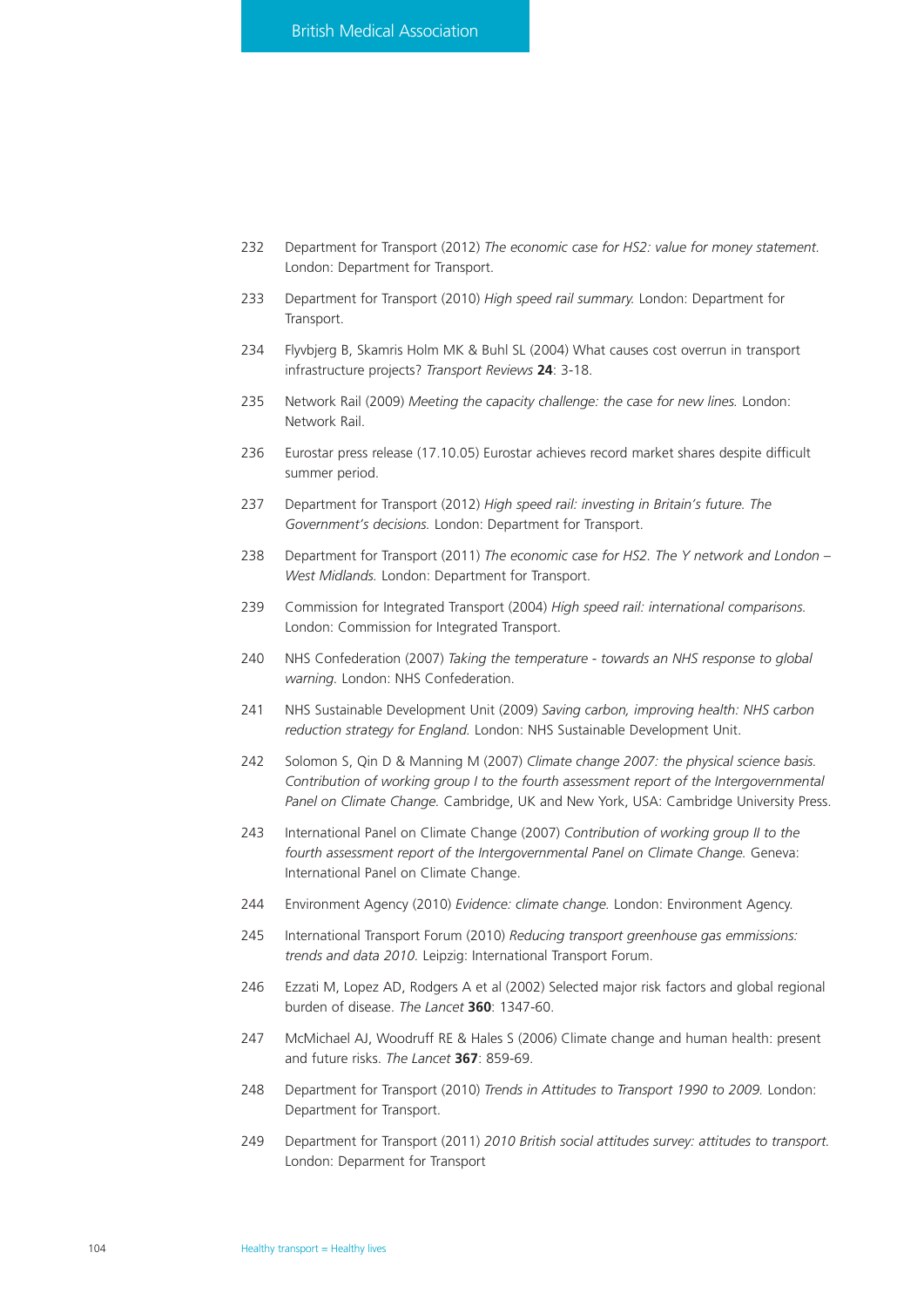- 250 Lorenc T, Brunton G, Oliver S et al (2008) Attitudes to walking and cycling among children, young people and parents: a systematic review. *Journal of Epidemiology and Community Health* **62**: 852-7.
- 251 Darker CD, Larkin M & French DP (2007) An exploration of walking behaviour an interpretative phenomenological approach. *Social Science and Medicine* **65**: 2172-83.
- 252 Department for Transport (2010) *Cycling, safety and sharing the road: qualitative research with cyclists and other road users.* London: Department for Transport.
- 253 Scottish Executive (2004) *Bus passenger satisfaction survey.* Edinburgh: Scottish Executive.